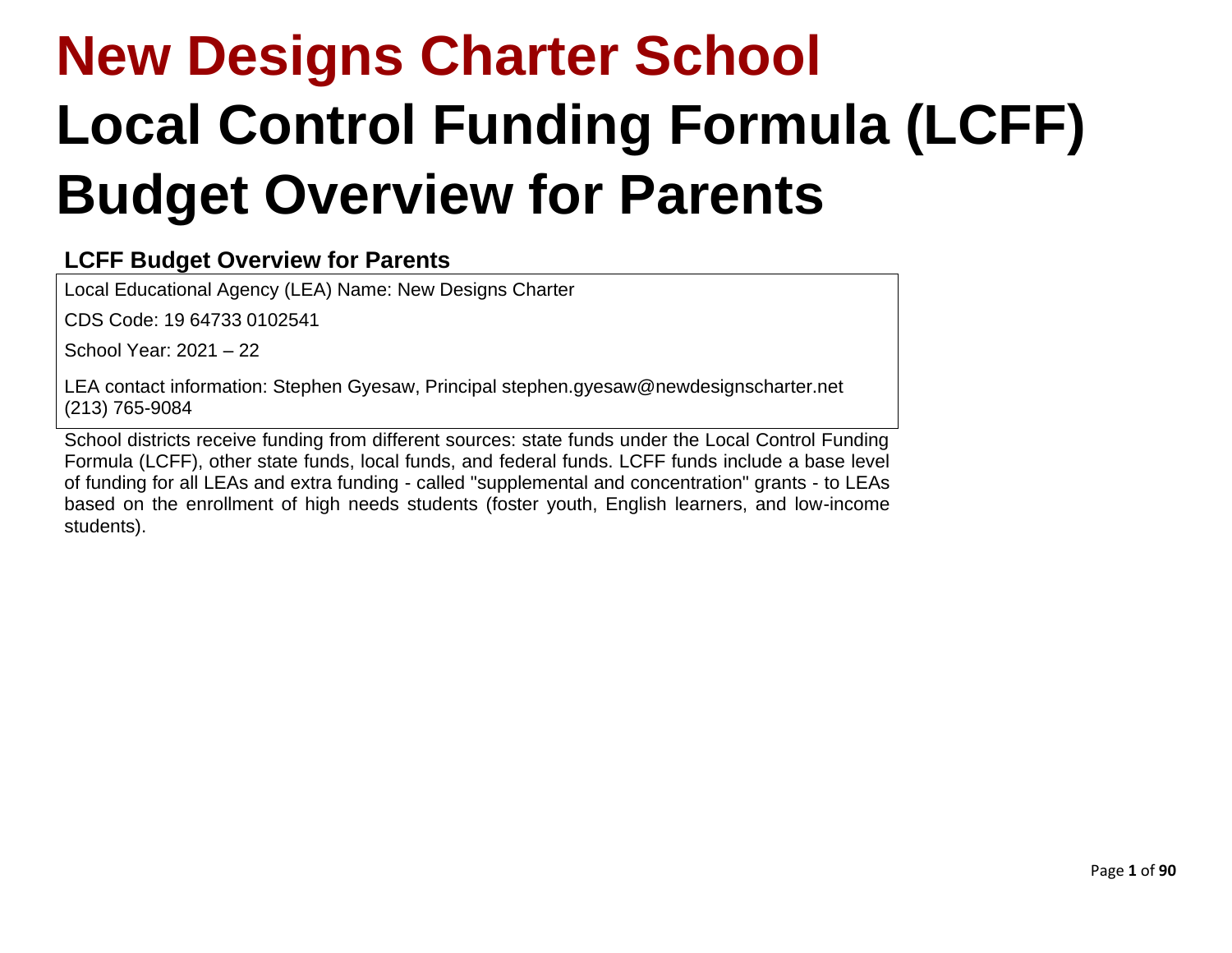# **LCFF Budget Overview for Parents Data Input Sheet**

| Local Educational Agency (LEA) name: | New Designs Charter                                                              |
|--------------------------------------|----------------------------------------------------------------------------------|
| CDS code:                            | 19 64733 0102541                                                                 |
| <b>LEA contact information:</b>      | Stephen Gyesaw, Principal stephen.gyesaw@newdesignscharter.net<br>(213) 765-9084 |
| <b>Coming School Year:</b>           | $2021 - 22$                                                                      |
| <b>Current School Year:</b>          | $2020 - 21$                                                                      |

\*NOTE: The "High Needs Students" referred to in the tables below are Unduplicated Students for LCFF

funding purposes.

| Projected General Fund Revenue for the 2021 -<br>22 School Year                               | <b>Amount</b>    |
|-----------------------------------------------------------------------------------------------|------------------|
| <b>Total LCFF funds</b>                                                                       | \$<br>9,881,186  |
| LCFF supplemental & concentration grants                                                      | \$<br>2,218,679  |
| All other state funds                                                                         | \$<br>2,565,983  |
| All local funds                                                                               | \$<br>53,000     |
| All federal funds                                                                             | \$<br>2,968,477  |
| <b>Total Projected Revenue</b>                                                                | \$<br>15,468,646 |
| <b>Total Budgeted Expenditures for the</b><br>2021 - 22 School Year                           | <b>Amount</b>    |
| <b>Total Budgeted General Fund Expenditures</b>                                               | \$<br>15,214,394 |
| Total Budgeted Expenditures in the LCAP                                                       | \$<br>11,722,211 |
| <b>Total Budgeted Expenditures for High Needs</b><br>Students in the LCAP                     | \$<br>2,387,124  |
| Expenditures not in the LCAP                                                                  | \$<br>3,492,183  |
| <b>Expenditures for High Needs Students in the</b><br>2020 - 21 School Year                   | <b>Amount</b>    |
| <b>Total Budgeted Expenditures for High Needs</b><br>Students in the Learning Continuity Plan | \$<br>2,421,265  |
| Actual Expenditures for High Needs Students in<br><b>Learning Continuity Plan</b>             | \$<br>2,562,324  |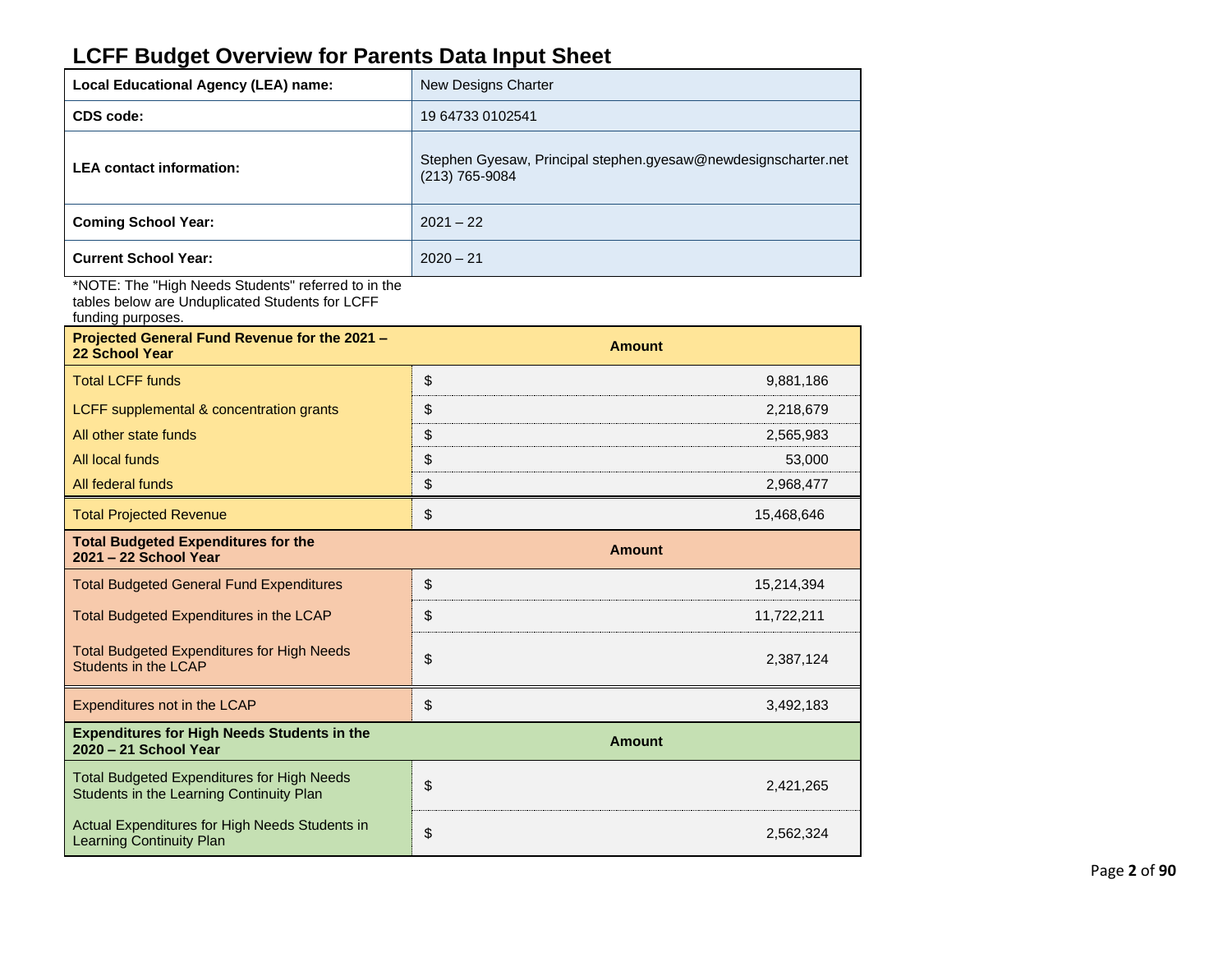**New Designs Charter School Local Control Funding Formula (LCFF) Budget Overview for Parents-Charts**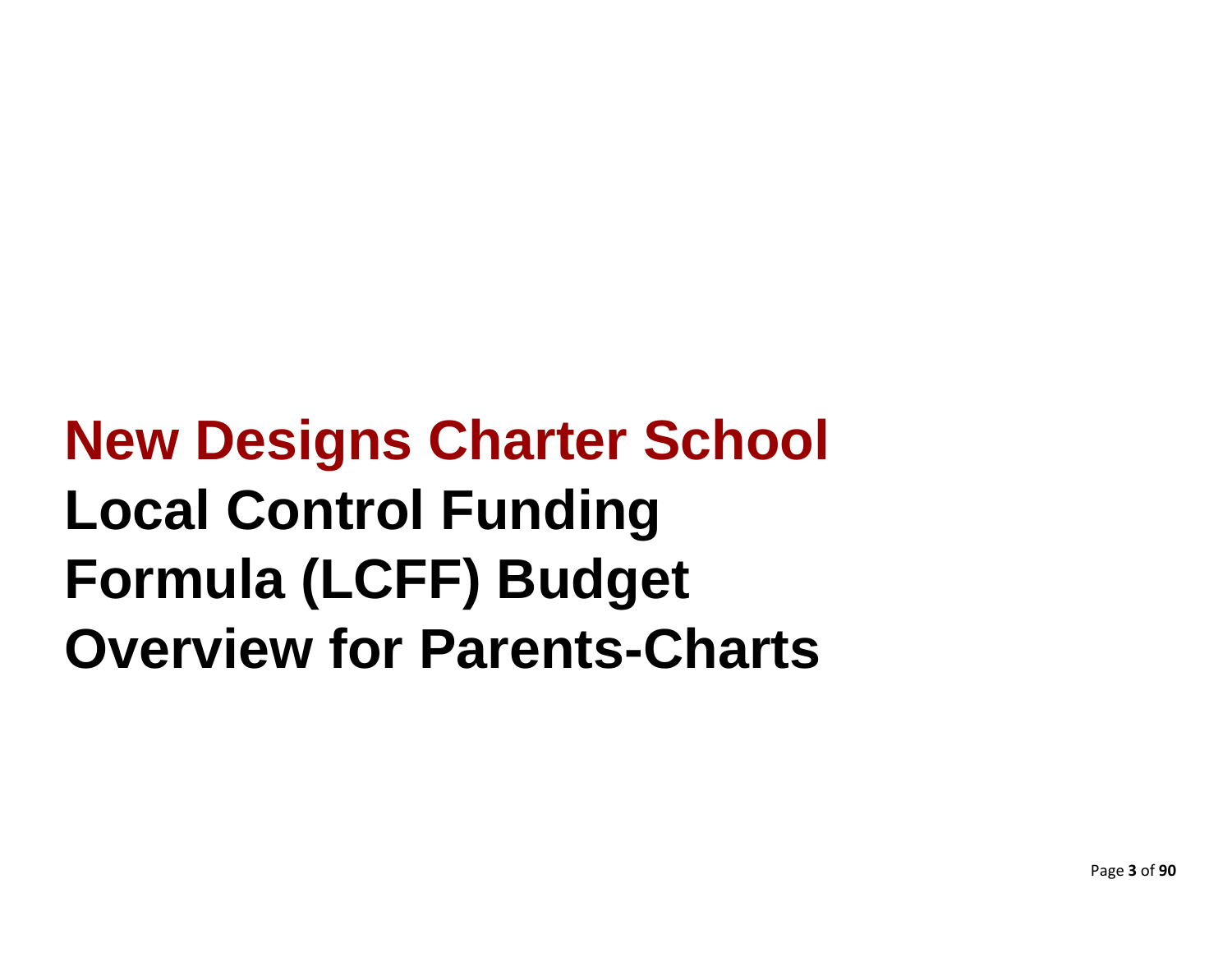This chart shows the total general purpose revenue New Designs Charter expects to receive in the coming year from all sources.

The total revenue projected for New Designs Charter is \$15,468,645.69, of which \$9,881,186.15 is Local Control Funding Formula (LCFF), \$2,565,983.02 is other state funds, \$53,000.00 is local funds, and \$2,968,476.52 is federal funds. Of the \$9,881,186.15 in LCFF Funds, \$2,218,679.00 is generated based on the enrollment of high needs students (foster youth, English learner, and low-income students).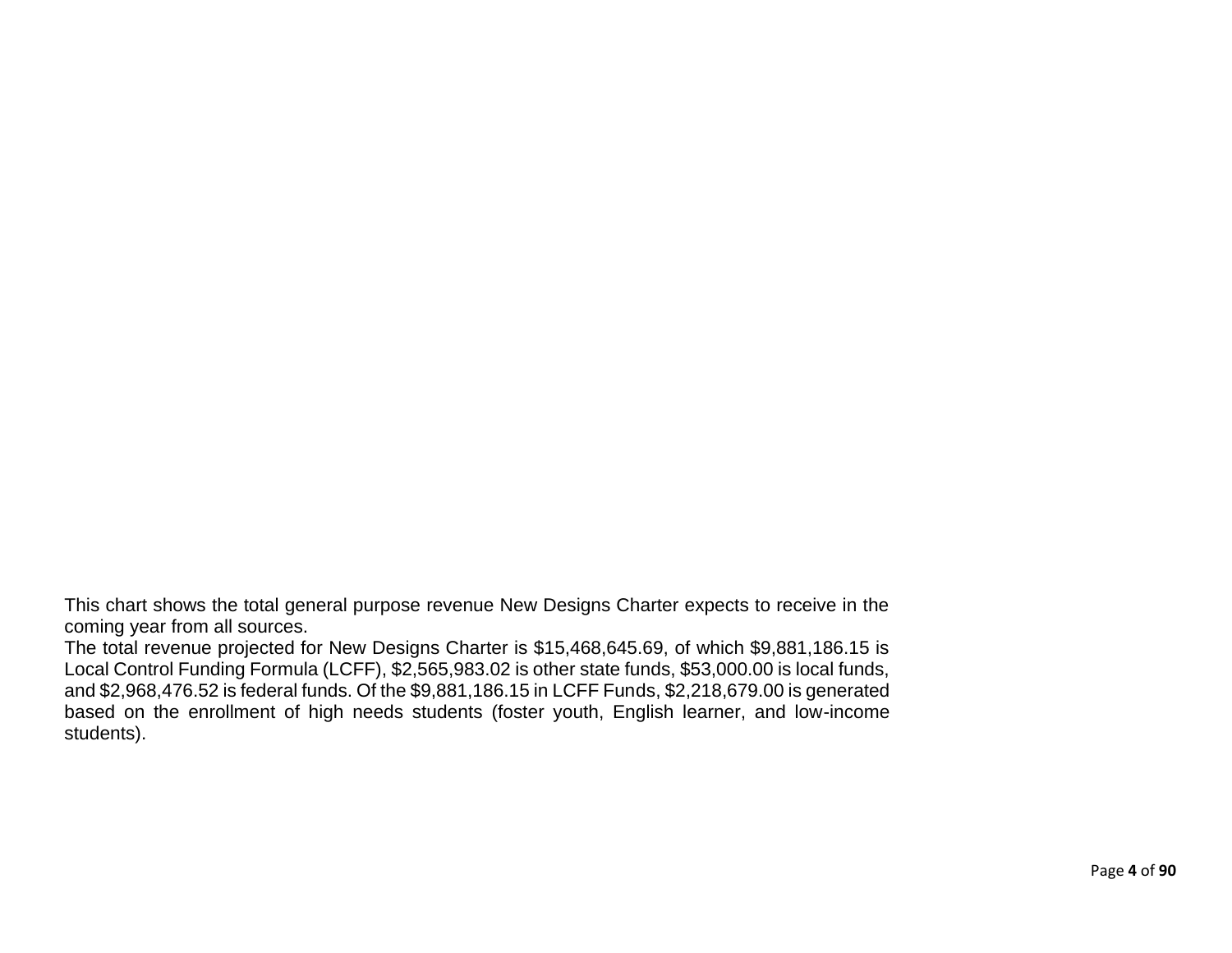The LCFF gives school districts more flexibility in deciding how to use state funds. In exchange, school districts must work with parents, educators, students, and the community to develop a Local Control and Accountability Plan (LCAP) that shows how they will use these funds to serve students.



This chart provides a quick summary of how much New Designs Charter plans to spend for 2021– 22. It shows how much of the total is tied to planned actions and services in the LCAP.

New Designs Charter plans to spend \$15,214,394.00 for the 2021 – 22 school year. Of that amount, \$11,722,211.00 is tied to actions/services in the LCAP and \$3,492,183.00 is not included in the LCAP. The budgeted expenditures that are not included in the LCAP will be used for the following: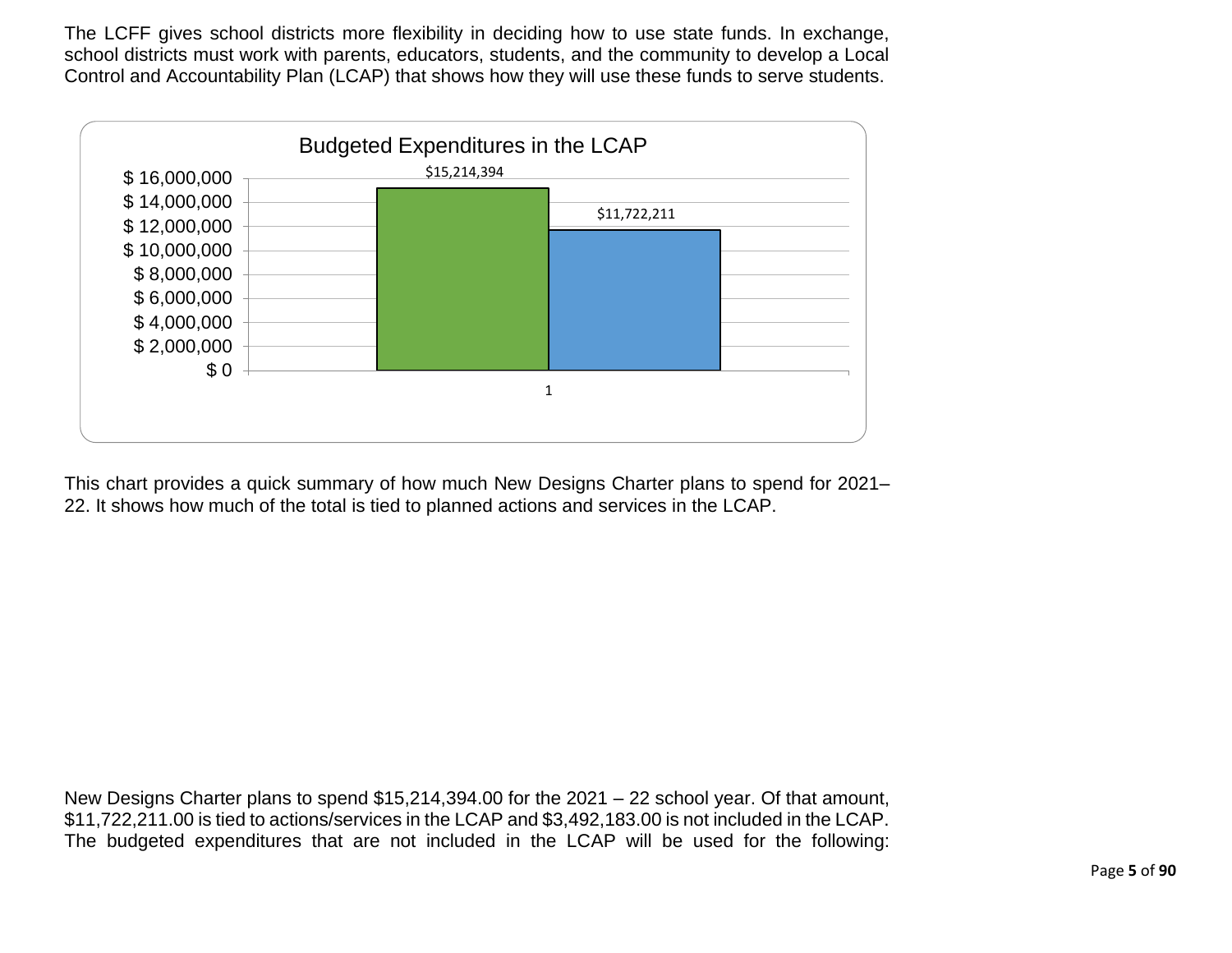Expenditures include, but are not limited to: insurance expense, audit services, district oversight expenses, Backoffice fees, materials and supplies, food and food supplies, advertising and recruiting, and IT services

Increased or Improved Services for High Needs Students in the LCAP for the 2021 – 22 School Year

In 2021 – 22, New Designs Charter is projecting it will receive \$2,218,679.00 based on the enrollment of foster youth, English learner, and low-income students. New Designs Charter must describe how it intends to increase or improve services for high needs students in the LCAP. New Designs Charter plans to spend \$2,387,124.00 towards meeting this requirement, as described in the LCAP.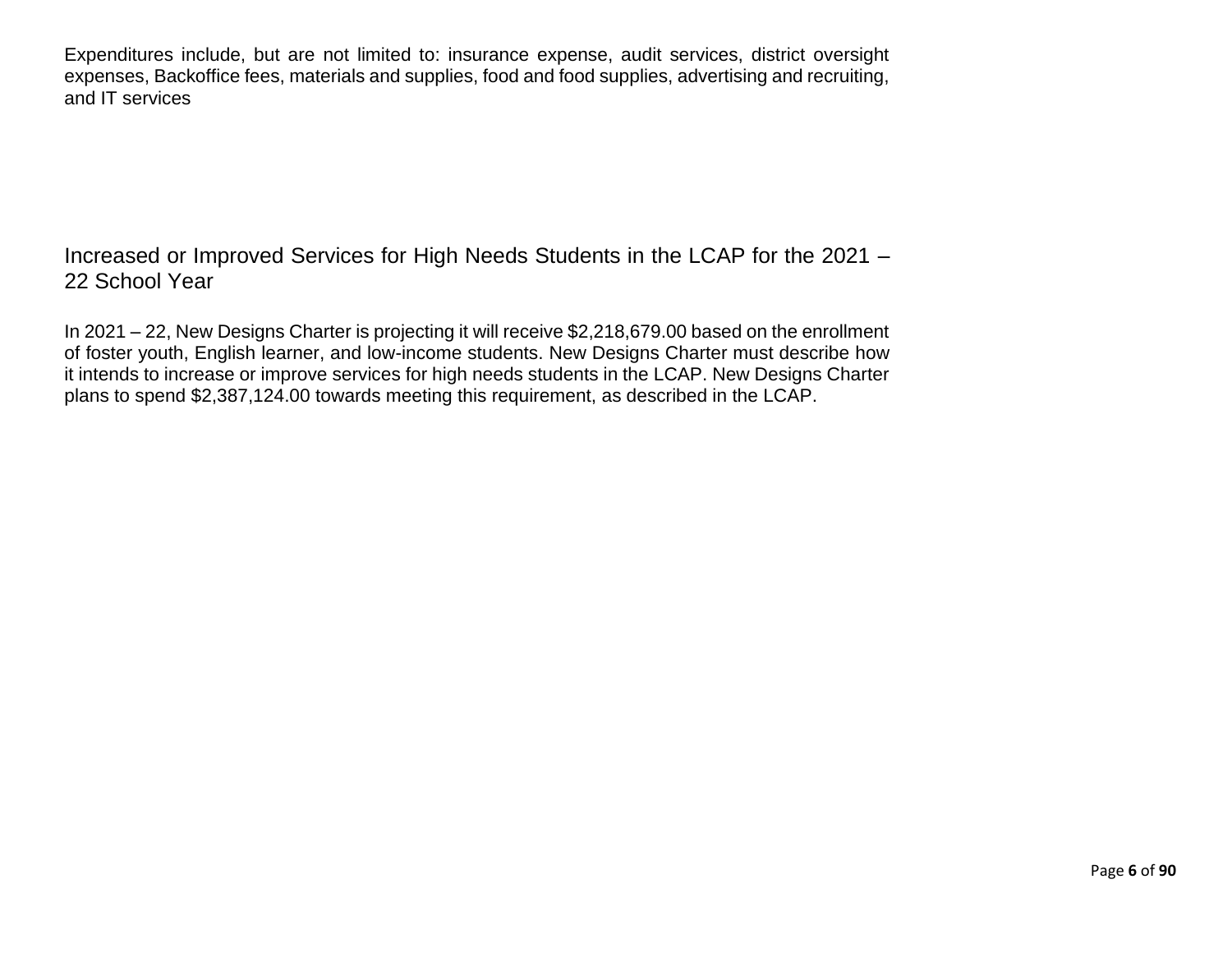



This chart compares what New Designs Charter budgeted last year in the Learning Continuity Plan for actions and services that contribute to increasing or improving services for high needs students with what New Designs Charter estimates it has spent on actions and services that contribute to increasing or improving services for high needs students in the current year.

In 2020 – 21, New Designs Charter's Learning Continuity Plan budgeted \$2,421,265.00 for planned actions to increase or improve services for high needs students. New Designs Charter actually spent \$2,562,324.00 for actions to increase or improve services for high needs students in 2020 – 21.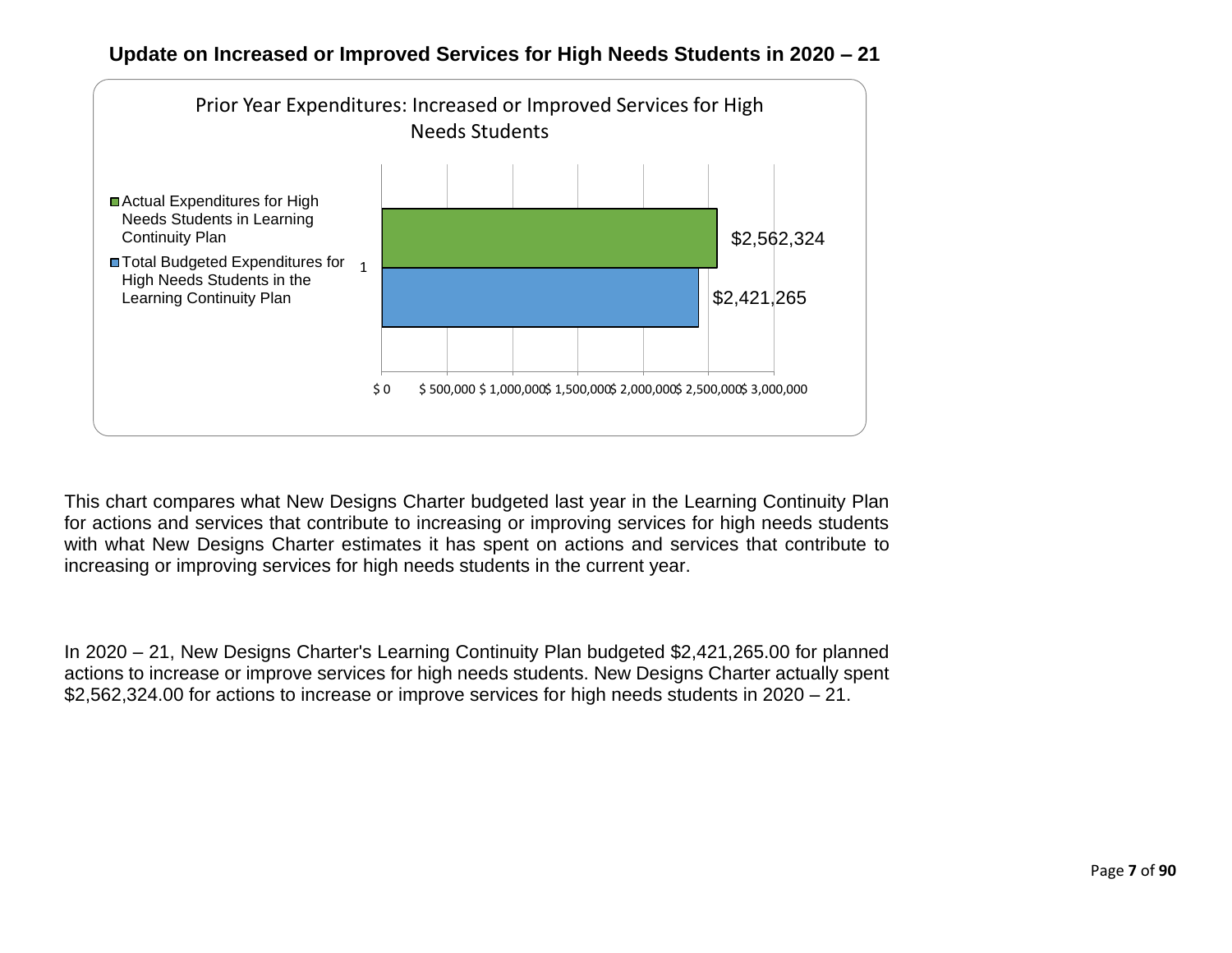# **Annual Update for the 2019–20 Local Control and Accountability Plan Year**

| <b>Local Educational Agency (LEA) Name</b>                                                                                                        | <b>Contact Name and Title</b> | <b>Email and Phone</b>                                 |
|---------------------------------------------------------------------------------------------------------------------------------------------------|-------------------------------|--------------------------------------------------------|
| New Designs Charter School<br>2303 South Figueroa Way<br>Los Angeles, CA 90007<br>https://www.newdesignscharter.com<br>CDS Code: 19-64733-0102541 | Stephen Gyesaw, Principal     | stephen.gyesaw@newdesignscharter.net<br>(213) 765-9084 |

The following is the local educational agency's (LEA's) analysis of its goals, measurable outcomes and actions and services from the 2019-20 Local Control and Accountability Plan (LCAP).

# **Goal 1**

Develop an infrastructure for ongoing collection, monitoring, disaggregation and analysis of multiple types of data (including student demographic and achievement data) in order to: inform instructional decisions; tailor research-based intervention programs; further develop SST to address the needs of all subgroups; measure program efficacy; ensure maximization of human, physical, and financial resources; that support the school's mission and goals.

State and/or Local Priorities addressed by this goal:

State Priorities: 4, 5, 7

Local Priorities: 7

#### **[Annual Measurable Outcomes](#page-33-0)**

| <b>Expected</b>                                                                                                               | Actual                                                      |
|-------------------------------------------------------------------------------------------------------------------------------|-------------------------------------------------------------|
| Annual Growth on ELA CAASPP Distance from Level 3 (DFL3)<br>using Scale Scores: Grades 6-8 (Target: +3 points<br>above DFS)   | N/A - CDE suspension of state testing due to COVID pandemic |
| Annual Growth on Math CAASPP Distance from Level 3 (DFL3)<br>using Scale Scores: Grades 6-8 (Target: -50 points<br>below DFS) | N/A - CDE suspension of state testing due to COVID pandemic |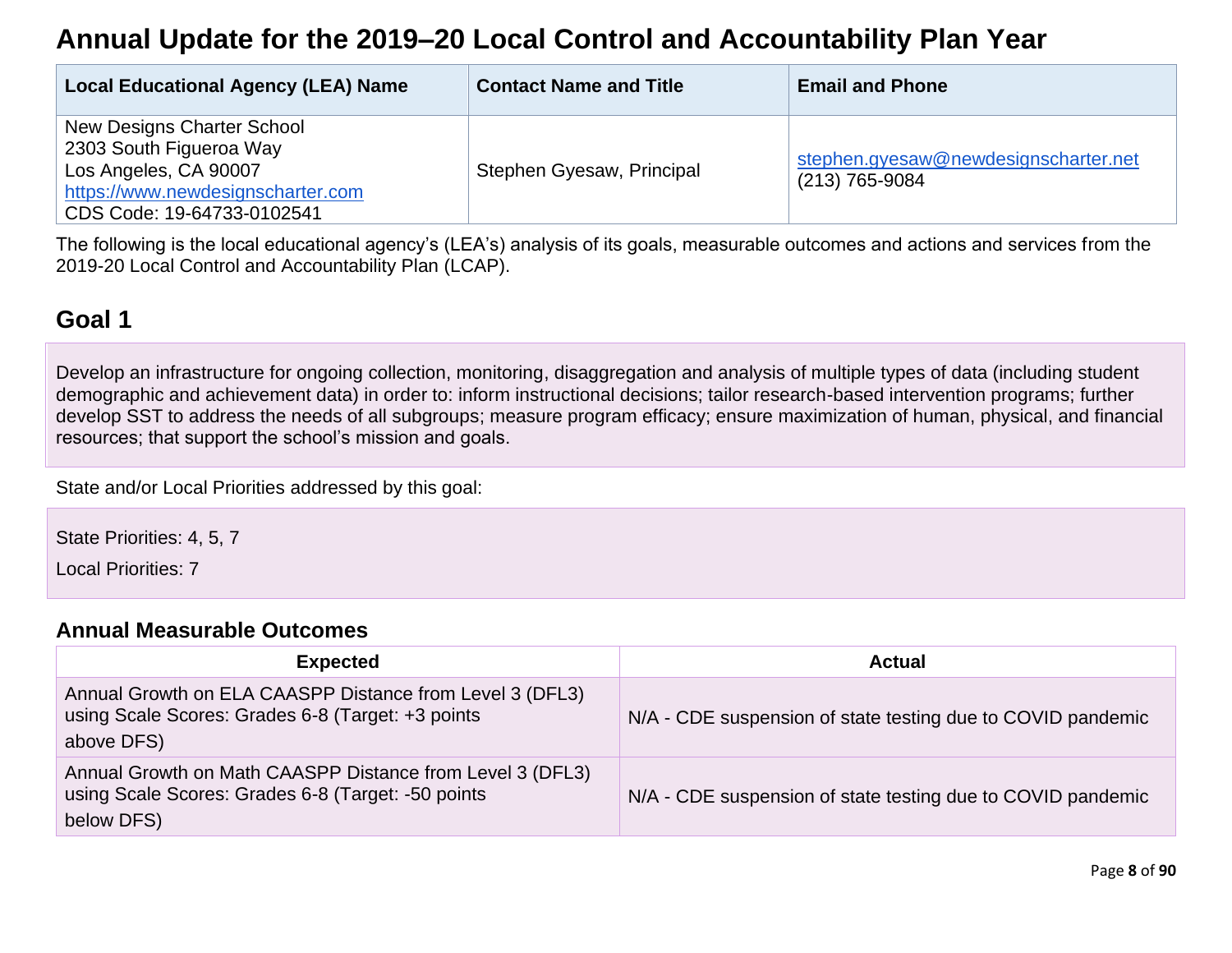| % of students who meet UC A-G (Target: 100%)                                                  | 78.5% Cohort Graduates Meeting UC/CSU Course<br>Requirements (Source: Ed-Data)                                                                                                                                                                                           |
|-----------------------------------------------------------------------------------------------|--------------------------------------------------------------------------------------------------------------------------------------------------------------------------------------------------------------------------------------------------------------------------|
| Increase % of students who complete CTE Pathway by 2%<br>annually (Target: 65.4%)             | 62% Students completed CTE Pathway                                                                                                                                                                                                                                       |
| % of EL who progress in English proficiency as measured by<br>CELDT/ELPAC (Target: 37% ELPAC) | MET: 38.5% English Learners making progress towards English<br>language proficiency<br>(Source: 2019 CA Dashboard)                                                                                                                                                       |
| EL Reclassification Rate (Target: 27.2% ELPAC)                                                | MET: 34.7% Reclassification for 2019-20 (Source: Ed-Data)                                                                                                                                                                                                                |
| Increase % of students that pass AP exams with a score of 3+ by<br>1% annually (Target: 45%)  | Data not available (Source: Ed-Data)                                                                                                                                                                                                                                     |
| % of Grade 11 students who are "Prepared" as measured by ELA<br>EAP (Target: 15%)             | N/A CDE suspension of state testing for 2020 due to COVID<br>pandemic<br>2019 SBAC ELA Grade 11 Results (Source: Ed-Data)<br>75% Grade 11 Students who Met/Exceeded English Standards<br>2019 CA Dashboard (Source: CA Dashboard)<br>81.2% "Prepared" for College/Career |
| % of Grade 11 students who are "Prepared" as measured by<br>Math EAP (Target: 13%)            | N/A CDE suspension of state testing for 2020 due to COVID<br>pandemic<br>2019 SBAC Math Results (Source: Ed-Data)<br>22.9% Grade 11 Students who Met/Exceeded Math Standards<br>2019 CA Dashboard (Source: CA Dashboard)<br>81.2% "Prepared" for College/Career          |
| Maintain attendance rate >95% (Target: >95%)                                                  | N/A                                                                                                                                                                                                                                                                      |
| Annually decrease Chronic Absenteeism rates by 1% (Target:<br>6.8%                            | MET: 2.5% Chronic Absenteeism Rate                                                                                                                                                                                                                                       |
| Decrease Middle School dropout rates: <1% (Target: <1%)                                       | N/A                                                                                                                                                                                                                                                                      |
| Decrease High School dropout rates by 1% (Target: 16.6%)                                      | MET: 3.4% Cohort Dropout Rate (Source: Ed-Data)                                                                                                                                                                                                                          |
| Increase High School graduation rates by 1% (Target: 83.4%)                                   | MET: 89.8% Graduation Rate (Source: Ed-Data)                                                                                                                                                                                                                             |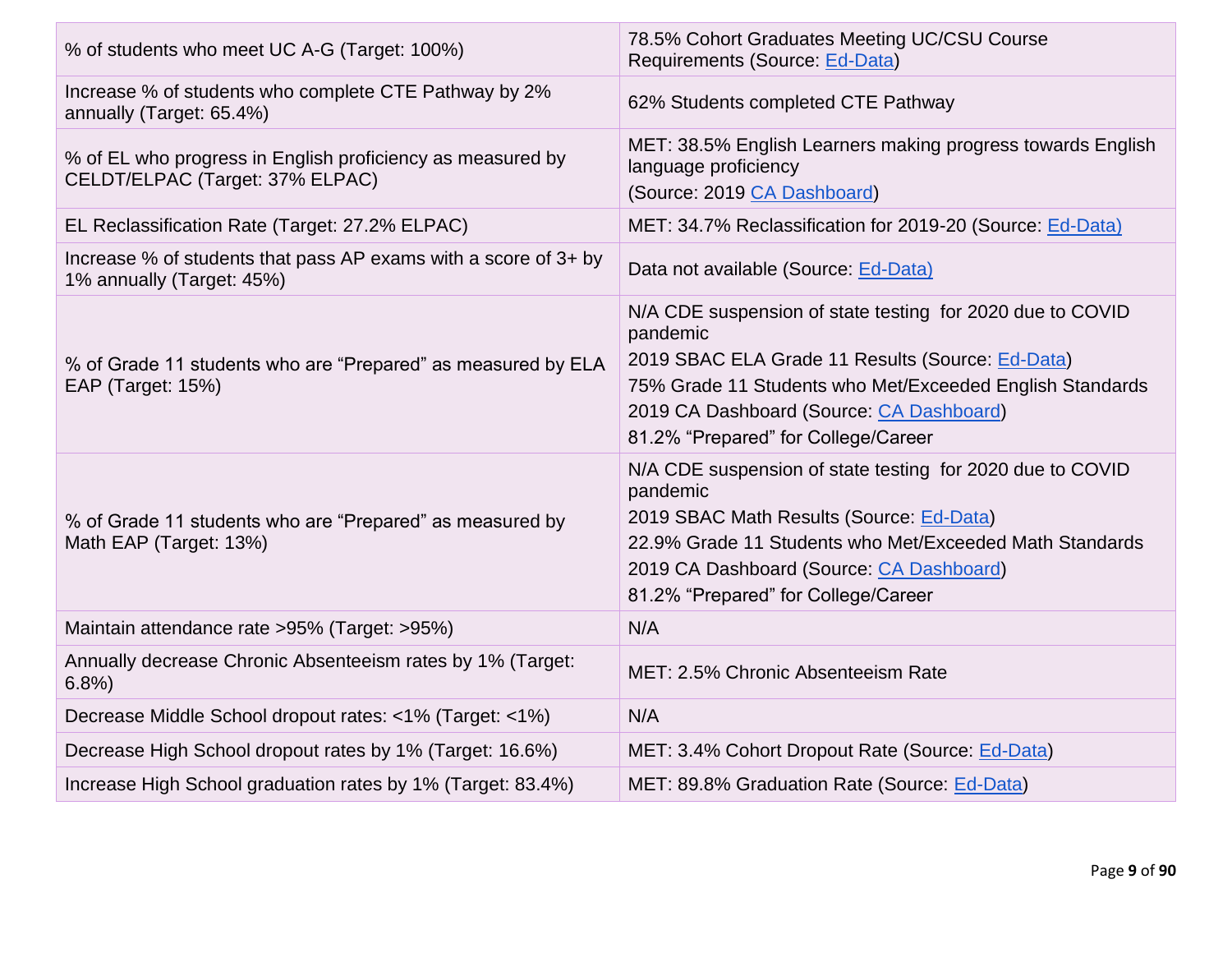| % of students including Unduplicated Pupils and Students with<br>Disabilities with access to and enrolled in a broad course of study<br>(Target: 100%)<br>100% Students have access to a broad course of study | MET: 100% Students have access to a broad course of study |  |  |
|----------------------------------------------------------------------------------------------------------------------------------------------------------------------------------------------------------------|-----------------------------------------------------------|--|--|
| CA Science Test (CAST): Grade 7 (Target: 30%)                                                                                                                                                                  | N/A CDE suspension of state testing due to COVID pandemic |  |  |
| CA Science Test (CAST): Grade 9 (Target: 30%)                                                                                                                                                                  | N/A CDE suspension of state testing due to COVID pandemic |  |  |

# **Actions / Services**

|                                                                                                                                                                                                                                                                                                                                                                                                                                                                                | <b>Planned</b><br><b>Action/Service</b> |             |                  | <b>Budgeted</b><br><b>Expenditures</b> | <b>Actual Expenditures</b> |
|--------------------------------------------------------------------------------------------------------------------------------------------------------------------------------------------------------------------------------------------------------------------------------------------------------------------------------------------------------------------------------------------------------------------------------------------------------------------------------|-----------------------------------------|-------------|------------------|----------------------------------------|----------------------------|
| <b>ACTION 1: STAFF TO SUPPORT SCHOOL'S PROGRAM</b><br>New Designs Charter School will employ a total 29 teachers that are<br>appropriately credentialed and assigned, and a Principal.<br>Our school will be situated across 2 sites:<br>Site 1: Adams (Gr. 6 only)<br>Site 2: UP Site (Gr. 7-12)<br>New Designs Charter School provides all students with a longer school day,<br>longer school year that exceed CA State requirements as outlined in the<br>following chart: |                                         | \$2,248,226 |                  |                                        |                            |
| INSTRUCTIONAL MINUTES/DAYS                                                                                                                                                                                                                                                                                                                                                                                                                                                     |                                         |             | <b>LCFF Base</b> | \$2,135,246                            |                            |
|                                                                                                                                                                                                                                                                                                                                                                                                                                                                                | <b>DAYS</b>                             | $6 - 8$     | $9 - 12$         |                                        |                            |
| <b>CA REQUIREMENT</b>                                                                                                                                                                                                                                                                                                                                                                                                                                                          | 175                                     | 54,000      | 64,800           |                                        |                            |
| <b>NEW DESIGNS</b>                                                                                                                                                                                                                                                                                                                                                                                                                                                             | 180                                     | 67,200      | 67,200           |                                        |                            |
| <b>DIFFERENCE</b>                                                                                                                                                                                                                                                                                                                                                                                                                                                              | $+5$                                    | $+13,200$   | $+2,400$         |                                        |                            |
| New Designs Charter School provides all students with 180 days of instruction<br>that includes: 13,200 additional instructional minutes for grades 6-8; and 2,400<br>for grades 9-12 that exceed the CA state requirement.                                                                                                                                                                                                                                                     |                                         |             |                  |                                        |                            |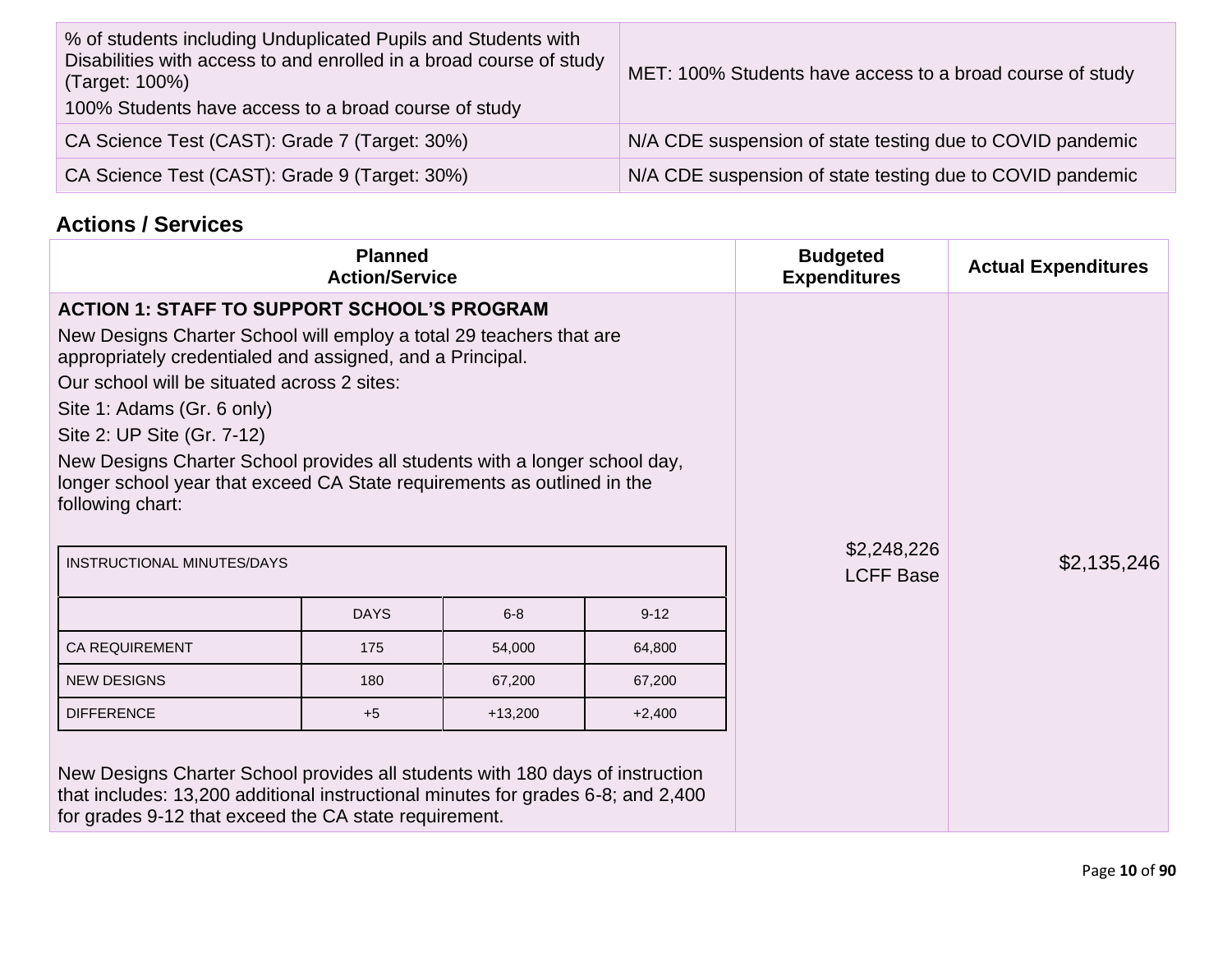| <b>ACTION 2 - STAFFING, SERVICES &amp; PROGRAM TO SERVICE SWD:</b><br>LAUSD is New Design Charter School's SELPA Provider (Option 2). The School<br>Site Leadership Team will collaborate with the resource team in developing;<br>implementing and monitoring quality student-centered Individual Education Plans<br>(IEPs) including documentation and adherence to requirements and timelines,<br>staffing and contracted services. New Design Charter School's program will<br>provide improved outcomes and close the achievement gap for students with<br>disabilities, and will coordinate, design, and provide for specialized and age-<br>appropriate programs, services and supports for students. Program services will<br>include providing Special education teachers, Instructional aides and support<br>staff.<br>New Design Charter School's School Site Leadership Team and RSP Teachers<br>will provide quality professional development opportunities for both certificated<br>and classified staff to build capacity in providing high quality instructional<br>opportunities for students with disabilities and administrator support training<br>focused on understanding and leading high quality Individual Education Plans<br>(IEPs) and translating those IEPs into high quality rigorous instruction for<br>students with disabilities | \$858,973<br>[\$187,990 LCFF Base]<br>[\$670,983 SPED] | \$804,308 |
|-------------------------------------------------------------------------------------------------------------------------------------------------------------------------------------------------------------------------------------------------------------------------------------------------------------------------------------------------------------------------------------------------------------------------------------------------------------------------------------------------------------------------------------------------------------------------------------------------------------------------------------------------------------------------------------------------------------------------------------------------------------------------------------------------------------------------------------------------------------------------------------------------------------------------------------------------------------------------------------------------------------------------------------------------------------------------------------------------------------------------------------------------------------------------------------------------------------------------------------------------------------------------------------------------------------------------------------------------------------------|--------------------------------------------------------|-----------|
| <b>ACTION 3 - ASSESSMENTS</b><br>New Design Charter School staff will implement multiple types of assessments in<br>order to monitor each student's academic progress; identify their strengths and<br>needs in order to modify instruction; and identify the type of academic<br>intervention needed.<br>• Interim Comprehensive Assessments (ICA)<br>• Interim Assessment Blocks (IAB)<br>• iReady ELA & Math: Grades 6-8<br>• PSAT: Grade 10<br>• SAT/ACT: Grade 11<br>• PowerSchool Assessments and SIS<br>In addition, New Designs Charter School will administer the following state-<br>mandated assessments:<br>• ELPAC: Initial & Summative for ELL<br>• CAASPP: ELA & Math - Gr. 6-8, 11<br>• CA Science Test: Grades 8 & HS                                                                                                                                                                                                                                                                                                                                                                                                                                                                                                                                                                                                                            | \$69,478<br>[\$1,949 LCFF Base]<br>[\$67,529 Title I]  | \$143,834 |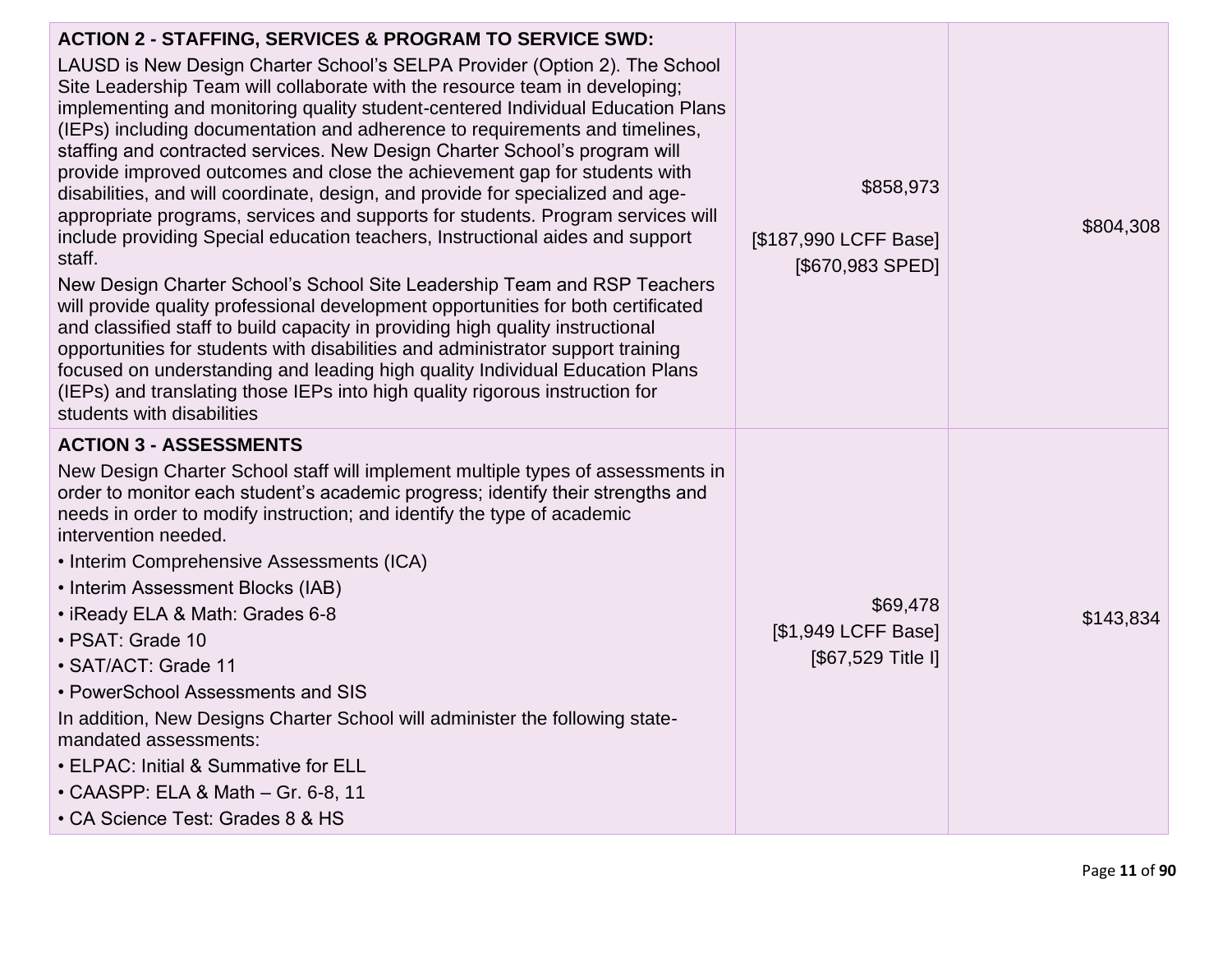| • Physical Fitness Test (PFT): Gr. 7 & 9                                                                                                                                                                                                                                                                                                                                                |                      |           |
|-----------------------------------------------------------------------------------------------------------------------------------------------------------------------------------------------------------------------------------------------------------------------------------------------------------------------------------------------------------------------------------------|----------------------|-----------|
| <b>ACTION 4 - STAFFING, SUPPLEMENTAL CURRICULUM, &amp; PROGRAMS TO</b><br><b>PROVIDE ACADEMIC INTERVENTIONS:</b>                                                                                                                                                                                                                                                                        |                      |           |
| New Designs Charter School academic interventions are aligned to the Common<br>Core CA State Standards and provided to support struggling and at-risk<br>students, and based on our data analysis, are predominately unduplicated<br>students.                                                                                                                                          |                      |           |
| The Instructional Coach's, primary role is to provide all teachers with<br>instructional coaching on the use of various pedagogical strategies including<br>differentiation and using data to inform instruction. All teachers are observed and<br>provided feedback on a weekly basis to ensure strategies taught during<br>professional development are implemented in the classroom. |                      |           |
| The ACE Program for Middle School students will provide:                                                                                                                                                                                                                                                                                                                                |                      |           |
| • 1.5 hours ELA Intervention daily                                                                                                                                                                                                                                                                                                                                                      |                      |           |
| • 1.5 hours Math Intervention daily                                                                                                                                                                                                                                                                                                                                                     |                      |           |
| • (2) Intervention Teachers (ELA & Math)                                                                                                                                                                                                                                                                                                                                                |                      |           |
| Students will have access to the following intervention programs:                                                                                                                                                                                                                                                                                                                       | \$491,113            |           |
| • iReady Reading/Math: Gr. 6-8                                                                                                                                                                                                                                                                                                                                                          | [\$149,852 LCFF S&C] | \$530,904 |
| • Achieve 3000                                                                                                                                                                                                                                                                                                                                                                          | [\$350,261 Title I]  |           |
| • Study Island: Gr. 6-12                                                                                                                                                                                                                                                                                                                                                                |                      |           |
| • CyberHigh Online Credit Recovery Program (licenses) for credit deficient<br>students.                                                                                                                                                                                                                                                                                                 |                      |           |
| • After-school tutoring program for middle school students who are credit<br>deficient.                                                                                                                                                                                                                                                                                                 |                      |           |
| • Summer program: MS/HS - credit recovery, and AP                                                                                                                                                                                                                                                                                                                                       |                      |           |
| • Extended Learning Academy: includes before, after and Saturday school) - to<br>assist with assignment                                                                                                                                                                                                                                                                                 |                      |           |
| • Saturday School - every other week 4 hours (tutoring) Math and ELA                                                                                                                                                                                                                                                                                                                    |                      |           |
| All incoming 6th and 9th grade students will participate in the Summer Bridge<br>Program where students will be assessed in reading, writing, and mathematics,<br>and receive 4 hours of daily instruction to prepare them for the academic<br>program in the Fall semester. Summer Bridge will provide students the                                                                    |                      |           |
| opportunity to strengthen their skills gap in ELA and mathematics, provide<br>culture building, understand schoolwide expectations, and provide our                                                                                                                                                                                                                                     |                      |           |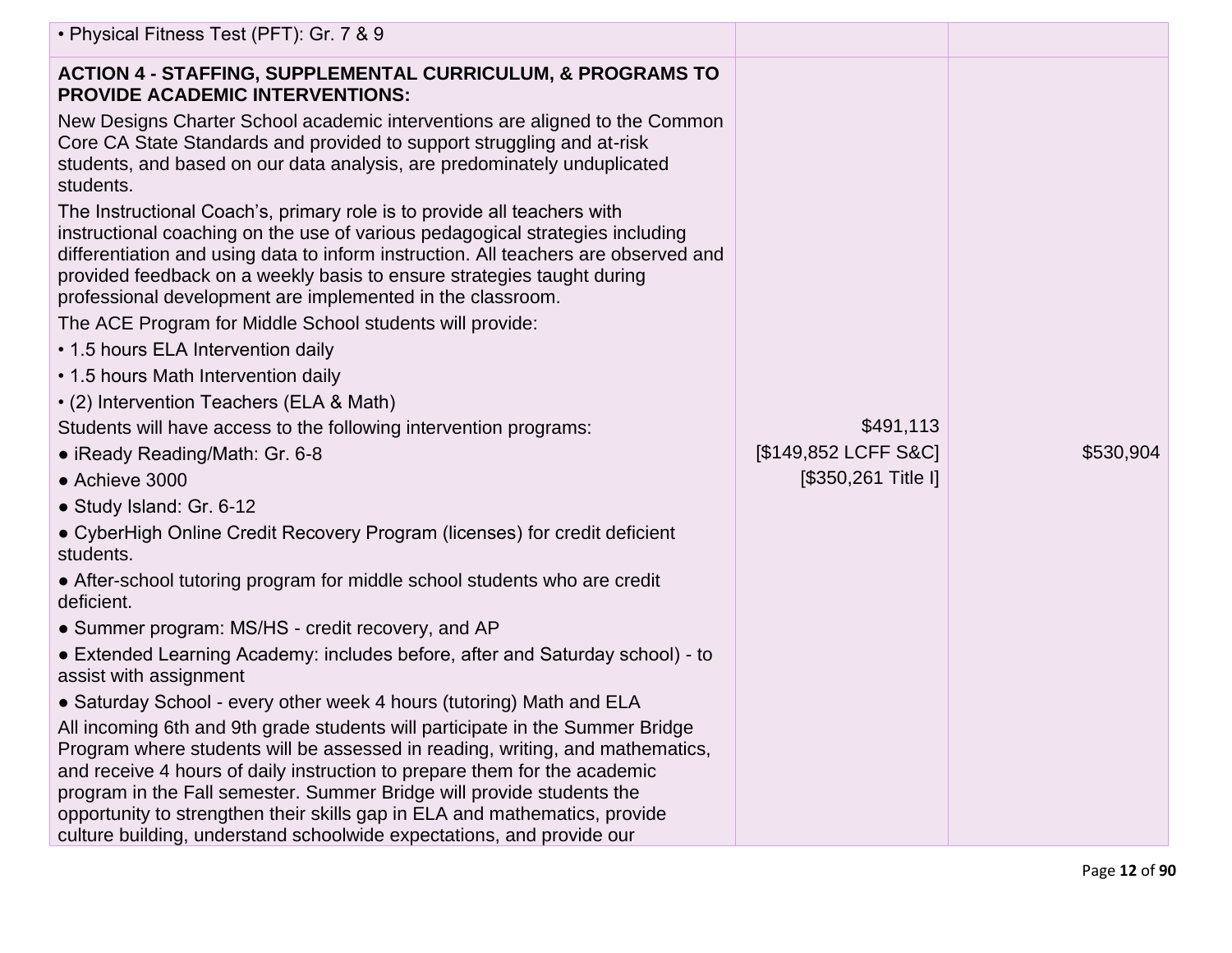| instructional staff with rich data on the types of support the students will need at<br>the start of the school year.                                                                                                                                                               |                                  |           |
|-------------------------------------------------------------------------------------------------------------------------------------------------------------------------------------------------------------------------------------------------------------------------------------|----------------------------------|-----------|
| <b>ACTION 5 - STAFFING, SUPPLEMENTAL CURRICULUM, &amp; PROGRAMS</b><br>THAT PROVIDE SOCIAL- EMOTIONAL/BEHAVIORAL<br><b>SUPPORT/INTERVENTION</b>                                                                                                                                     |                                  |           |
| Upon a review and analysis of multiple types of data including student profile<br>data, discussions with teachers, students and parents, New Designs Charter<br>School has implemented a comprehensive suite of services principally directed<br>towards our unduplicated students. |                                  |           |
| The Assistant Principal of the Middle School will focus on: School Safety,<br>truancy, chronic absenteeism, implementation of PBIS, Alternatives to<br>Suspension, and Restorative Justice.                                                                                         |                                  |           |
| The High School Dean will focus on School Safety, truancy, chronic<br>absenteeism, implementation of PBIS, Alternatives to Suspension, and<br>Restorative Justice.                                                                                                                  | \$357,708<br><b>LCFF S&amp;C</b> | \$369,590 |
| The (2) Counselors (MS/HS) will provide academic, and social/emotional<br>counseling; and implement/deliver the SEL Curricular focus for Advisory.                                                                                                                                  |                                  |           |
| The Advisory curriculum will be revised and all students will be enrolled in an<br>Advisory course.                                                                                                                                                                                 |                                  |           |
| • For MS: provides students with study and test taking skills, Habits of Mind,<br>Individualized Learning Plan, IAB/ICA, and develop learning goals & SEL<br>Curriculum                                                                                                             |                                  |           |
| • For HS: College/career readiness lessons, financial aid planning, writing<br>resumes, use of Naviance and family connections, with a focus on SEL<br>Curriculum.                                                                                                                  |                                  |           |
| <b>ACTION 6 - COURSE ACCESS &amp; COLLEGE/CAREER READINESS:</b>                                                                                                                                                                                                                     |                                  |           |
| In order to prepare all students for the careers of the 21st century, it is critical<br>that our school provide students with access to a broad course of study in<br>various disciplines, beyond core subjects which include:                                                      |                                  |           |
| • Physical Education with a nutrition component to improve student performance<br>on PFT and support healthy eating habits.                                                                                                                                                         | \$630,541<br><b>LCFF S&amp;C</b> | \$669,941 |
| • UC A-G Approved Courses<br>• AP Courses (AP Fee waivers)                                                                                                                                                                                                                          |                                  |           |
| • CTE Pathway Courses: Law & Diplomacy; Information Technology; Finance<br>Academy; Medical Science & Engineering                                                                                                                                                                   |                                  |           |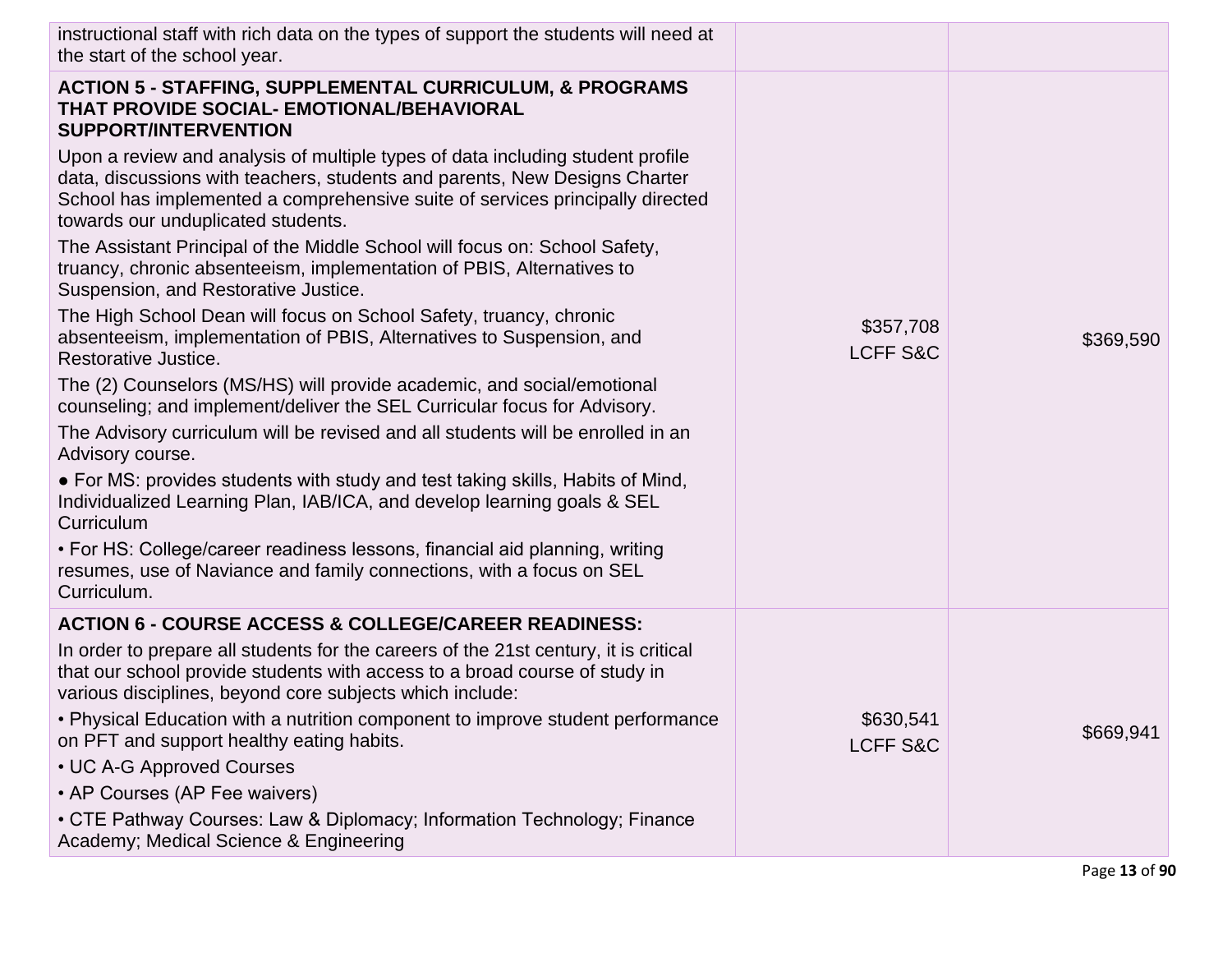| • Partnership with LA Trade Tech to teach/offer CTE Courses – Medical<br>Technology<br>• SAT/ACT Workshops<br>• Naviance Career Planning<br>• CAASPP Test Prep Academy: for students                                                                                                                                                                    |                                 |             |
|---------------------------------------------------------------------------------------------------------------------------------------------------------------------------------------------------------------------------------------------------------------------------------------------------------------------------------------------------------|---------------------------------|-------------|
| <b>ACTION 7 - FACILITIES</b><br>The following actions are essential in order to provide all students, and staff with<br>a safe, clean, and well maintained school site:<br>• Facility Site (leasing costs)<br>• Provide maintenance and repairs to ensure a clean and safe facility including<br>janitorial services.<br>• Administer annual FIT report | \$2,143,680<br>SB740, LCFF Base | \$2,384,964 |

#### **Goal Analysis**

A description of how funds budgeted for Actions/Services that were not implemented were used to support students, families, teachers, and staff.

All actions and services were implemented as planned, however we did not remain fully staffed during the Spring and did not refill those teaching positions.

A description of the successes and challenges in implementing the actions/services to achieve the goal.

One of the successes in implementing actions/services last year is our ability to adapt in a relatively short time to the challenges we faced. The school distributed computers and hotspots to all our students that needed computers and internet connectivity and continued to serve students to ensure equity and access for all our students. The rapidity with which we were able to deal with technology infrastructure challenges and support for students, teachers, and parents allowed instructions to proceed without much difficulty.

This success helped us to use technology to communicate with our parents using online platforms like zoom. We were able to organize community town hall meetings and disseminate information to our stakeholders through our school websites. Teachers also carry out instructions through google classrooms and zooms. Furthermore, administrators were able to observe classroom instructions through zoom platforms and provided feedback. All this happened because of the initial success of overcoming technology challenges.

Another area of success was our professional development. NDCS provided professional development and resources to its personnel to support the distance learning program, including technological support. One of the critical areas NDCS has included in the list of expectations that students and families should have of distance learning is professional development and educators' support. Specifically,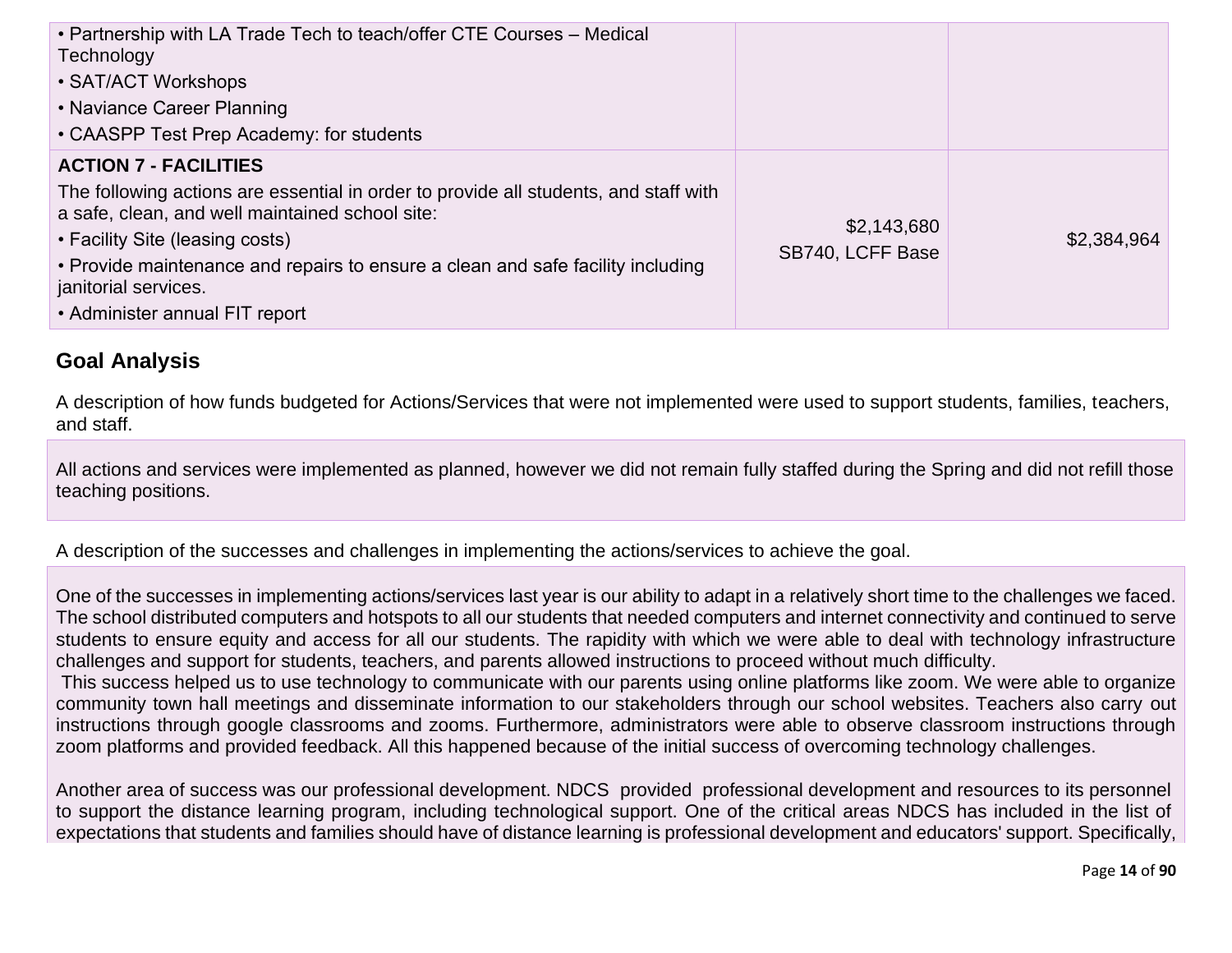all our educators were provided with professional development on the strategies needed to deliver high-quality instruction and on its learning management system (Google Classroom, power school, and zoom) to provide students access to learning grounded in the essential standards.

Following spring school closures and before the launch of distance learning, teachers were provided with series of professional development. The first of these series was on Universal Design for Learning (UDL). The organization familiarized staff with the range of distance learning tools to deliver instruction, including Google Classroom. Teachers were also provided grade-level specific guidance on essential standards, curricular materials, and instruction for students with disabilities and English Learners. All school leaders/teachers use data (short, medium , and long-term cycles) to inform and drive instruction (in person, virtual or blended) to support a practical technology management framework. One of the major concerns associated with Distance learning is student disengagement. In view of this NDCS has emphasized on Student Engagement in its professional development planning. We continue to assess students and to analyze assessment data in attempts to determine what factors contributed both positively and negatively to students' achievements.

Challenges: Despite these successes, the sudden shift of instruction from in-person to online learning presents a set of challenges. Teachers adjusting quickly to online instruction after planning months in advance for face-to-face instruction was a daunting task. To rapidly adjust from face-to-face to online instruction, they had to adjust their mindset and focused on the positives of the situation. They had to think about ways to make the transition better for the students. They also had to think about strategies to create a personalized experience online and incorporate the mission of the school. Another challenge with online learning for both teachers and students was how focusing on teaching and learning from home amid all the distractions. Other problems were internet connectivity, power shortage, and lack of computer devices. Students' isolation and alienation exacerbated students' emotional and mental problems.

Technology needs were a critical concern for many of our parents and students, as well as teachers. We understand the challenges that students and teachers face when they are not connected to technology.

### **Goal 2**

Provide all students with high quality instruction, a rigorous standards-aligned curriculum through student-centered/student driven learning experiences, that will prepare all students to strive/excel as critical thinkers, effective communicators, agency, and collaborators in an ever- changing Global world and ensure their college and career readiness.

State and/or Local Priorities addressed by this goal:

State Priorities:1, 2, 8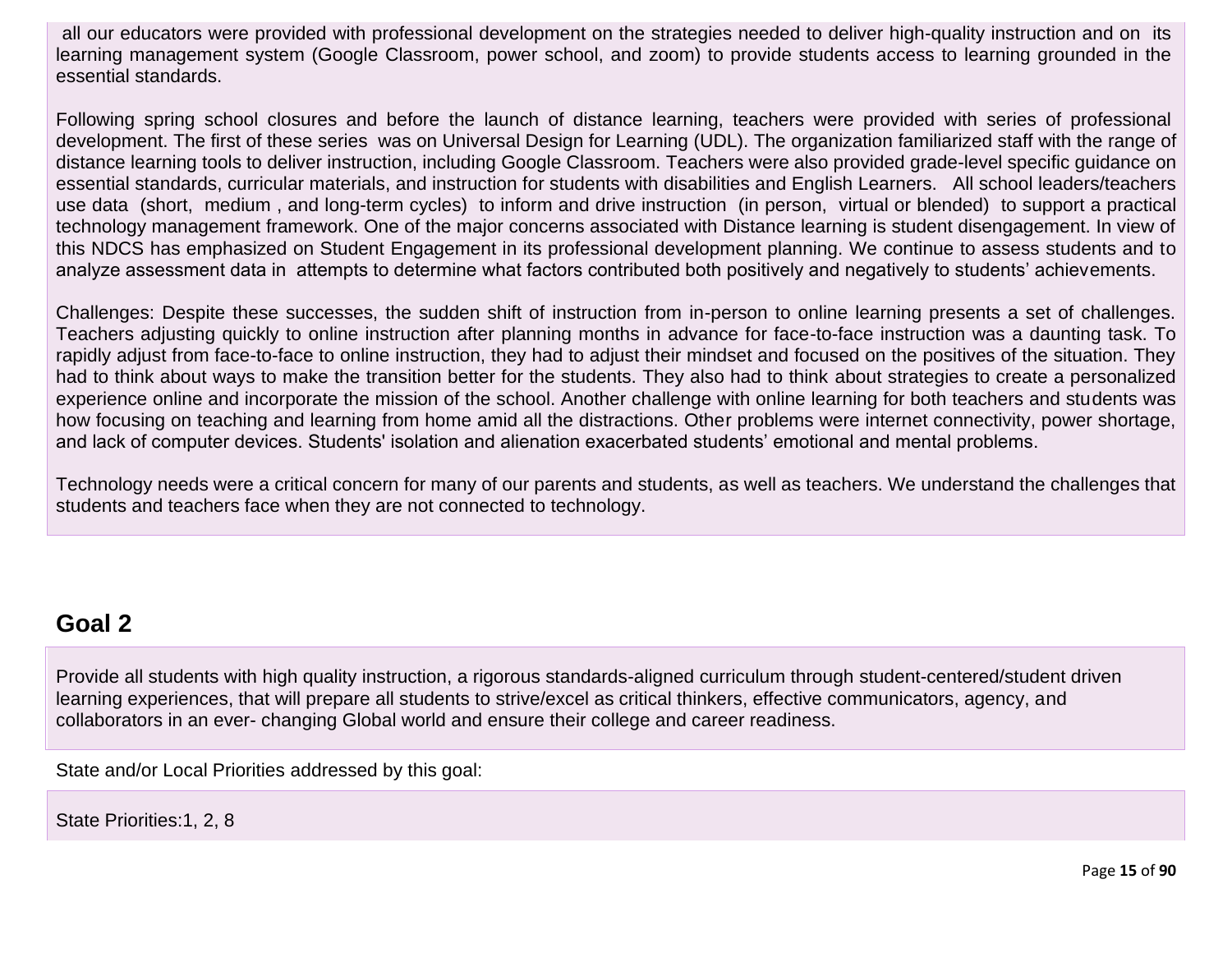# **[Annual Measurable Outcomes](#page-33-0)**

| <b>Expected</b>                                                                                                                                                                                                                                                                                                                                         |                | <b>Actual</b>                                                                                                                                                                                                                                                                                                                                                    |                         |                         |                                                             |
|---------------------------------------------------------------------------------------------------------------------------------------------------------------------------------------------------------------------------------------------------------------------------------------------------------------------------------------------------------|----------------|------------------------------------------------------------------------------------------------------------------------------------------------------------------------------------------------------------------------------------------------------------------------------------------------------------------------------------------------------------------|-------------------------|-------------------------|-------------------------------------------------------------|
| % of teachers who are appropriately credentialed and assigned<br>(Target 100%)                                                                                                                                                                                                                                                                          |                | MET: 100% Teachers who are appropriately credentialed and<br>assigned                                                                                                                                                                                                                                                                                            |                         |                         |                                                             |
| materials (Target 100%)                                                                                                                                                                                                                                                                                                                                 |                | % of students with access to standards-aligned instructional                                                                                                                                                                                                                                                                                                     | instructional materials |                         | MET: 100% Students with access to standards-aligned         |
|                                                                                                                                                                                                                                                                                                                                                         |                | Facility Inspection Tool (FIT) Score (Target "Good")                                                                                                                                                                                                                                                                                                             | MET: "Good"             |                         |                                                             |
| Implementation of academic content standards will improve to<br>"Full Implementation" (Level 4) or "Full implementation and<br>Sustainability" (Level 5) for all students, including access for<br>English learners, as measured by the Local Indicator Rubric<br>(Targets in Table)<br><b>OPTION 2: CDE REFLECTION</b><br><b>TOOL; ACAD. STANDARDS</b> |                | MET: Implementation of academic content standards will<br>improve to "Full Implementation" (Level 4) or "Full<br>implementation and Sustainability" (Level 5) for all students,<br>including access for English learners, as measured by the Local<br><b>Indicator Rubric</b><br>(Outcomes in Table)<br><b>OPTION 2: CDE REFLECTION</b><br>TOOL; ACAD. STANDARDS |                         |                         |                                                             |
|                                                                                                                                                                                                                                                                                                                                                         | 2019-20        |                                                                                                                                                                                                                                                                                                                                                                  |                         |                         |                                                             |
| <b>ELA</b>                                                                                                                                                                                                                                                                                                                                              | $\overline{4}$ |                                                                                                                                                                                                                                                                                                                                                                  | <b>ELA</b>              | 2019-20<br>5            |                                                             |
| <b>ELD</b>                                                                                                                                                                                                                                                                                                                                              | 3              |                                                                                                                                                                                                                                                                                                                                                                  | <b>ELD</b>              | 5                       |                                                             |
| <b>MATH</b>                                                                                                                                                                                                                                                                                                                                             | 3              |                                                                                                                                                                                                                                                                                                                                                                  | <b>MATH</b>             | 5                       |                                                             |
| <b>NGSS</b>                                                                                                                                                                                                                                                                                                                                             | 3              |                                                                                                                                                                                                                                                                                                                                                                  | <b>NGSS</b>             | 5                       |                                                             |
| <b>HISTORY</b>                                                                                                                                                                                                                                                                                                                                          | 3              |                                                                                                                                                                                                                                                                                                                                                                  | <b>HISTORY</b>          | $\overline{\mathbf{4}}$ |                                                             |
| <b>CTE</b>                                                                                                                                                                                                                                                                                                                                              | $\mathbf{2}$   |                                                                                                                                                                                                                                                                                                                                                                  | <b>CTE</b>              | $\overline{4}$          |                                                             |
| <b>HEALTH</b>                                                                                                                                                                                                                                                                                                                                           | $\overline{4}$ |                                                                                                                                                                                                                                                                                                                                                                  | <b>HEALTH</b>           | $\overline{4}$          |                                                             |
| PHYSICAL ED.                                                                                                                                                                                                                                                                                                                                            | 3              |                                                                                                                                                                                                                                                                                                                                                                  | PHYSICAL ED.            | $\overline{4}$          |                                                             |
| <b>VAPA</b>                                                                                                                                                                                                                                                                                                                                             | $\overline{4}$ |                                                                                                                                                                                                                                                                                                                                                                  | <b>VAPA</b>             | $\overline{4}$          |                                                             |
| WORLD LANG.                                                                                                                                                                                                                                                                                                                                             | 4              |                                                                                                                                                                                                                                                                                                                                                                  | WORLD LANG.             | $\overline{4}$          |                                                             |
| on the PFT (Target: 45%)                                                                                                                                                                                                                                                                                                                                |                | Increase % of Grade 7 students who meet all 6 areas of the HFZ                                                                                                                                                                                                                                                                                                   |                         |                         | N/A - CDE suspension of state testing due to COVID pandemic |
| on the PFT (Target: 40%)                                                                                                                                                                                                                                                                                                                                |                | Increase % of Grade 9 students who meet all 6 areas of the HFZ                                                                                                                                                                                                                                                                                                   |                         |                         | N/A - CDE suspension of state testing due to COVID pandemic |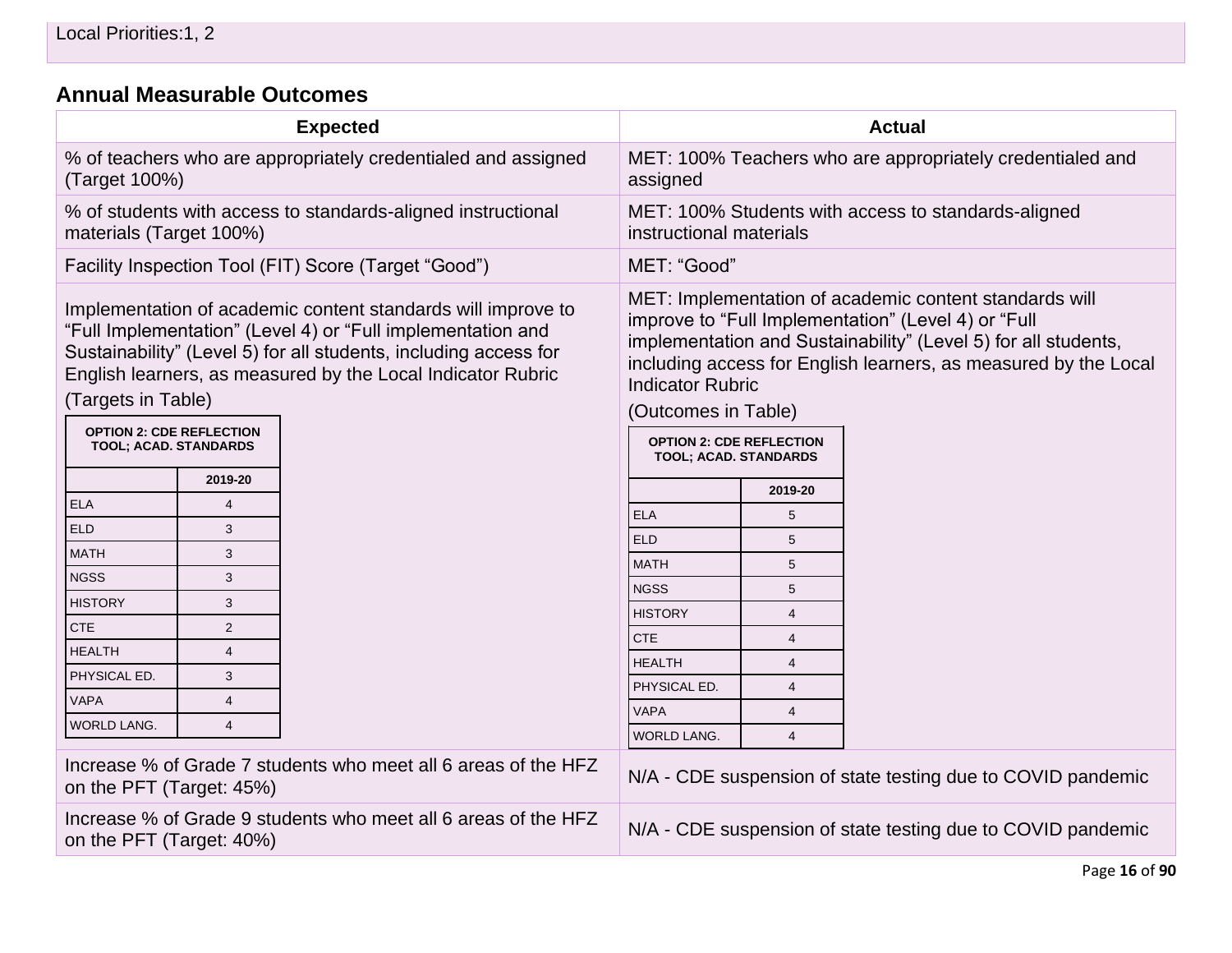## **Actions / Services**

| <b>Planned</b><br><b>Action/Service</b>                                                                                                                                                                                                                                                                                                                                                                                                                                                                                                                                                                                                                                                                                                                                                                                                                                                                                                                                                                                                                                                                                                                                                                                                                                                                                                                                                                                                                                       | <b>Budgeted</b><br><b>Expenditures</b>                | <b>Actual Expenditures</b> |
|-------------------------------------------------------------------------------------------------------------------------------------------------------------------------------------------------------------------------------------------------------------------------------------------------------------------------------------------------------------------------------------------------------------------------------------------------------------------------------------------------------------------------------------------------------------------------------------------------------------------------------------------------------------------------------------------------------------------------------------------------------------------------------------------------------------------------------------------------------------------------------------------------------------------------------------------------------------------------------------------------------------------------------------------------------------------------------------------------------------------------------------------------------------------------------------------------------------------------------------------------------------------------------------------------------------------------------------------------------------------------------------------------------------------------------------------------------------------------------|-------------------------------------------------------|----------------------------|
| <b>ACTION 1 - PROFESSIONAL DEVELOPMENT</b><br>New Designs Charter School will provide all teachers with evidence based<br>professional development aligned to the CA State Standards, school's mission<br>and educational program and targeted to meet the needs of our students. Topics<br>of focus will include:<br>. Marzano observation DQ2, DQ9<br>• Use of Academic Language<br>• Classroom Management<br>• Interim Assessment (IAB's)<br>• Use of technology in the classroom<br>• Diversity and Inclusion<br>• Using and applying the Renaissance and Data Directives<br>• Data Driven Instruction: Analyzing Student's Data for instruction<br>• Modeling Instruction: Teacher collaboration in Lesson Designs and Instruction<br>• Universal Design for Learning: Differentiated Instruction<br>• Use of Differentiated Instruction, Activities and the use of Centers<br>• Teacher Collaboration: Examining Student work to inform instruction.<br>• Social Emotional Learning Curriculum<br>• Math Coach (LACOE) (Title II) to collaborate and coach all math teachers<br>• SPED Training: Modifications & accommodations<br>• Principal coaching: LACOE (Title II)<br>New Designs Charter School's also provides its staff with additional professional<br>learning through off-site workshops, conferences which include:<br>• Springboard ELA & Math<br>• AP Summer Institute<br>• iReady ELA/Math<br>• CAASPP Institute<br>• ELPAC Institute<br>• PowerSchool | \$26,145<br>[\$4,095 LCFF S&C]<br>[\$22,050 Title II] | \$33,374                   |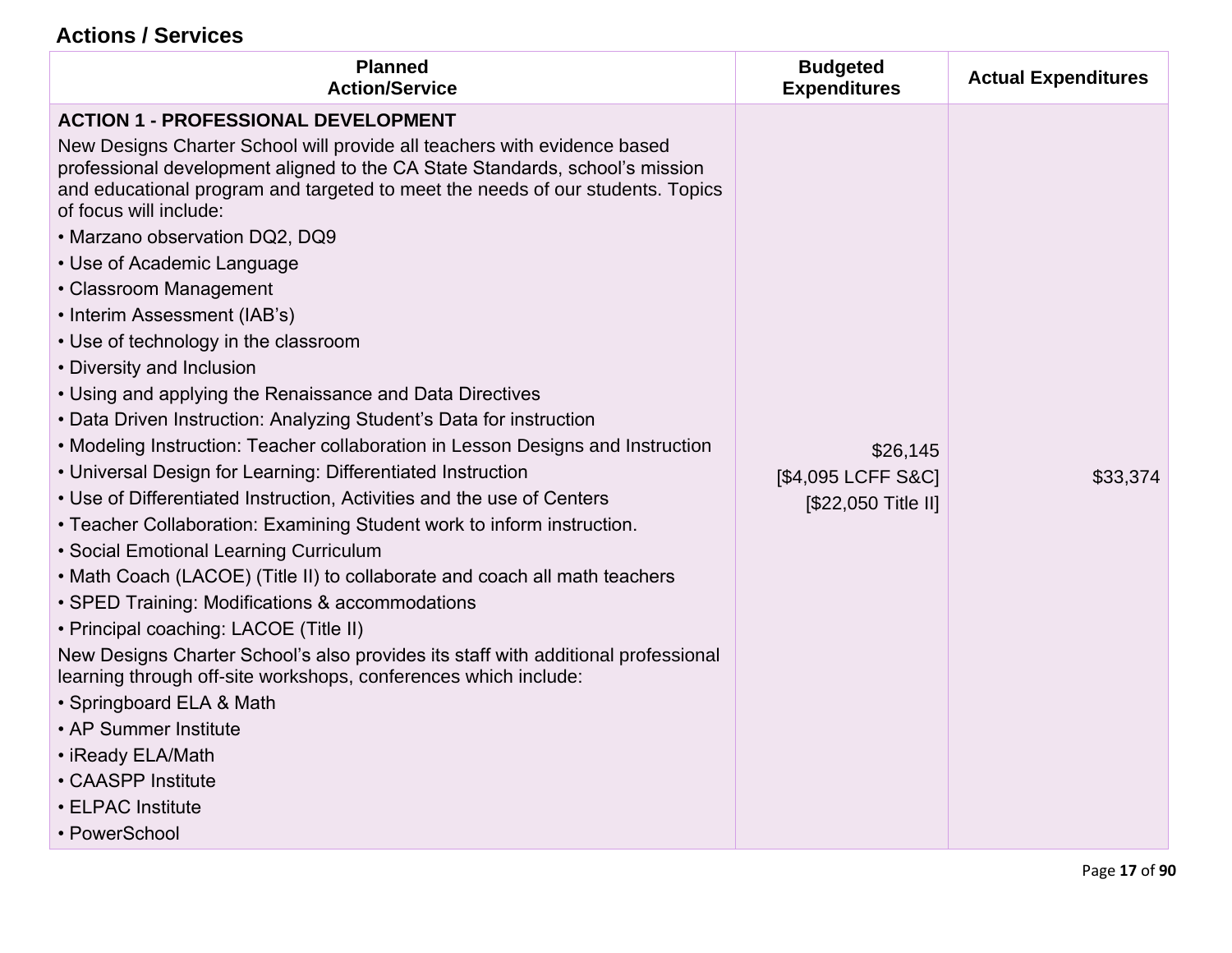| <b>ACTION 2 - STAFFING, SERVICES &amp; PROGRAM TO SERVICE ELL</b><br><b>STUDENTS:</b><br>New Design Charter School will adhere to the school's EL Master Plan. The ELD<br>Coordinator wil coach teachers on ELD standards, teach Designated ELD, and<br>provide small group instruction for EL (push-in, pull out). The EL Coordinator<br>Assistant will administer the ELPAC assessment and provide targeted support<br>and intervention. Teachers will use Springboard ELD Curriculum.                                                                    | \$135,157<br>LCFF S&C            | \$138,683 |
|-------------------------------------------------------------------------------------------------------------------------------------------------------------------------------------------------------------------------------------------------------------------------------------------------------------------------------------------------------------------------------------------------------------------------------------------------------------------------------------------------------------------------------------------------------------|----------------------------------|-----------|
| <b>ACTION 3 - CORE CURRICULUM TO BE PURCHASED</b><br>Every student has access to standards-aligned curriculum. New Designs Charter<br>School will purchase the following core curriculum and/or instructional materials:<br>• Springboard consumables for MS in ELA and Math<br>• Science curriculum<br>• History Curriculum                                                                                                                                                                                                                                | \$96,180<br><b>LCFF Base</b>     | \$64,183  |
| <b>ACTION 4 - TECHNOLOGY</b><br>New Designs Charter School has successfully implemented a 1:1 student to<br>device ratio, and teachers utilize Google Apps for Education (GAFE). Annually,<br>the Informational Technology Coordinator and IT Assistant will conduct needs<br>assessment based on staff and student needs, and provide all tech support and<br>maintenance. Annual, purchases for technology include but are not limited to:<br>• Chromebooks (replacement) & Charging cart<br>• Promethean Boards<br>• Head sets<br>• Wi-Fi Internet costs | \$161,500<br><b>LCFF S&amp;C</b> | \$176,508 |

#### **Goal Analysis**

A description of how funds budgeted for Actions/Services that were not implemented were used to support students, families, teachers, and staff.

All actions except for Action 3 were fully implemented. The variance in curriculum funds were applied to increasing professional development (Action 1), providing targeted supports to English learners during distance learning (Action 2), and the purchase of additional technology to ensure equitable access for all students (Action 4).

A description of the successes and challenges in implementing the actions/services to achieve the goal.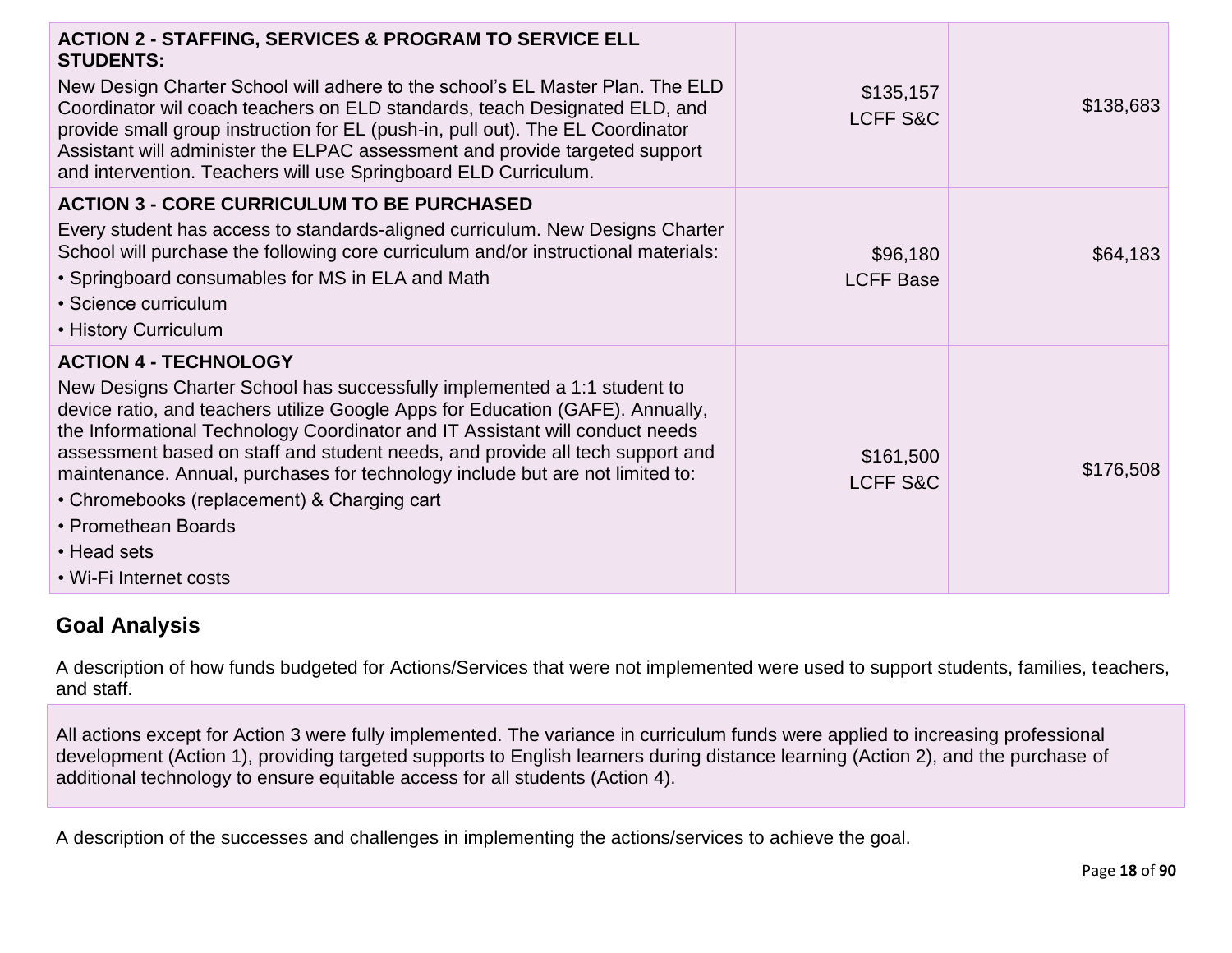Successes: The staff worked collaboratively across subjects. ELA and Math articulated about standards that cross-over, as well as strategies and methodology to help in structuring and scaffolding lessons. Content area literacy was emphasized to enable students to develop academic vocabulary and meaning. Teachers collaborated together to identify strategies for distance-learning that they wish to try or commit to using, such as 'no opt out' strategy, periodic understanding checks, and universal lesson design. They shared additional on-line support such as 'Kahoot', 'Booklet', 'Bitmoji', 'BrainPop', 'Get Lit', 'Flip Grade' and other programs they feel students are responding to positively.

Teachers also received training in UDL- Universal Design for Learning. Staff Discussion and application, all-subjects, all grade levels. This allowed for a continuity of instruction, best practices, and strategies for the subgroups and showcases strategies and practices that have been effective for specific subgroups or specific students. In the lesson plan design, teachers were encouraged to use performance tasks, group projects, hands-on tasks and relevancy to help the learners make meaning of the more complex math problems and questions.

Staff received training in Math from Springboard on how to use math language. The ELD Coordinator added to the use and awareness of academic vocabulary development in all classrooms and how this usage is reflected with the inclusion of math and science questions on the Summative ELPAC Speaking Assessment section.

Challenges: While many students struggled to stay focused and engaged in online learning, students with disabilities and English learners had much more difficulty than the general education students: Students with disabilities and English learners continued to struggle in both mathematics and English language. In a traditional classroom, teachers adjust to the needs of students with learning disabilities. But teachers had a harder time providing original help in an online environment. Online classes were not very interactive, though Zoom allowed students to give reactions such as raising their hand or giving a thumbs-up.

Because Zoom was new for everyone, there were some things that students with disabilities and their parents had to learn. While online learning was difficult, it was the most possible way to reach our students for their safety during the COVID-19 pandemic. Students with disabilities also had difficulty staying focused and lack motivation during online classes. The speed of learning also became faster for some of our students.

# **Goal 3**

Improve student academic outcomes by effectively collaborating with parents, families and community partners to support student learning and achievement and provide a safe and welcoming learning environment.

State and/or Local Priorities addressed by this goal: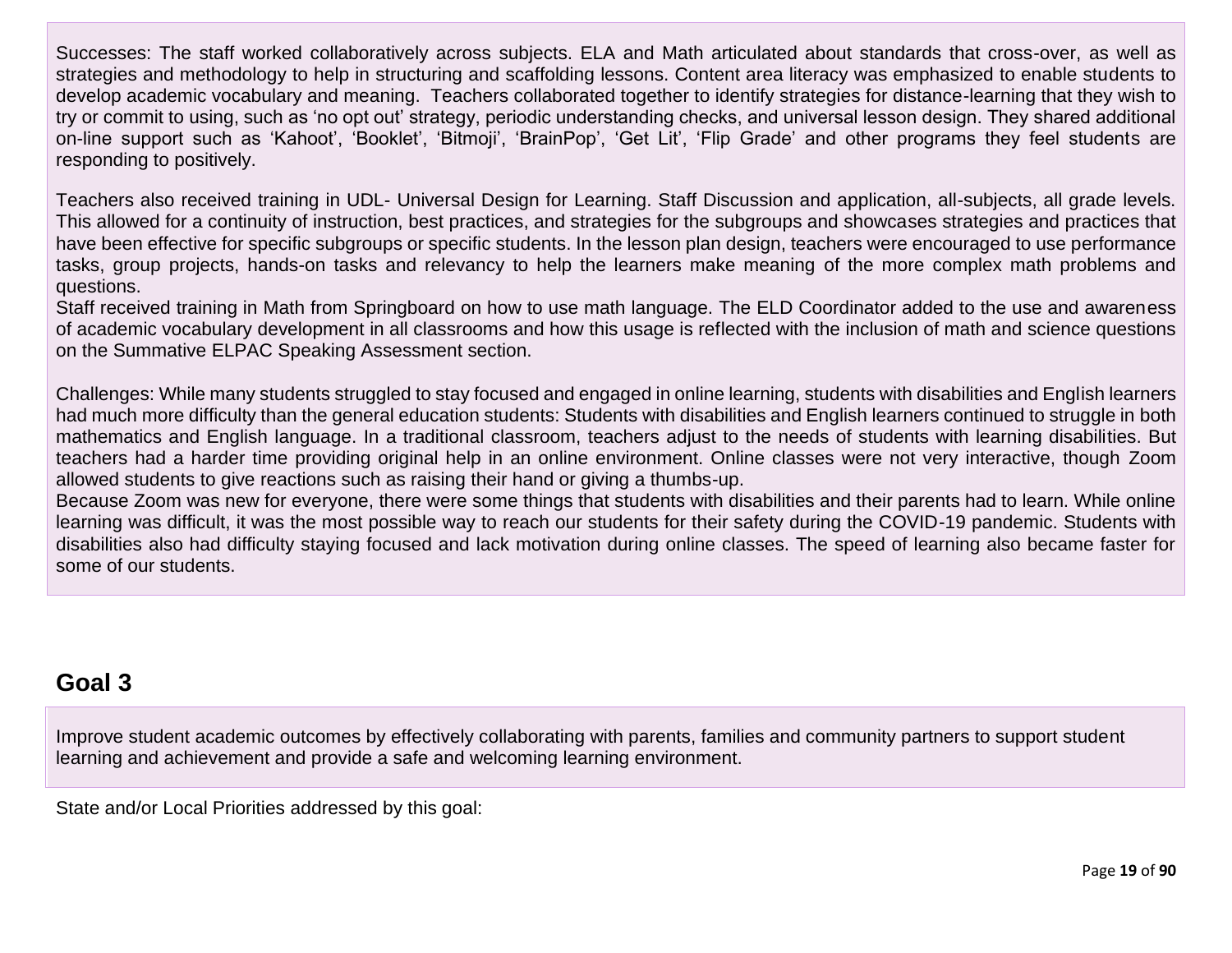Local Priorities: 3, 6

#### **[Annual Measurable Outcomes](#page-33-0)**

| <b>Expected</b>                                                                                                                                             | <b>Actual</b>                                                                                                                                                                                                                                                                                                                                                                                                                                                                                                                                                                                                                                       |
|-------------------------------------------------------------------------------------------------------------------------------------------------------------|-----------------------------------------------------------------------------------------------------------------------------------------------------------------------------------------------------------------------------------------------------------------------------------------------------------------------------------------------------------------------------------------------------------------------------------------------------------------------------------------------------------------------------------------------------------------------------------------------------------------------------------------------------|
| Parent involvement through input in decision-making will include<br>parents of unduplicated students and students with disabilities<br>(Target: "Meet")     | MET: Held monthly SSC and ELAC meetings; bimonthly Parent<br><b>Town Hall meetings</b>                                                                                                                                                                                                                                                                                                                                                                                                                                                                                                                                                              |
| Parent involvement will include opportunities for participation in<br>programs for unduplicated students and Students with Disabilities<br>(Target: "Meet") | MET: Our English Learner Advisory Committee (ELAC)<br>continued to meet remotely through the COVID-19 pandemic.<br>Parents provided feedback on how to support their children<br>through Distance Learning and how to provide intervention for<br>their children; support for social-emotional/mental health, and<br>attendance/participation/connectivity assistance. Parents were<br>also provided with a summary of support available to their<br>children. The School Site Council continues to meet virtually to<br>provide information and to seek input regarding Distance<br>Learning, Safety and Health Protocols, and other school plans. |
| Maintain suspension rates <2% (Target: <2%)                                                                                                                 | MET: 0.3% Suspension Rate 2019-20 (Source: Ed-Data)                                                                                                                                                                                                                                                                                                                                                                                                                                                                                                                                                                                                 |
| Maintain expulsion rates $\langle 1\% \rangle$ (Target: $\langle 1\% \rangle$                                                                               | MET: 0% Expulsion Rate 2019-20 (Source: Ed-Data)                                                                                                                                                                                                                                                                                                                                                                                                                                                                                                                                                                                                    |
| Increase participation rate on parent survey (Target: 35%)                                                                                                  | MET: 65% Parent participation rate on survey                                                                                                                                                                                                                                                                                                                                                                                                                                                                                                                                                                                                        |
| Increase participation rate on student survey (Target: >90%)                                                                                                | MET: 92% Student participation rate on survey                                                                                                                                                                                                                                                                                                                                                                                                                                                                                                                                                                                                       |
| Increase participation rate on staff survey (Target: >90%)                                                                                                  | 65% Staff participation rate on survey                                                                                                                                                                                                                                                                                                                                                                                                                                                                                                                                                                                                              |

#### **Actions / Services**

| <b>Planned</b><br><b>Action/Service</b>                                                                                                      | <b>Budgeted</b><br><b>Expenditures</b> | <b>Actual Expenditures</b> |
|----------------------------------------------------------------------------------------------------------------------------------------------|----------------------------------------|----------------------------|
| <b>ACTION 1 - STAFFING, PROGRAMS, STRATEGIES &amp; ACTIVITIES TO</b><br><b>PROMOTE A POSITIVE SCHOOL CLIMATE &amp; ENSURE A SAFE SCHOOL:</b> | \$292,970<br>LCFF S&C                  | \$340,231                  |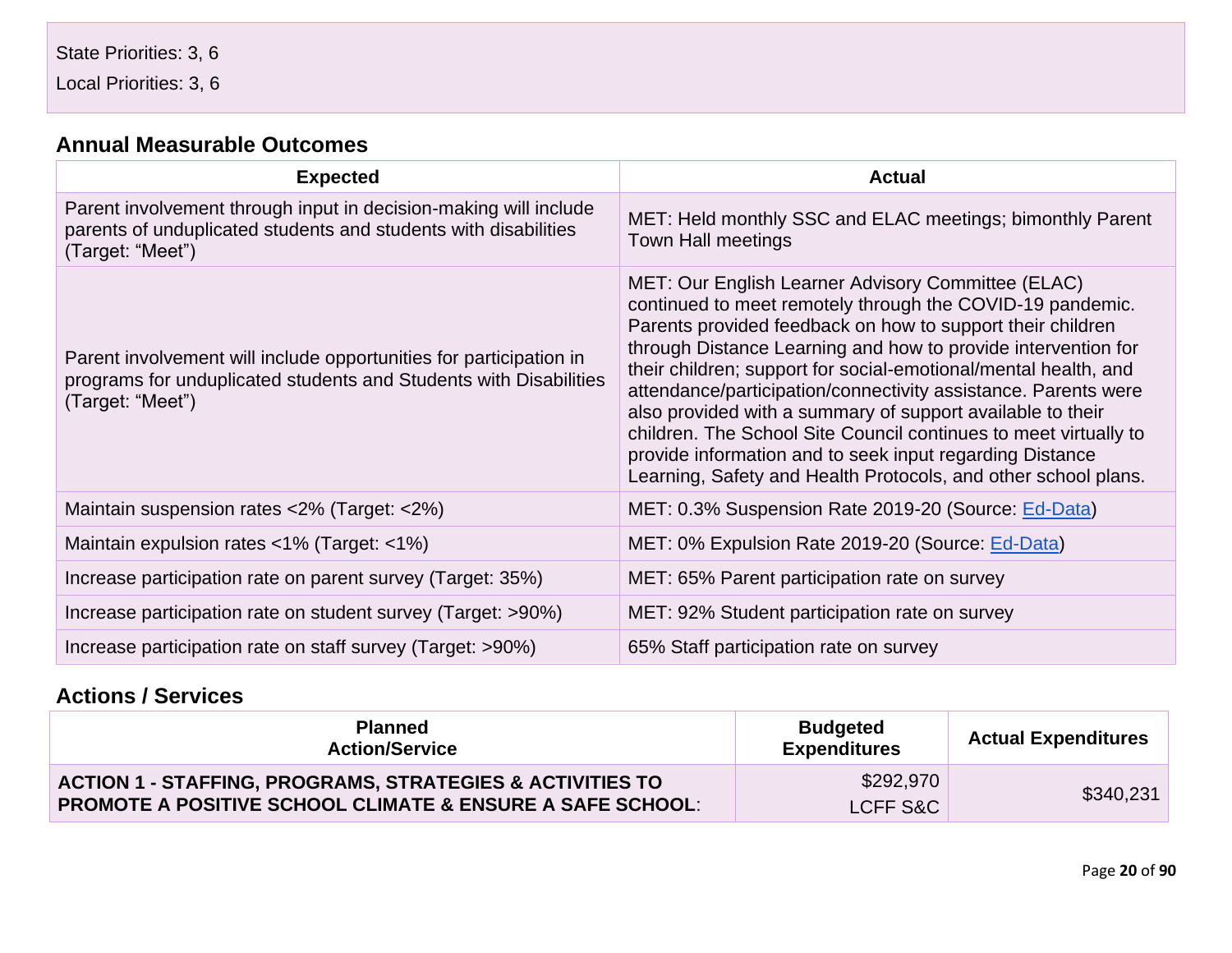| New Designs Charter School will implement the following actions and services to<br>ensure all students are provided with a safe, welcoming, engaging, and positive<br>learning community.                                                                      |     |                                                    |
|----------------------------------------------------------------------------------------------------------------------------------------------------------------------------------------------------------------------------------------------------------------|-----|----------------------------------------------------|
| • The Leadership Team will annually review and revise the Comprehensive<br>School Safety Plan, train staff, administer monthly drills.                                                                                                                         |     |                                                    |
| • Campus Aide will provide supervision on school premises throughout the<br>instructional day.                                                                                                                                                                 |     |                                                    |
| • Host Field Trips that provide experiential learning opportunities                                                                                                                                                                                            |     |                                                    |
| • Host Clubs & Organizations: Debate, Music, Global Impact, & Cheer                                                                                                                                                                                            |     |                                                    |
| • Learning Celebrations: recognizing Student of the week, Student of the Month,<br>Honors Induction Ceremony & EOY Celebration.                                                                                                                                |     |                                                    |
| • Competitions: Debate, Science & Olympiad, Math Quiz Bowl, Spelling Bee<br><b>Engineering, Investigatory Projects</b>                                                                                                                                         |     |                                                    |
| • Student Council for MS/HS                                                                                                                                                                                                                                    |     |                                                    |
| • CIF Sports Program: Led by the Athletics Director - Basketball, Track,<br>Volleyball, Football, Soccer, & Softball. (GPA Requirement 2.5, chronically<br>absent)                                                                                             |     |                                                    |
| • Launching PBIS Kick-off - Year 1 Implementation bring parents, community,<br>teachers, students and staff - learn about PBIS, expectations for students and<br>parents                                                                                       |     |                                                    |
| • Administer Panorama Parent, student and staff surveys.                                                                                                                                                                                                       |     |                                                    |
| <b>ACTION 2 • METHODS BY WHICH PARENTS PARTICIPATE</b>                                                                                                                                                                                                         |     |                                                    |
| IN DECISION-MAKING: In order to promote and elicit parent input in decision-<br>making, New Designs Charter School will host and facilitate SSC Meetings<br>during the school year with annual elections to include parents, staff, students,<br>and teachers. |     | <b>NOTE: The actual</b>                            |
| New Designs Charter School will continue to adhere to the requirements of<br>AB716, and the school's LCAP will serve as its School Plan for Student<br>Achievement (SPSA).                                                                                     | \$0 | expenditures are<br>included in Goal 3<br>Action 3 |
| During the school year SSC will provide input/feedback on the LCAP<br>actions/services and monitor annual measurable outcomes.                                                                                                                                 |     |                                                    |
| This is an opportunity for parents and community members to provide input on                                                                                                                                                                                   |     |                                                    |
| student programs and the allocation of Title I Funds.                                                                                                                                                                                                          |     |                                                    |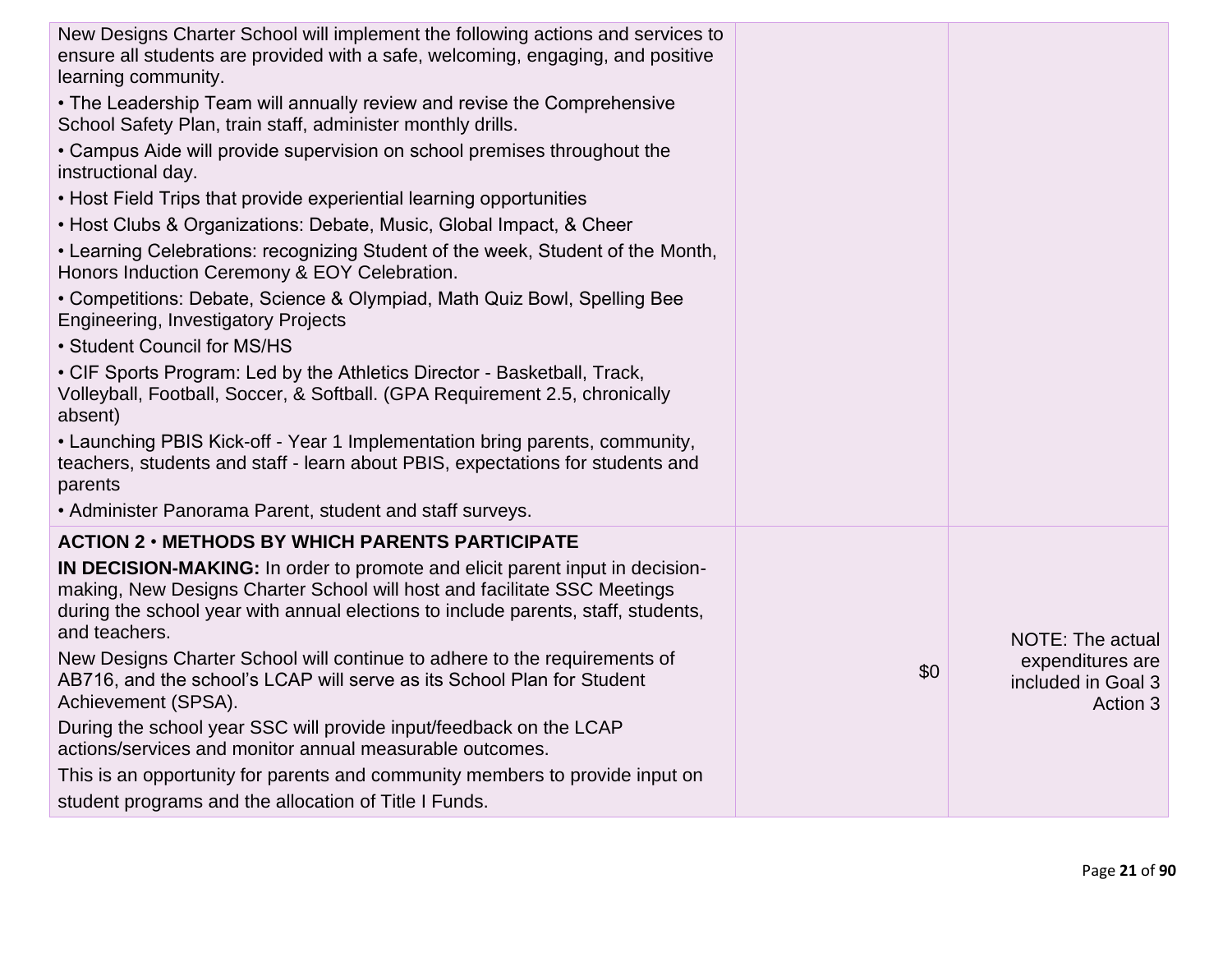| <b>ACTION 3 - OPPORTUNITIES PROVIDED TO SUPPORT PARENT</b><br><b>ENGAGEMENT &amp; PARTICIPATION:</b><br>The Community Outreach/Recruitment Coordinator will facilitate the following:<br>• Coffee with the Principal<br>• Parent workshops:<br>o Launching PBIS Implementation |                  |          |
|--------------------------------------------------------------------------------------------------------------------------------------------------------------------------------------------------------------------------------------------------------------------------------|------------------|----------|
| o Naviance/Family connection-related parent trainings                                                                                                                                                                                                                          |                  |          |
| o PowerSchool Student Information System                                                                                                                                                                                                                                       |                  |          |
| o WASC Development and Input on the Reports                                                                                                                                                                                                                                    |                  |          |
| o SBAC, AP, SAT, and ACT Assessments                                                                                                                                                                                                                                           | \$6,825          | \$33,110 |
| • Host school Functions which include but not limited to: Hispanic Heritage<br>Month; Black History Month; Cinco de Mayo                                                                                                                                                       | <b>LCFF Base</b> |          |
| • Parent/teacher Conferences: Gr 6-12                                                                                                                                                                                                                                          |                  |          |
| • Host Parent Orientation at the beginning of the academic year                                                                                                                                                                                                                |                  |          |
| • Communicate with families on upcoming events, committee meetings, etc.                                                                                                                                                                                                       |                  |          |
| • Promote volunteer program                                                                                                                                                                                                                                                    |                  |          |
| • Host parent/student orientation                                                                                                                                                                                                                                              |                  |          |
| • Provide translation services                                                                                                                                                                                                                                                 |                  |          |
| • Issue invitations to families for school-wide events, and forum especially for                                                                                                                                                                                               |                  |          |
| families/guardian with unduplicated students (EL, low income, foster youth) and<br>families with children identified with a disability.                                                                                                                                        |                  |          |

#### **Goal Analysis**

A description of how funds budgeted for Actions/Services that were not implemented were used to support students, families, teachers, and staff.

All actions were implemented as planned, however additional funds were expended to maintain family engagement and establish more robust outreach processes during the time of school closures.

A description of the successes and challenges in implementing the actions/services to achieve the goal.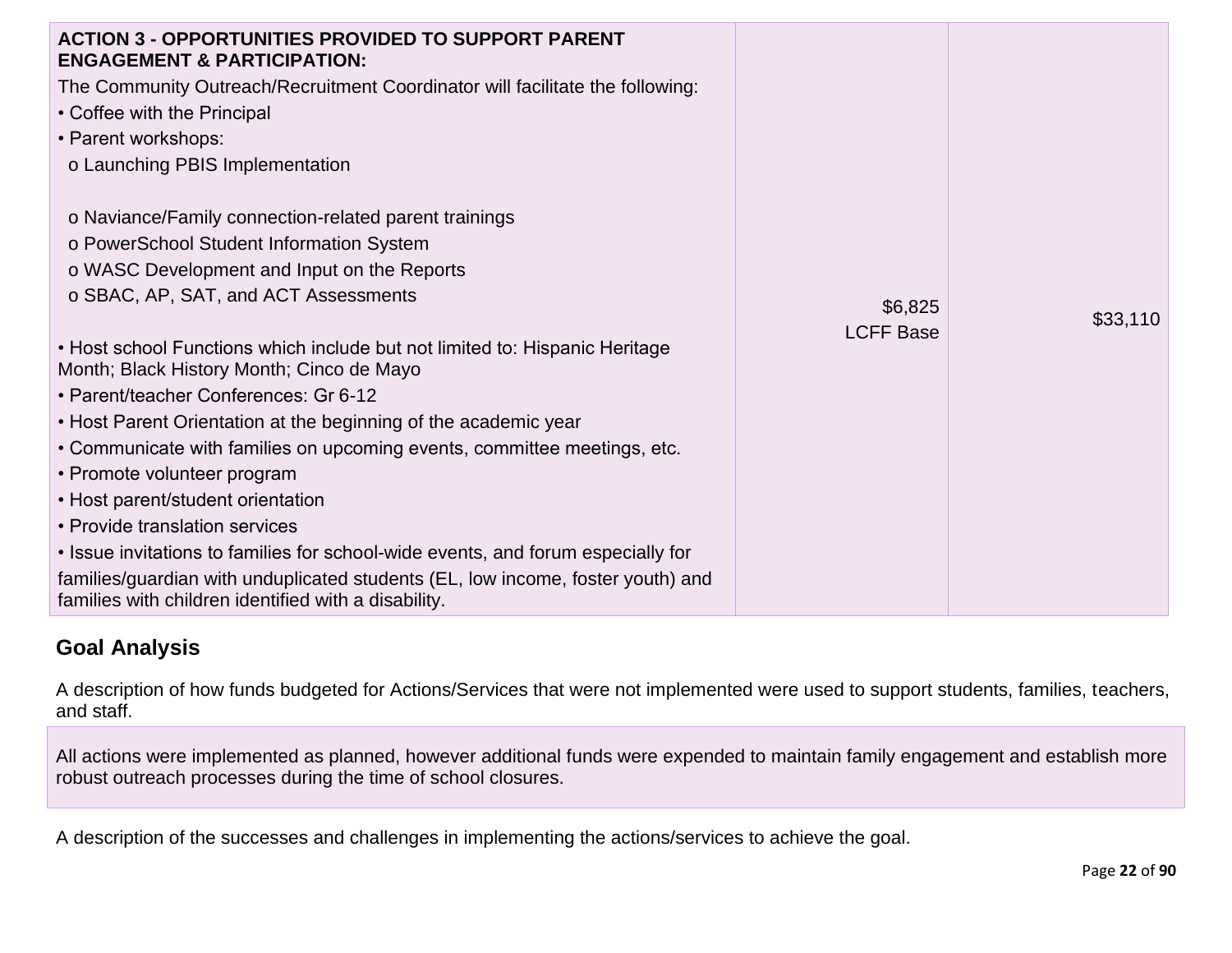Successes: New Designs Charter School was successful in seeking broader perspective and input on distance learning and back to school planning through a family survey. Town Hall meetings with parents and community members provided forums for the school families to discuss issues related to the new school year and to provide direct feedback to other members of the community on Back-to-School Planning" topics. Translation was either available during each town hall, or separate Spanish-language town halls were offered. Families were surveyed during the town hall via text message and online in both English and Spanish languages on the following questions: the importance of COVID testing, and interest in enrichment/extended learning opportunities.

We were successful in collecting feedback from emails, phone calls, and traditional mail regarding school planning topics. The school sought feedback and input from the District English Learner Advisory Committee during meetings. The Coffee with the principal was helpful for the principal dialoguing with parents. The parent institute which the principal created in addition to the coffee with the principal provided opportunities for parents to receive training in the use of distance learning technology and other useful information. The school administrators were also successful in meeting with student focus groups to seek their input, focusing particularly on what practices they have found to be effective in distance learning, what practices they would like to see.

The school administrators were successful in conducting English Learner Advisory Committee (ELAC) meeting remotely through the COVID-19 pandemic. Parents provided feedback on how to support their children through Distance Learning and how to provide intervention for their children; support for social-emotional/mental health, and attendance/participation/connectivity assistance. Parents were also provided with a summary of support available to their children. The School Site Council continues to meet virtually to provide information and to seek input regarding Distance Learning, Safety, and Health Protocols, and other school plans. The school also continued to hold student assemblies virtually to reward students who exhibited academic excellence and good citizenship. Students also received tickets to participate in our PBIS raffles. The purpose of the raffle was to encourage and reward good behavior.

Challenges: But despite these successes, the emotional stresses that were associated with the COVID-19 Pandemic made parents and students' participation in meetings and assemblies difficult. There were times where SSC meetings had to be postponed for lack of quorum. Some families were affected by the pandemic, making it difficult for them to participate in some of our surveys and meetings.

# **Annual Update for the 2020–21 Learning Continuity and Attendance Plan**

The following is the local educational agency's (LEA's) analysis of its 2020-21 Learning Continuity and Attendance Plan (Learning Continuity Plan).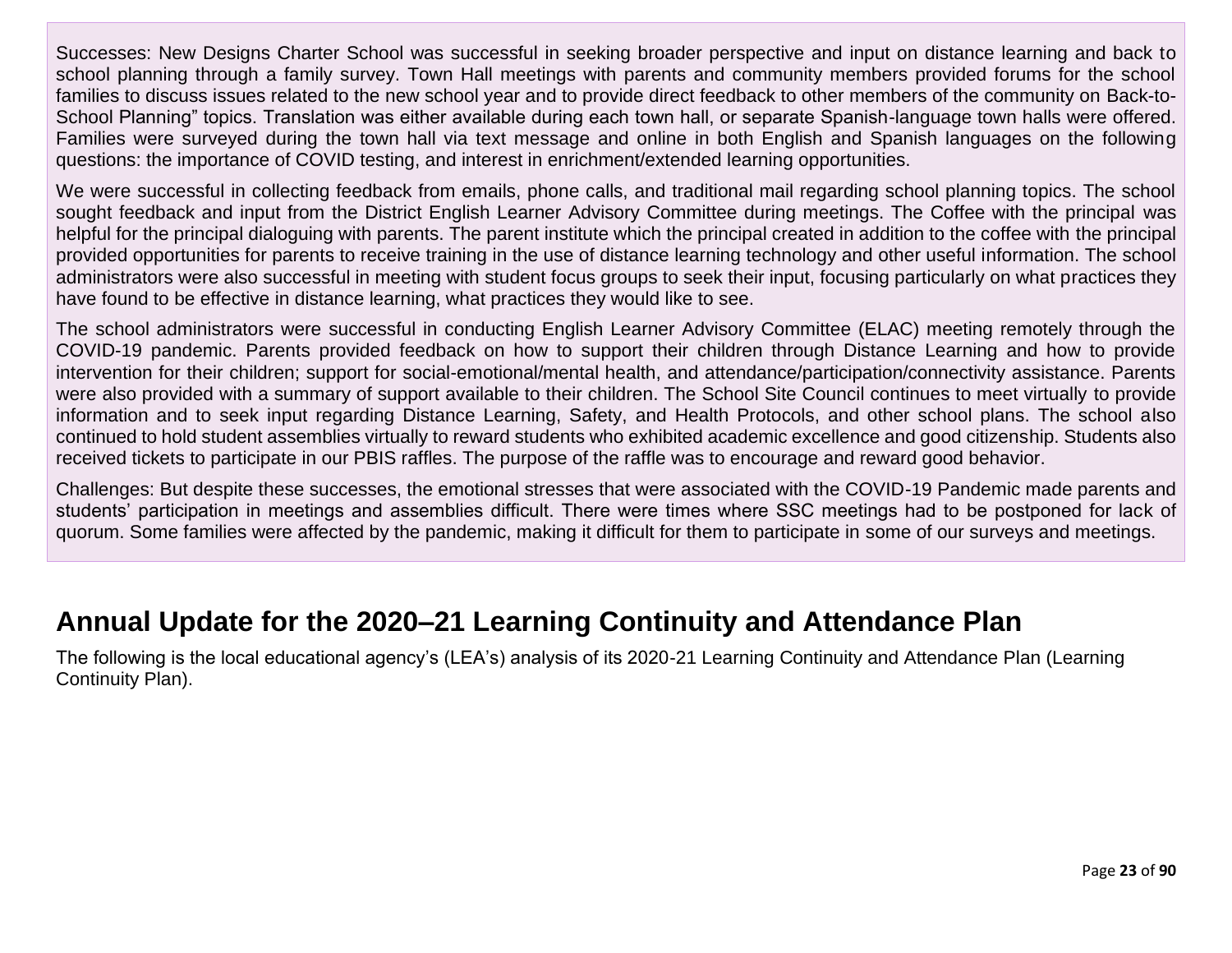# **In-Person Instructional Offerings**

#### **Actions Related to In-Person Instructional Offerings**

| <b>Description</b>                                                                                                                                                                                                                                                                                                                                                                                                                                                                                                                                                                                                                                                                                                                                                                                                                                                                                                                                    | <b>Total Budgeted</b><br><b>Funds</b> | <b>Estimated</b><br>Actual<br><b>Expenditures</b> | Contributing |
|-------------------------------------------------------------------------------------------------------------------------------------------------------------------------------------------------------------------------------------------------------------------------------------------------------------------------------------------------------------------------------------------------------------------------------------------------------------------------------------------------------------------------------------------------------------------------------------------------------------------------------------------------------------------------------------------------------------------------------------------------------------------------------------------------------------------------------------------------------------------------------------------------------------------------------------------------------|---------------------------------------|---------------------------------------------------|--------------|
| Principal & Teacher salaries for in-person and distance learning<br>Our school will provide at least 265 instructional minutes Monday - Thursday (240<br>instructional minutes on Fridays); and 180 instructional days that exceeds the state's<br>requirement of 175 days; and 240 daily instructional minutes.<br>All teachers participated in 4-weeks (of intensive summer professional development<br>prior to the start of the 2020-21 school year, weekly professional development<br>during the academic year; for all teachers focused on data analysis of student work<br>and assessment; and developing plans to improve student achievement across all<br>student groups, and accelerate student learning, during the academic year.<br>* 10% of salaries will be funded with LCFF Supplemental & Concentration funds<br>(contributing column) and the remaining 85% with LCFF Base Funds. Total amount<br>funded with LCFF S&C: \$165,660 | \$3,367,127                           | \$3,524,312                                       | *Y           |
| Procurement of PPE equipment, additional supplies, materials, partitions, janitorial<br>services for personal protection, hygiene, health & safety and disinfecting<br>classrooms, school equipment, etc.                                                                                                                                                                                                                                                                                                                                                                                                                                                                                                                                                                                                                                                                                                                                             | \$528,000                             | \$245,627                                         | N            |

A description of any substantive differences between the planned actions and/or budgeted expenditures for in-person instruction and what was implemented and/or expended on the actions.

Our plan was to offer Distance Learning until it was safe to have in-person instruction. In November 2020, we started offering in-person assessments to our vulnerable populations (English learners and Students with Disabilities), and then in April 2021 we reopened for inperson instruction.

The school safely reopened to students in Grade 6 on Monday, April 19, 2021. Grades 7 and 8 were welcomed back to school on May 3, 2021 while high school students returned safely on Monday 17, 2021. To accommodate both groups of students who are on campus and those who are at home, the school hired Teacher Assistants to provide assistance to the teachers while facilitating hybrid instruction.

To ensure safe school reopening, the school allocated a portion of the budget to configure the classrooms, offices, hallways, restroom, and other school spaces in abeyance to the LAC DPH K-12 Safe School Reopening Protocols. The variance in the planned versus actual expenditures was the direct outcome of the delay in returning to full in-person instruction. With the majority of the academic year's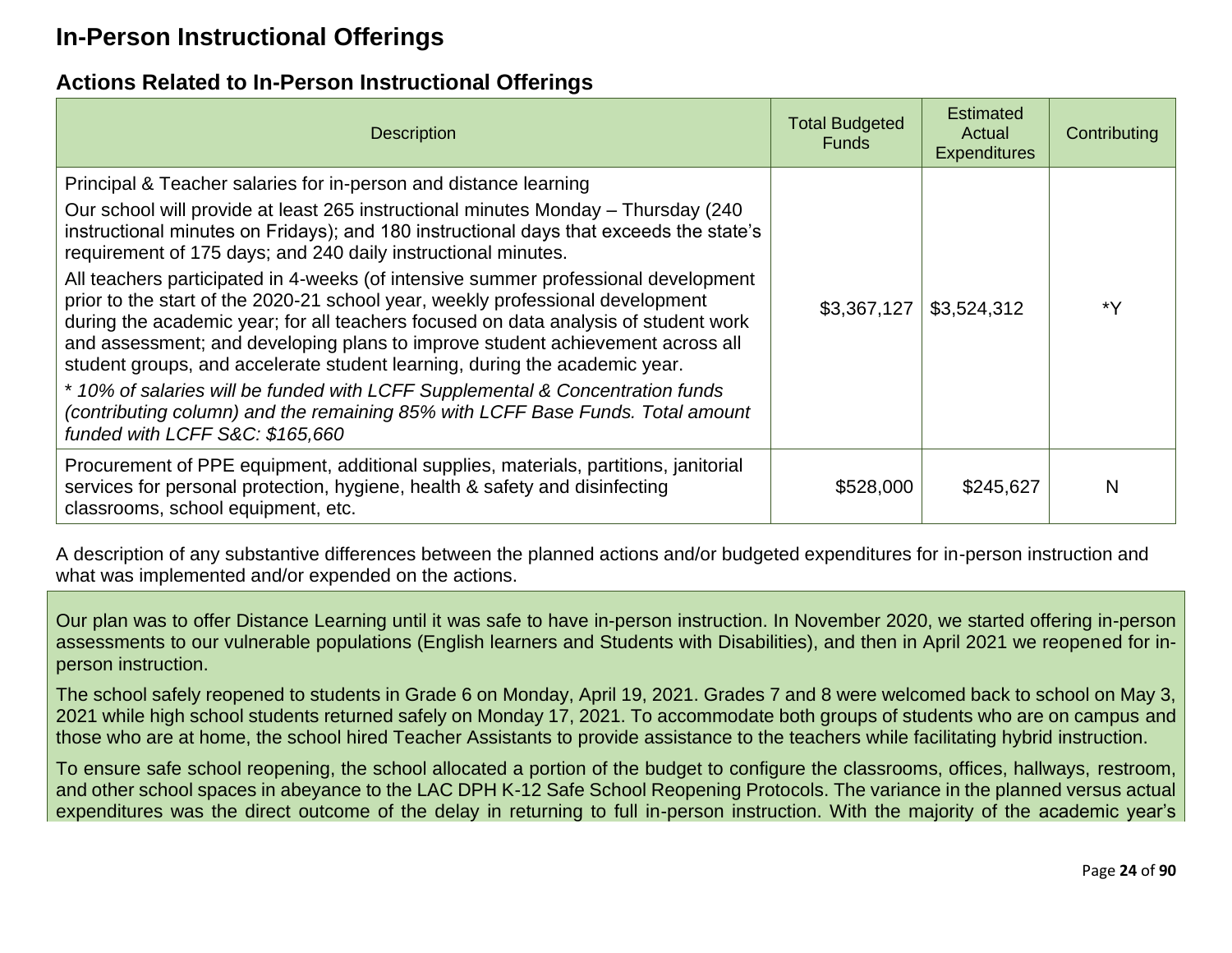instruction delivered via distance, there was no need to purchase the amount of PPE we had originally anticipated when the LCP was developed.

#### **Analysis of In-Person Instructional Offerings**

A description of the successes and challenges in implementing in-person instruction in the 2020-21 school year.

We were able to offer in-person assessments to our vulnerable populations in November 2020 and then in April 2021 we offered inperson instruction. This was possible because of the reduction in the infection rate in our community. We were also able to do this because of the guidance we received from the Los Angeles County Department of Public Health. New Designs Charter School in-person learning has been successful in the following areas: First, in-person learning has helped our students to form better connections or bond together. These connections allow children to develop both cognitively and emotionally. In-person learning has allowed the school to cater to highneed students, especially students with disabilities, and English learners. In-person learning has also allowed teachers to meet the different learning styles of our diverse students. The in-person learning has enabled us to assist some of the students based on their different learning styles. Every student has a different learning style: visual, auditory, reading/writing, and kinesthetic. Though learning in person and staying safe from COVID-19 is not easy, at New Designs Charter School we are doing the best to do both. While in-person learning has its successes, it also presents some challenges to us. At New Designs, we are doing in-person learning within the context of containing or avoiding the spread of the virus in our community. Some of the challenges we face in our in-person learning are Employees' and students' apprehension to come back to school for in-person learning. Many of our teachers and staff are still afraid of getting out of their homes after staying home for a long time. Second, conducting in-person learning within the context of avoiding the spread of the virus calls for more coordination. The costs of testing everyone who comes to our campus every week and other necessary upgrades all have cost implications. But the school is uncertain if the state and the federal governments will cover all

# **Distance Learning Program**

these costs.

### **Actions Related to the Distance Learning Program**

| <b>Description</b>                                                                                                                                   | <b>Total Budgeted</b><br><b>Funds</b> | Estimated<br>Actual<br><b>Expenditures</b> | Contributing |
|------------------------------------------------------------------------------------------------------------------------------------------------------|---------------------------------------|--------------------------------------------|--------------|
| <b>SPED Staffing &amp; Services</b>                                                                                                                  | \$735,531                             | \$747,508                                  | N            |
| Technology devices (Chromebooks), Wi-Fi Hotspots                                                                                                     | \$601,852                             | \$573,195                                  | N            |
| Core Curriculum (Online for distance learning subscription costs): Springboard ELA,<br>ELD & Math; Houghton Mifflin, History Alive, McGraw Hill, CTE | \$152,000                             | \$23,821                                   | N            |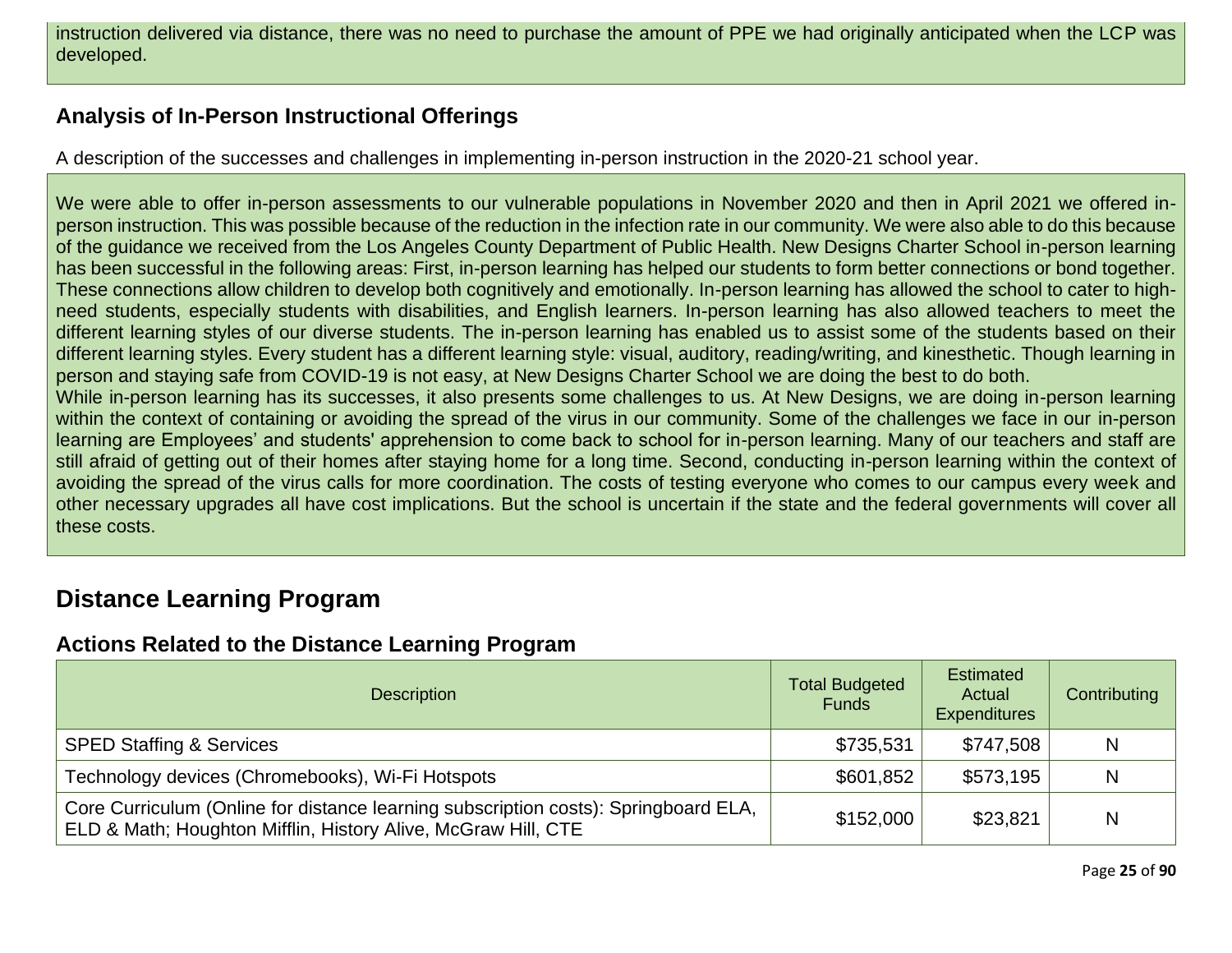| Technology based applications and/or supplemental resources: Google Suite,<br>Zoom, APEX, Illuminate, Flocabulary, Bitmoji, Kahoot, BrainPop, & Naviance                                                                                                                                                                                                                                                             | \$135,392 | \$157,518 | Υ  |
|----------------------------------------------------------------------------------------------------------------------------------------------------------------------------------------------------------------------------------------------------------------------------------------------------------------------------------------------------------------------------------------------------------------------|-----------|-----------|----|
| <b>Professional Development</b>                                                                                                                                                                                                                                                                                                                                                                                      | \$34,669  | \$17,031  | Y  |
| ELD Credentialed Teacher to provide designated ELD and academic support during<br>intervention blocks and ACE                                                                                                                                                                                                                                                                                                        | \$93,600  | \$133,902 | N  |
| Counselors (3):<br>*2 Counselors funded with S&C \$182,00; 1 funded with LCFF Base \$77,396                                                                                                                                                                                                                                                                                                                          | \$259,396 | \$235,905 | *Y |
| IT Coordinator in charge of maintaining, installing, and preparing all laptops for staff<br>and students; providing tech-support, and all technology devices; including Wi-Fi<br>hotspot installation and trainings for parents/students. IT Coordinator is also<br>responsible for maintaining the school's website updated, and Course websites for<br>distance learning updated for students, parents, and staff. | \$155,806 | \$165,056 | Υ  |

A description of any substantive differences between the planned actions and/or budgeted expenditures for the distance learning program and what was implemented and/or expended on the actions.

Technology devices: The school invested heavily in Chromebooks and hotspots to ensure that all students have the tools needed for Distance Learning. Every student who needed a Chromebook or hotspot was given one. For technology devices, the original budgeted amount was higher than what was spent due to a change in vendors which provided the needed technology at a much lower price.

Core curriculum: The school ensured that students continue to have access to a quality curriculum aligned with California Common Core State Standards, Next Generation Science Standards, CTE Frameworks as well as UCOP Approved Curriculum. To facilitate quality distance learning, only a portion of the original budget was expended for the purchase of more online student editions and teachers' editions rather than traditional textbook resources. Online-based student curriculum materials were much less than regular textbooks.

Professional Development both internal and external was limited to on-line activities and provision due to constraints placed by COVID-19 resulting in much less costs than originally budgeted.

#### **Analysis of the Distance Learning Program**

A description of the successes and challenges in implementing each of the following elements of the distance learning program in the 2020-21 school year, as applicable: Continuity of Instruction, Access to Devices and Connectivity, Pupil Participation and Progress, Distance Learning Professional Development, Staff Roles and Responsibilities, and Support for Pupils with Unique Needs.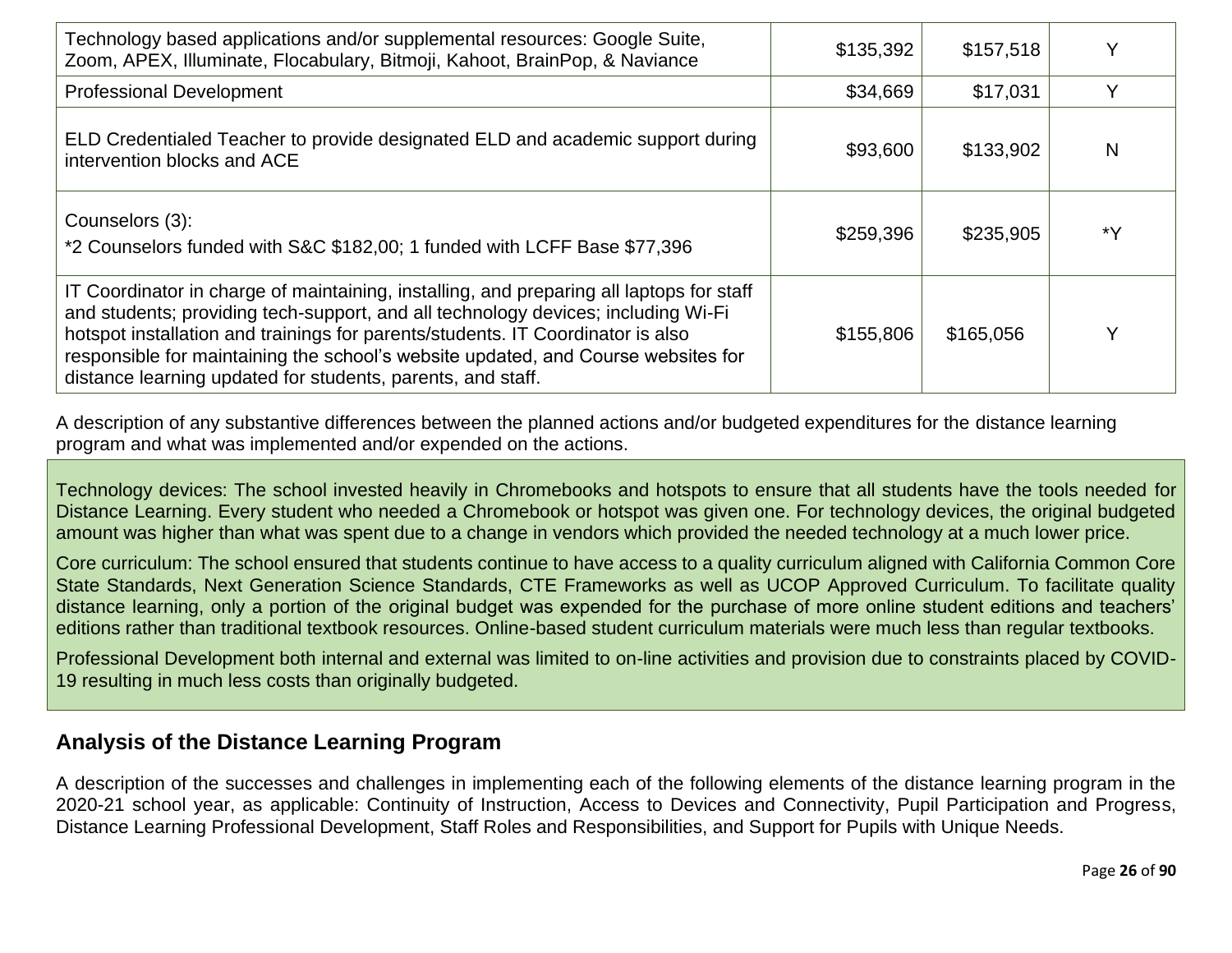Based on the experiences of distance learning during the 2019-20 school year, we spent the summer planning, preparing, and purchasing the needed curriculum and tools for Distance Learning in the 2020-21 school year. Teachers spent the summer preparing their pacing plans and lesson plans so that students will have engaging lessons. As a result, we started the year with a very improved distance learning program. We purchased more Chromebooks and Hotspots so that all students will have the tools to connect to the distance learning program. Regarding pupil participation our Deans, Office Manager, Office Assistants and other staff members reached out to students and parents who were having challenges with participation. We saw an increase in participation throughout the year. Professional Development in distance learning was offered to teachers at the beginning of the school year. Administrators attended many workshops and webinars on Distance Learning to equip them as they support the teachers. We were able to change staff rolls to respond to the needs of our students and teachers. Service for students with unique needs continued in a modified form and those assessments that could be performed remotely were done.

During the 2019-20 school year when schools were closed due to COVID and we pivoted to distance learning, NDC built a framework to move into the 2020-21 school year on a firmer and improved distance learning base. Experiences from this initial period taught teachers how to fine tune their lessons, the tools and strategies they applied as well as improve their technical skills for better lesson delivery. With this also came an expanded knowledge base on where to get materials and how to collaborate more effectively and efficiently.

#### *Successes:*

As we opened the 2020-21 academic year, improvements were made in the distance learning program delivery to provide a commendable learning program. By providing students with necessary and improved devices and connectivity, students were able to continue learning from home. We were also able to better support and more attuned to the social emotional needs of students and teachers (SEL programming).

We also took measures for improving communications channels to provide up to date information to allow parents to make informed decisions in a time of uncertainty. The initial period of distance learning showed management the importance of streamlined, accurate and timely information.

NDUSP has more than 80% free/reduced meal population, and we provided meals to students and families.

The school also continued its support /focus on needs of students with disabilities, English learners, and underperforming subgroups.

#### *Challenges:*

Dealing with the uncertainty brought about by the pandemic posed serious challenges to meaningful long-term planning. Questions like how long are we going to be in distance learning? What should the curriculum be like to still come up with well-rounded educated students with all the necessary skills for the 21st century? Are the students getting a quality education? How much do we focus on the social emotional aspects and how do those even look like?

Virtual/zoom learning fatigue among students, meaningful engagement problem.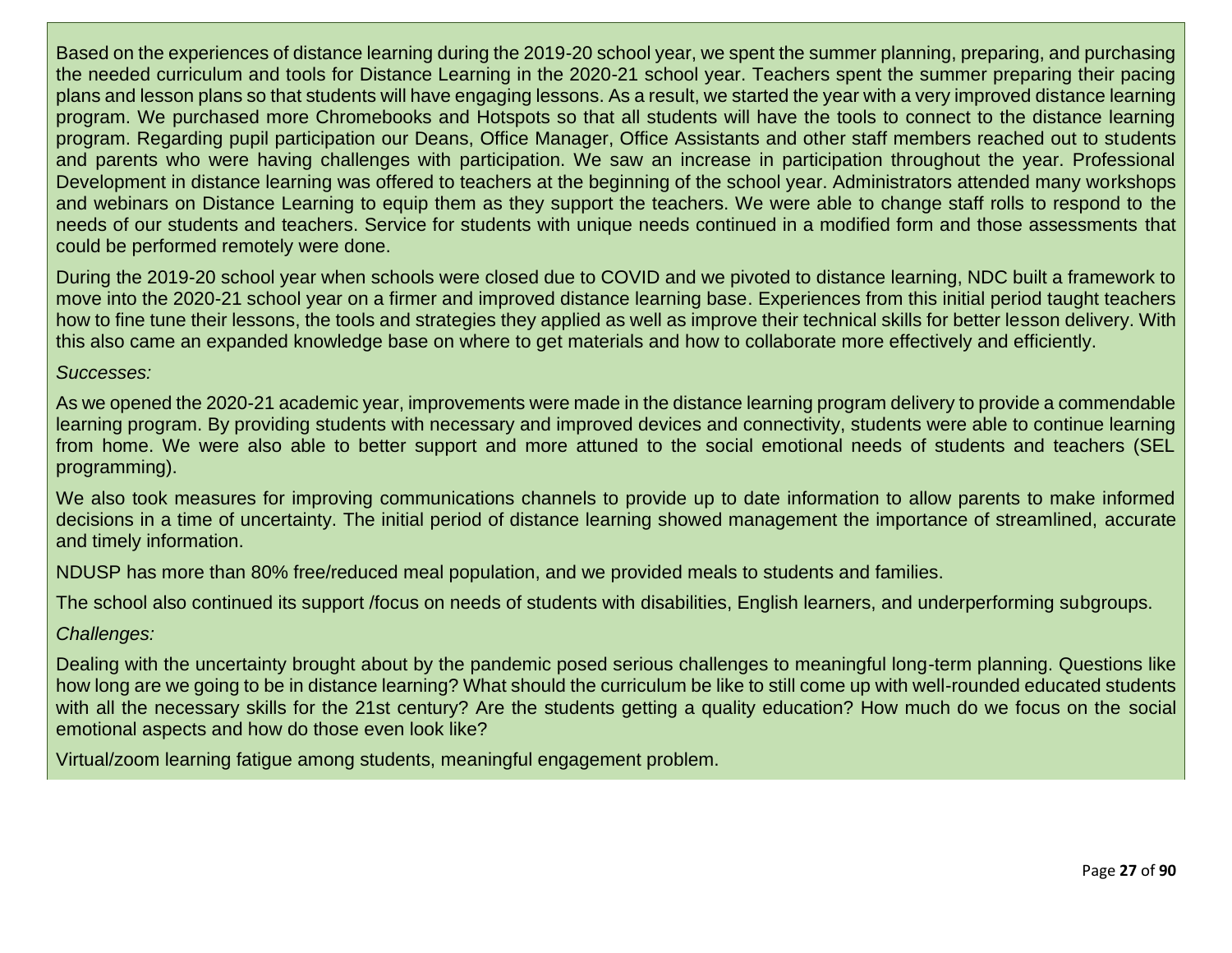There was also an inability to conduct all needed assessments for students with disabilities. For some assessments to be valid, they need to be done in-person but health requirements for a long time did not allow for in-person interactions in school settings. Additionally, there was difficulty in providing certain accommodations and modifications in virtual settings.

# **Pupil Learning Loss**

#### **Actions Related to the Pupil Learning Loss**

| <b>Description</b>                                                                                                                                                                                                                                | <b>Total Budgeted</b><br><b>Funds</b> | <b>Estimated</b><br>Actual<br><b>Expenditures</b> | Contributing |
|---------------------------------------------------------------------------------------------------------------------------------------------------------------------------------------------------------------------------------------------------|---------------------------------------|---------------------------------------------------|--------------|
| Instructional Assistants to provide push-in support in the classroom during<br>synchronous instructional and small-group and/or individual support during<br>asynchronous instruction, intervention blocks and ACE courses. (Funded with Title I) | \$142,390                             | \$214,063                                         | N            |
| Summer School Program for struggling students, credit deficient, and make up for<br>incomplete courses                                                                                                                                            | \$82,853                              | \$204,359                                         |              |
| Assessment & Targeted Intervention Programs: iReady (ELA & Math); Achieve<br>3000; PowerSchool Assessments, & Study Island                                                                                                                        | \$131,000                             | \$59,237                                          | v            |
| ACE Intervention Teachers for Middle School: ELA & Math (funded with Title I)                                                                                                                                                                     | \$172,800                             | \$177,350                                         | N            |
| After-school Program: Academic & Social Enrichment (Funded with ASES & LCFF<br>Base)                                                                                                                                                              | \$259,248                             | \$34,724                                          | N            |
| Saturday School: Academic Support led by credentialed teachers                                                                                                                                                                                    | \$62,994                              | \$0                                               |              |

A description of any substantive differences between the planned actions and/or budgeted expenditures for addressing pupil learning loss and what was implemented and/or expended on the actions.

Assessments and Interventions: There are significant differences in the budgeted and estimated actuals because we ended up getting better deals than anticipated as vendors offered discounts and lower prices. We also realized we did not need all the other facets of the programs in a virtual setting.

After-school program: The most significant difference between what was planned and what was implemented is the after-school program programs and activities were implemented virtually due to limitations imposed by COVID-19. This resulted in much less expenditures than we had initially anticipated for in-person school.

Saturday school: Saturday school was not implemented due to constraints to in-person classes placed by COVID-19.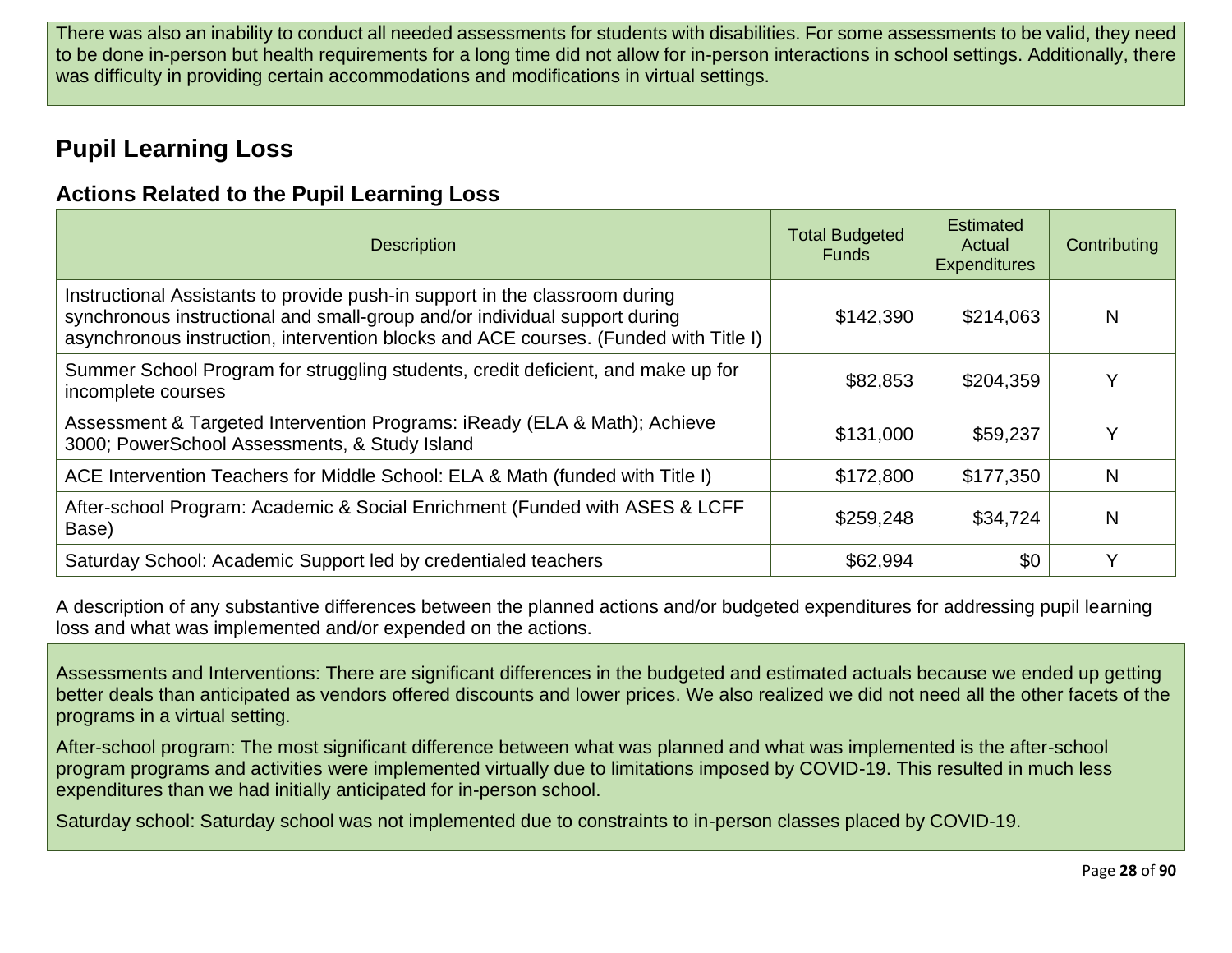#### **Analysis of Pupil Learning Loss**

A description of the successes and challenges in addressing Pupil Learning Loss in the 2020-21 school year and an analysis of the effectiveness of the efforts to address Pupil Learning Loss to date.

**Successes:** The results of our internal assessment showed some modest growth in Math and English for some grade levels compared to previous year except for 6th grade. This overall growth across most grade levels was possible because teachers prepared engaging lessons that were aligned to the state standards.

**Challenges:** While internal results have shown growth at most grade levels our challenge has been to get an objective indication of how well our students are achieving without benefit of state and other assessments that are norm or criterion referenced. Distance learning posed the general challenges of providing effective instruction especially for students requiring accommodations not easily translatable or transferrable to a distance learning environment. Helping students to become comfortable with online learning and assessment platforms and test-taking strategies proved to be a challenge during distance learning, especially at the beginning. Improvements began to show as students became more comfortable with the learning environment and a realization that this would be a mode of learning for much longer time than had initially been anticipated. Internet services were reliable allowing students to access their courses thereby allowing for uninterrupted academic work. Providing individualized help solely through online means also proved to be a challenge.

**Analysis:** To mitigate learning loss, the school provided tutoring services, more support from counselors and a heightened focus on the social emotional elements helpful to addressing students' learning needs. Tutoring services were not as effective as we would have wanted. Students felt it was different from doing it in-person and it was hard to get the level of assistance as compared to in-person. Ratio of counselors to students and the numerous needs they had was also too big to overcome and provide effective counseling.

# **Analysis of Mental Health and Social and Emotional Well-Being**

A description of the successes and challenges in monitoring and supporting mental health and social and emotional well-being in the 2020-21 school year.

This school year has been very difficult because of the insecurity of the future about the pandemic. The pandemic has caused students to experience high levels of stress, worry, potential financial strife, and loss of loved ones. It has been difficult to address and support student's mental health due to distance learning. Since we no longer had access to students on the physical campus it was easier for students to evade outreach from counselors. Counselors had to adjust, as most education professionals, to distance learning. It was difficult for counselors to create appropriate bonds or counseling relationships with students because they could no longer access the student via school. To overcome this obstacle, our counselors began creating Google Classrooms and Google forms to better reach students and create that initial introduction. Google classrooms were utilized to provide students with counseling resources and activities to support students and to better know them. The forms were created for students to request a one-on-one session or to communicate with the counselor. The form was distributed to all teachers and asked to be posted on their Google classrooms as well as the counselor's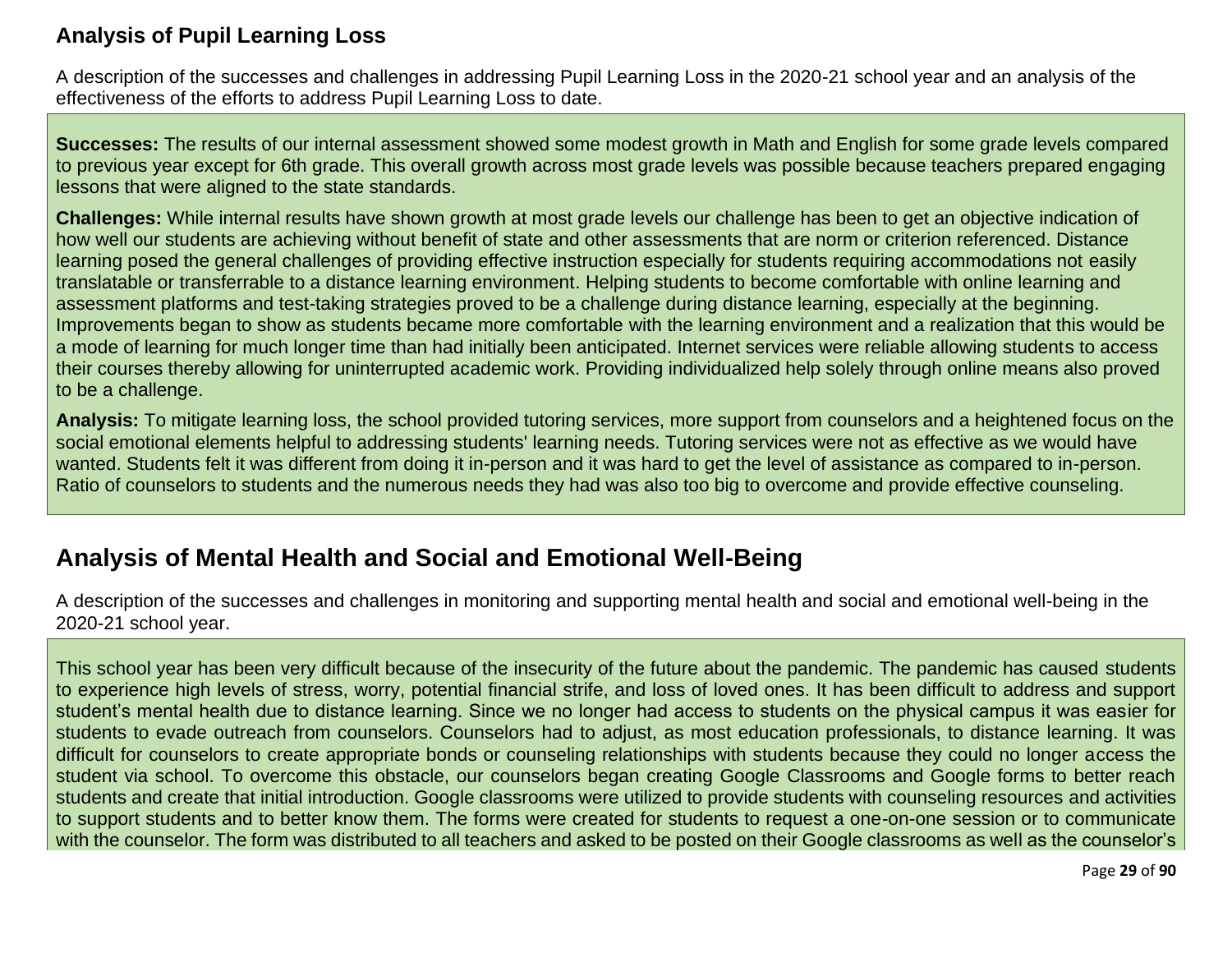Google classroom. The Counselors would also reach out to teachers to help get a better perspective of the overall consensus of students' well-being. We also collaborated with teachers to receive referrals or recommendations of students who may benefit from a check-in. Middle school is also utilizing the Second Step advisory program to help students foster their social, emotional learning and a comrade with their fellow classmates. The advisory program helps the students recognize and acknowledge feelings, which is essential, especially during a time where an entire society is facing a common hardship. The program also helps students exercise their social skills and get to know their fellow classmates, especially the 6th graders who are new to our school this year.

# **Analysis of Pupil and Family Engagement and Outreach**

A description of the successes and challenges in implementing pupil and family engagement and outreach in the 2020-21 school year.

**Successes:** Participation in surveys increased. It was the only avenue for especially parents to participate and have a say in the school programs and decisions. Zoom meetings and other virtual meetings for SSC, ELAC, Coffee with the Principal and Informational and Planning meetings saw increased numbers as this was also the most visible place to get updates and information on school in an unfolding pandemic. higher responses to messages sent out also showed parents were tracking and even anticipating to be informed about issues such as lunch pickups, materials pickups, and computer and devices pickups.

**Challenges:** Reaching out and catching everyone as available means of communication were mostly limited to virtual and electronic. Postal mail, another form of communication presented logistical problems as staff were working from home without the necessary office supplies needed for postal mail. Having up-to-date information to reach out and get in touch with families, especially those that are homeless and transient. Organizationally, it is more challenging to organize meetings and events when principal personnel are dispersed, do not have face to face or cannot have ad hoc meetings to resolve issues as they arise, Time lag increases.

## **Analysis of School Nutrition**

A description of the successes and challenges in providing school nutrition in the 2020-21 school year.

New Designs Charter School-UP continued to provide nutritious meals to students through our "Grab-n-Go" program. This was accomplished by informing parents and students through Blackboard parent notifications, emails, parent letters, school website postings and phone calls about the safe distribution of weekly pre-packaged meals. We also used our various Town Hall meetings to inform parents about the locations and time for distribution of meals. However, as the pandemic wore on, fewer families came for the meals.

# **Additional Actions and Plan Requirements**

Additional Actions to Implement the Learning Continuity Plan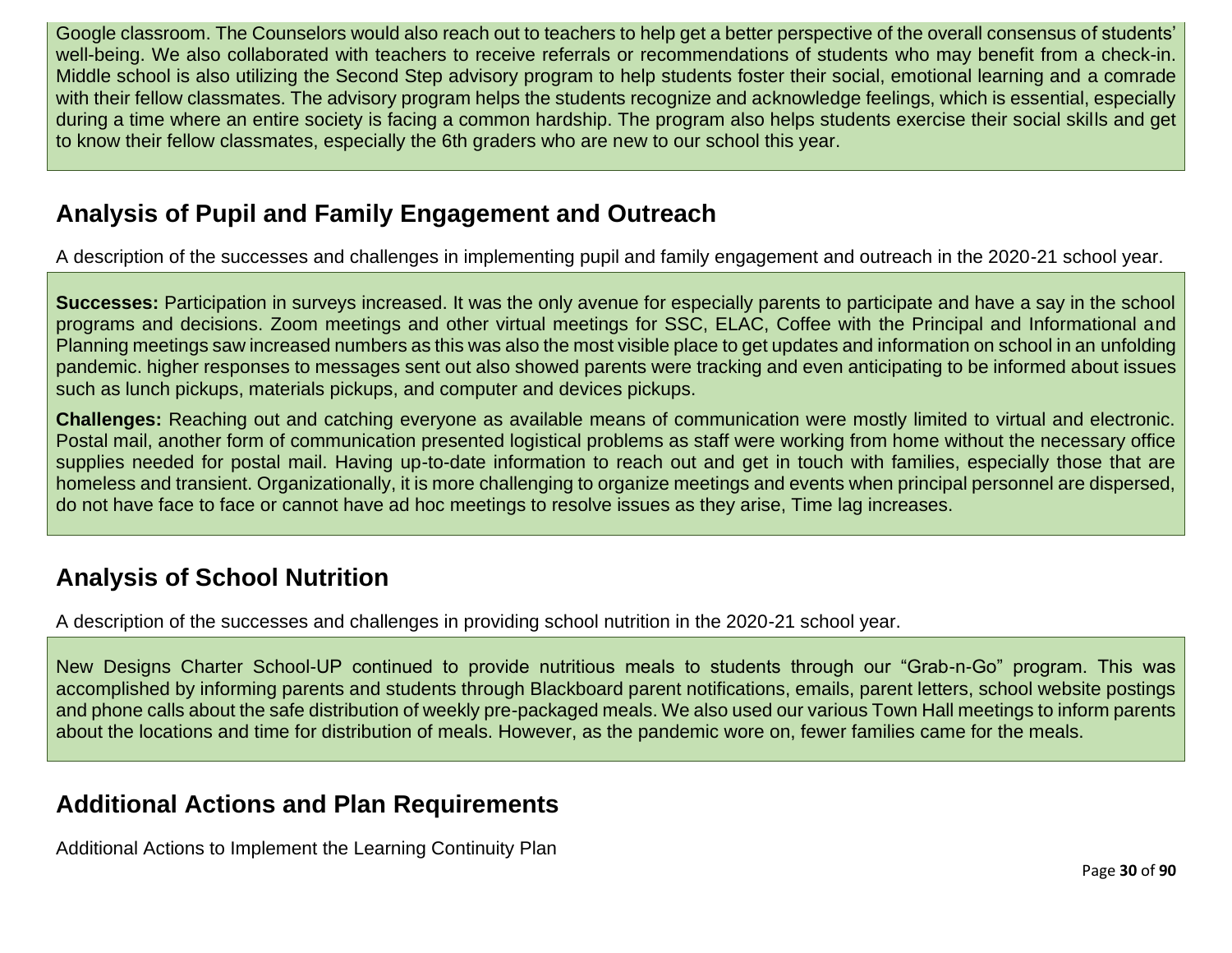| <b>Section</b>                                            | <b>Description</b>                                                                                                                                                                                                                        | Total<br><b>Budgeted</b><br><b>Funds</b> | Estimated<br>Actual<br><b>Expenditures</b> | Contributing |
|-----------------------------------------------------------|-------------------------------------------------------------------------------------------------------------------------------------------------------------------------------------------------------------------------------------------|------------------------------------------|--------------------------------------------|--------------|
| Mental Health & Social and<br><b>Emotional Well-Being</b> | <b>SEL Curriculum: School Connect for Middle School; Second</b><br>Step for High School                                                                                                                                                   | \$9,500                                  | \$7,249                                    |              |
| Mental Health & Social and<br><b>Emotional Well-Being</b> | Deans & Assistant Principals – lead the social-emotional<br>program, professional development for teachers; and<br>Advisory; and are in charge of SB98 attendance and<br>participation tiered reengagement strategies &<br>implementation | \$346,000                                | \$481,183                                  |              |

A description of any substantive differences between the planned actions and budgeted expenditures for the additional plan requirements and what was implemented and expended on the actions.

The School Counselor and Deans led the social emotional program. They implemented the tiered reengagement strategies to ensure that students were attending classes and were engaged in the learning process. The school purchased the SEL Curriculum (School Connect and Second Step) and also used an in-house curriculum designed by the school leaders. The school also provided traumainformed training to teachers and staff at the beginning of the school year.

# **Overall Analysis**

An explanation of how lessons learned from implementing in-person and distance learning programs in 2020-21 have informed the development of goals and actions in the 2021–24 LCAP.

Distance learning was difficult for many students and posed a lot of challenges to teachers. As a result, students were less motivated and engaged. We are going to provide in-person instruction in 2021-24 with a focus on intervention, acceleration, professional development and support for teachers. Our goal is to provide more frequent diagnostic assessments in order to measure growth and process at shorter intervals. We plan to recognize and incentivize academic growth and achievement.

The Learning Continuity and Attendance Plan was a key part of New Designs overall budget, the package sought to address funding stability for schools while providing information for how student learning continuity was addressed during the COVID-19 crisis in the 2020– 21 school year. The Plan was intended to balance the needs of all stakeholders, including educators, parents, students and community members, while both streamlining engagement and condensing several preexisting plans. The plan included descriptions of the following: addressing gaps in learning; conducting meaningful stakeholder engagement; maintaining transparency; addressing the needs of unduplicated pupils, students with unique needs, and students experiencing homelessness; providing access to necessary devices and connectivity for distance learning; providing resources and supports to address student and staff mental health and social-emotional wellbeing; and continuing to provide school meals for students.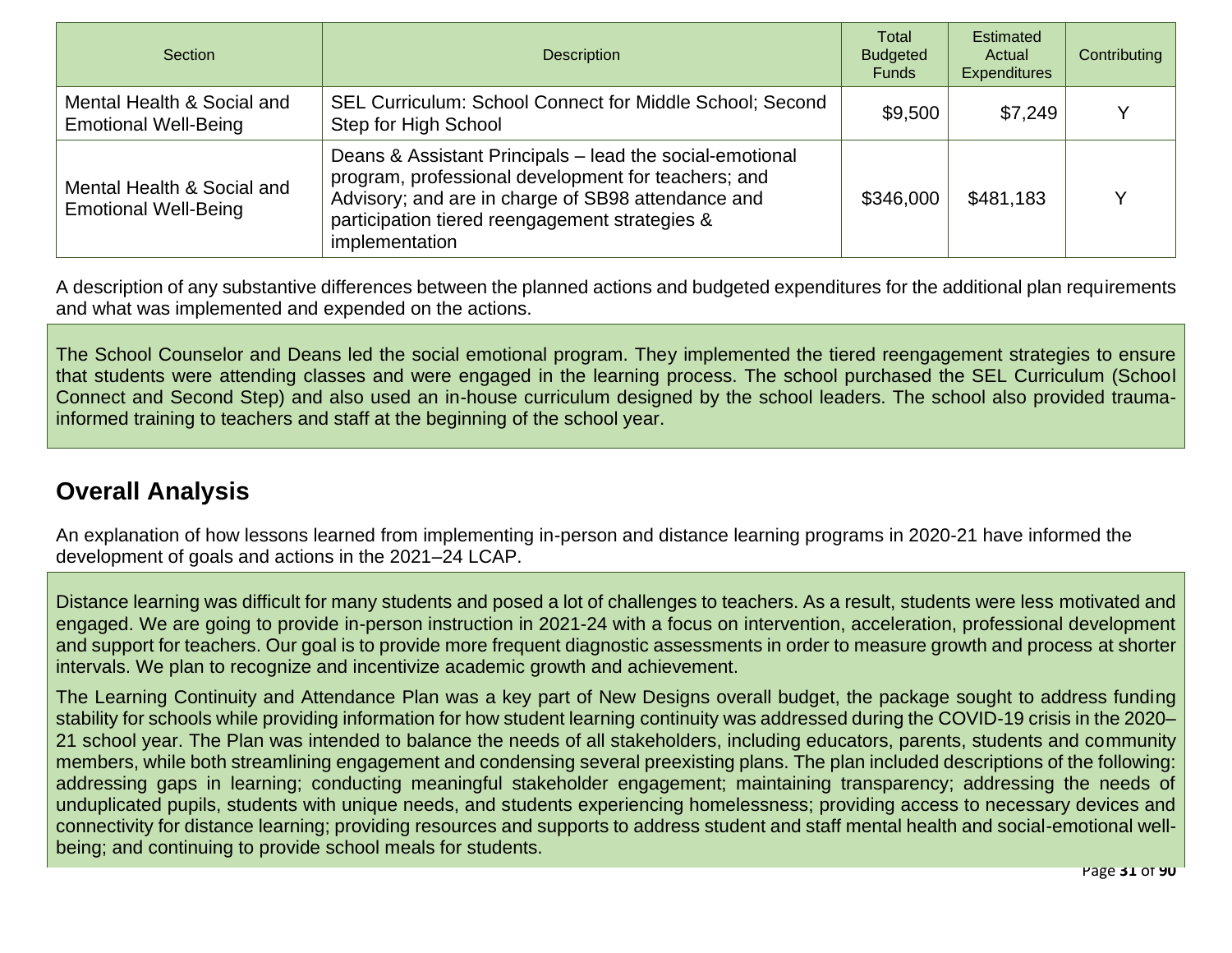In November 2020, we started the process of in-person learning for our special needs students. We administered in-person assessments to them, and then in April 2021, we re-opened for in-person instruction. There were no substantive differences between the planned actions and what was implemented. The consequences of the Coronavirus pandemic required the school to continue providing instruction through distance learning and or hybrid learning. To facilitate this transition beginning March 17, 2020, up to April 19, 2021, the school invested more in technology resources which include but are not limited to student laptops, teacher laptops, hotspots for internet connectivity as well as repair of technology equipment.

An explanation of how pupil learning loss continues to be assessed and addressed in the 2021–24 LCAP, especially for pupils with unique needs.

The school used curriculum-based assessments and curriculum-based measurements to assess students. The results from these assessments helped us to gauge learning loss and assign appropriate remedial instructions for students. Curriculum-based measurements such as I-Ready and Study Island were used to collect valid and reliable student achievement data on numeracy and literacy within the year to monitor progress and inform ongoing instruction. The school administered a Diagnostic Assessment to all students at the beginning and every six weeks within the school year.

The summer program was used to mitigate learning loss, accelerate learning, and improve achievement in math and English. Research has shown that even in normal school time students' achievement in math and reading declines over summer, often requiring remediation in fall. We therefore designed and implemented a comprehensive program involving math and English for the middle school, offered intersession for high school students to recover the classes they failed, and provided English and math classes for high school students who wanted to improve on their math and English.

The English learners summer program included a literacy growth plan focused on Sustained Silent Reading/Self Selected Reading (SSR). The inclusion of reading self-selected books for a designated time is based on extensive Language Acquisition research by Stephen Krashen. He considers reading for leisure and pleasure to be one of the most effective ways to increase a deficit reading level. EL students have access to reading materials and novels that are at varying Lexile levels and grade equivalents- making reading accessible to every child. The instructional part ranged from phonemic awareness to grammar and syntax, literacy comprehension, or test prep awareness. Metacognition was a part of the intervention because the aim was to enable the student to become an independent thinker that can evaluate their own responses and progress. Working in this manner often allows the student to reflect or clarify the procedure, academic language, and construct an effective response to the tasks assigned. During Distance Learning, this specific time intervention has transferred from in-person contact to on-line intervention via google classroom platforms and google meets. There are several sessions for tutoring specific to grade level, language and language proficiency. The students know however, that they can enter whichever session feels comfortable to them.

A description of any substantive differences between the description of the actions or services identified as contributing towards meeting the increased or improved services requirement and the actions or services implemented to meet the increased or improved services requirement.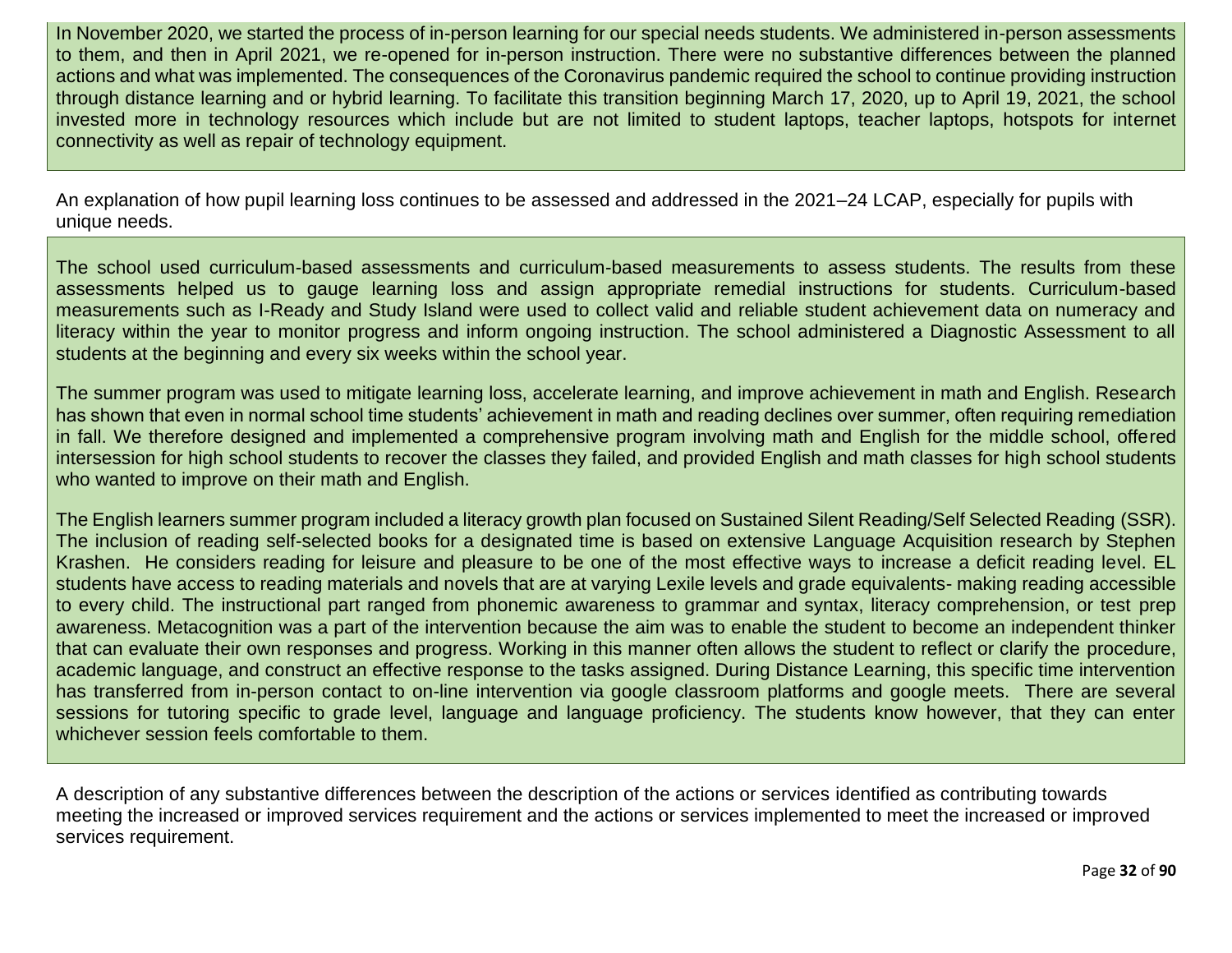**Professional development:** Professional development was implemented virtually due to the pandemic. Actual expenditure was lower than budget. No travels to conferences and professional development sites.

**Assessments/Interventions:** Assessment and Intervention programs were done virtually in compliance with authorized health precautions guidelines. Actual expenditure was lower than budget due to the limitations imposed by the pandemic.

**Saturday school:** Saturday school was not implemented due to constraints to in-person classes placed by COVID-19.

**After-school program:** The most significant difference between what was planned and what was implemented is the after-school program programs and activities were implemented virtually due to limitations imposed by COVID-19. This resulted in much less expenditures than we had initially anticipated for in-person school.

**PPE's** :Careful planning and due deligence on procurement procedures allowed NDCS to source PPE's at a much competitive cost. PPE expenditure was much lower than budgeted.

# **Overall Analysis of the 2019-20 LCAP and the 2020-21 Learning Continuity and Attendance Plan**

A description of how the analysis and reflection on student outcomes in the 2019-20 LCAP and 2020-21 Learning Continuity and Attendance Plan have informed the development of the 21-22 through 23-24 LCAP.

NDUSP has maintained the same goals and metrics as there was already alignment to the eight State Priorities under LCFF. However, the actions are now informed by the experiences of COVID, and will seek to target supports to address learning loss and student disengagement. We will also provide more targeted professional development for teachers and provide much needed support and coaching. We will expand our mental health services for students, teachers and administrators. We have also seen the need to assess students more frequently and provide the interventions needed to address the learning loss.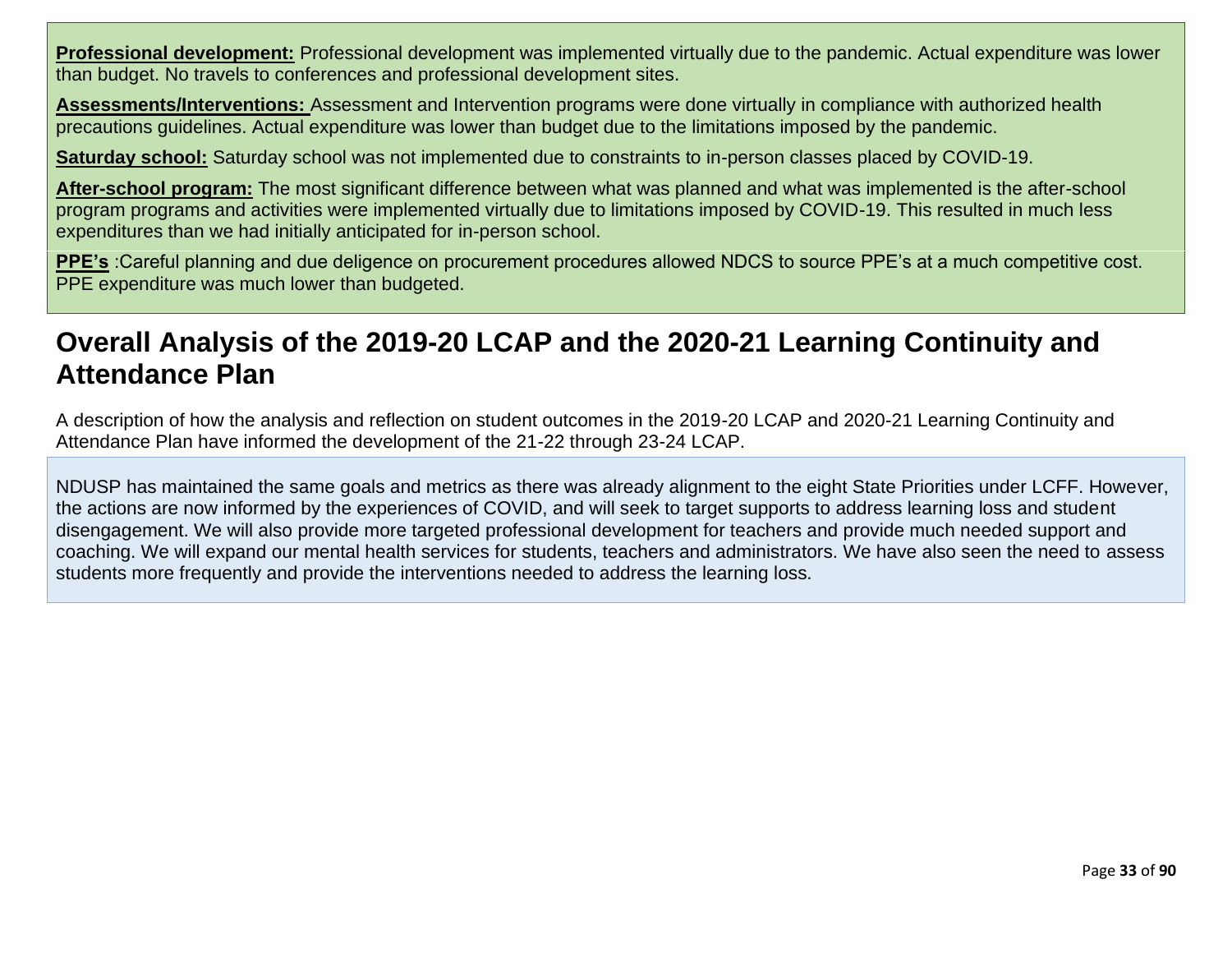# **Instructions: Introduction**

The Annual Update Template for the 2019-20 Local Control and Accountability Plan (LCAP) and the Annual Update for the 2020–21 Learning Continuity and Attendance Plan must be completed as part of the development of the 2021-22 LCAP. In subsequent years, the Annual Update will be completed using the LCAP template and expenditure tables adopted by the State Board of Education.

*For additional questions or technical assistance related to the completion of the LCAP template, please contact the local COE, or the California Department of Education's (CDE's) Local Agency Systems Support Office by phone at 916-319-0809 or by email at [lcff@cde.ca.gov.](mailto:lcff@cde.ca.gov)*

# **Instructions: Annual Update for the 2019–20 Local Control and Accountability Plan Year**

## **Annual Update**

The planned goals, state and/or local priorities, expected outcomes, actions/services, and budgeted expenditures must be copied verbatim from the approved 2019-20 Local Control and Accountability Plan (LCAP). Minor typographical errors may be corrected. Duplicate the Goal, Annual Measurable Outcomes, Actions / Services and Analysis tables as needed.

#### <span id="page-33-0"></span>**Annual Measurable Outcomes**

For each goal in 2019-20, identify and review the actual measurable outcomes as compared to the expected annual measurable outcomes identified in 2019-20 for the goal. If an actual measurable outcome is not available due to the impact of COVID-19 provide a brief explanation of why the actual measurable outcome is not available. If an alternative metric was used to measure progress towards the goal, specify the metric used and the actual measurable outcome for that metric.

#### **Actions/Services**

Identify the planned Actions/Services, the budgeted expenditures to implement these actions toward achieving the described goal and the actual expenditures to implement the actions/services.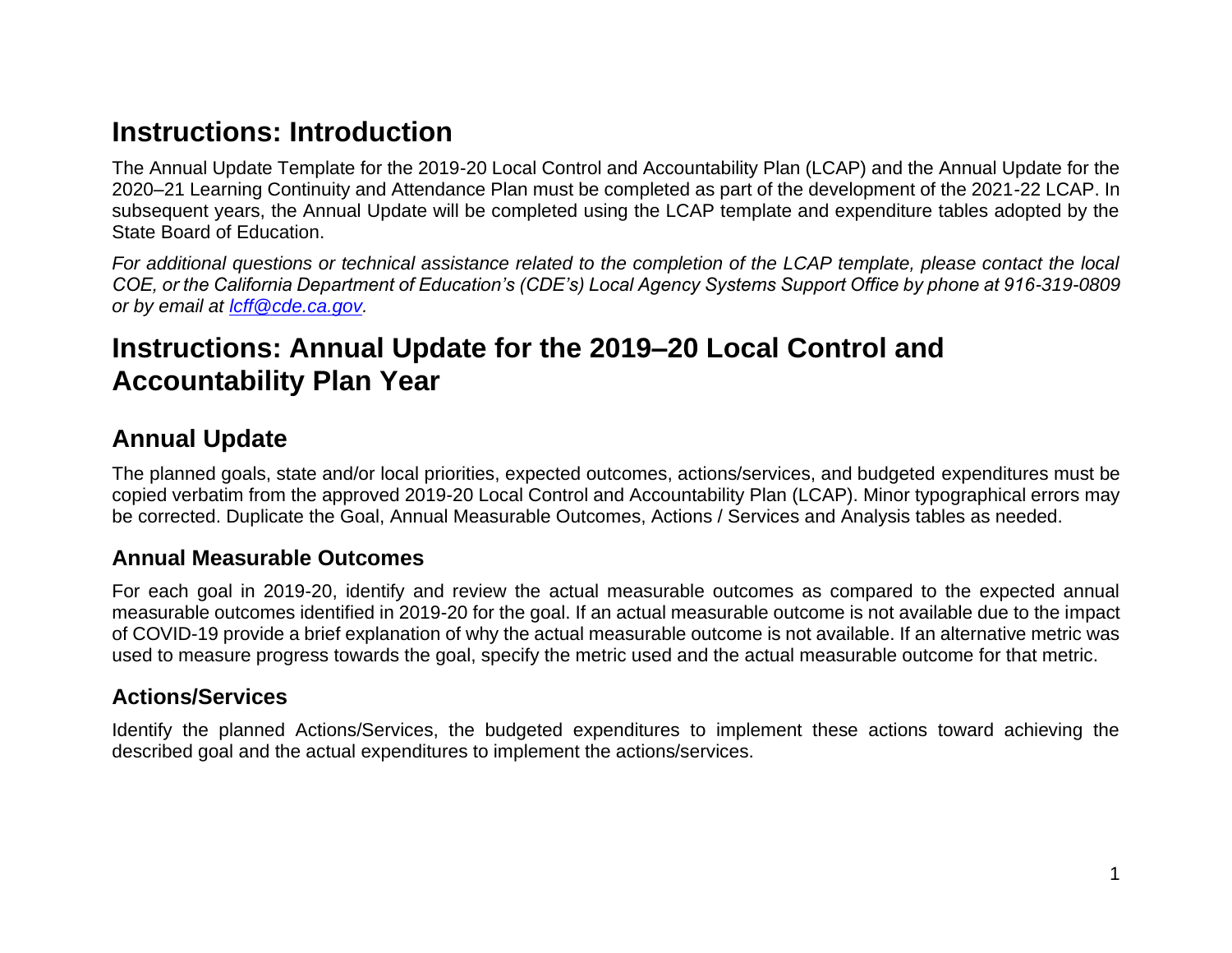#### **Goal Analysis**

Using available state and local data and input from parents, students, teachers, and other stakeholders, respond to the prompts as instructed.

- If funds budgeted for Actions/Services that were not implemented were expended on other actions and services through the end of the school year, describe how the funds were used to support students, including low-income, English learner, or foster youth students, families, teachers and staff. This description may include a description of actions/services implemented to mitigate the impact of COVID-19 that were not part of the 2019-20 LCAP.
- Describe the overall successes and challenges in implementing the actions/services. As part of the description, specify which actions/services were not implemented due to the impact of COVID-19, as applicable. To the extent practicable, LEAs are encouraged to include a description of the overall effectiveness of the actions/services to achieve the goal.

# **Instructions: Annual Update for the 2020–21 Learning Continuity and Attendance Plan**

## **Annual Update**

The action descriptions and budgeted expenditures must be copied verbatim from the 2020-21 Learning Continuity and Attendance Plan. Minor typographical errors may be corrected.

# **Actions Related to In-Person Instructional Offerings**

- In the table, identify the planned actions and the budgeted expenditures to implement actions related to in-person instruction and the estimated actual expenditures to implement the actions. Add additional rows to the table as needed.
- Describe any substantive differences between the planned actions and/or budgeted expenditures for in-person instruction and what was implemented and/or expended on the actions, as applicable.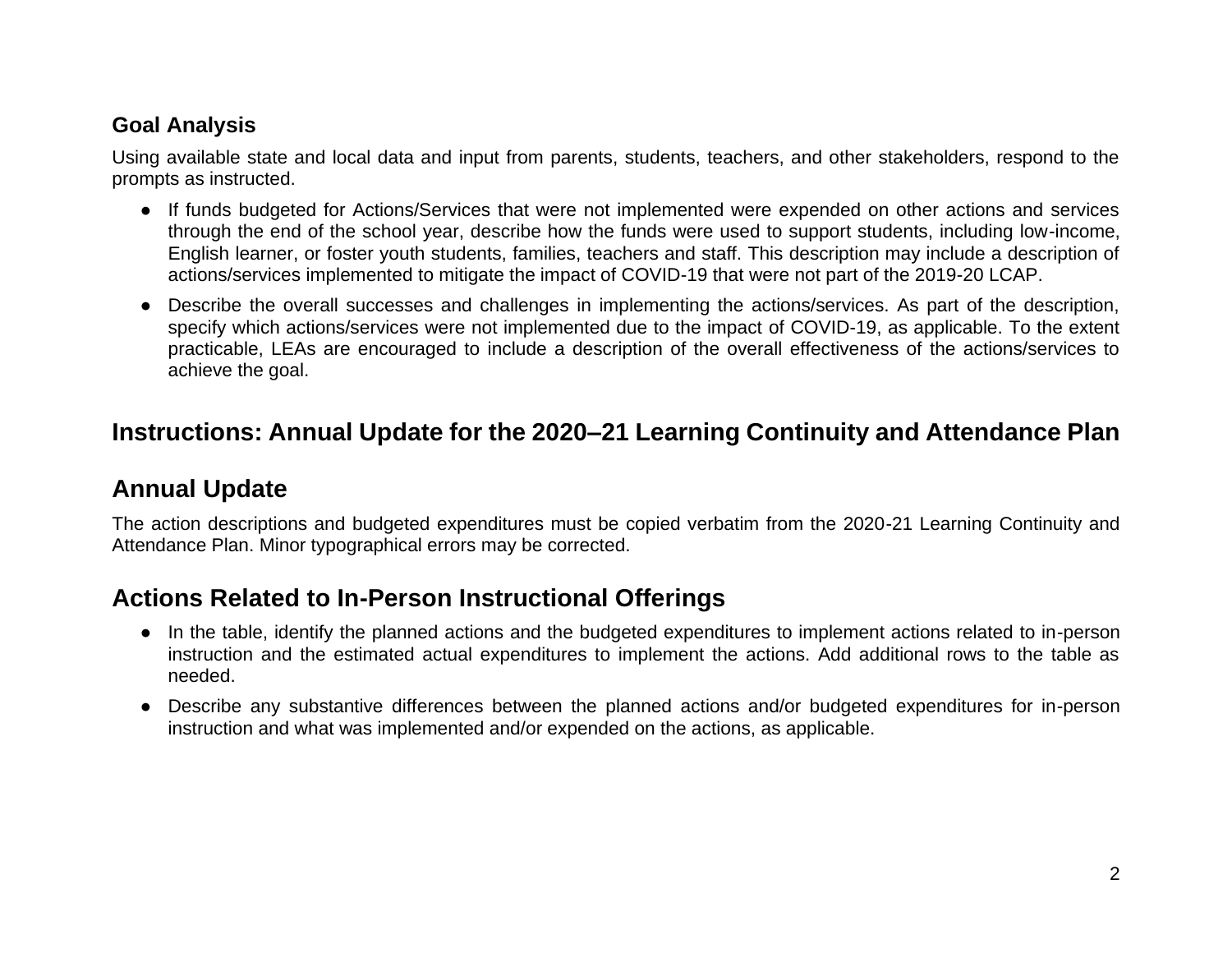#### **Analysis of In-Person Instructional Offerings**

● Using available state and/or local data and feedback from stakeholders, including parents, students, teachers and staff, describe the successes and challenges experienced in implementing in-person instruction in the 2020-21 school year, as applicable. If in-person instruction was not provided to any students in 2020-21, please state as such.

## **Actions Related to the Distance Learning Program**

- In the table, identify the planned actions and the budgeted expenditures to implement actions related to the distance learning program and the estimated actual expenditures to implement the actions. Add additional rows to the table as needed.
- Describe any substantive differences between the planned actions and/or budgeted expenditures for the distance learning program and what was implemented and/or expended on the actions, as applicable.

#### **Analysis of the Distance Learning Program**

- Using available state and/or local data and feedback from stakeholders, including parents, students, teachers and staff, describe the successes and challenges experienced in implementing distance learning in the 2020-21 school year in each of the following areas, as applicable:
	- o Continuity of Instruction,
	- o Access to Devices and Connectivity,
	- o Pupil Participation and Progress,
	- o Distance Learning Professional Development,
	- o Staff Roles and Responsibilities, and
	- $\circ$  Supports for Pupils with Unique Needs, including English learners, pupils with exceptional needs served across the full continuum of placements, pupils in foster care, and pupils who are experiencing homelessness

To the extent practicable, LEAs are encouraged to include an analysis of the effectiveness of the distance learning program to date. If distance learning was not provided to any students in 2020-21, please state as such.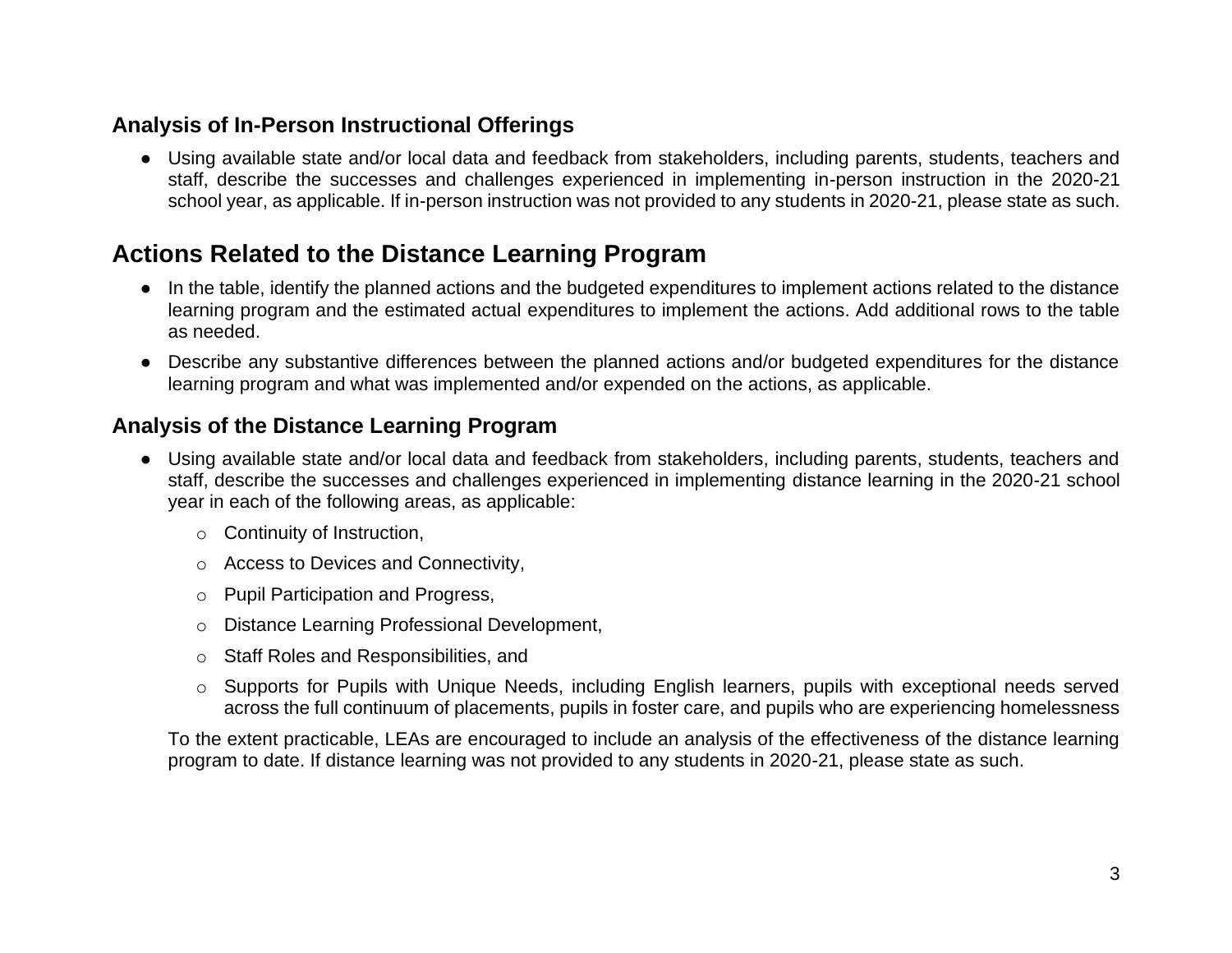### **Actions Related to Pupil Learning Loss**

- In the table, identify the planned actions and the budgeted expenditures to implement actions related to addressing pupil learning loss and the estimated actual expenditures to implement the actions. Add additional rows to the table as needed.
- Describe any substantive differences between the planned actions and/or budgeted expenditures for addressing pupil learning loss and what was implemented and/or expended on the actions, as applicable.

#### **Analysis of Pupil Learning Loss**

● Using available state and/or local data and feedback from stakeholders, including parents, students, teachers and staff, describe the successes and challenges experienced in addressing Pupil Learning Loss in the 2020-21 school year, as applicable. To the extent practicable, include an analysis of the effectiveness of the efforts to address pupil learning loss, including for pupils who are English learners; low-income; foster youth; pupils with exceptional needs; and pupils who are experiencing homelessness, as applicable.

#### **Analysis of Mental Health and Social and Emotional Well-Being**

● Using available state and/or local data and feedback from stakeholders, including parents, students, teachers and staff, describe the successes and challenges experienced in monitoring and supporting Mental Health and Social and Emotional Well-Being of both pupils and staff during the 2020-21 school year, as applicable.

### **Analysis of Pupil and Family Engagement and Outreach**

● Using available state and/or local data and feedback from stakeholders, including parents, students, teachers and staff, describe the successes and challenges related to pupil engagement and outreach during the 2020-21 school year, including implementing tiered reengagement strategies for pupils who were absent from distance learning and the efforts of the LEA in reaching out to pupils and their parents or guardians when pupils were not meeting compulsory education requirements or engaging in instruction, as applicable.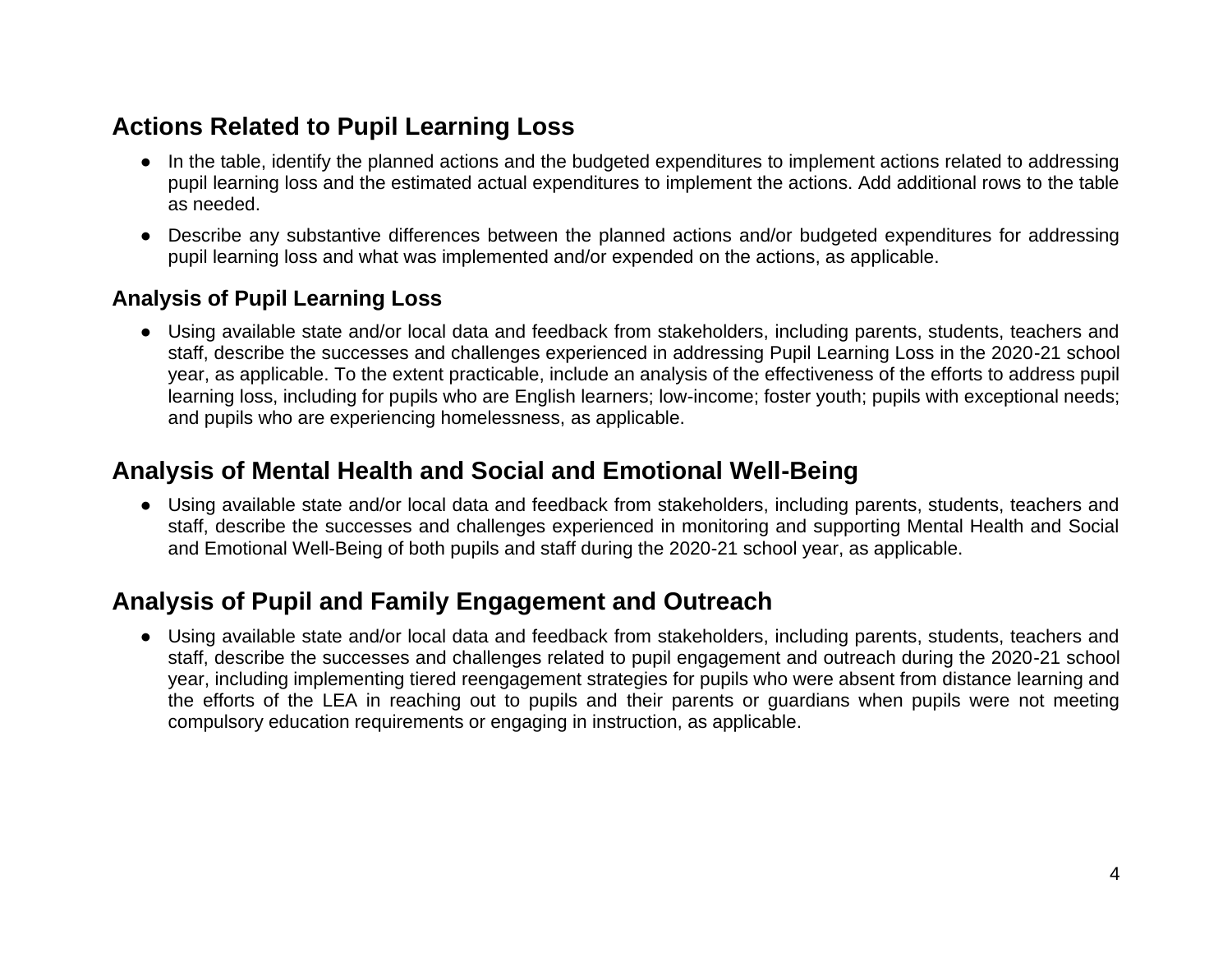### **Analysis of School Nutrition**

● Using available state and/or local data and feedback from stakeholders, including parents, students, teachers and staff, describe the successes and challenges experienced in providing nutritionally adequate meals for all pupils during the 2020-21 school year, whether participating in in-person instruction or distance learning, as applicable.

### **Analysis of Additional Actions to Implement the Learning Continuity Plan**

- In the table, identify the section, the planned actions and the budgeted expenditures for the additional actions and the estimated actual expenditures to implement the actions, as applicable. Add additional rows to the table as needed.
- Describe any substantive differences between the planned actions and/or budgeted expenditures for the additional actions to implement the learning continuity plan and what was implemented and/or expended on the actions, as applicable.

### **Overall Analysis of the 2020-21 Learning Continuity and Attendance Plan**

The Overall Analysis prompts are to be responded to only once, following an analysis of the Learning Continuity and Attendance Plan.

- Provide an explanation of how the lessons learned from implementing in-person and distance learning programs in 2020-21 have informed the development of goals and actions in the 2021–24 LCAP.
	- o As part of this analysis, LEAs are encouraged to consider how their ongoing response to the COVID-19 pandemic has informed the development of goals and actions in the 2021–24 LCAP, such as health and safety considerations, distance learning, monitoring and supporting mental health and social-emotional well-being and engaging pupils and families.
- Provide an explanation of how pupil learning loss continues to be assessed and addressed in the 2021–24 LCAP, especially for pupils with unique needs (including low income students, English learners, pupils with disabilities served across the full continuum of placements, pupils in foster care, and pupils who are experiencing homelessness).
- Describe any substantive differences between the actions and/or services identified as contributing towards meeting the increased or improved services requirement, pursuant to *California Code of Regulations*, Title 5 (5 *CCR*) Section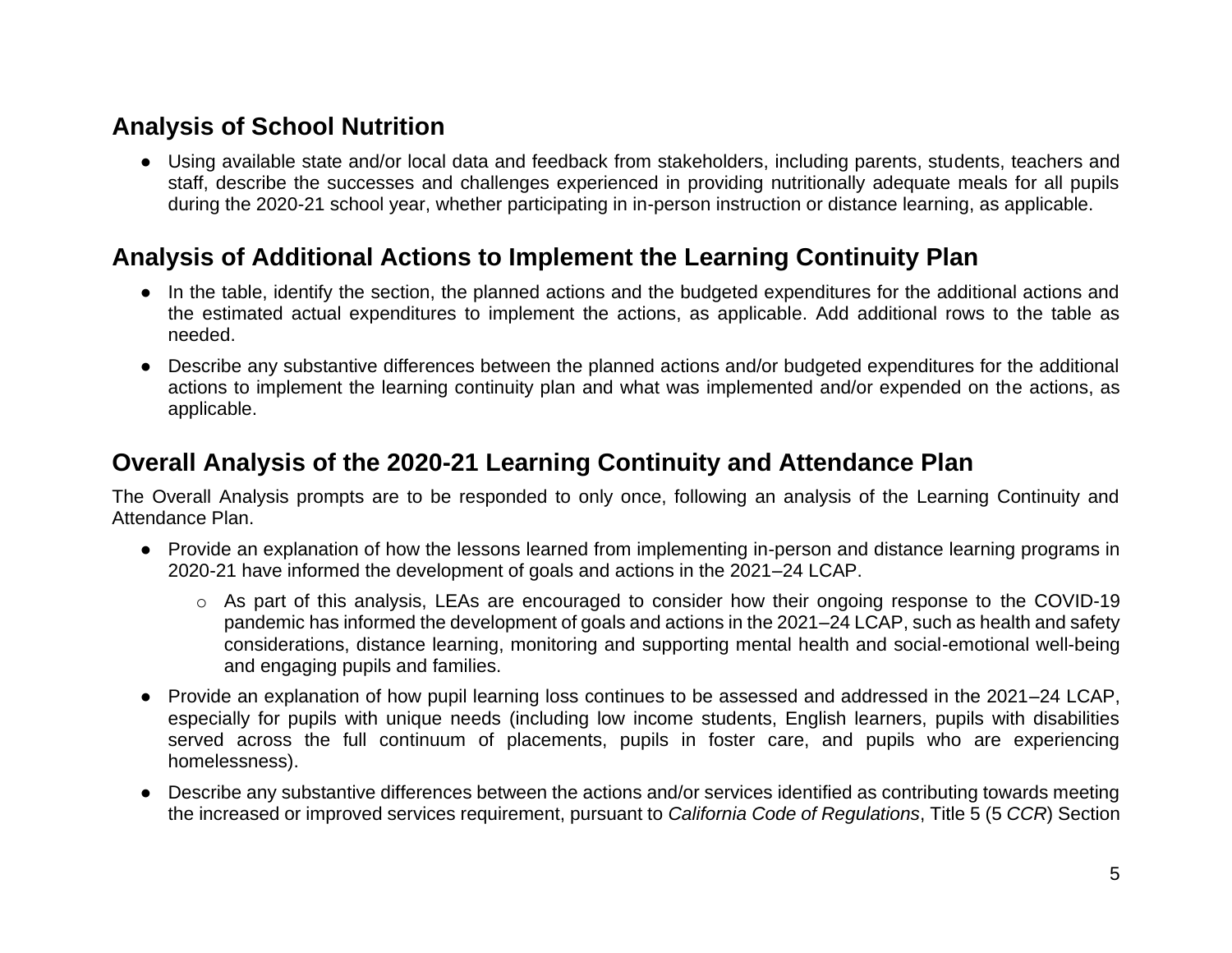15496, and the actions and/or services that the LEA implemented to meet the increased or improved services requirement. If the LEA has provided a description of substantive differences to actions and/or services identified as contributing towards meeting the increased or improved services requirement within the In-Person Instruction, Distance Learning Program, Learning Loss, or Additional Actions sections of the Annual Update the LEA is not required to include those descriptions as part of this description.

## **Overall Analysis of the 2019-20 LCAP and the 2020-21 Learning Continuity and Attendance Plan**

The Overall Analysis prompt is to be responded to only once, following the analysis of both the 2019-20 LCAP and the 2020-21 Learning Continuity and Attendance Plan.

● Describe how the analysis and reflection related to student outcomes in the 2019-20 LCAP and 2020-21 Learning Continuity and Attendance Plan have informed the development of the 21-22 through 23-24 LCAP, as applicable.

California Department of Education January 2021

| Local Educational Agency (LEA) Name                                                                          | <b>Contact Name and Title</b> | <b>Email and Phone</b>                                            |
|--------------------------------------------------------------------------------------------------------------|-------------------------------|-------------------------------------------------------------------|
| New Designs Charter School<br>2303 South Figueroa Way<br>Los Angeles, CA 90007<br>CDS Code: 19-64733-0102541 | Stephen Gyesaw, Principal     | stephen.gyesaw@newdesignscharter.n<br><u>et</u><br>(213) 765-9084 |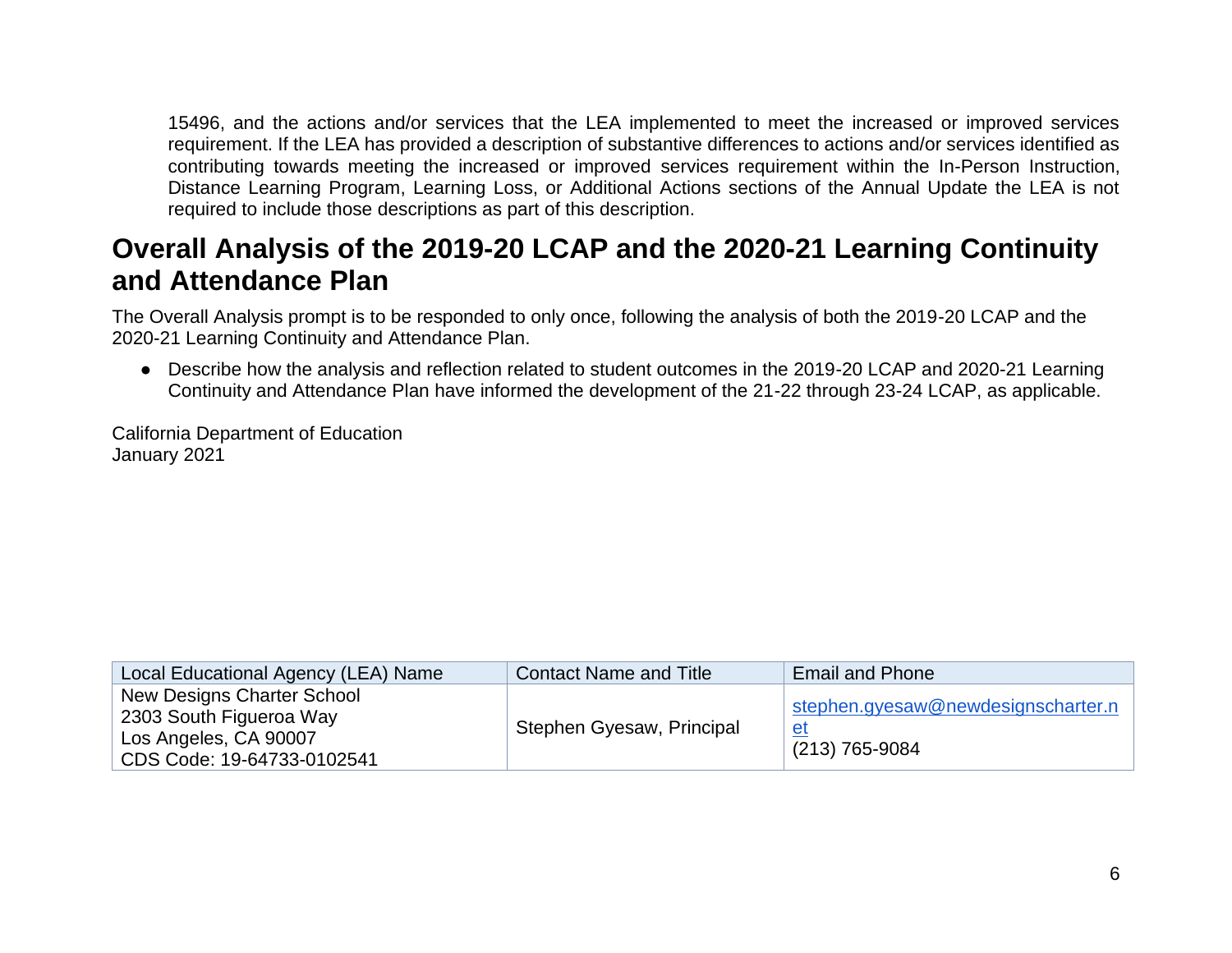## **Plan Summary 2021-22**

## **General Information**

A description of the LEA, its schools, and its students.

New Designs Charter School located just south of downtown Los Angeles was founded in 2003 with the goal of developing an exemplary school offering high-quality, college-preparatory education to prepare students to succeed in a global, diverse, and technology-rich society. Currently the school serves 900 students in grades 6-12 and employs approximately 100 staff members. The school prepares its students for post-secondary academic and career opportunities and success by providing excellent professional development for teachers; encouraging the use of evidence-based teaching strategies in the classrooms; and providing a rigorous curriculum that has enrichment and intervention programs for all students. Both middle and high school students are exposed to a wide-ranging curriculum. In high school, students choose among four career pathways in the areas of medicine, law, technology, finance and engineering. Students also gain from partnerships the school has with local organizations including local community and technical trades colleges. The school is developing a data driven culture that seeks to respond, and address felt needs in the school community in all areas covering academic, social-emotional, cultural and safety concerns.

New Designs serves a diverse community located in the University Park area of South Los Angeles. This is a historically underserved area with a median household income significantly below the state average, a poverty rate of 19% with 89% of the population living in rental residencies. Over the years, the school's enrollment has consistently mimicked the demographic changes taking place in the community served and 94% of enrolled New Designs Charter students are considered socio-economically disadvantaged.

Basic demographics indicate that 88% of students are of Hispanic descent, 6% African American, 6% comprise Filipino, two or more races and unreported, 9.6% are Students with Disabilities (SWD), 14% are English Learners, 0.5% Foster Youth, and 84% qualify for free/reduced lunch.

The students attending New Designs are drawn from surrounding elementary, middle and high schools. The school has consistently had 100% of its graduating seniors meet or exceed the A-G requirements for admission to UC/CSU. In 2019- 20 there were no standardized state tests conducted to provide objective achievement metrics by which to measure student progress. On March 13, 2020, New Designs Charter followed many other schools in the state by closing its campuses to inperson learning and switching to distance learning. The school had to quickly pivot to provide a viable on-line learning program to its students as well as other services it still could provide, like meals distributions.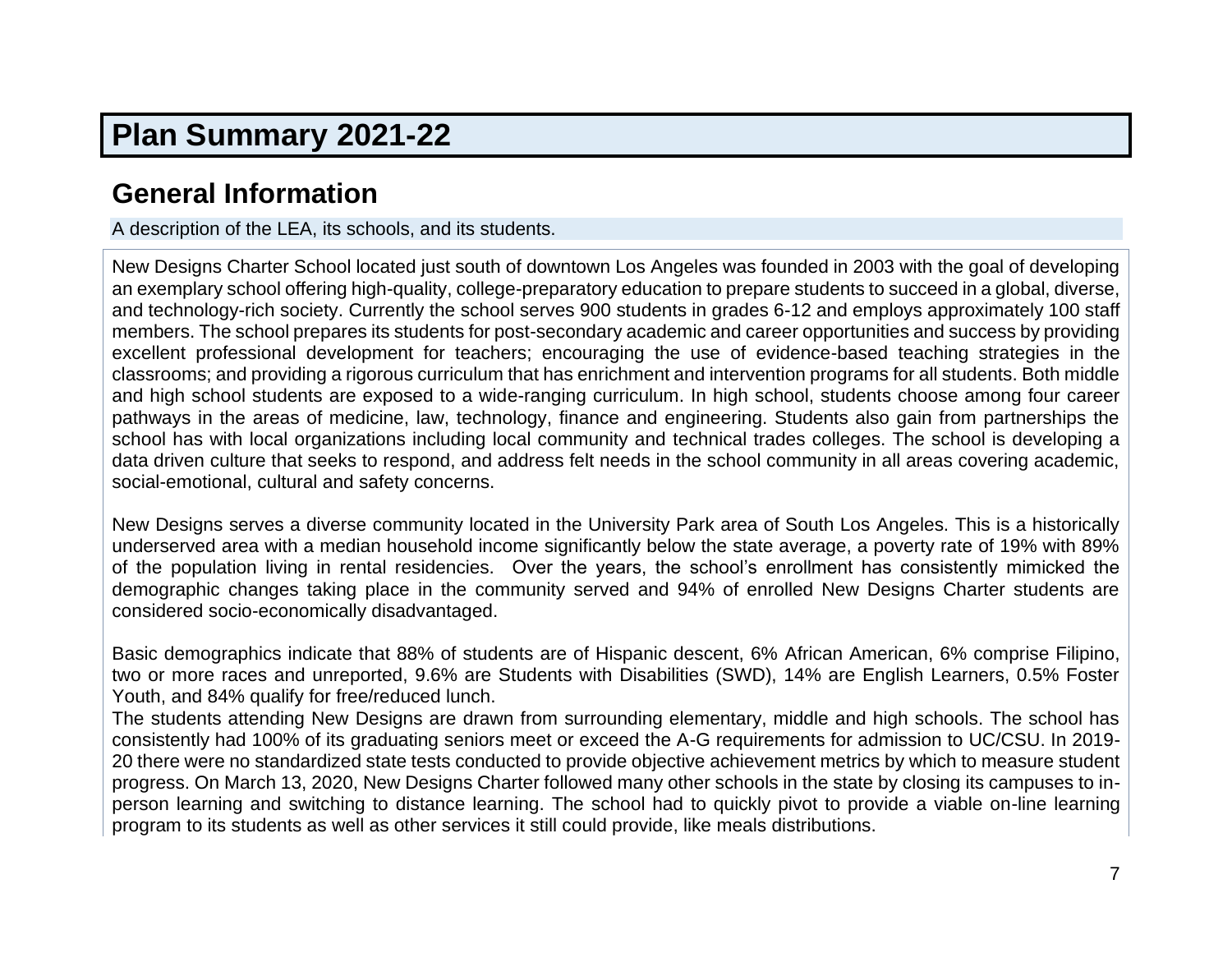Over time COVID-19 rates of infection began to decline in the county and schools were allowed to open to in-person learning for a few students in certain grader levels starting with elementary and middle schools subject to certain conditions. The Covid-19 pandemic, school closures, distance learning and schools re-openings have all presented an evolving and new reality that the school and its stakeholders have to anticipate and address in the Local Control Accountability Plan, at least in the short term. Options that need consideration include hybrid learning options, distance learning options and in-person learning options.

### **Reflections: Successes**

A description of successes and/or progress based on a review of the California School Dashboard (Dashboard) and local data.

Data from the [2019 CA Dashboard for New Designs Charter School](https://www.caschooldashboard.org/reports/19647330102541/2019/academic-engagement#chronic-absenteeism)

**Chronic Absenteeism Indicator 2019:** "Blue" All Students 2.5% chronically absent/declined 7.2%;

"Green" Students with Disabilities (3% chronically absent/declined 8.4%),

"Blue" African American (2.4% chronically absent/declined 2.3%),

"Blue" English Learners (1.6% chronically absent/declined 7.2%),

"Blue" Hispanic (2.2% chronically absent/declined 7.7%),

"Blue" Socioeconomically Disadvantaged (2.6% chronically absent/declined 6.8%)

**Suspension Rate Indicator 2019**: "Blue" All Students 0.5% suspended at least once

"Blue" student groups

"Blue" African American 0% suspended at least once

"Blue" Hispanic 0% suspended at least once

"Blue" Socioeconomically Disadvantaged 0.5% suspended at least once

"Blue" Students with Disabilities 0% suspended at least once

"Green" student group English Learners 0.9% suspended at least once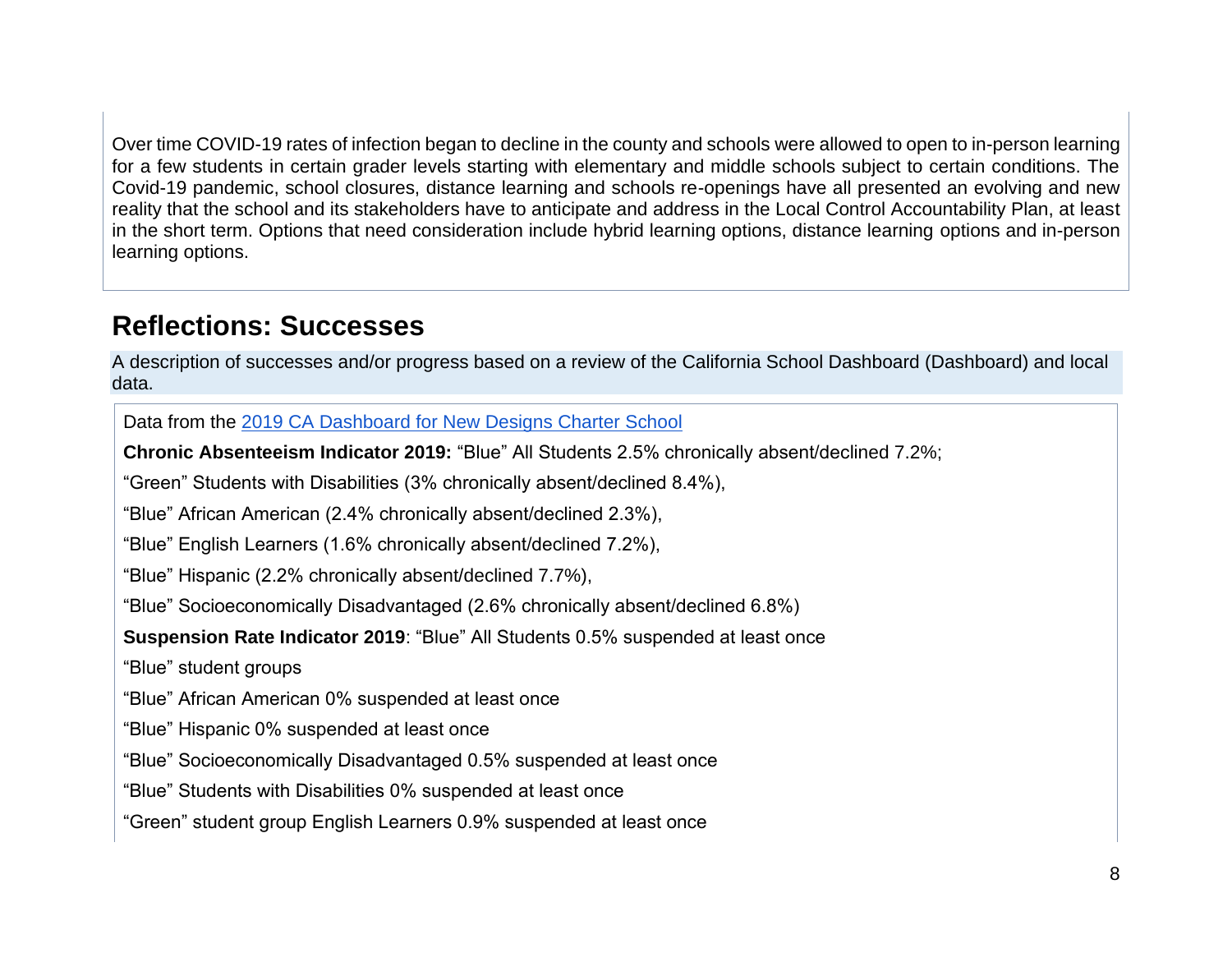**Graduation Rate Indicator 2019:** "Green" All Students 88.9% graduated/increased 7.5%; "Green" Hispanic (91.3% graduated/increased 10.9%), "Green"Socioeconomically Disadvantaged (89.7% graduated/increased 8.3%); "No color" African American (81.8% graduated) **College/Career Indicator 2019:** "Blue" All Students 81.2% "Prepared"; "Blue" student groups - Hispanic (81.9% prepared), "Blue"Socioeconomically Disadvantaged (81.7% prepared); "No Color" African American (83.3% prepared) **Local Indicators 2019**: All "Met"

## **Reflections: Identified Need**

A description of any areas that need significant improvement based on a review of Dashboard and local data, including any areas of low performance and significant performance gaps among student groups on Dashboard indicators, and any steps taken to address those areas.

Data from the [2019 CA Dashboard for New Designs Charter School](https://www.caschooldashboard.org/reports/19647330102541/2019/academic-engagement#chronic-absenteeism)

**English/Language Arts Indicator 2019:** "Orange" All Students (-11.4 DF3)

"Red" Students with Disabilities (-94.8 DF3)

"Orange" English Learners (-54.8 DF3), Hispanic (-12 DF3), English Learners (-10.7 DF3)

"Yellow" African American (-13.5 DF3/increased 5.2 points)

The 2019 Dashboard ELA indicators for the school show three specific subgroups performing below expectations. Specifically, students with disabilities were in "Red" at 94.8 points below standard, ELs in "Orange: at 54.8 points below standard and African American students in "Yellow" at 13.5 points below standard. This low performance is an area of need for our school. A root cause analysis done showed that despite their varying degrees of distance below standard, the causes for the poor performance were similar in nature.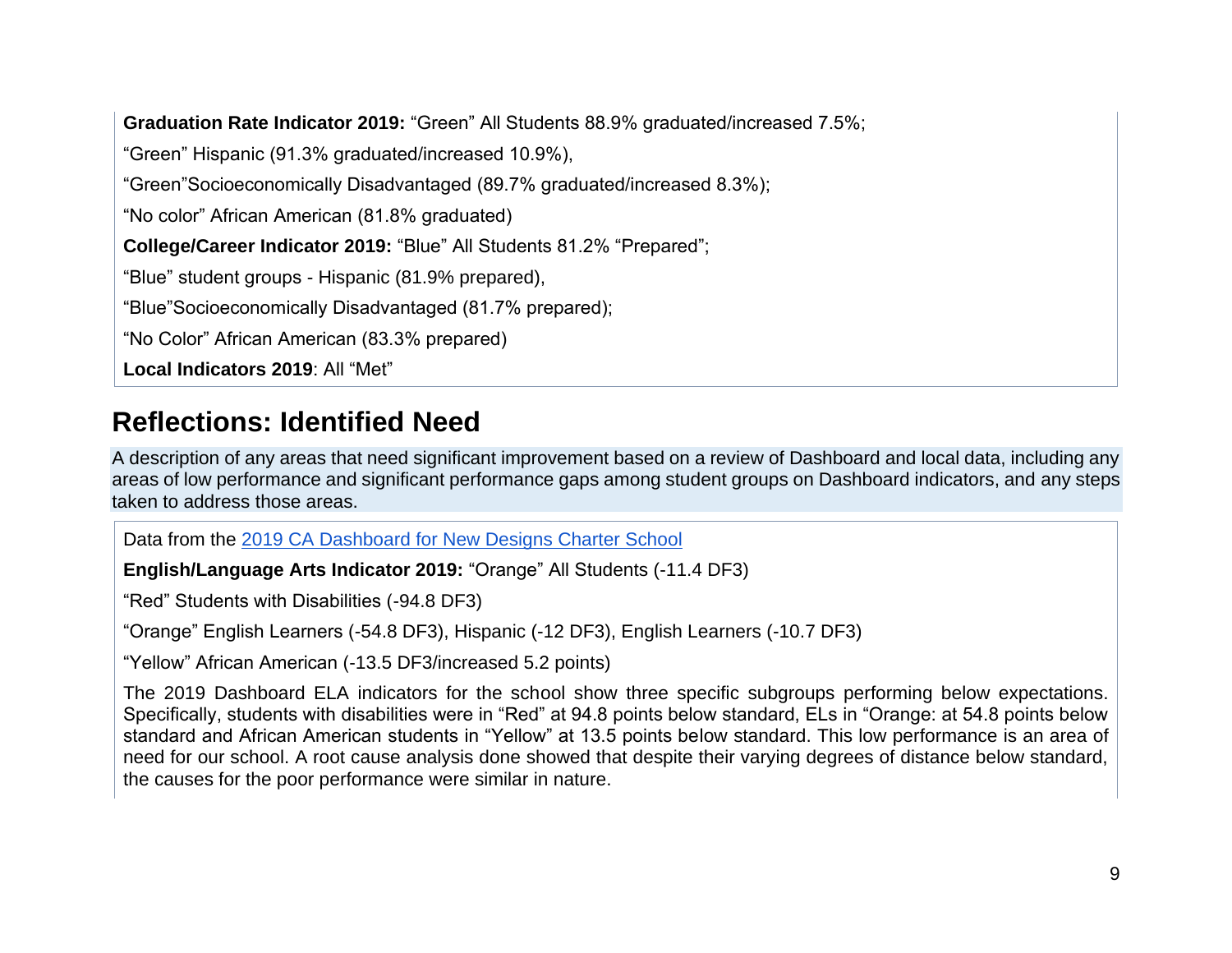As a result, the school undertook to implement an improvement plan that constituted a number of strategies that in total reinforced a common goal of providing evidence-based instructional strategies and supports, giving teachers relevant staff development, giving an initial diagnostic assessment to establish a base-line for student performance, giving periodic assessments to students as a monitoring tool and data collection point to reassess strategies, and the facilitation of teacher collaboration as well as peer to peer collaboration among students. The components of the plan and strategies follow below.

- As a result, the school undertook to implement an improvement plan for ELA that constituted a number of strategies that in total reinforced a common goal of providing evidence-based instructional strategies and supports, giving teachers relevant staff development, giving an initial diagnostic assessment to establish a base-line, doing periodic assessments of students as a monitoring tool and data provision point to reassess strategies, and the facilitation of teacher collaboration as well as peer to peer collaboration among students. The components of the plan and strategies follow below.

-Use of i-Ready diagnostic data to assess current student achievement levels and then teaching to the needs of the students using appropriate strategies to address those needs.

- Using screening and progress monitoring to provide data around learning loss and determining supports needed to make it up.

- Employing remedial and intervention measures to supplement learning in core classes e.g. (1) students take an Academic Enrichment class weekly in math and ELA to reinforce concepts and foundational learning implemented in the core classes, (2) Providing tutoring and homework help in before and after-school sessions across content areas, and (3) Providing instruction in mandatory Saturday classes held on alternate weekends for middle and high school.

-Focus on reading and literacy improvement in weekly Sustained Silent Reading (SSR) sessions at all grade levels. Informing philosophy is that reading has associative benefits that are foundational in improved student achievement across content areas.

-A deliberate focus on assessments (formative and summative) to ensure understanding as well as provide a track of performance for each student to enable tailoring any subsequent help to their specific needs.

- Providing professional development that responds to identified needs, that leads to teacher growth and providing it on a recurring basis, not as a once off event. This means having an effective and consistent implementation of professional learning and coaching. Growing or creating arrangements for teachers and school leaders to develop evidence-based interventions and differentiation strategies to help low performing students – i.e., development of professional learning community culture. Establishment of an effective and consistent post training support program (materials, space, time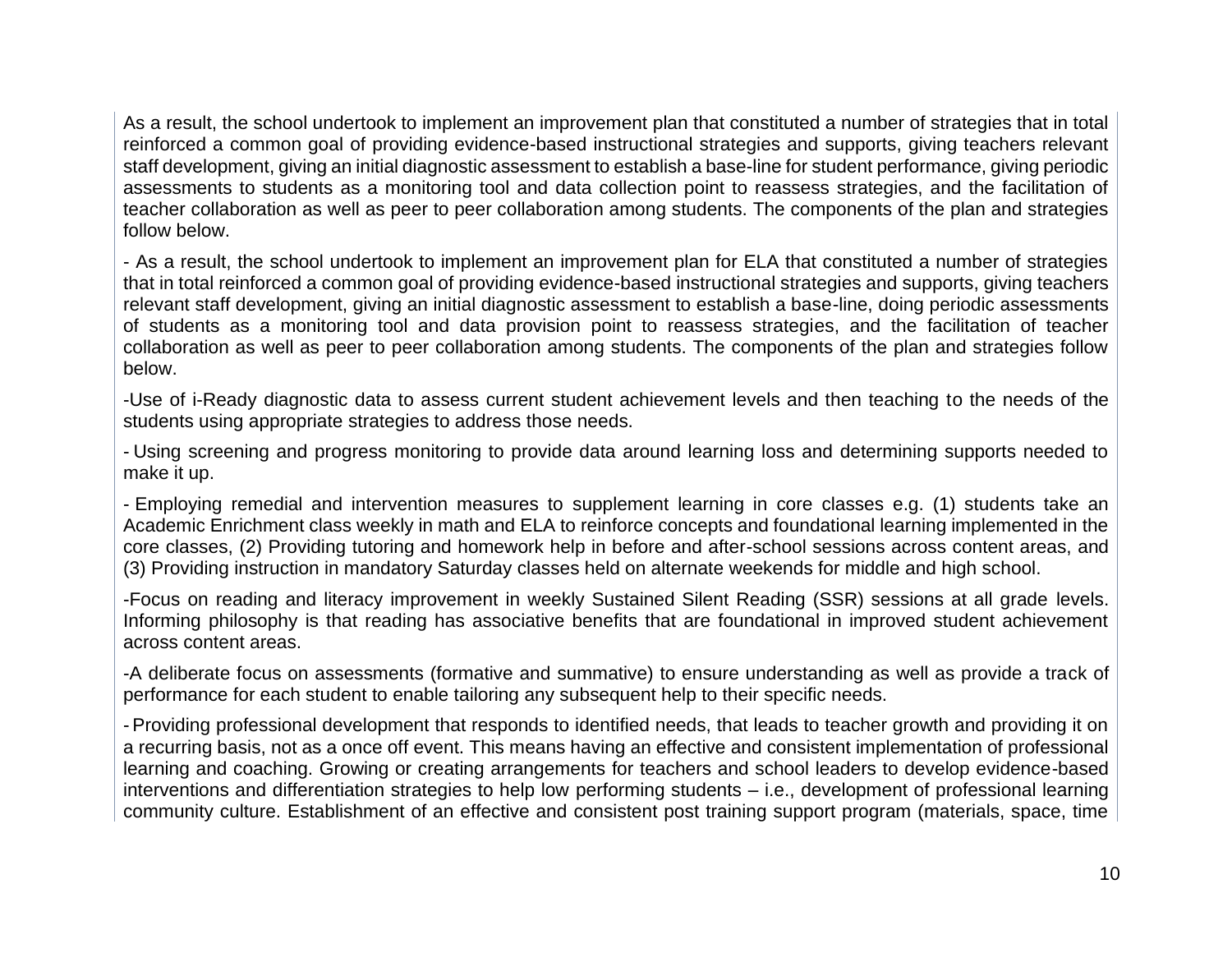and evaluation) for teachers to apply, refresh and reflect on knowledge and practices in evidence-based interventions and differentiation of instruction to low performing students.

**Mathematics Indicator 2019:** "Orange" All Students (-78 DF3)

"Red" English Learners (-115.7 DF3)

"Orange" African American (-77.3 DF3),

"Orange" Hispanic (-79.3 DF3),

"Orange" Socioeconomically Disadvantaged (-77 DF3),

"Orange" Students with Disabilities (-161.5 DF3)

The 2019 Dashboard Math indicators for the school show five subgroups performing below expectations. English Learners with a "Red" indicator are at 115.7 points below standard. The remaining four subgroups are all in "Orange" category but are at varying degrees from below standard. The African Americans are 77.3 points below standard, Hispanic students are at 79.3 points below standard, Socio-economically Disadvantaged at 77 points below standard and students with disabilities at 161.5 points below standard. Similar to the ELA low performance, a root cause analysis done showed that despite their varying degrees of distance below standard, the causes for the poor performance among the subgroups were similar in nature.

As a result, the school undertook to implement an improvement plan for Math that constituted a number of strategies that in total reinforced a common goal of providing evidence-based instructional strategies and supports, giving teachers relevant staff development, giving an initial diagnostic assessment to establish a base-line, doing periodic assessments of students as a monitoring tool and data provision point to reassess strategies, and the facilitation of teacher collaboration as well as peer to peer collaboration among students. The components of the plan and strategies follow below.

-Use of i-Ready diagnostic data to assess current student achievement levels and then teaching to the needs of the students using appropriate strategies to address those needs.

-Using screening and progress monitoring to provide data around learning loss and determining supports needed to make it up.

-Employing remedial and intervention measures to supplement learning in core classes e.g. (1) students take an Academic Enrichment class weekly in math and ELA to reinforce concepts and foundational learning implemented in the core classes, (2) Providing tutoring and homework help in before and after-school sessions across content areas, and (3) Providing instruction in mandatory Saturday classes held on alternate weekends for middle and high school.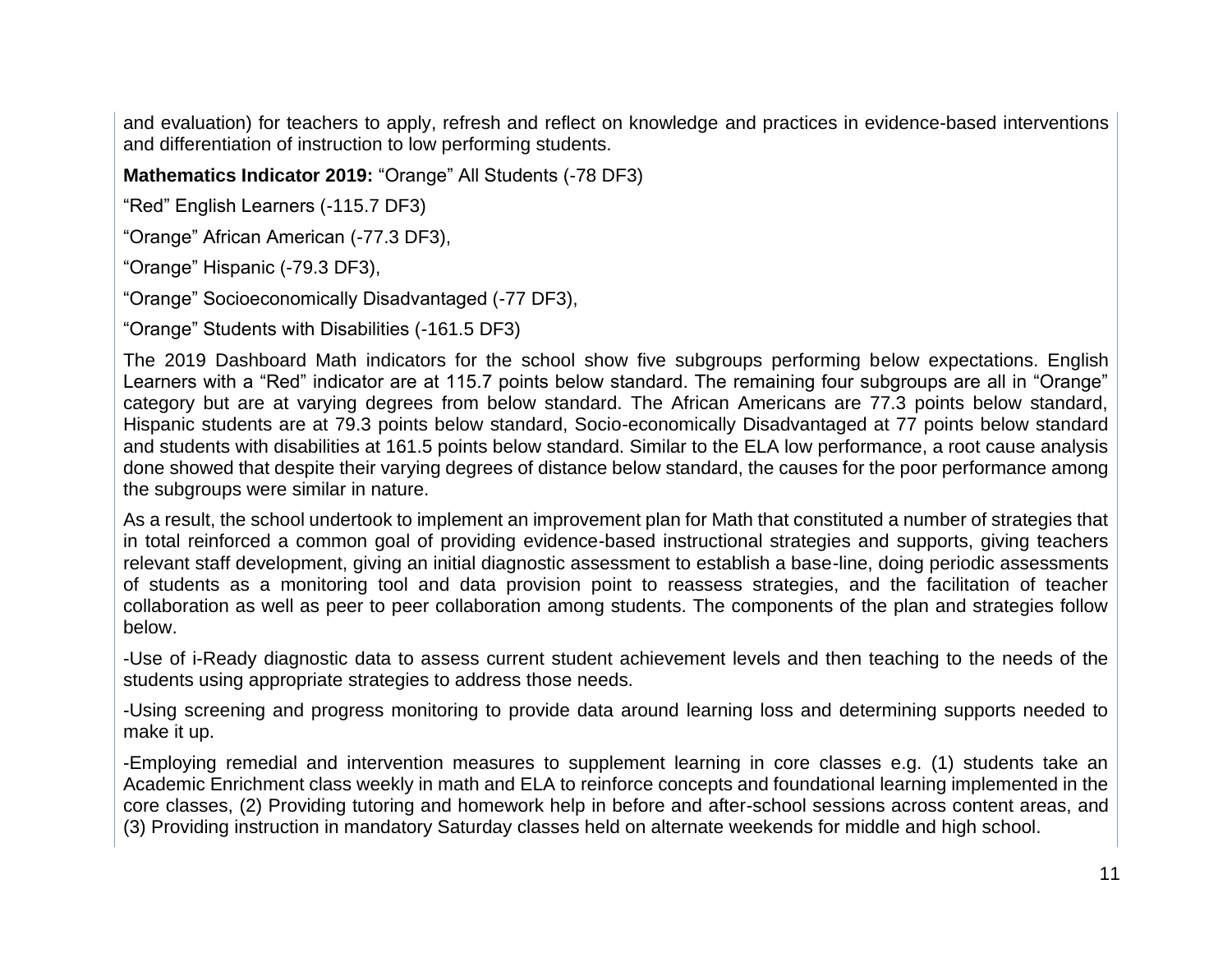-Focus on reading and literacy improvement in weekly Sustained Silent Reading (SSR) sessions at all grade levels. Informing philosophy is that reading has associative benefits that are foundational in improved student achievement across content areas.

-A deliberate focus on assessments (formative and summative) to ensure understanding as well as provide a track of performance for each student to enable tailoring any subsequent help to their specific needs.

-Adoption and focus of student-centered, and active learning instructional practices for students with disabilities in classrooms.

-Providing professional development that responds to identified needs, that leads to teacher growth and providing it on a recurring basis, not as a once off event. This means having an effective and consistent implementation of professional learning and coaching. Growing or creating arrangements for teachers and school leaders to develop evidence-based interventions and differentiation strategies to help low performing students – i.e., development of professional learning community culture. Establishment of an effective and consistent post training support program (materials, space, time and evaluation) for teachers to apply, refresh and reflect on knowledge and practices in evidence-based interventions and differentiation of instruction to low performing students.

**English Learner Progress Indicator 2019:** "Low" 38.5% making progress towards English language proficiency.

New Designs Charter School continually analyzes data to determine what factors may have played a role in student performance outcomes. The analyses focus on both positive and negative aspects as sources of building materials for solutions and best practices.

Our analyses showed that the slow progress towards English proficiency as marked by the "low" indicator of 38.5% was due to insufficient supports for ELs in areas of academic instruction, intervention appropriate for the need (i.e.- language, processing, etc.) and other additional factors such as culture, attitudes, student fatigue etc. When supporting English Learners, the challenge is determining how to assist students to successfully engage with core content while learning the multiple aspects of the English language.

The following steps were taken or are being taken to provide solid support that would move students to proficiency within expected timelines if not quicker.

A focus on classroom structures where ELs are provided a more accelerated and rigorous structure in the ELD class. Supports are more specific and addressed language development with higher rigor and thought process that levels to their status on the spectrum of ELs. This includes aspects and strategies that help with exposure to analysis, argumentative essays and tasks that are reflective of the augmented rigor found in both middle and high school grade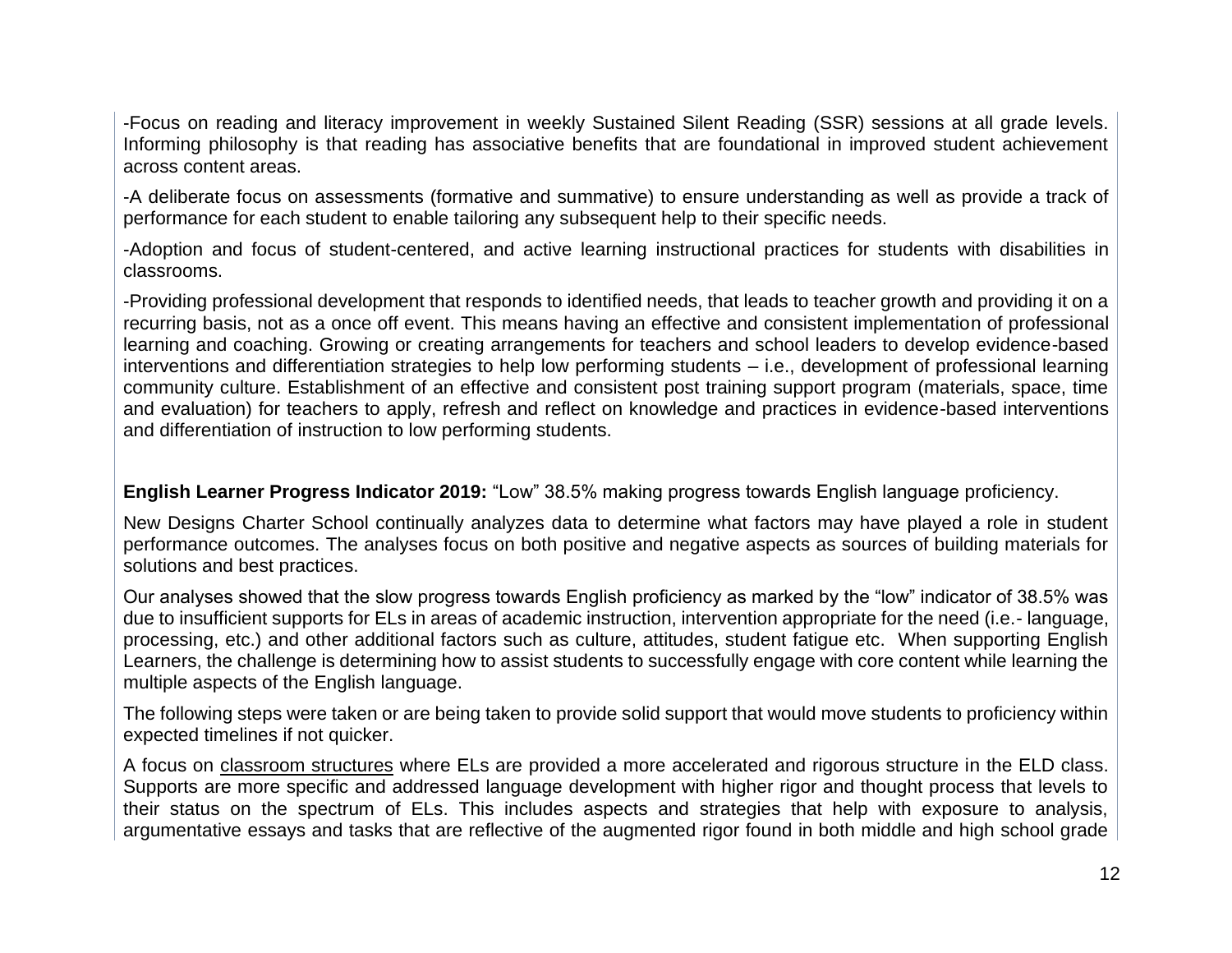level core classes. Mimicking rigor in core classes eases transition into the core area classes by building the students' confidence levels. Teachers provide explicit instruction with language supports and language development strategies, and methodology to accelerate learning of complex reading and writing.

Push-in Intervention where the paraprofessional enters the class to assist at the directions of the classroom teacher or student(s) enter break-out rooms to receive the support they need. Such support includes assistance with assignments that students may have or elaborations on things they did not initially grasp in the class.

Use of Achieve3000 as an intervention tool. This program was selected because of the unique qualities that meet the needs of the individual EL students. Achieve 3000 is based on the California English language development standards and provides differentiated reading texts, assignments, and discussion based on the student's individual language reading proficiency. The grade complexity is not minimized. All students access the same lesson on grade level. The program provides differentiated language based on reading Lexile levels. This program adapts and automatically adjusts as the reader grows and achieves higher Lexile levels.

Employing and elevating the practice of Sustained Silent Reading (SSR): The intention is to raise the practice of SSR to a practice that becomes an integral cultural part of the school. Literacy diagnostics from Achieve3000, iReady, or Study Island demonstrated that many of our ELs had a reading level below their grade levels. The identified reading comprehension level and student grade level/age group reflected a huge gap between actual literacy and grade-level content requirements. To address this need, NDCS purchased Reading Novels that students read during SSR and can also borrow out of the library during other times they wish to read a bit more.

Pull out Intervention and support: Students are pulled from elective class and provided with individualized or small group instruction and intervention by the EL Coordinator and EL Paraprofessional. The instruction can range from phonemic awareness to grammar and syntax, literacy comprehension, or test prep awareness. Metacognition is always a part of the intervention because the aim is to enable the student to become an independent thinker that can evaluate his/her own responses and progress. Working in this manner often allows the student to reflect or clarify the procedure, academic language, and construct an effective response to the tasks assigned. During Distance Learning, this specific time intervention has transferred from in-person contact to on-line intervention via google classroom platforms and google meets. There are several sessions for tutoring specific to grade level, language and language proficiency. The students however, can enter whichever session feels comfortable to them.

Provision of professional development attuned to the needs of ELs. Teachers undergo training in - Universal Design for Learning (UDL) with discussions and collaboration focusing on among other groups with low performance scores, the specific needs of English Learners. Collaboration among teachers allows for a continuity of instruction, best practices, and strategies for the subgroups and showcases strategies and practices that have been effective for specific subgroups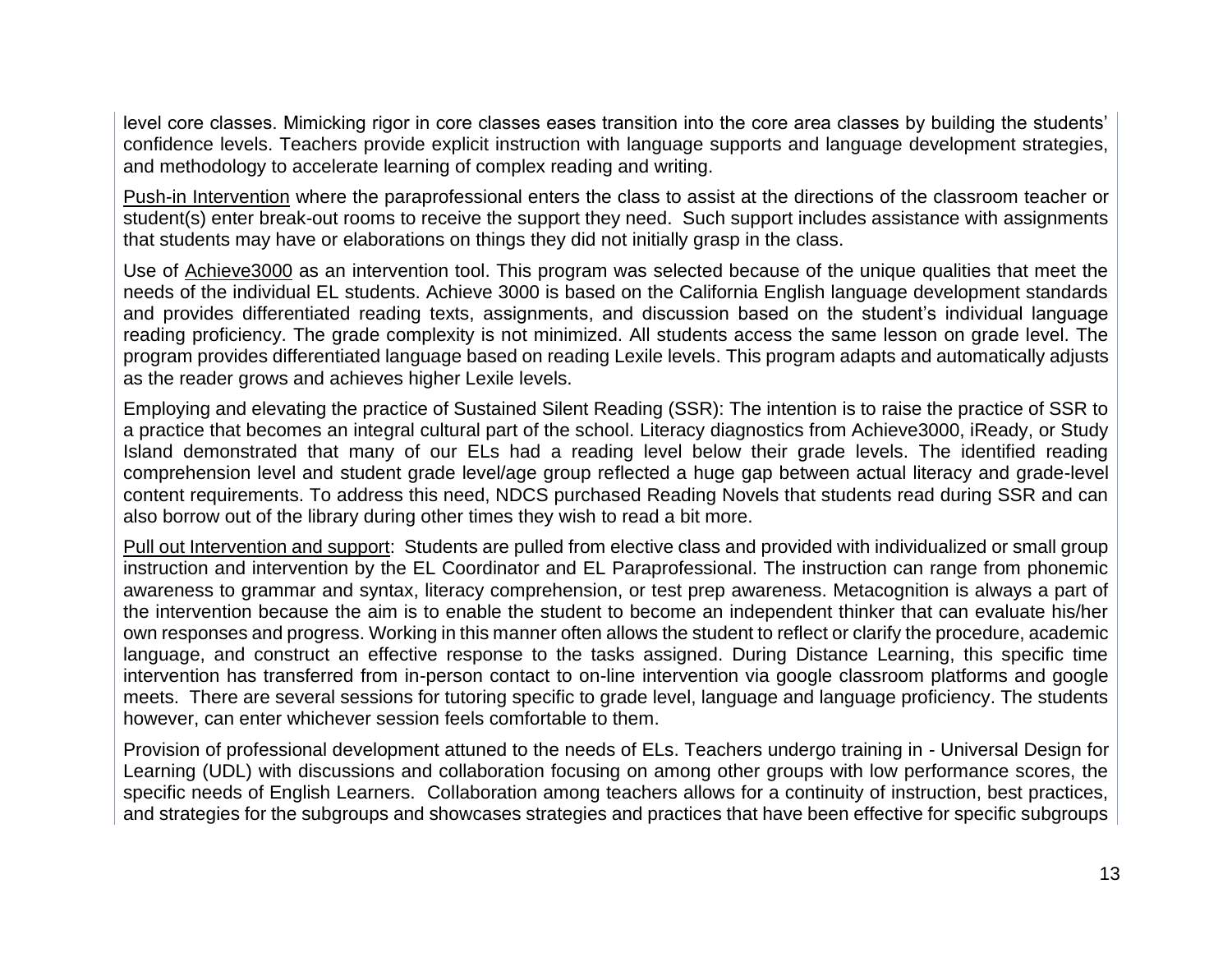or specific students. In the lesson plan design, teachers are encouraged to use performance tasks, group projects, hands on tasks and relevancy to help the learners make meaning of the more complex problems and questions of the subject area.

Emphasis on the Social and Emotional Wellness component: The school realizes and acknowledges the toll the pandemic is having on all students and especially those with limited English-speaking skills who now found themselves learning remotely. Taking care of the social and emotional aspects would create a less stressful environment conducive to learning.

## **LCAP Highlights**

A brief overview of the LCAP, including any key features that should be emphasized.

There was agreement on the school's plans to continue with the goals and actions from the previous plan. COVID-19 had interrupted the learning for the year and had prevented full implementation of the goals and activities envisaged in the previous plan. The current plan will continue a focus on efforts to support all students and especially those vulnerable subgroups consisting English Learners, Foster Youth, Homeless students, students with disabilities and low-income students. About 89% of students at New Designs are in the low-income category. As a result of the needs brought about by COVID-19, New Designs will provide additional support in Mental Health and Student Social-Emotional Well-Being. This will include hiring additional Mental Health support staff as well as intervention programs to support students and staff.

The three goals are designed to address the aspects in all eight state priorities,

**GOAL 1:** Develop an infrastructure for ongoing collection, monitoring, disaggregation and analysis of multiple types of data (including student demographic and achievement data) in order to: inform instructional decisions; tailor researchbased intervention programs; further develop SST to address the needs of all subgroups, including student mental health and social emotional well-being; measure program efficacy; ensure maximization of human, physical, and financial resources; that support the school's mission and goals. (State Priorities: 4, 5, 7; Local Priorities: 7)

**GOAL 2:** Provide all students with high quality instruction, a rigorous standards-aligned curriculum through studentcentered/student driven learning experiences, that will prepare all students to strive/excel as critical thinkers, effective communicators, agency, and collaborators in an ever- changing Global world and ensure their college and career readiness. (State Priorities:1, 2, 8; Local Priorities:1, 2)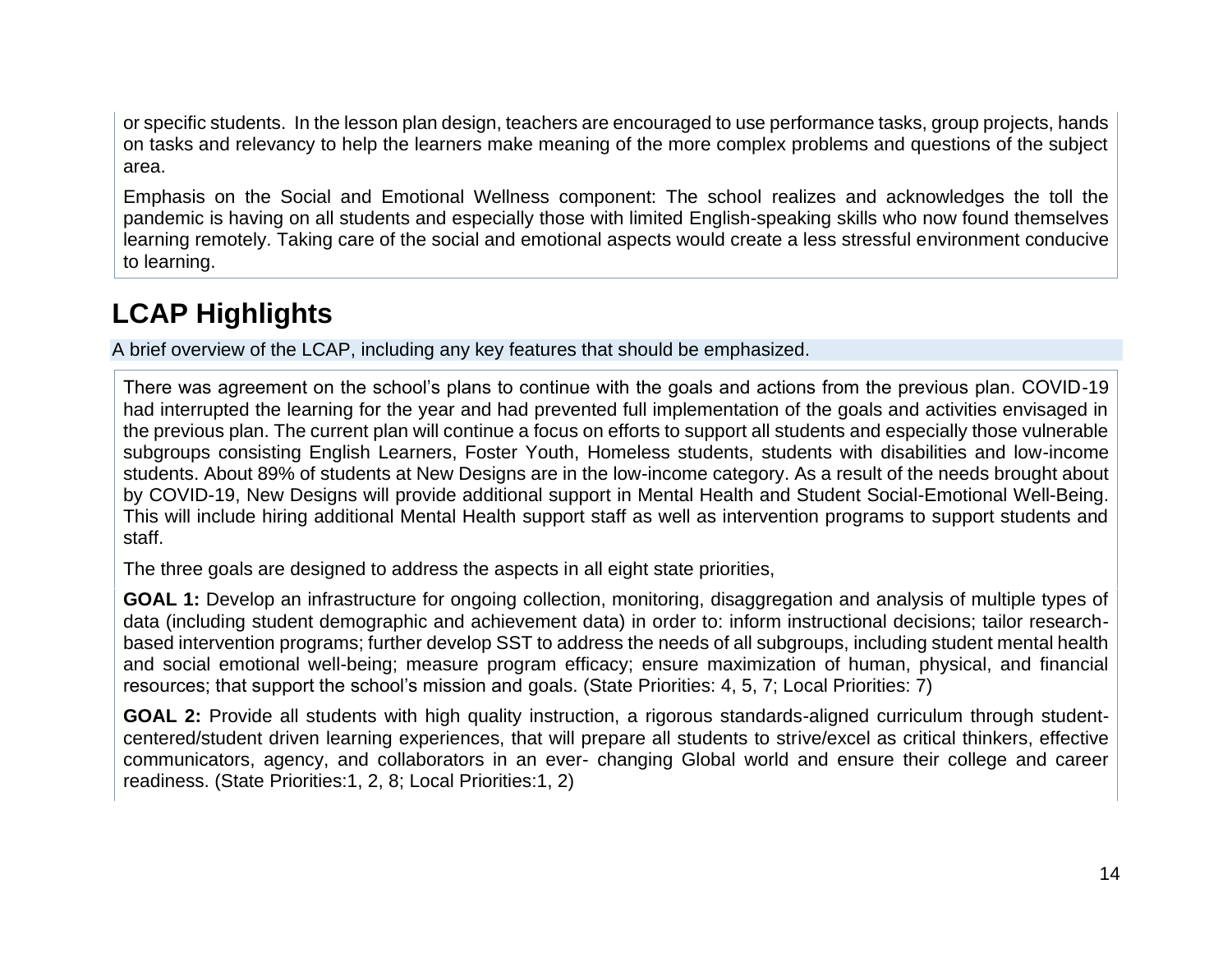**GOAL 3:** Improve student academic outcomes by effectively collaborating with parents, families and community partners to support student learning and achievement and provide a safe and welcoming learning environment. (State Priorities: 3, 6;Local Priorities: 3, 6)

## **Comprehensive Support and Improvement**

An LEA with a school or schools eligible for comprehensive support and improvement must respond to the following prompts.

#### **Schools Identified**

A list of the schools in the LEA that are eligible for comprehensive support and improvement.

New Designs Charter has not been identified by the CDE for Comprehensive Support and Improvement.

#### **Support for Identified Schools**

A description of how the LEA has or will support its eligible schools in developing comprehensive support and improvement plans.

Not applicable.

### **Monitoring and Evaluating Effectiveness**

A description of how the LEA will monitor and evaluate the plan to support student and school improvement.

Not applicable.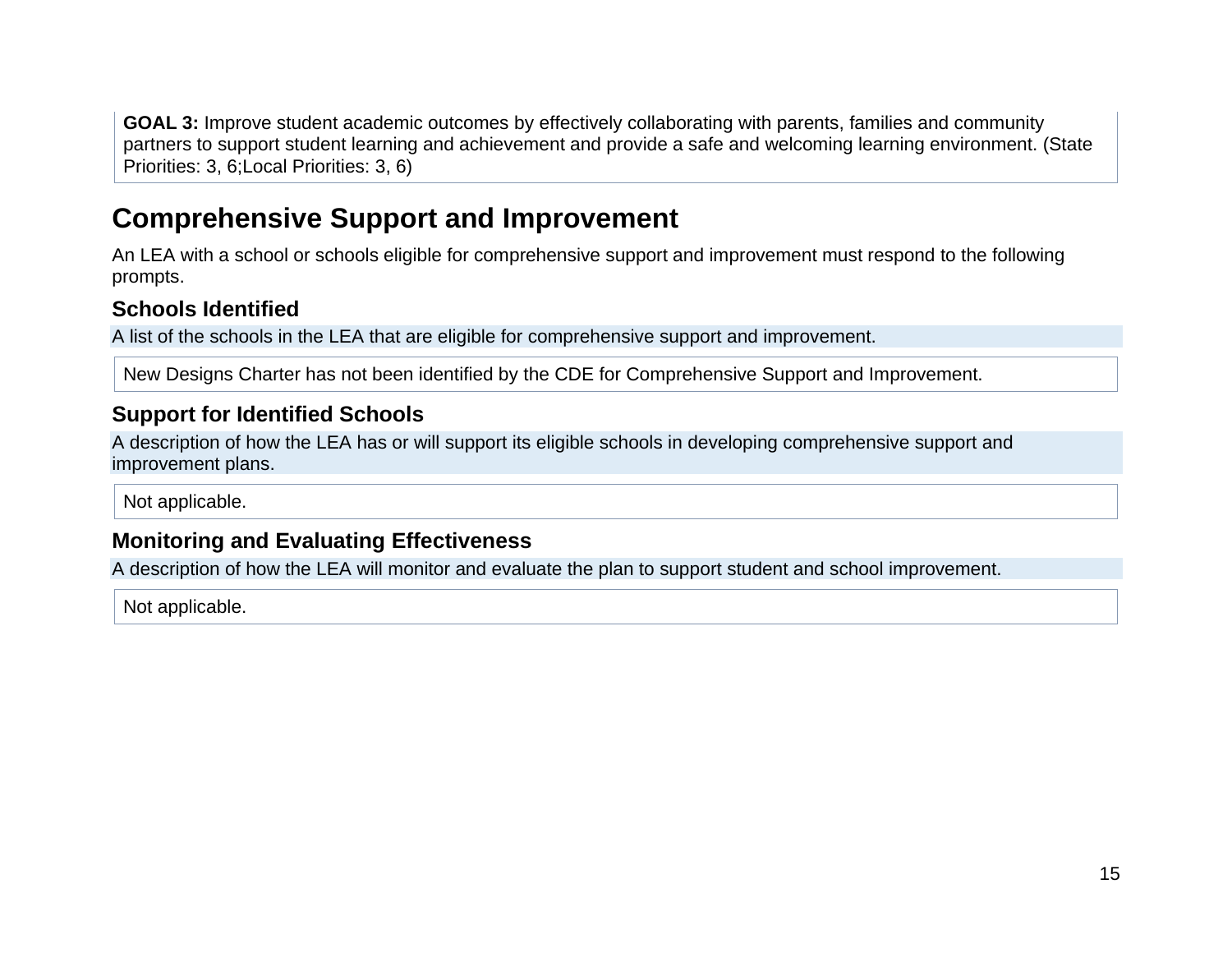# **[Stakeholder Engagement](#page-33-0)**

A summary of the stakeholder process and how the stakeholder engagement was considered before finalizing the LCAP.

New Designs believes in the critical role all stakeholders play in shaping the organization and the products or outcomes it produces. The school consulted and communicated with the school leadership, parents, teachers, students and the community throughout the year. This process was made even more critical by the unusual situation of operating in a pandemic with a lot of uncertainty and students learning under a different format. All this required the school to take quick actions, have correct information and keep all stakeholders informed. School Site Council meetings, ELAC meetings, Staff meetings, Virtual Coffees with the Principal and general parent informational meetings were some of the modes used to communicate. Surveys were administered to the administrators, teachers, parents and students.

Administrators/Teachers/Parents: *(planning and strategy meetings, consultative meetings, surveys, informational meetings)* **ELAC** - 12/17/2020; 2/25/2021; 3/25/2021; 3/25/2021; 5/26/2021; **School Site Council** - 12/17/2020; 2/24/2021; 3/24/2021; 5/26/2021; **Coffee with Principal** - 12/16/2021; 1/20/2021; 2/17/2021; 3/17/2021; 4/14/2021, 5/12/2021; Parent Institute - 12/16/2021; 5/1/2021; Staff Meetings - 1-11-2021; CMO/School Leaderships Strategic Planning Meetings - (confirm dates and agenda) Staff meetings mainly focused on strategies to improve student performance in areas shown with low performance on the dashboard and in alignment with goals 2, 1 and 3 of our LCAP.

Students: school climate and student wellness surveys 9/16/2020; 5/2021 (upcoming)

SELPA Administrator : consultations with the SELPA took place through several meetings and calls to review performance of special education students leading to creation of plans of action to address low performance for the subgroup. Meetings and calls on following dates 11/20/2020; 11/23/2020;12/4/2020; 12/7/2020; 2/15/2021; 3/15/2021 and 5/10/2021.

A summary of the feedback provided by specific stakeholder groups.

Students: Students were asked to share their perceptions across a range of issues that included their well-being, their perceptions of their educational programs and of their school in general. We share below some of the responses to the questions posed.

- 94.7% felt great, good, or okay.
- 70.3% strongly agreed/agreed that the school promoted success for all students.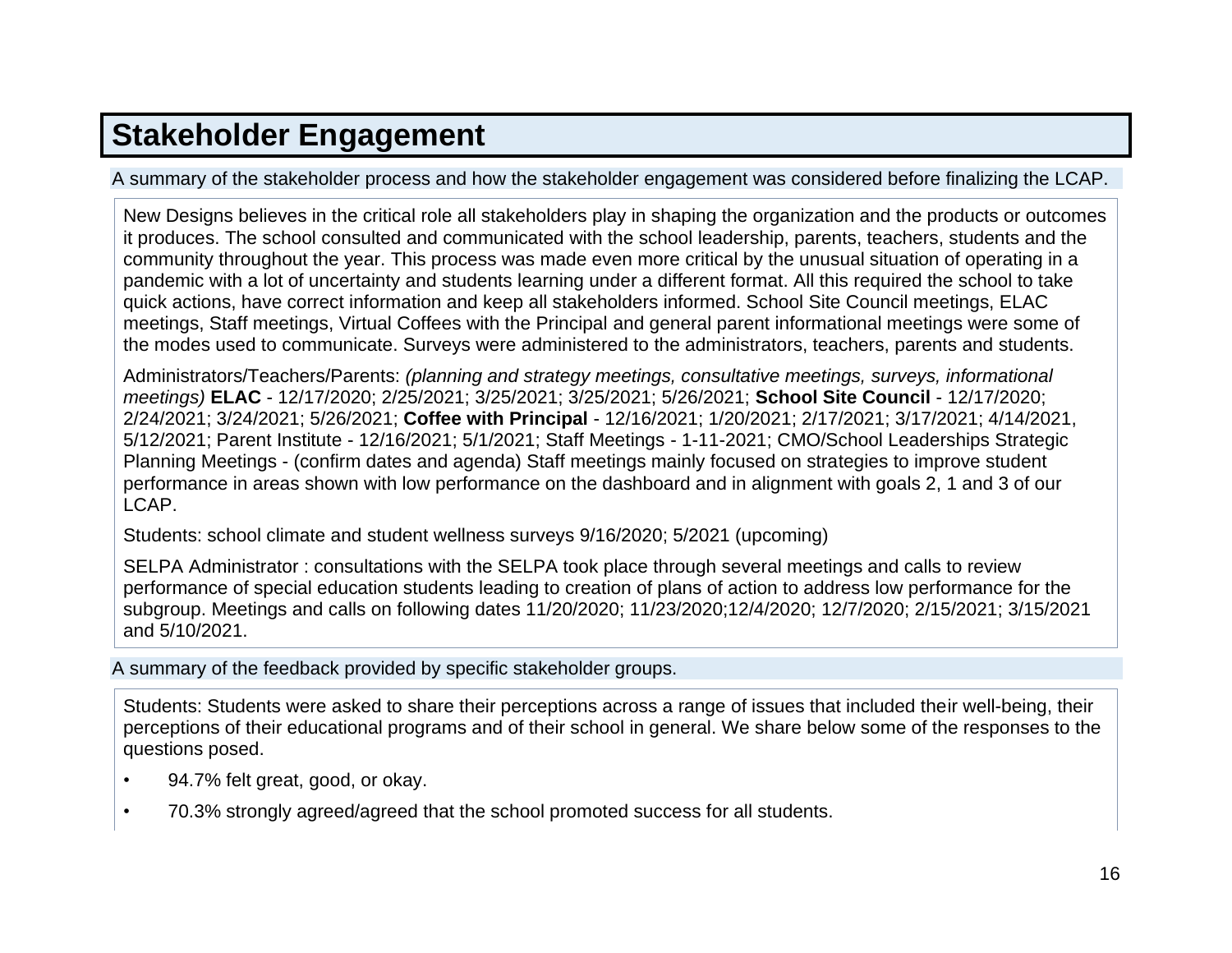- 78.1% strongly agreed/agreed that their teachers go out of their way to help students.
- 64.5% strongly agreed/agreed that the school offered them support to learn better and achieve at a higher level.
- 64.6% strongly agreed/agreed that adults at the school cared for them.
- 43.3% strongly agreed/agreed that the school has clean and well-maintained facilities and properties.
- 49.5% strongly agreed/agreed that the school provided them with textbooks and materials.
- 80.8% strongly agreed/agreed that the school provided them with technology to be successful in distance learning.

• 36% strongly agreed/agreed that the school sought parental inputs and involvement in the development of the schools, curricular and extracurricular activities.

• 75.5% strongly agreed/agreed that the school offered them activities and programs that prepared them for college.

- 76.2% strongly agreed/agreed that the school offered them activities and programs that prepared them for career.
- 45.1% strongly agreed/agreed that they felt safe and connected to the school.

Staff were asked to share their opinions and preferences across a range of issues that included their well-being, their perceptions of the educational programs they taught and areas they thought should have funding priority. We share below some of the responses to the questions posed.

- 80% strongly agreed/agreed that New Designs has sufficient technology equipment and resources to meet the learning needs of all students.
- 96% strongly agreed/agreed that New Designs has clean and well-maintained facilities and properties.
- On the question "In your opinion, what are the 3 areas from the list below you think prioritization and most funding or resources should be applied?"
- o 56% picked "Providing school based mental health supports (counselling, social-emotional) for both students and all staff."
- o 52% picked "Improving student learning in Math."
- o 44% picked "Improving student learning in ELA."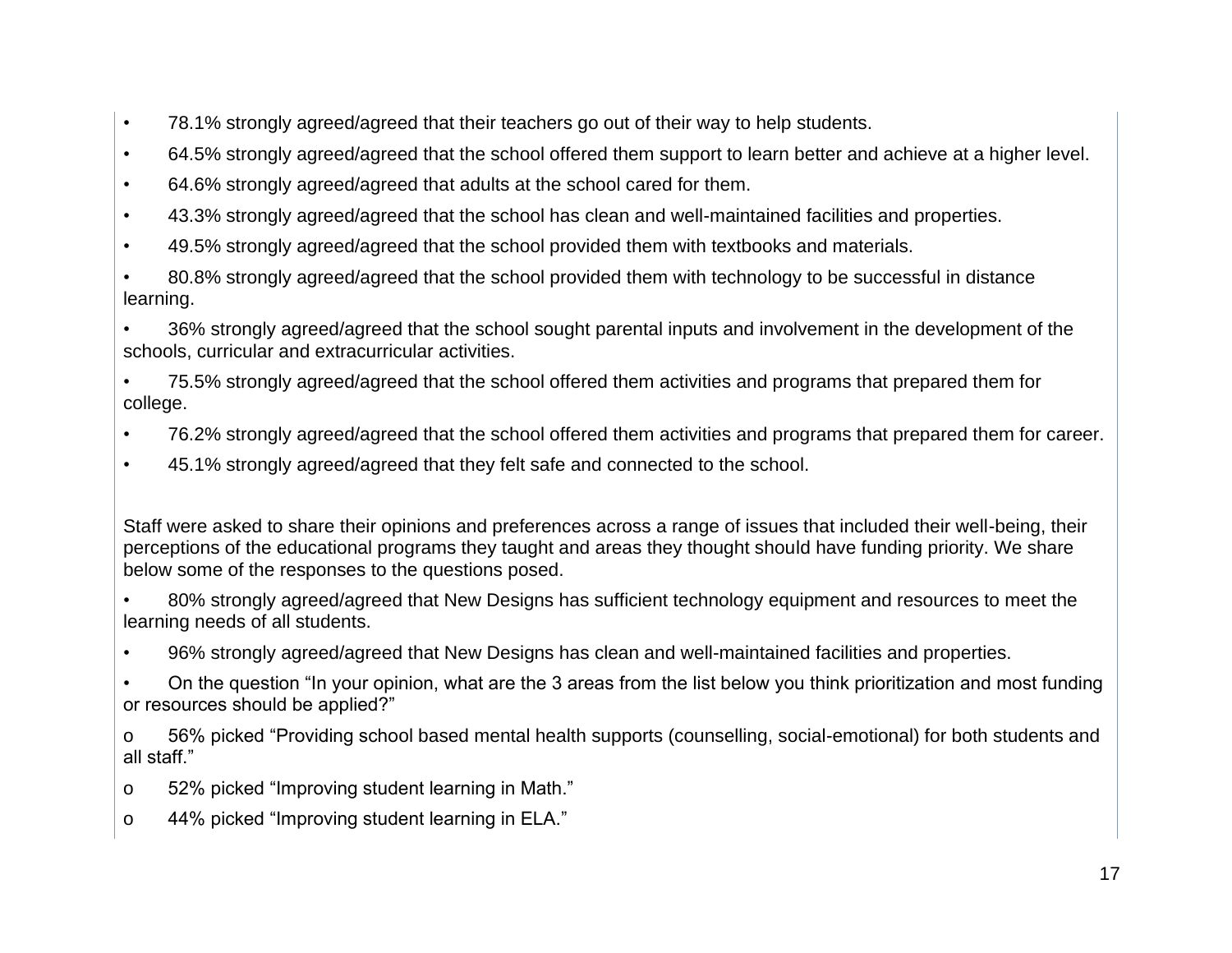Meetings were held with staff and parents where they had the opportunity to provide input. The meetings were conducted in virtual settings using the zoom meeting platform. Question and answer sessions focused on educational programs and reviews of student performance in distance learning. Student learning needs, staff instructional needs and parental informational needs were identified. In surveys the most prevalent concern and need was the social emotional needs of students, staff and even families that were facing unprecedented pressures brought about by COVID-19. The uncertainty of the situation brought about tremendous stress on both staff and families and their students. Another need voiced was for increased and improved technology,

SELPA Administrator: input in root cause analysis for low performance - focus on professional development, remedial and intervention actions, improvements in literacy and application of evidence-based strategies. Continue to refine plan of action to improve in areas identified in Dashboard specifically in ELA and mathematics for students with disabilities.

A description of the aspects of the LCAP that were influenced by specific stakeholder input.

The school received feedback from stakeholders that covered several areas. Primary, however, was an identified need for Mental Health and Social-Emotional Well-Being of students and staff. Social emotional well-being has been an influential undercurrent informing instruction during distance learning. It has been added to the LCAP resulting in additional actions and services being added to Goal 1. These additions are for increased Mental Health and Social-Emotional Well-Being for students through increasing Counselors available to students. New Designs has also added related programming that includes partnership for training and activities for students and staff with an outside professional group – A Thousand Joys – that specializes in mental health and social-emotional well-being.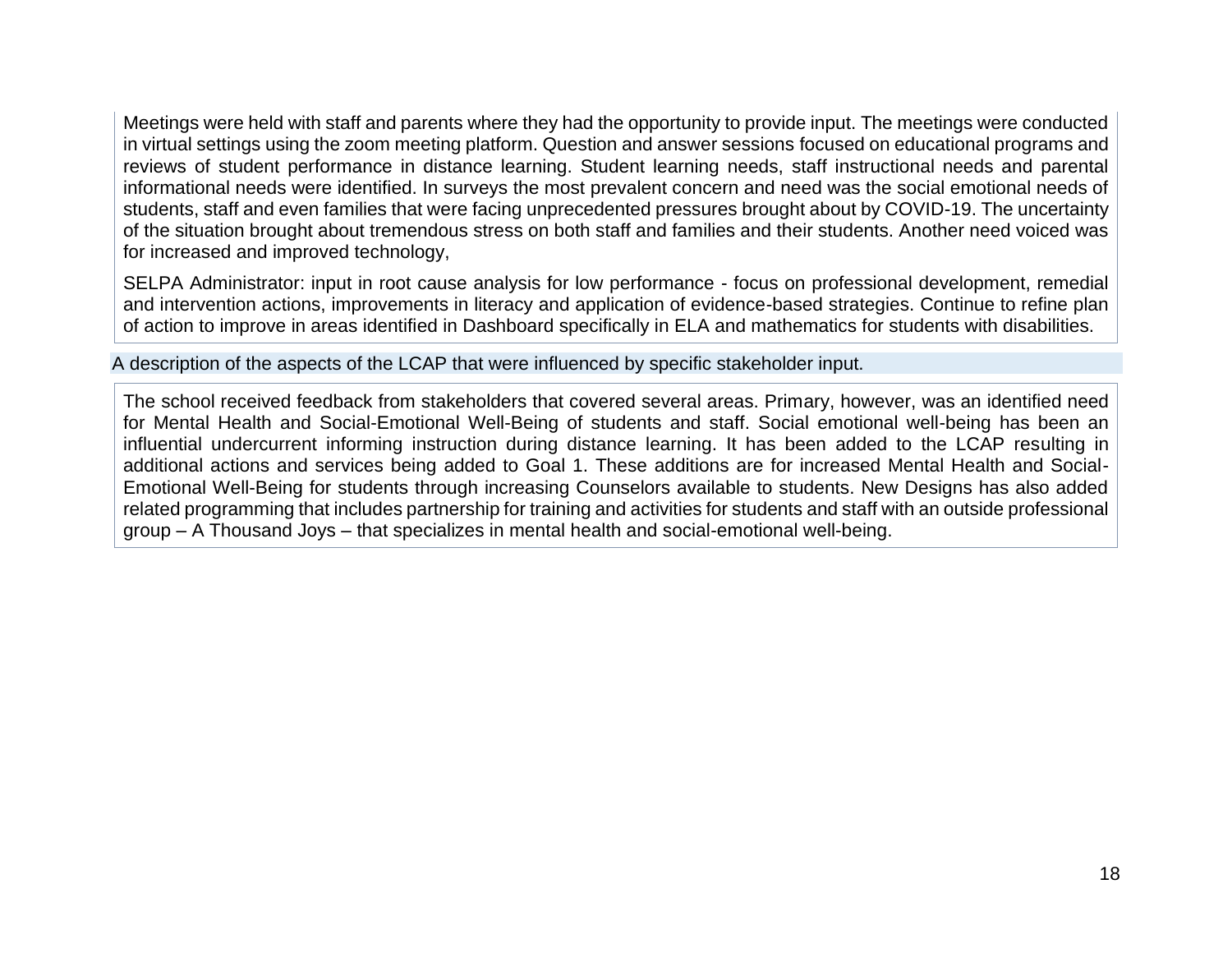# **Goals and Actions**

## **[Goal](#page-33-1) 1**

| Goal # | <b>Description</b>                                                                                                                                                                                                                                                                                                                                                                                                                                                                                                                                                                                     |
|--------|--------------------------------------------------------------------------------------------------------------------------------------------------------------------------------------------------------------------------------------------------------------------------------------------------------------------------------------------------------------------------------------------------------------------------------------------------------------------------------------------------------------------------------------------------------------------------------------------------------|
|        | Develop an infrastructure for ongoing collection, monitoring, disaggregation and analysis of multiple<br>types of data (including student demographic and achievement data) in order to: inform instructional<br>decisions; tailor research-based intervention programs; further develop SST to address the needs of<br>all subgroups, including student mental health and social emotional well-being; measure program<br>efficacy; ensure maximization of human, physical, and financial resources; that support the school's<br>mission and goals. (State Priorities: 4, 5, 7; Local Priorities: 7) |

An explanation of why the LEA has developed this goal.

There is a need to analyze, and disaggregate student achievement data to inform instruction and academic interventions; improve high school graduation rates, reduce high school dropout rates; and improve the percentage of students prepared for college as measured by EAP results (ELA & Math). This goal was continued from the previous LCAP as we have made gains in creating the infrastructure to address the area of data analysis. However, we are increasing our efforts to embed data systems in professional development and teacher use of data to drive their instruction decisions in lesson planning, and determining the appropriate interventions based on student needs.

### **Measuring and Reporting Results**

| <b>Metric</b>             | <b>Baseline</b>  | <b>Year 1 Outcome</b> | Year 2 Outcome | Year 3<br><b>Outcome</b> | <b>Desired Outcome for</b><br>$2023 - 24$ |
|---------------------------|------------------|-----------------------|----------------|--------------------------|-------------------------------------------|
| <b>Annual Growth SBAC</b> | 2019 SBAC ELA    |                       |                |                          | 2024 SBAC ELA                             |
| <b>ELA Meets/Exceeds</b>  | Grades 6-8       |                       |                |                          | Grades 6-8                                |
| Standards                 | Met/Exceeded     |                       |                |                          | Met/Exceeded                              |
| Grades 6-8                | 42% All Students |                       |                |                          | 51% All Students                          |
|                           | 33% Grade 6      |                       |                |                          | 42% Grade 6                               |
|                           | 45% Grade 7      |                       |                |                          | 54% Grade 7                               |
|                           | 47% Grade 8      |                       |                |                          | 56% Grade 8                               |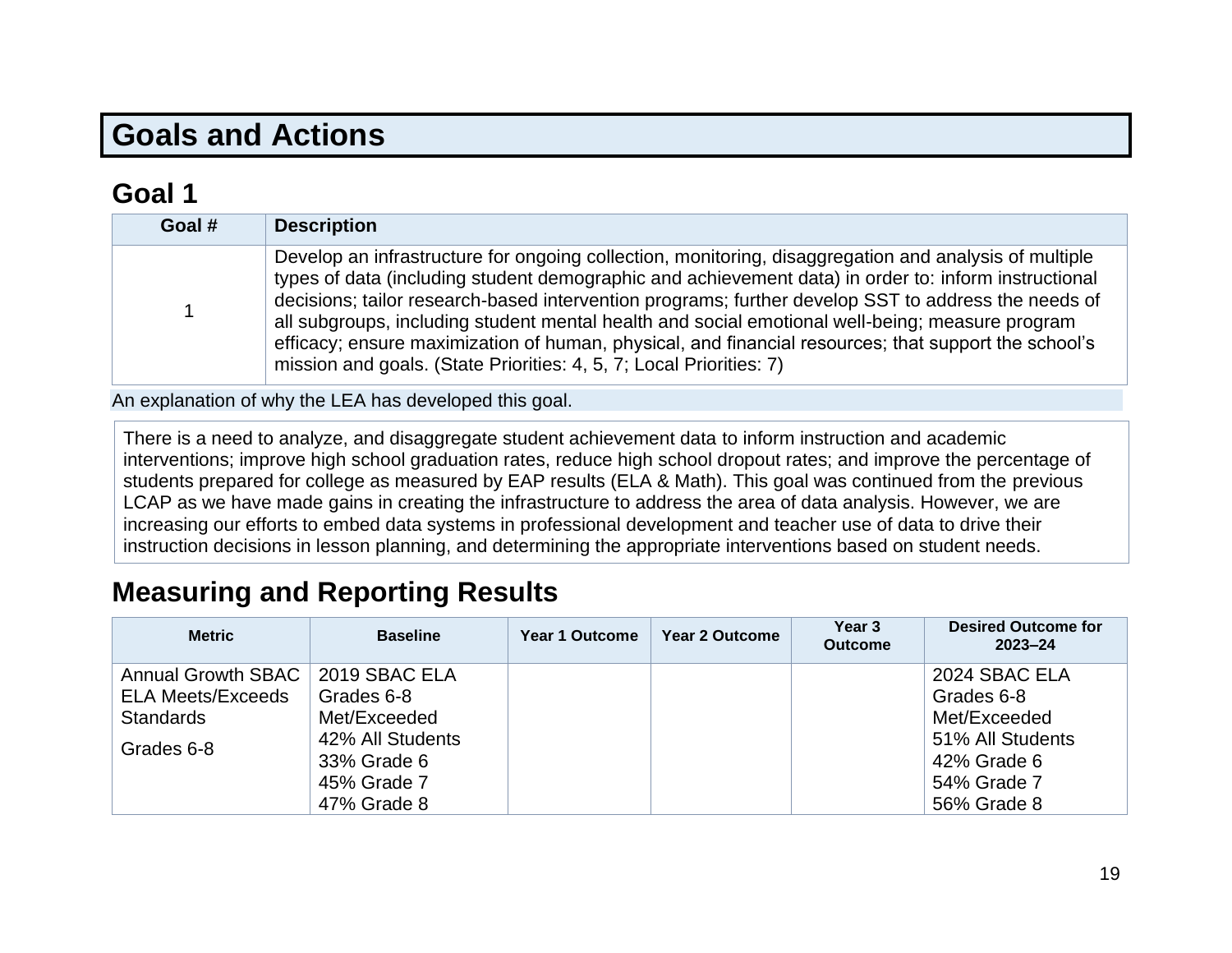| <b>Annual Growth SBAC</b> | 2019 SBAC Math           |  | 2024 SBAC Math           |
|---------------------------|--------------------------|--|--------------------------|
| <b>Math Meets/Exceeds</b> | Grades 6-8               |  | Grades 6-8               |
| <b>Standards</b>          | Met/Exceeded             |  | Met/Exceeded             |
| Grades 6-8                | 23% All Students         |  | 38% All Students         |
|                           | 18% Grade 6              |  | 33% Grade 6              |
|                           | 26% Grade 7              |  | 41% Grade 7              |
|                           | 26% Grade 8              |  | 41% Grade 8              |
| <b>Annual Growth SBAC</b> | 2019 SBAC ELA            |  | 2024 SBAC ELA            |
| <b>ELA Meets/Exceeds</b>  | Met/Exceeded Grade       |  | Met/Exceeded Grade       |
| <b>Standards</b>          | 11                       |  | 11                       |
| Grade 11                  | 75% All                  |  | 84% All                  |
|                           | 74% SED                  |  | 83% SED                  |
|                           | 78% Hispanic             |  | 87% Hispanic             |
| <b>Annual Growth SBAC</b> | 2019 SBAC Math           |  | 2024 SBAC Math           |
| Math Meets/Exceeds        | Grade 11                 |  | Grade 11                 |
| <b>Standards</b>          | Met/Exceeded             |  | Met/Exceeded             |
| Grade 11                  | 23% All                  |  | 50% All                  |
|                           | 23% SED                  |  | 50% SED                  |
|                           | 22% Hispanic             |  | 39% Hispanic             |
| Increase % of             | 2% AP Passage Rate       |  | 6% AP Passage rate       |
| students that pass        | with score of $3+$       |  | with score of $3+$       |
| AP exams with a           |                          |  |                          |
| score of 3+ annually      |                          |  |                          |
| Increase % of             | 7% Students              |  | 13% students who         |
| students who              | completed CTE            |  | complete CTE             |
| complete CTE              | pathway                  |  | pathway                  |
| Pathway                   |                          |  |                          |
| <b>Cohort Graduates</b>   |                          |  | 100% Cohort              |
| Meeting UC/CSU            | 78.5% Cohort             |  | <b>Graduates Meeting</b> |
| Course                    | <b>Graduates Meeting</b> |  | <b>UC/CSU Course</b>     |
| <b>Requirements A-G</b>   | <b>UC/CSU Course</b>     |  | Requirements             |
|                           | Requirements             |  |                          |
|                           | (Source: Ed-Data)        |  |                          |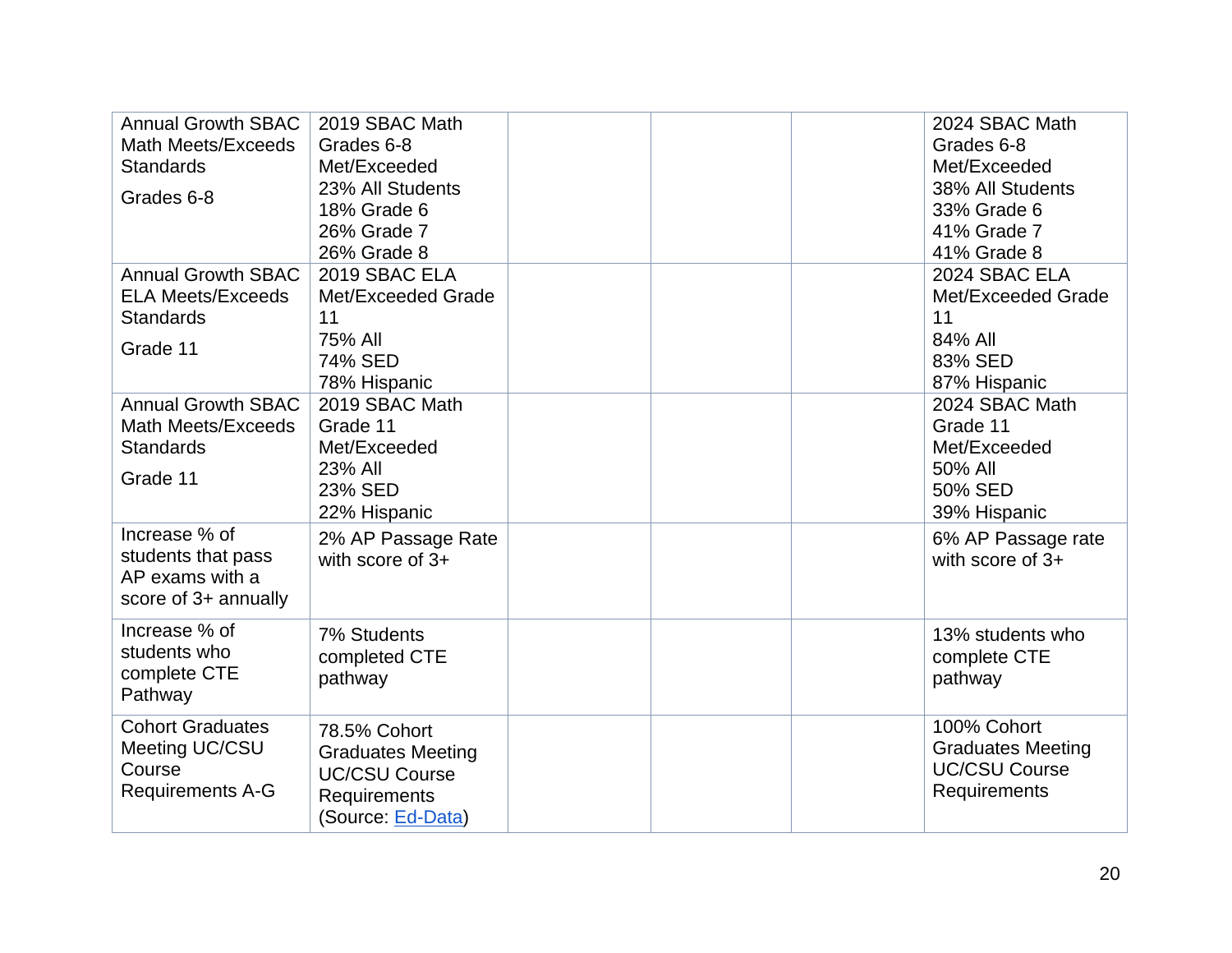| % of Grade 11<br>students who are<br>"Prepared" as                        | 2019 CA Dashboard<br>College/Career<br>Indicator                                                                          | 2024 CA Dashboard<br>College/Career<br>Indicator                                        |
|---------------------------------------------------------------------------|---------------------------------------------------------------------------------------------------------------------------|-----------------------------------------------------------------------------------------|
| measured by the CA<br>Dashboard<br>College/Career                         | 81.2% "Prepared" All<br>Students (Blue)                                                                                   | 90% "Prepared" All<br><b>Students</b>                                                   |
| Indicator                                                                 | 81.7% SED (Blue)                                                                                                          | 90% SED                                                                                 |
|                                                                           | 83.3% African<br>American (No Color)                                                                                      | 90% African American<br>90% Hispanic                                                    |
|                                                                           | 81.9% Hispanic<br>(Blue)                                                                                                  |                                                                                         |
| <b>CA Science Test</b><br>(CAST)                                          | <b>2019 CAST</b><br>Met/Exceeded                                                                                          | <b>2024 CAST</b><br>Met/Exceeded                                                        |
|                                                                           | 27% All Students                                                                                                          | 50% All Students                                                                        |
| <b>English Learner</b><br><b>Reclassification Rate</b>                    | 34.7%<br>Reclassification for<br>2019-20<br>(Source: Ed-Data)                                                             | 2023-24<br><b>Reclassification Rate</b><br>$> 30 \%$                                    |
| % of EL who<br>progress in English<br>proficiency as<br>measured by ELPAC | 38.5% English<br>Learners making<br>progress towards<br>English language<br>proficiency<br>(Source: 2019 CA<br>Dashboard) | > 45% English<br>Learners making<br>progress towards<br>English language<br>proficiency |
| <b>High School</b><br>graduation rates                                    | 89.8% Graduation<br>Rate<br>(Source: Ed-Data)                                                                             | 100% Graduation<br>Rate                                                                 |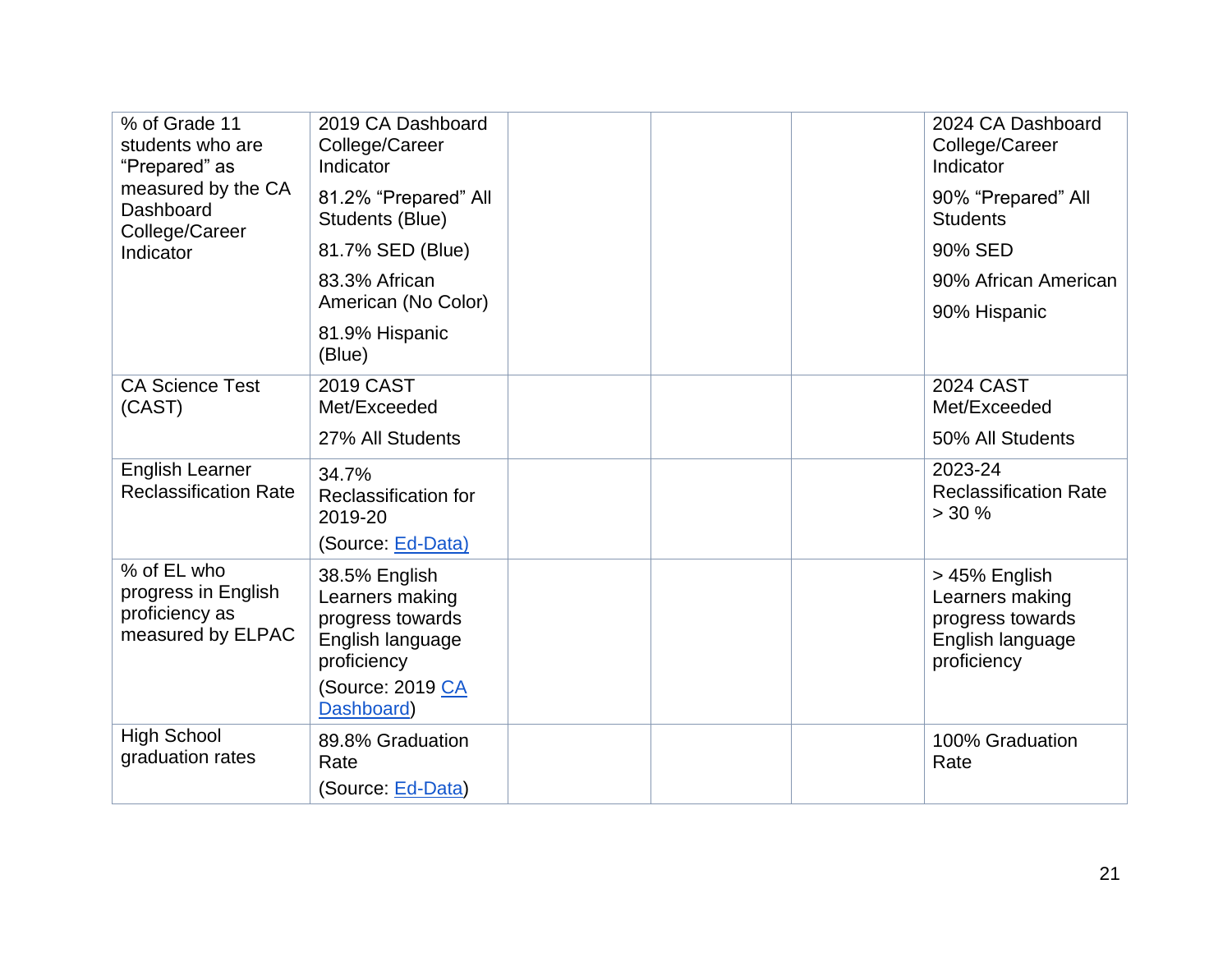| Decrease Middle<br>School dropout rate                                                                                                                        | 0.9% middle school<br>dropout rate                                                                                                                            |  | Maintain MS dropout<br>rate less than 1%                                                                                                                      |
|---------------------------------------------------------------------------------------------------------------------------------------------------------------|---------------------------------------------------------------------------------------------------------------------------------------------------------------|--|---------------------------------------------------------------------------------------------------------------------------------------------------------------|
| Decrease High<br>School dropout rate                                                                                                                          | 3.4% Cohort Dropout<br>Rate (Source: Ed-<br>Data)                                                                                                             |  | <1% High School<br><b>Cohort Dropout Rate</b>                                                                                                                 |
| % of students<br>including<br><b>Unduplicated Pupils</b><br>and Students with<br>Disabilities with<br>access to and<br>enrolled in a broad<br>course of study | 100% Students<br>including<br><b>Unduplicated Pupils</b><br>and Students with<br>Disabilities with<br>access to and<br>enrolled in a broad<br>course of study |  | 100% Students<br>including<br><b>Unduplicated Pupils</b><br>and Students with<br>Disabilities with<br>access to and<br>enrolled in a broad<br>course of study |
| <b>Maintain Chronic</b><br>Absenteeism rates<br>under 2%                                                                                                      | 2019 CA Dashboard<br><b>Chronic Absenteeism</b><br>Rate 2.5%<br>(Source: 2019 CA<br>Dashboard)                                                                |  | <b>Maintain Chronic</b><br>Absenteeism rates<br>under 2%                                                                                                      |
| Maintain attendance<br>rate $>95\%$                                                                                                                           | 89% Attendance rate                                                                                                                                           |  | 93% attendance rate                                                                                                                                           |

## **Actions**

| Action # | Title                                                                                | <b>Description</b>                                                                                                                                                                                                                                 | <b>Total Funds</b>                                                                       | <b>Contributin</b>       |
|----------|--------------------------------------------------------------------------------------|----------------------------------------------------------------------------------------------------------------------------------------------------------------------------------------------------------------------------------------------------|------------------------------------------------------------------------------------------|--------------------------|
| 1.01     | Supplemental Curricula,<br><b>Local Assessments and</b><br>Data-Driven Interventions | Employ local assessment to gather data on<br>student progress on skills and standards. Data<br>from these assessments are regularly reviewed<br>and disaggregated to implement research-based<br>interventions to address students learning needs: | \$44,185<br>$($11,915 -$<br>LCFF S&C:<br>$$32,270 - title$<br>I, 100% non-<br>personnel) | <b>YES</b><br>(\$11,915) |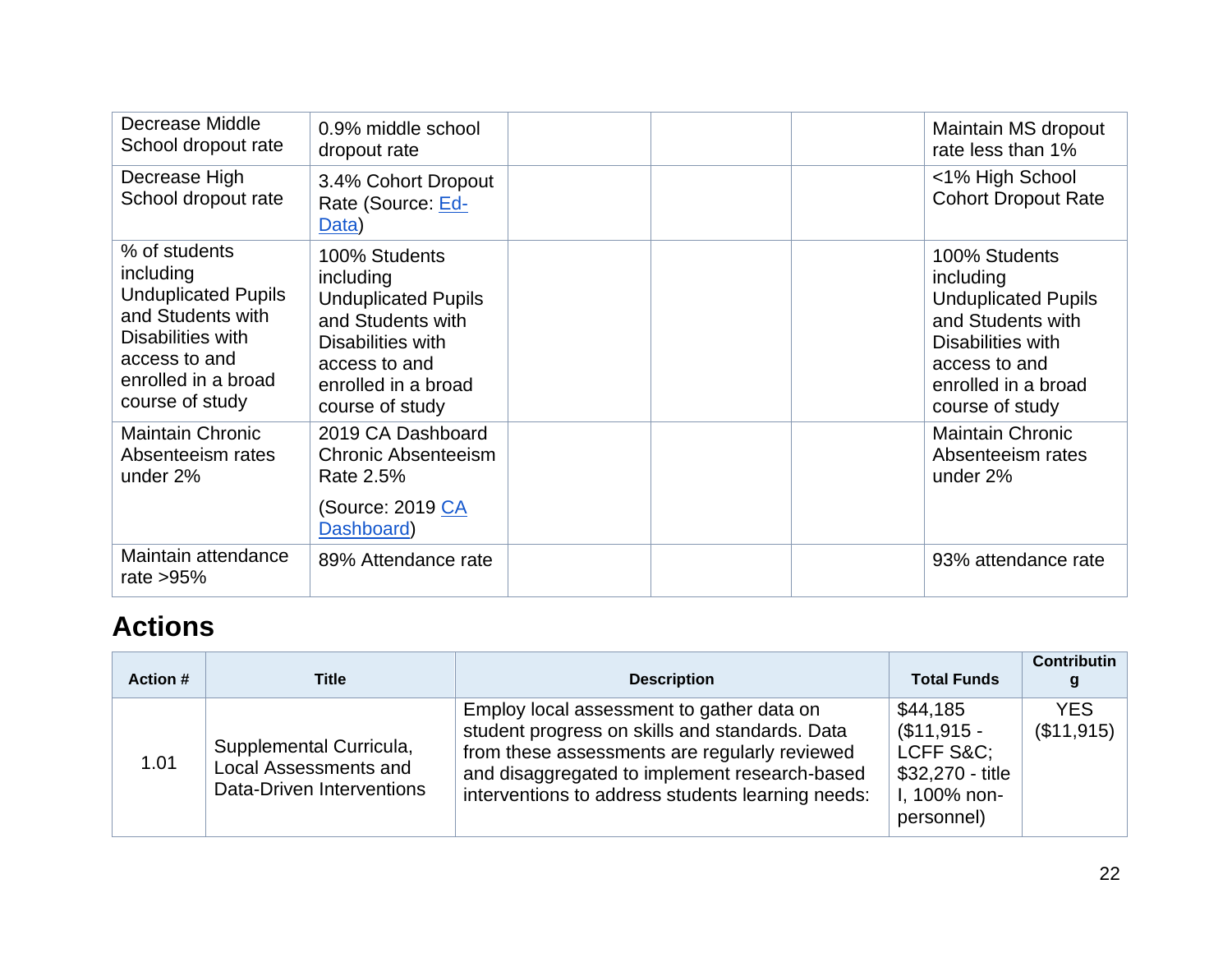|      |                                                       | Assessments: Achieve3000 (Grades 6-8)<br>iReady (Grades 6-8) Study Island (Grades<br>$6-12$<br><b>CAASPP Boot Camps (ELO) Rigorous</b><br>practice and reinforcement of CCSS skills<br>in Math and English supported by<br>instructional aides (additional hours)<br>Academic Enrichment (AcE) utilizes i-<br>Ready Diagnostic and i-Ready Curriculum<br>for Math and ELA intervention. |                                        |           |
|------|-------------------------------------------------------|-----------------------------------------------------------------------------------------------------------------------------------------------------------------------------------------------------------------------------------------------------------------------------------------------------------------------------------------------------------------------------------------|----------------------------------------|-----------|
|      |                                                       | Provide Edge curriculum for HS ELs.<br>Provide APEX as a course credit recovery.                                                                                                                                                                                                                                                                                                        |                                        |           |
|      |                                                       | Provide Intersession classes for middle<br>school students that need to make for failed<br>classes.                                                                                                                                                                                                                                                                                     |                                        |           |
|      |                                                       | Summer Bridge Program is offered to<br>newly-enrolled students as part of the New<br>Student-Parent Orientation or onboarding<br>purposes. (grades 6 & 9; any new<br>enrollees)                                                                                                                                                                                                         |                                        |           |
|      |                                                       | Student activities/recognition:                                                                                                                                                                                                                                                                                                                                                         | \$9,840                                | Y         |
|      |                                                       | - Academic awards (Principal Honor Roll, Honor<br>Roll and On the Road to Honors                                                                                                                                                                                                                                                                                                        | (100% LCFF;<br>100% non-<br>personnel) | (\$9,840) |
| 1.02 | <b>Positive School Climate for</b><br>Students (LCFF) | - Non-academic awards (perfect attendance,<br>Student of the Year, Leadership Award, Service<br>Award, Most Improved)                                                                                                                                                                                                                                                                   |                                        |           |
|      |                                                       | - Recognitions/celebrations                                                                                                                                                                                                                                                                                                                                                             |                                        |           |
|      |                                                       |                                                                                                                                                                                                                                                                                                                                                                                         |                                        |           |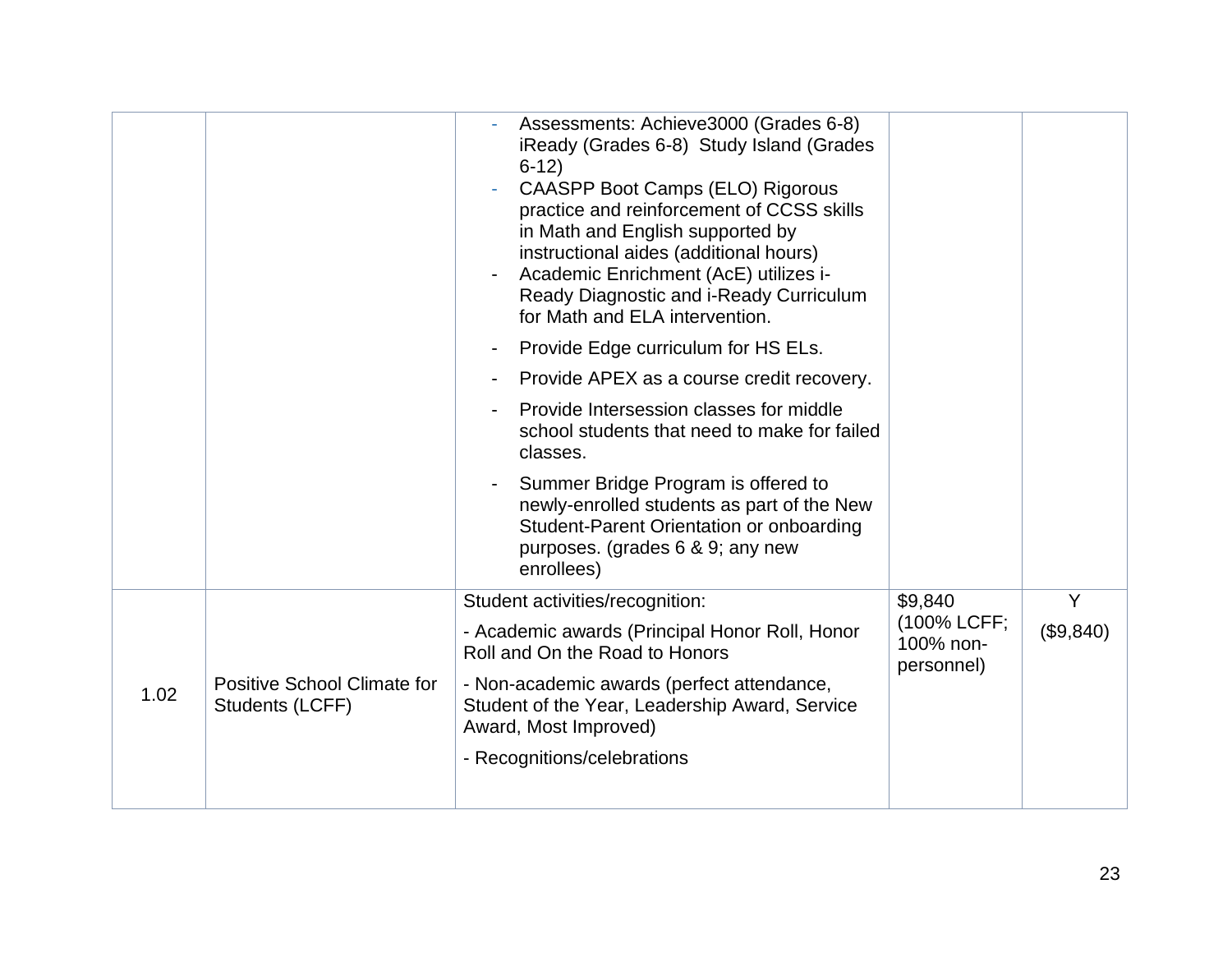| 1.03 | After-school Tutoring &<br><b>Credit Recovery</b>                      | Provides opportunity for all students to recover<br>classes/courses they failed. This program also<br>extends additional assistance to students who<br>need additional academic support to master grade<br>level CCSS                                                                                                                                                                                                                                                                                                                                                                                                                                                                | \$9,600<br>(100% non-<br>personnel<br>and title I         |                          |
|------|------------------------------------------------------------------------|--------------------------------------------------------------------------------------------------------------------------------------------------------------------------------------------------------------------------------------------------------------------------------------------------------------------------------------------------------------------------------------------------------------------------------------------------------------------------------------------------------------------------------------------------------------------------------------------------------------------------------------------------------------------------------------|-----------------------------------------------------------|--------------------------|
| 1.04 | Enrichment & Engagement<br><b>Opportunities for Students</b><br>(LCFF) | Activities to promote student learning and<br>engagement (staffing, programs and strategies).<br>New Designs will implement the following<br>activities and programming to provide students<br>with relevant out-of-class experiences<br>field trips<br>$\bullet$<br>student clubs and organizations<br>CIF sporting opportunities (baseball,<br>basketball, soccer, track & field, softball<br>etc)<br><b>Student council MS/HS</b><br>Leaning celebrations<br>$\bullet$<br>Educational competitions (science<br>fairs/Olympiad, inter school debating<br>society, Robotics club)<br>School culture and learning celebrations<br>Students are encouraged to actively participate in | \$35,429<br>(100% non-<br>personnel<br>and LCFF)          |                          |
|      |                                                                        | academic competitions which include, but not<br>limited to: Math Quiz Bowl, Science Olympiad,<br>Debate and the like.                                                                                                                                                                                                                                                                                                                                                                                                                                                                                                                                                                |                                                           |                          |
| 1.05 | <b>Advisory Courses</b>                                                | Advisory classes that meet twice a week for 30<br>minute each:<br>MS - students learn study and test taking<br>$\bullet$<br>skills, Habits of Mind and executive<br>functions critical to success in career and<br>college                                                                                                                                                                                                                                                                                                                                                                                                                                                           | \$12,600<br>(100% LCFF<br>S&C, 100%<br>non-<br>personnel) | <b>YES</b><br>(\$12,600) |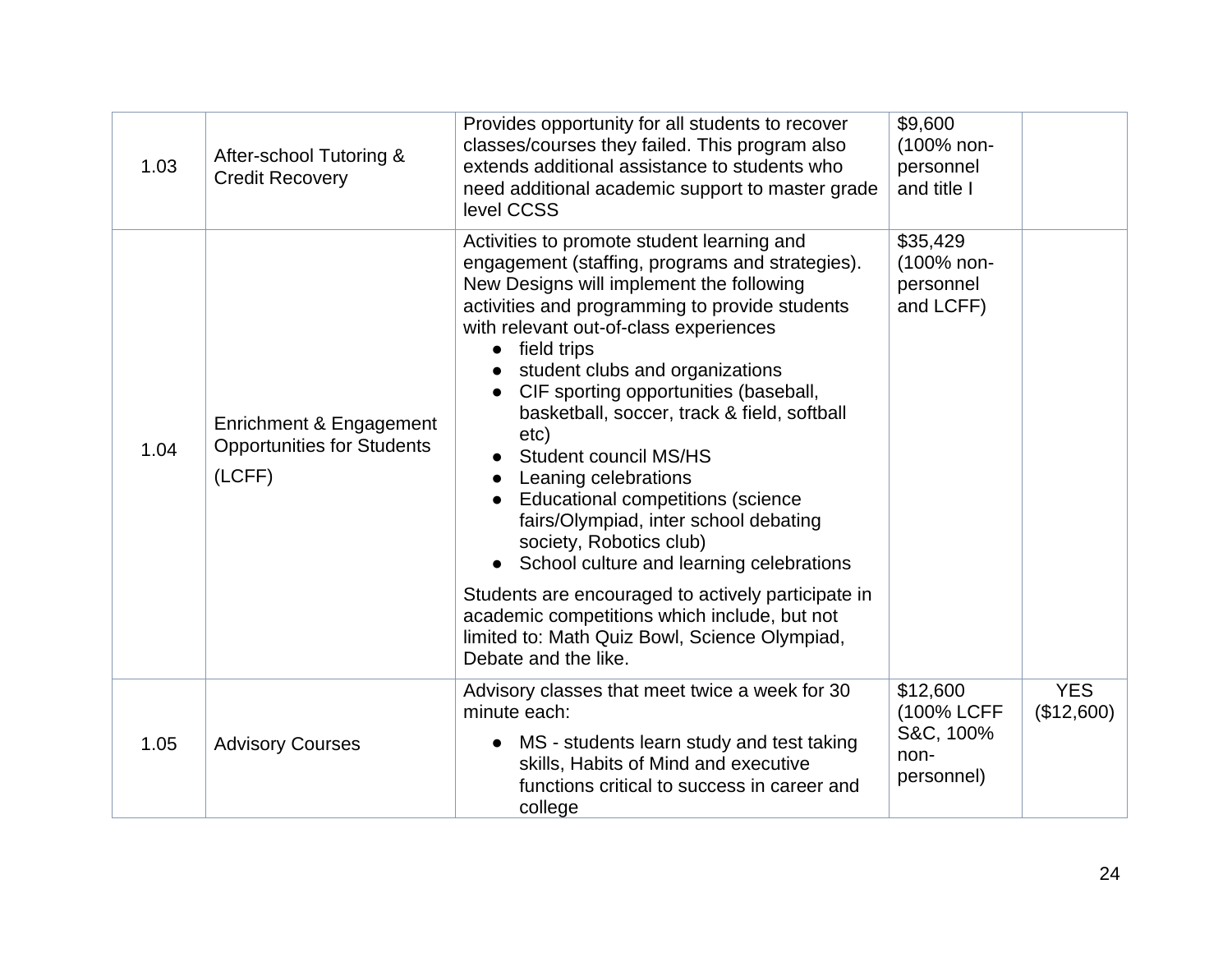|      |                                               | • HS - students learn to prepare for career<br>and college, navigate financial aid, financial<br>literacy, resume writing, interviewing etc.<br>(Naviance)                                                                                                                                                     |                                        |                         |
|------|-----------------------------------------------|----------------------------------------------------------------------------------------------------------------------------------------------------------------------------------------------------------------------------------------------------------------------------------------------------------------|----------------------------------------|-------------------------|
|      |                                               | Preparing students to learn and work in the 21st<br>century. The school provides a broad course of<br>study beyond core courses designed to make<br>students valuable citizens of society. These<br>courses are in a variety of areas that include:                                                            | \$4,000 LCFF<br>S&C, non-<br>personnel | <b>YES</b><br>(\$4,000) |
| 1.06 | Course access and<br>college/career readiness | Physical education<br><b>MS Technology</b><br>AP courses<br><b>CTE Pathway courses</b><br>Law and Diplomacy<br>$\circ$<br>Information technology<br>$\circ$<br>Finance academy<br>$\circ$<br><b>Medical Sciences</b><br>$\circ$<br>SAT/ACT Prep workshops<br>CAASPP Academy\Naviance planning for<br><b>HS</b> |                                        |                         |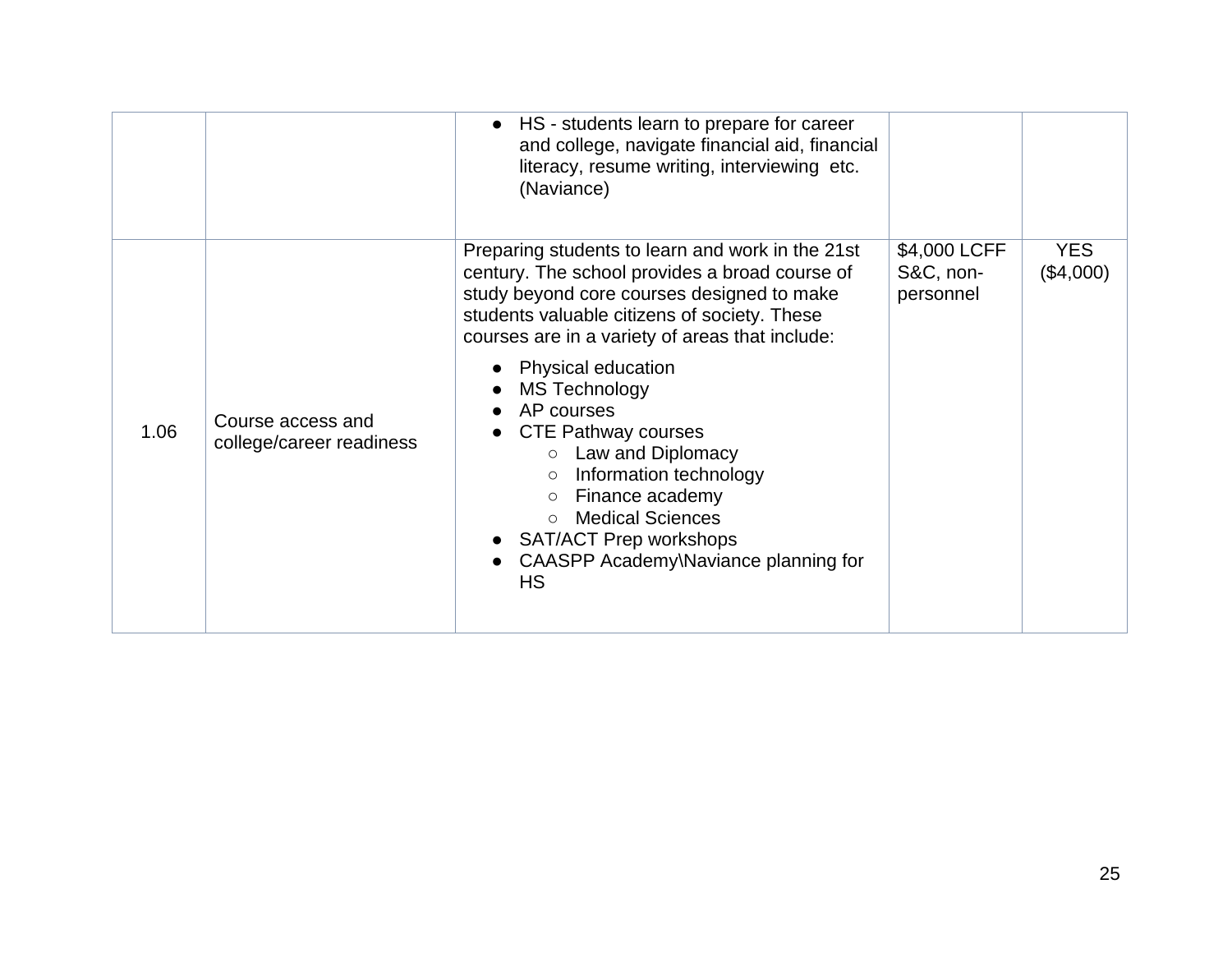| 1.07 | Student Mental Health and<br>Social-Emotional Well-<br><b>Being</b> | Ensure an inclusive, safe, healthy and secure<br>environment for students by enhancing Mental<br>Health Services to support student wellness. This<br>includes:<br>• Addition of Mental Health staff and support.<br>Increased counseling services<br>A Thousand Joys program -<br>Student and Staff training on mental health<br>awareness<br>Implementation of Social Emotional<br>curriculum and creation of "Wellness"<br>Spaces" | Cost included<br>in goal 2                                                           |  |
|------|---------------------------------------------------------------------|---------------------------------------------------------------------------------------------------------------------------------------------------------------------------------------------------------------------------------------------------------------------------------------------------------------------------------------------------------------------------------------------------------------------------------------|--------------------------------------------------------------------------------------|--|
| 1.08 | <b>Contracted Services for</b><br><b>Special Education</b>          | Related Services support and school-based<br>support staff to schedule IEPs, provide<br>instructional support and social emotional support.<br>Hire assistant to schedule IEP, liaise with<br>parents.                                                                                                                                                                                                                                | \$442,441<br>\$170,985<br>Federal,<br>\$271,456<br>State; 100%<br>non-<br>personnel) |  |

## **[Goal](#page-33-1) 2**

| Goal # | <b>Description</b>                                                                                                                                                                                                                                                                                                                                                                                                             |
|--------|--------------------------------------------------------------------------------------------------------------------------------------------------------------------------------------------------------------------------------------------------------------------------------------------------------------------------------------------------------------------------------------------------------------------------------|
|        | Provide all students with high quality instruction, a rigorous standards-aligned curriculum through<br>student-centered/student driven learning experiences, that will prepare all students to strive/excel as<br>critical thinkers, effective communicators, agency, and collaborators in an ever-changing Global world<br>and ensure their college and career readiness. (State Priorities: 1, 2, 8; Local Priorities: 1, 2) |

An explanation of why the LEA has developed this goal.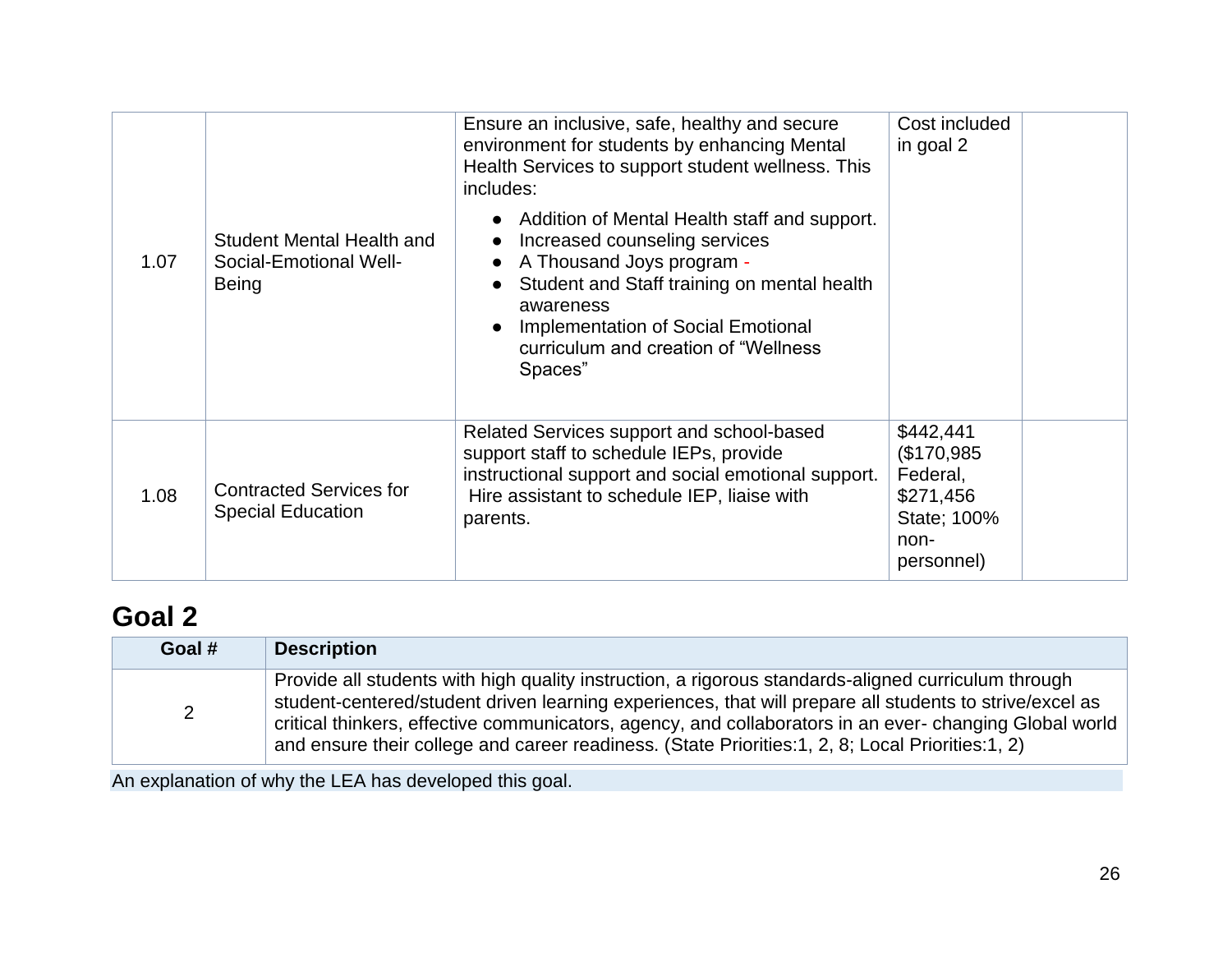There continues to be a need to improve the quality of instruction using high leverage strategies to address student achievement and outcomes. Additionally, ND is working to align its classroom observations, evaluation, and instructional coaching support for impactful outcomes as evidenced by performance data. We remain committed to ensuring all teachers are appropriately credentialed and assigned to courses and students as required by the CCTC.

### **Measuring and Reporting Results**

| <b>Metric</b>                                                                                                           |                                                                                                                                 | <b>Baseline</b> |  | Year <sub>2</sub><br><b>Outcome</b> | Year <sub>3</sub><br><b>Outcome</b> |                                                                                                | Desired Outcome for 2023-<br>24                                            |
|-------------------------------------------------------------------------------------------------------------------------|---------------------------------------------------------------------------------------------------------------------------------|-----------------|--|-------------------------------------|-------------------------------------|------------------------------------------------------------------------------------------------|----------------------------------------------------------------------------|
| % of teachers who<br>are appropriately<br>credentialed and<br>assigned                                                  | 100% Teachers who<br>are appropriately<br>credentialed and<br>assigned                                                          |                 |  |                                     |                                     | appropriately<br>credentialed and<br>assigned                                                  | 100% Teachers who are                                                      |
| % of students with<br>access to standards-<br>aligned instructional<br>materials                                        | 100% Students with<br>access to standards-<br>aligned instructional<br>materials                                                |                 |  |                                     |                                     | materials                                                                                      | 100% Students with<br>access to standards-<br>aligned instructional        |
| <b>Facility Inspection</b><br>Tool (FIT) Score                                                                          | <b>Facility Inspection</b><br>Tool (FIT) Score -<br>"Good"                                                                      |                 |  |                                     |                                     | "Good"                                                                                         | Maintain (FIT) Score -                                                     |
| Implementation of<br>academic content<br>standards for all<br>students, including<br>access for English<br>learners, as | <b>Full Implementation</b><br>of academic content<br>standards for all<br>students, including<br>access for English<br>learners |                 |  |                                     |                                     | academic content<br>standards for all<br>students, including<br>access for English<br>learners | Full Implementation of                                                     |
| measured by the<br><b>Local Indicator Rubric</b>                                                                        | 2020-21 OPTION 2: CDE<br><b>REFLECTION TOOL;</b><br><b>ACAD. STANDARDS</b>                                                      |                 |  |                                     |                                     |                                                                                                | 2023-24 OPTION 2: CDE<br><b>REFLECTION TOOL;</b><br><b>ACAD. STANDARDS</b> |
|                                                                                                                         | <b>ELA</b>                                                                                                                      | 5               |  |                                     |                                     | <b>ELA</b>                                                                                     | 5                                                                          |
|                                                                                                                         | <b>ELD</b>                                                                                                                      | 5               |  |                                     |                                     | <b>ELD</b>                                                                                     | 5                                                                          |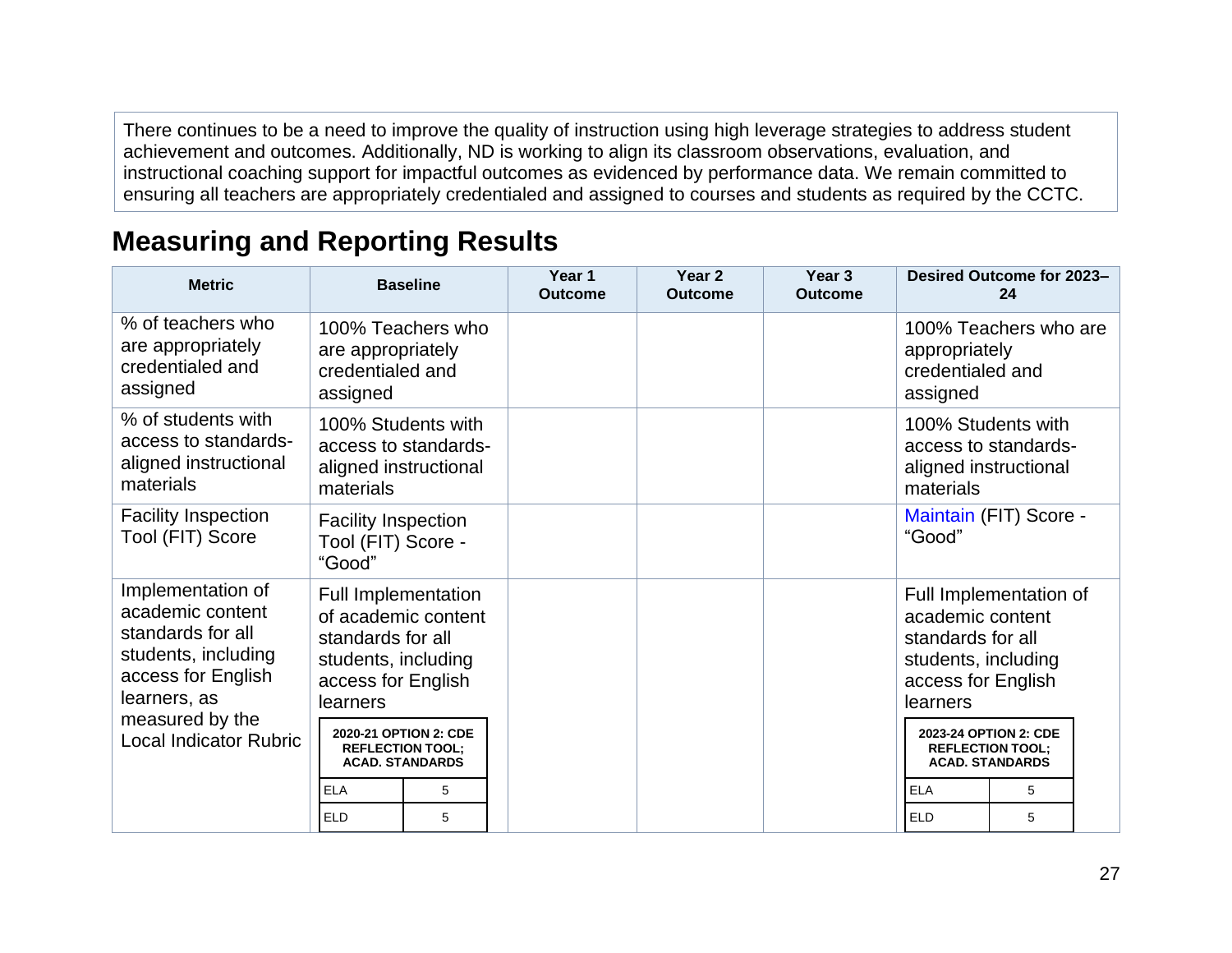|                                                                                    | <b>MATH</b>                                                           | 5                                             |  | <b>MATH</b>                                   | 5                       |  |
|------------------------------------------------------------------------------------|-----------------------------------------------------------------------|-----------------------------------------------|--|-----------------------------------------------|-------------------------|--|
|                                                                                    | <b>NGSS</b>                                                           | 5                                             |  | <b>NGSS</b>                                   | 5                       |  |
|                                                                                    | <b>HISTORY</b>                                                        | 4                                             |  | <b>HISTORY</b>                                | 5                       |  |
|                                                                                    | <b>CTE</b>                                                            | 4                                             |  | <b>CTE</b>                                    | 5                       |  |
|                                                                                    | <b>HEALTH</b>                                                         | 4                                             |  | <b>HEALTH</b>                                 | 5                       |  |
|                                                                                    | <b>PE</b>                                                             | 4                                             |  | PE                                            | 5                       |  |
|                                                                                    | <b>VAPA</b>                                                           | 4                                             |  | <b>VAPA</b>                                   | 5                       |  |
|                                                                                    | <b>WORLD</b><br>LANG.                                                 | 4                                             |  | <b>WORLD</b><br>LANG.                         | 5                       |  |
| Increase % of Grade<br>7 students who meet<br>all 6 areas of the HFZ<br>on the PFT | 70% Grade 7<br>6 areas of the HFZ<br>$2018-19$                        | students who meet all<br>on the PFT (PFT data |  | who meet all 6 areas of<br>the HFZ on the PFT | 76% Grade 7 students    |  |
| Increase % of Grade<br>9 students who meet<br>all 6 areas of the HFZ<br>on the PFT | 75% Grade 9<br>6 areas of the HFZ<br>on the PFT<br>(PFT data 2018-19) | students who meet all                         |  | 81% Grade 7 students<br>the HFZ on the PFT    | who meet all 6 areas of |  |

## **Actions**

| <b>Action #</b> | <b>Title</b>                                                                              | <b>Description</b>                                                                                                                                                                        | <b>Total Funds</b> | <b>Contributing</b> |
|-----------------|-------------------------------------------------------------------------------------------|-------------------------------------------------------------------------------------------------------------------------------------------------------------------------------------------|--------------------|---------------------|
|                 |                                                                                           | Salaries and benefits for the following certificated                                                                                                                                      | \$4,839,526        | <b>YES</b>          |
| 2.01            | Certificated Staff (LCFF,<br>Unrestricted Lottery,<br>AB602, EPA, Title I, IPI,<br>ESSER) | 33 Certificated Teachers<br>1 Principal<br>1 Counselor<br>1 Math Interventionist(Lead implementation/alignment<br>of CCSS coaching, PD and assessment, common<br>instructional practices) |                    | \$1,316,972         |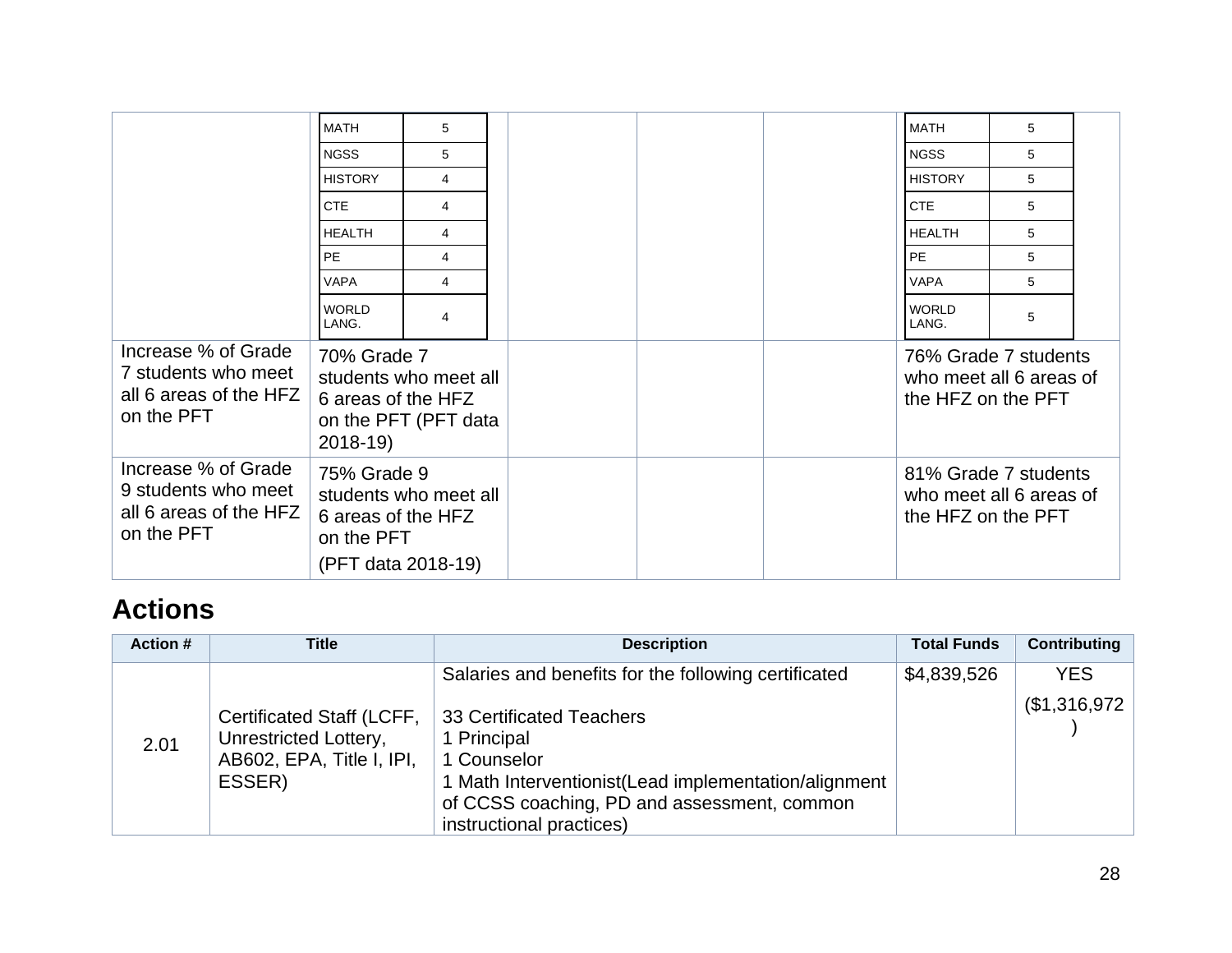|      |                                                                                                    | 2 Deans<br>1 Curriculum Specialist<br>2 RSP                                                                                                                                                                                                                                                                                                                                                         |             |                                            |
|------|----------------------------------------------------------------------------------------------------|-----------------------------------------------------------------------------------------------------------------------------------------------------------------------------------------------------------------------------------------------------------------------------------------------------------------------------------------------------------------------------------------------------|-------------|--------------------------------------------|
| 2.02 | <b>Classified Office Staff</b><br>(LCFF, ESSER, AB602,<br>School Nutrition, Title I)               | Salaries and benefits for the following classified<br>employees:<br>1 Office Manager<br>1 Office Manager Assistant<br>1 Safety Personnel<br>1 Data Coordinator<br>1 Business Manager<br>1 Technology Coordinator/Class Technology<br>Assistant<br>1 Recruitment Coordinator<br>3 Custodians                                                                                                         | \$2,686,230 | <b>YES</b><br>\$998,479<br><b>S&amp;C)</b> |
| 2.03 | <b>Classified Instructional</b><br>Aides (AB602, Title I)                                          | Salaries and benefits for the following classified<br>employees:<br>2 Special Education<br>2 English Language Development                                                                                                                                                                                                                                                                           | \$244,523   | <b>YES</b><br>(\$33,318)<br>(S&C)          |
| 2.04 | Core Curriculum:<br>Software Licenses and<br>software Upgrades,<br>New Purchases, (LCFF,<br>ESSER) | Springboard Mathematics and English (Grades 6-12)<br>History Alive - Social Studies (Grades 6-12)<br>Houghton-Mifflin Harcourt Science (Grades 6-12)<br>Defined STEM (Grades 6-8)<br>McGraw Hill - Career Pathways (Grades 9-12)<br>Naviance (High School)<br>School Connect - Advisory SEL-aligned curriculum<br>(High School)<br>Second Step - Advisory SEL-aligned curriculum<br>(Middle School) | \$60,485    |                                            |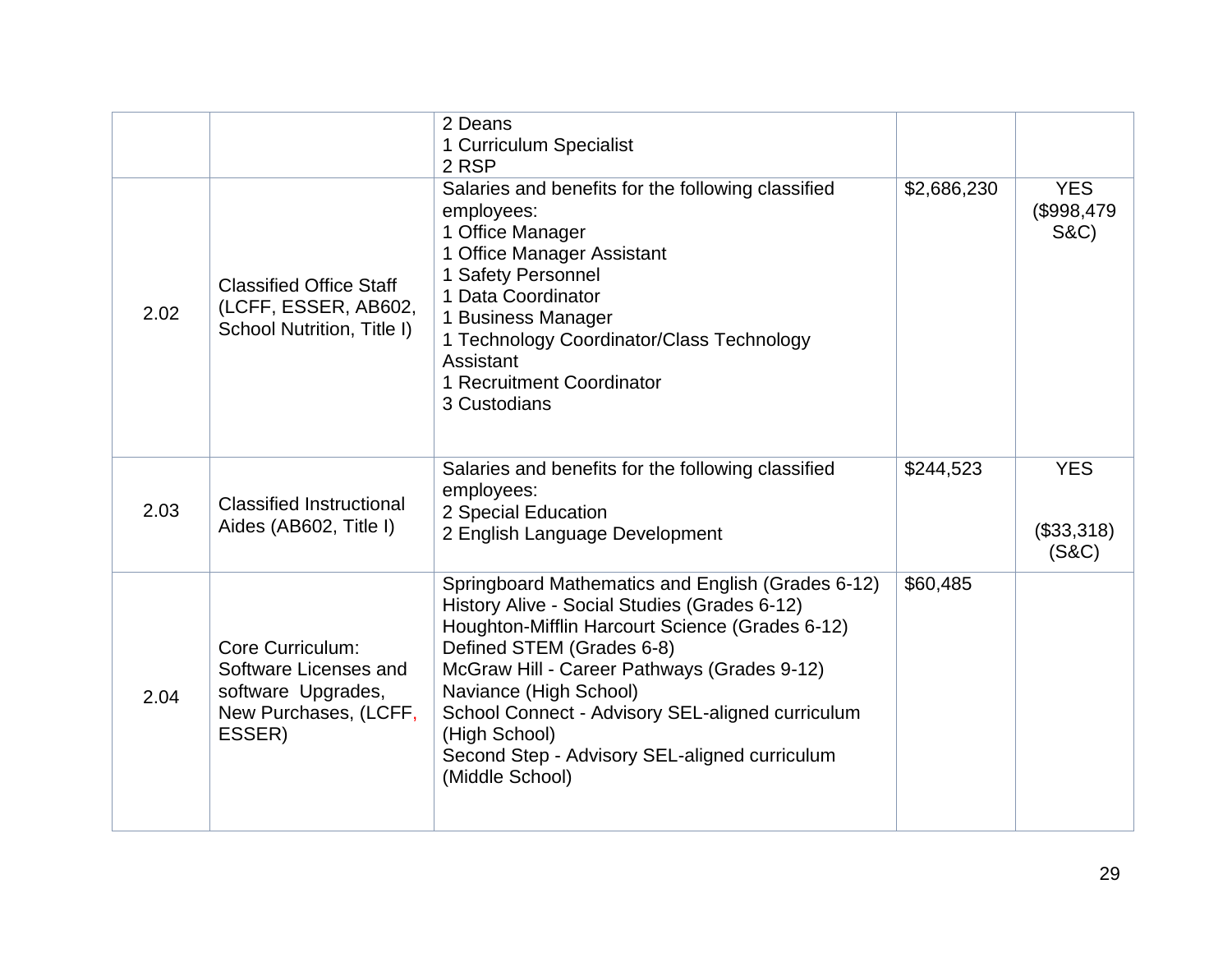| 2.05 | <b>Staff Professional</b><br>Development (LCFF,<br>Title II) | PBIS Training (LACOE)<br>Springboard English, Mathematics and English<br>Learners (Curriculum Associates)<br>English Learners (LACOE)<br>Math and Science (LACOE)<br>(Professional Learning Communities supports)<br>Culturally relevant pedagogy<br>Danielson Teacher Evaluation Program<br>Data gathering and analysis<br><b>Cross Curricular Best Practices</b><br><b>Academic Discourse</b><br>Designing 5 Es Lesson Plans<br>Social Emotional Well-Being<br><b>Effective Strategies for Addressing Learning Loss</b><br>Effective strategies for increasing math achievement<br>Supporting Most Vulnerable Populations in the<br>Classroom<br>Universal Design for Learning - differentiated<br>instruction | \$60,826                                                             |
|------|--------------------------------------------------------------|------------------------------------------------------------------------------------------------------------------------------------------------------------------------------------------------------------------------------------------------------------------------------------------------------------------------------------------------------------------------------------------------------------------------------------------------------------------------------------------------------------------------------------------------------------------------------------------------------------------------------------------------------------------------------------------------------------------|----------------------------------------------------------------------|
| 2.06 | <b>Special Education</b><br>Program - Option 3<br>(SPED)     |                                                                                                                                                                                                                                                                                                                                                                                                                                                                                                                                                                                                                                                                                                                  | \$169,477                                                            |
| 2.07 | <b>Facility Lease &amp;</b><br>Maintenance (LCFF,<br>SB740)  | Providing the school community with a safe, clean<br>and well-maintained school site. Lease of facility,<br>maintenance and repair of site and facilities, ensuring<br>safety of site, ensuring a healthy environment with<br>requisite amenities.                                                                                                                                                                                                                                                                                                                                                                                                                                                               | \$2,900,790<br>(\$770,069 -<br>SB740),<br>(\$2,130,721<br>LCFF base) |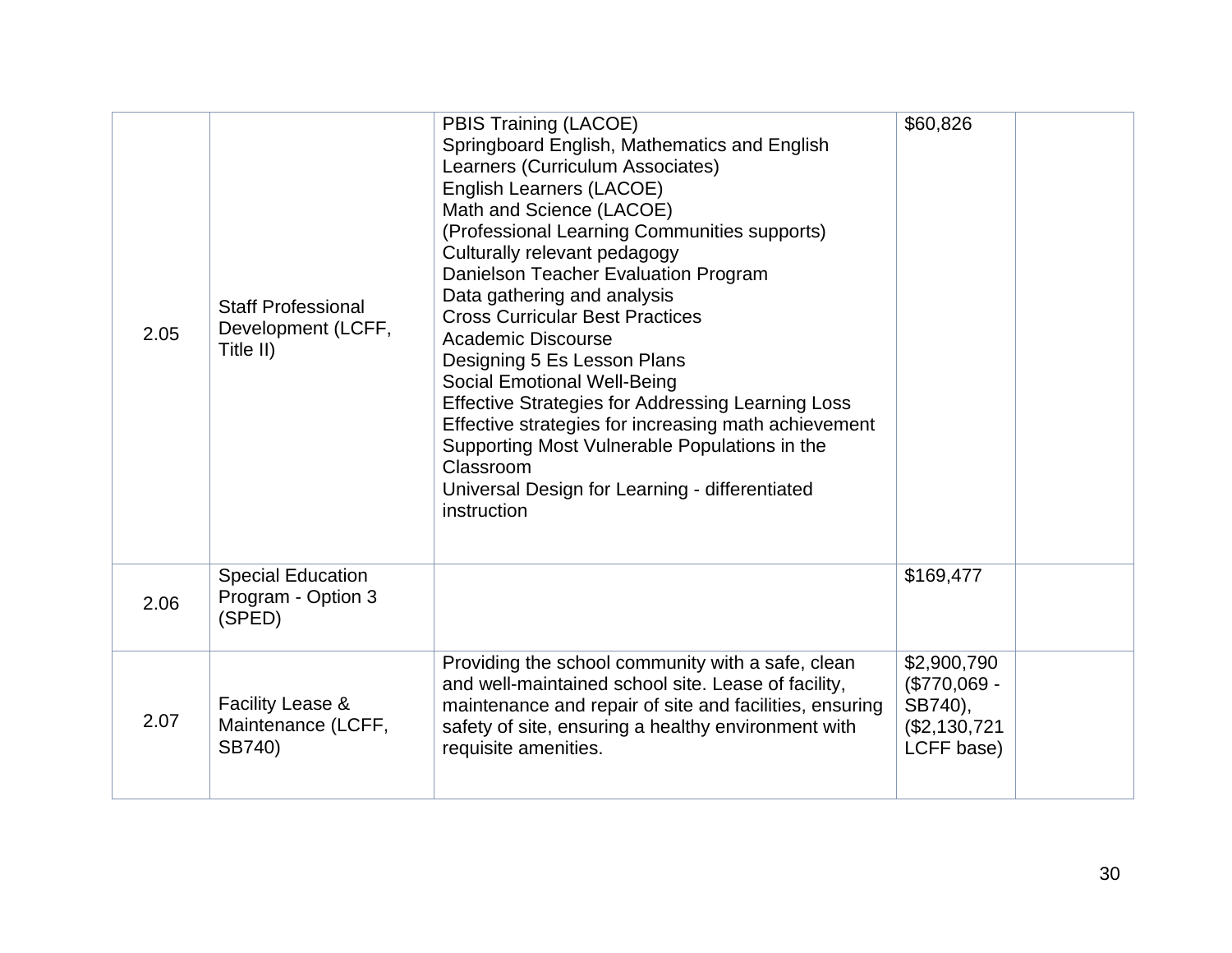| 2.08 | ELD Program: CA EL<br>Roadmap map<br>implementation Master | Implementation and consolidation of CA EL Roadmap<br>principles.<br><b>Assets-Oriented and Needs Responsive</b><br>$\bullet$<br><b>Schools</b><br>Intellectual Quality of Instruction and<br><b>Meaningful Access</b><br><b>System Conditions that Support Effectiveness</b><br>Alignment and Articulation Within and Across<br><b>Systems</b><br>New Designs Charter School will continue to adhere<br>to the District's adapted EL Master Plan. Our<br>teachers utilized Achieve 3000 for MS designated<br>ELD, and intervention. The instructional Coach<br>administered the ELPAC assessments and assisted<br>with identifying EL for reclassification. EDGE | \$11,854 | Y |
|------|------------------------------------------------------------|------------------------------------------------------------------------------------------------------------------------------------------------------------------------------------------------------------------------------------------------------------------------------------------------------------------------------------------------------------------------------------------------------------------------------------------------------------------------------------------------------------------------------------------------------------------------------------------------------------------------------------------------------------------|----------|---|
|      | Plan consolidation (Title<br>III)                          | Curriculum was adopted for high school designated<br>ELD courses.<br>New Designs Charter School will adhere to its EL<br>Master Plan. Our teachers will utilize Achieve 3000<br>during designated ELD, and intervention. The EL<br>Coordinator and EL Coordinator Assistants will<br>administer the ELPAC assessment and provide<br>targeted instruction for EL. Teachers will use the<br>Springboard ELD Component curriculum.<br>ELPAC assessments and targeted instruction for ELs.<br>Achieve 3000 assessments.                                                                                                                                              |          |   |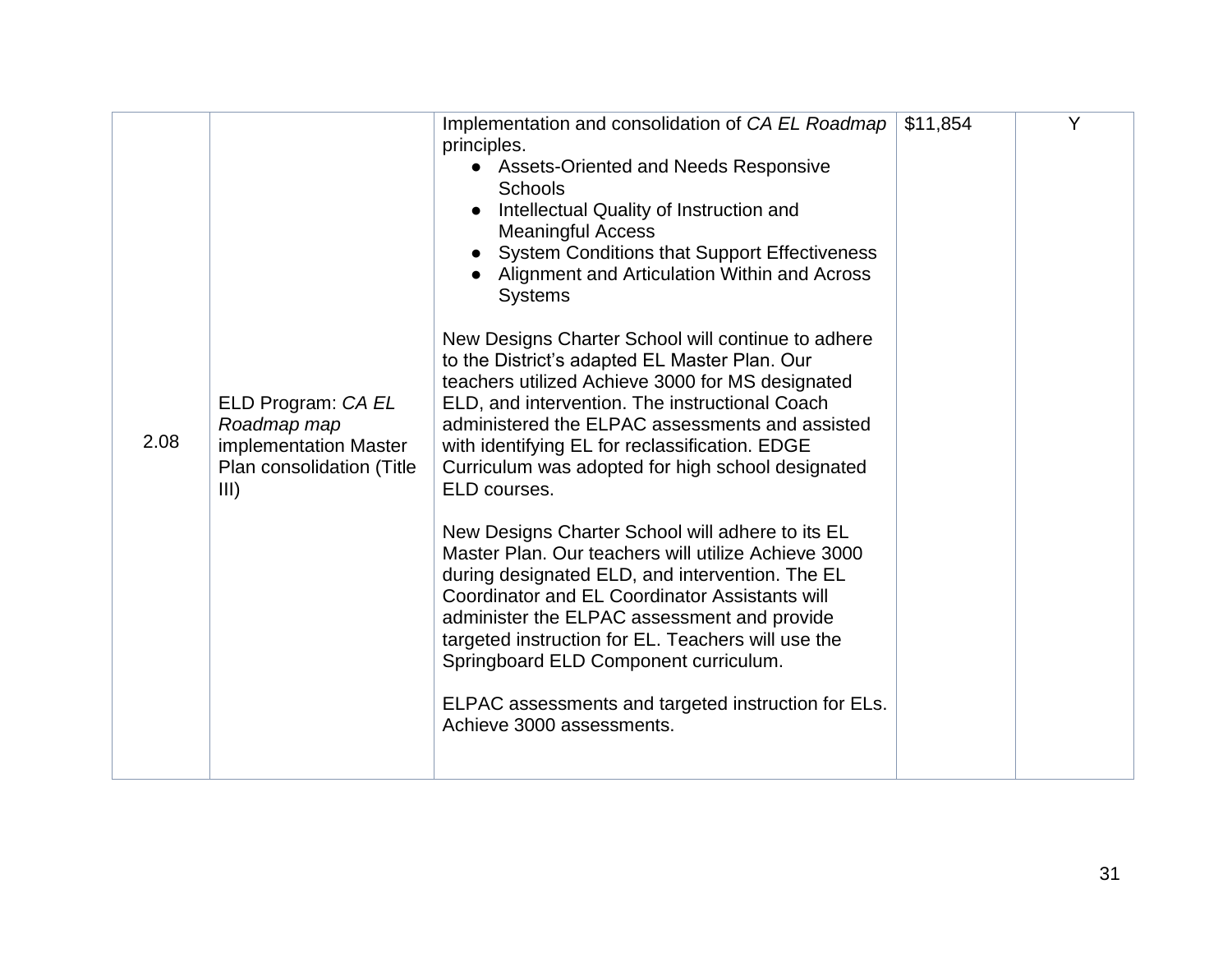| 2.09 | Technology & Tech<br>Infrastructure (ESSER II,<br>Title IV, LCFF) | New Designs will purchase technology to enhance<br>instructional experiences for students and teachers.<br>Annual purchases for technology include but not<br>limited to:<br>promethean boards for every classroom<br>$\bullet$<br>document readers<br>• chrome books (replacement) and mobile cart<br>headphones<br>pen readers/assistive technology as needed.<br>$\bullet$ | \$180,000 |  |
|------|-------------------------------------------------------------------|-------------------------------------------------------------------------------------------------------------------------------------------------------------------------------------------------------------------------------------------------------------------------------------------------------------------------------------------------------------------------------|-----------|--|
|------|-------------------------------------------------------------------|-------------------------------------------------------------------------------------------------------------------------------------------------------------------------------------------------------------------------------------------------------------------------------------------------------------------------------------------------------------------------------|-----------|--|

### **[Goal](#page-33-1) 3**

| Goal # | <b>Description</b>                                                                                                                                                                                                                                                     |
|--------|------------------------------------------------------------------------------------------------------------------------------------------------------------------------------------------------------------------------------------------------------------------------|
| 3      | Improve student academic outcomes by effectively collaborating with parents, families and<br>community partners to support student learning and achievement and provide a safe and welcoming<br>learning environment. (State Priorities: 3, 6; Local Priorities: 3, 6) |

An explanation of why the LEA has developed this goal.

This goal remains unchanged from the prior LCAP, as COVID has provided us with a great opportunity to be more creative in establishing more methods to connect with families on a host of issues including supporting their student emotionally and academically, how to be an engaged parent, and NDCS UP focus on being a safe and nurturing environment for all students.

New Designs will establish and support formalized structures of parental engagement in policy development (LCAP, SSC, ELAC, general school activities and school improvement forums). Activities must include,Staffing for planning, recruitment and liaising with parents and other stakeholders, parent space, workshops/professional development to build capacity of family engagement; and robust communications structure to maintain sustained engagement (newsletters and other publications)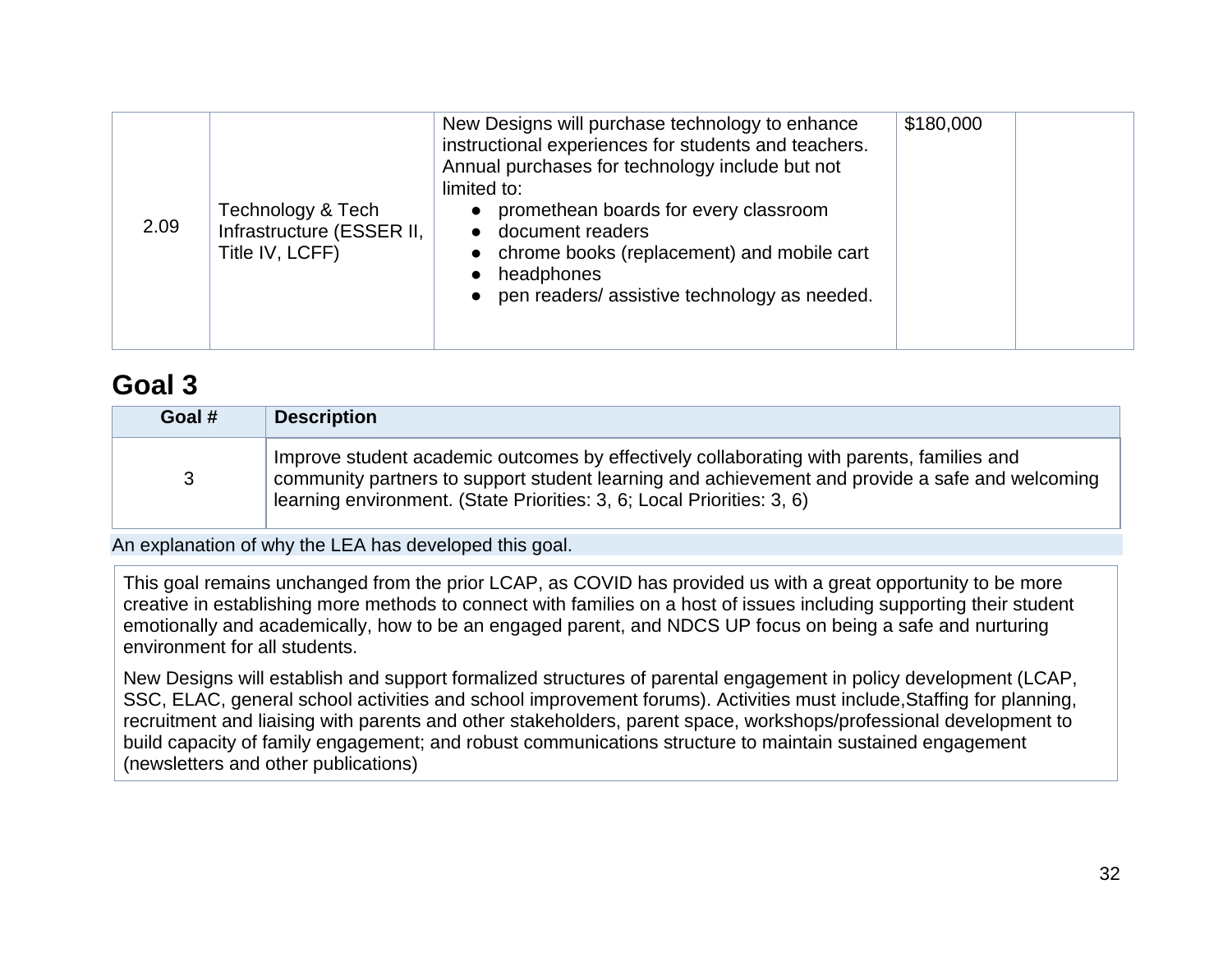# **Measuring and Reporting Results**

| <b>Metric</b>                                                                                                                                                              | <b>Baseline</b>                                                                                                                                                                    | <b>Year 1 Outcome</b> | <b>Year 2 Outcome</b> | <b>Year 3 Outcome</b> | <b>Desired Outcome for</b><br>$2023 - 24$                                                                                                                   |
|----------------------------------------------------------------------------------------------------------------------------------------------------------------------------|------------------------------------------------------------------------------------------------------------------------------------------------------------------------------------|-----------------------|-----------------------|-----------------------|-------------------------------------------------------------------------------------------------------------------------------------------------------------|
| Parent involvement<br>through input in<br>decision-making will<br>include parents of<br>unduplicated<br>students and<br>students with<br>disabilities                      | Held SSC (4<br>meetings) and ELAC<br>(4 meetings)<br>meetings; 5 Parent<br><b>Town Hall meetings</b>                                                                               |                       |                       |                       | Hold 5 SSC and 5<br>ELAC meetings; 5<br><b>Parent Town Hall</b><br>meetings                                                                                 |
| Parent involvement<br>will include<br>opportunities for<br>participation in<br>programs for<br>unduplicated<br>students and<br><b>Students with</b><br><b>Disabilities</b> | Attendance for<br>Parent Town Halls (5<br>meetings), SSC (4<br>meetings) and ELAC<br>(4 meetings)<br>meetings; Parent<br>attendance at IEP<br>meetings and<br>orientation for SPED |                       |                       |                       | Attendance for 5<br>Parent Town Halls,<br>5 SSC meetings, 5<br>ELAC meetings;<br>Parent attendance<br>at IEP meetings<br>and orientation for<br><b>SPED</b> |
| Maintain suspension<br>rates $<$ 2%                                                                                                                                        | 0.3% Suspension<br>Rate 2019-20<br>(Source: Ed-Data)                                                                                                                               |                       |                       |                       | Maintain<br><b>Suspension Rate</b><br><2%                                                                                                                   |
| Maintain expulsion<br>rates $<$ 1%                                                                                                                                         | 0% Expulsion Rate<br>2019-20<br>(Source: Ed-Data)                                                                                                                                  |                       |                       |                       | Maintain expulsion<br>rates $<$ 1%                                                                                                                          |
| Increase participation<br>rate on parent survey                                                                                                                            | 56% Parent<br>participation rate in<br>survey                                                                                                                                      |                       |                       |                       | 65% Parent<br>participation rate in<br>survey                                                                                                               |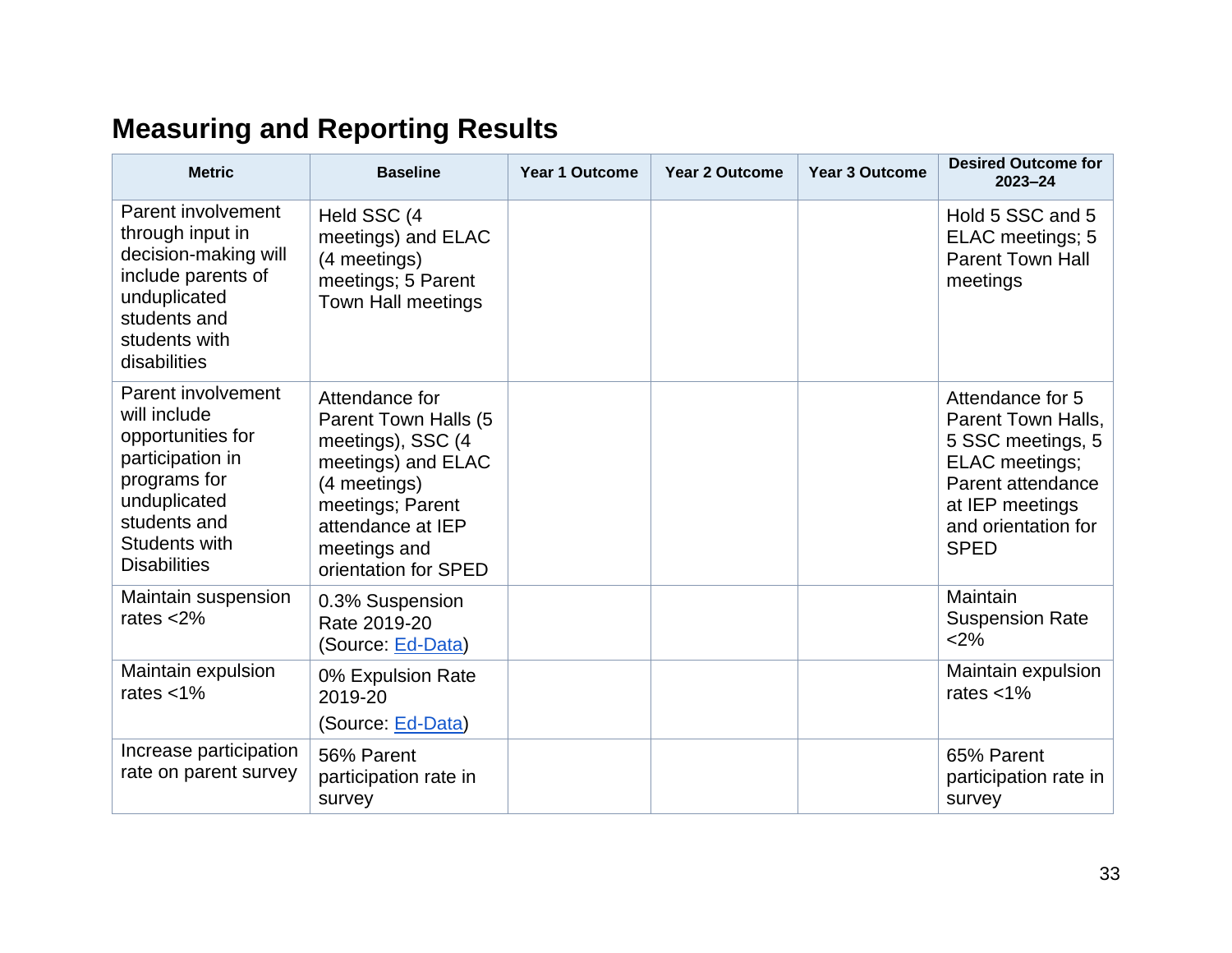| Increase participation<br>rate on student<br>survey | 93% Student<br>participation rate in<br>survey |  | 97% Student<br>participation rate in<br>survev |
|-----------------------------------------------------|------------------------------------------------|--|------------------------------------------------|
| Increase participation<br>rate on staff survey      | 95% Staff<br>participation rate in<br>survey   |  | 100% Staff<br>participation rate in<br>survey  |

## **Actions**

| <b>Action #</b>                                        | <b>Title</b>                         | <b>Description</b>                                                                                                                                   | <b>Total Funds</b>                | <b>Contributin</b><br>g |
|--------------------------------------------------------|--------------------------------------|------------------------------------------------------------------------------------------------------------------------------------------------------|-----------------------------------|-------------------------|
| 3.01                                                   | Monthly Coffee with<br>the Principal | Costs associated with monthly meetings with parents to<br>include refreshments.                                                                      | \$1,000 LCFF<br>non-<br>personnel |                         |
| 3.02                                                   | <b>Bimonthly Parent</b><br>Trainings | Costs associated with parent training to include<br>refreshments, workbooks/materials, translation, etc.                                             | \$2500 LCFF<br>non-<br>personnel  |                         |
|                                                        |                                      | Costs associated with the following parent/student<br>recognition activities (ie decorations, facility rental costs,<br>recognition materials, etc.) | \$5,905 LCFF<br>non-<br>personnel |                         |
| <b>Parent Recognition</b><br>3.03<br><b>Activities</b> | <b>Honors Induction Ceremony</b>     |                                                                                                                                                      |                                   |                         |
|                                                        |                                      | End of Year Celebration                                                                                                                              |                                   |                         |
|                                                        |                                      | <b>Parent Recognition</b>                                                                                                                            |                                   |                         |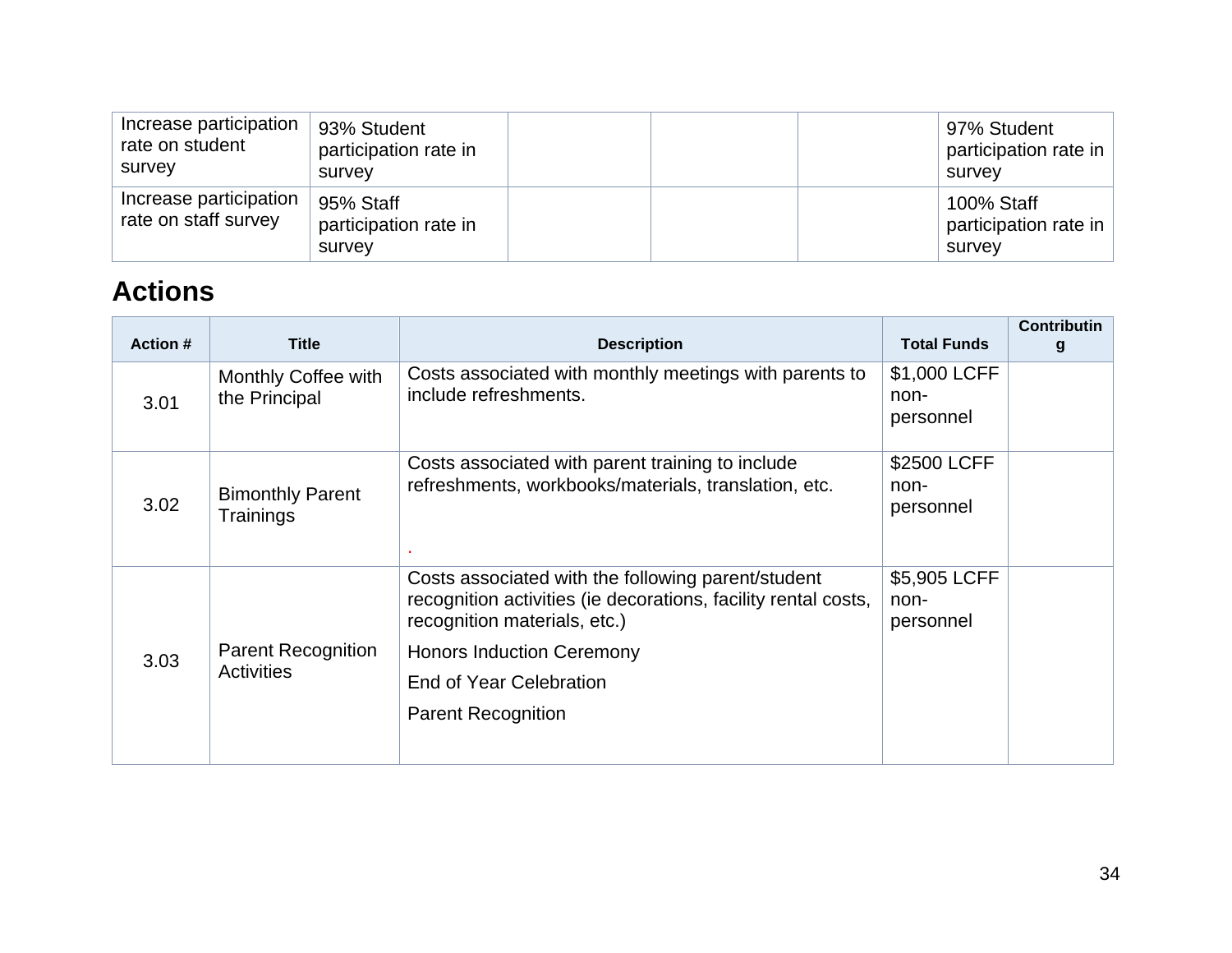## **Goal Analysis 2021-22 (To be completed in Spring 2022 as part of the Annual Update process)**

An analysis of how this goal was carried out in the previous year.

A description of any substantive differences in planned actions and actual implementation of these actions.

[Respond here]

An explanation of material differences between Budgeted Expenditures and Estimated Actual Expenditures.

[Respond here]

An explanation of how effective the specific actions were in making progress toward the goal.

[Respond here]

A description of any changes made to the planned goal, metrics, desired outcomes, or actions for the coming year that resulted from reflections on prior practice.

[Respond here]

**A report of the Estimated Actual Expenditures for last year's actions may be found in the Annual Update Expenditures Table.**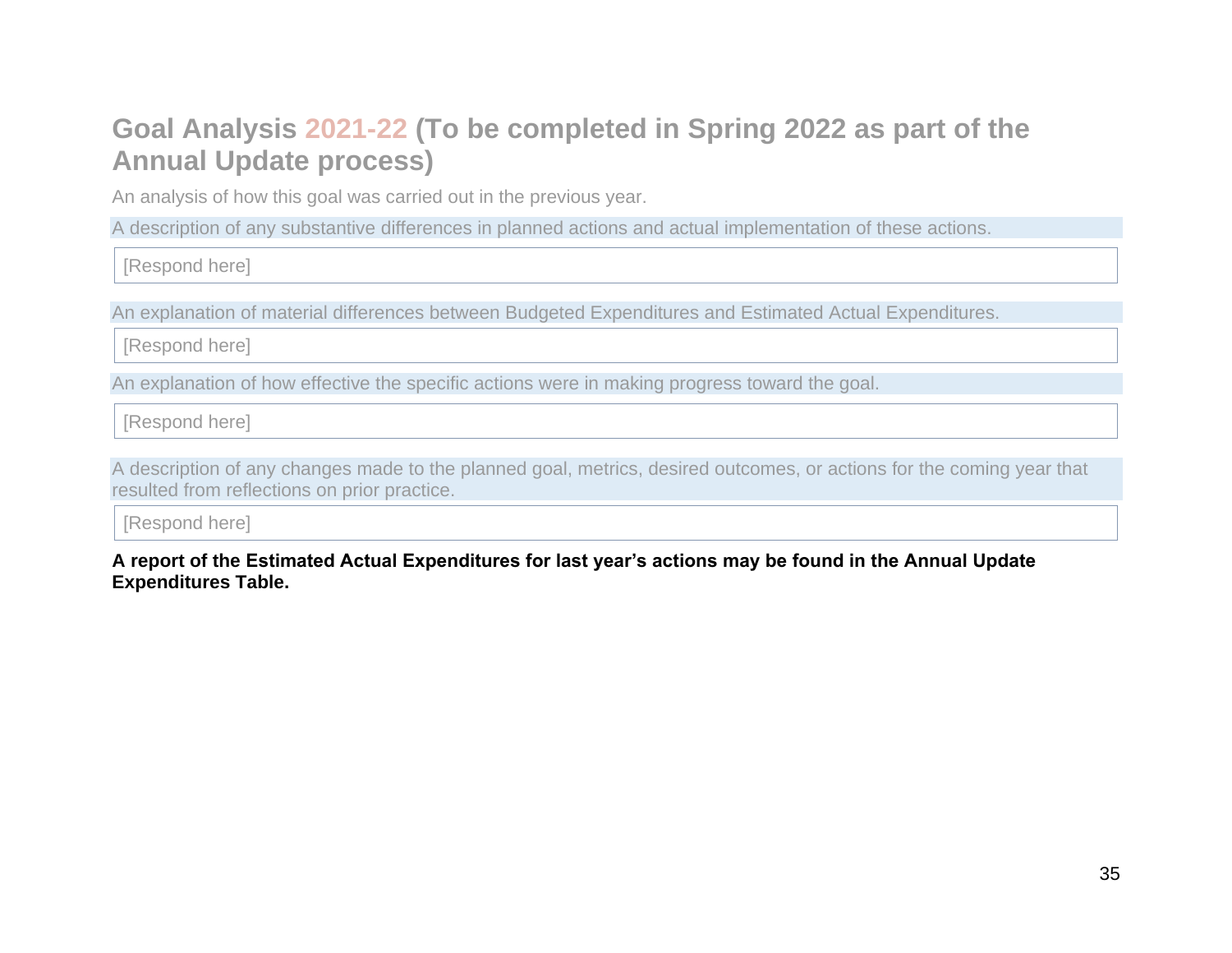## **Increased or Improved Services for Foster Youth, English Learners, and Low-Income Students 2021-22**

| Percentage to Increase or Improve | Increased Apportionment based on the Enrollment of Foster Youth, |
|-----------------------------------|------------------------------------------------------------------|
| Services                          | English Learners, and Low-Income students                        |
| 28.96%                            | \$2,218,679                                                      |

**The Budgeted Expenditures for Actions identified as Contributing may be found in the Increased or Improved Services Expenditures Table.**

### **Required Descriptions**

For each action being provided to an entire school, or across the entire school district or county office of education (COE), an explanation of (1) how the needs of foster youth, English learners, and low-income students were considered first, and (2) how these actions are effective in meeting the goals for these students.

The majority of students served by New Designs Charter School are unduplicated students (86%), and the actions identified in the LCAP, will best serve ALL students, including ALL student groups including socioeconomically disadvantaged pupils, foster youth, students with disabilities, and English learners by providing increased/improved services through targeted actions as outlined in the goals.

As a public school firmly committed to continuous improvement, New Designs will monitor multiple data measures to ensure annual student growth at the school and student group levels. Data disaggregated by student groups will regularly be analysed by administration and classroom teachers, as well as periodic reporting on trends to the local governing board.

All actions provided in the LCAP to increase and/or improve services for English learners, low income, and foster youth have been developed based on state and local data, identified need, and supported by feedback from stakeholder groups. The following actions are intentional efforts to increase the growth and achievement of our unduplicated pupils for success in school.

#### **GOAL 1 Actions:**

**1.01** Supplemental Curriculum, Local Assessments and Data-Driven Interventions: This action is being provided on a schoolwide basis; however, it is necessary to have verifiable data to progress monitor the academic needs of foster,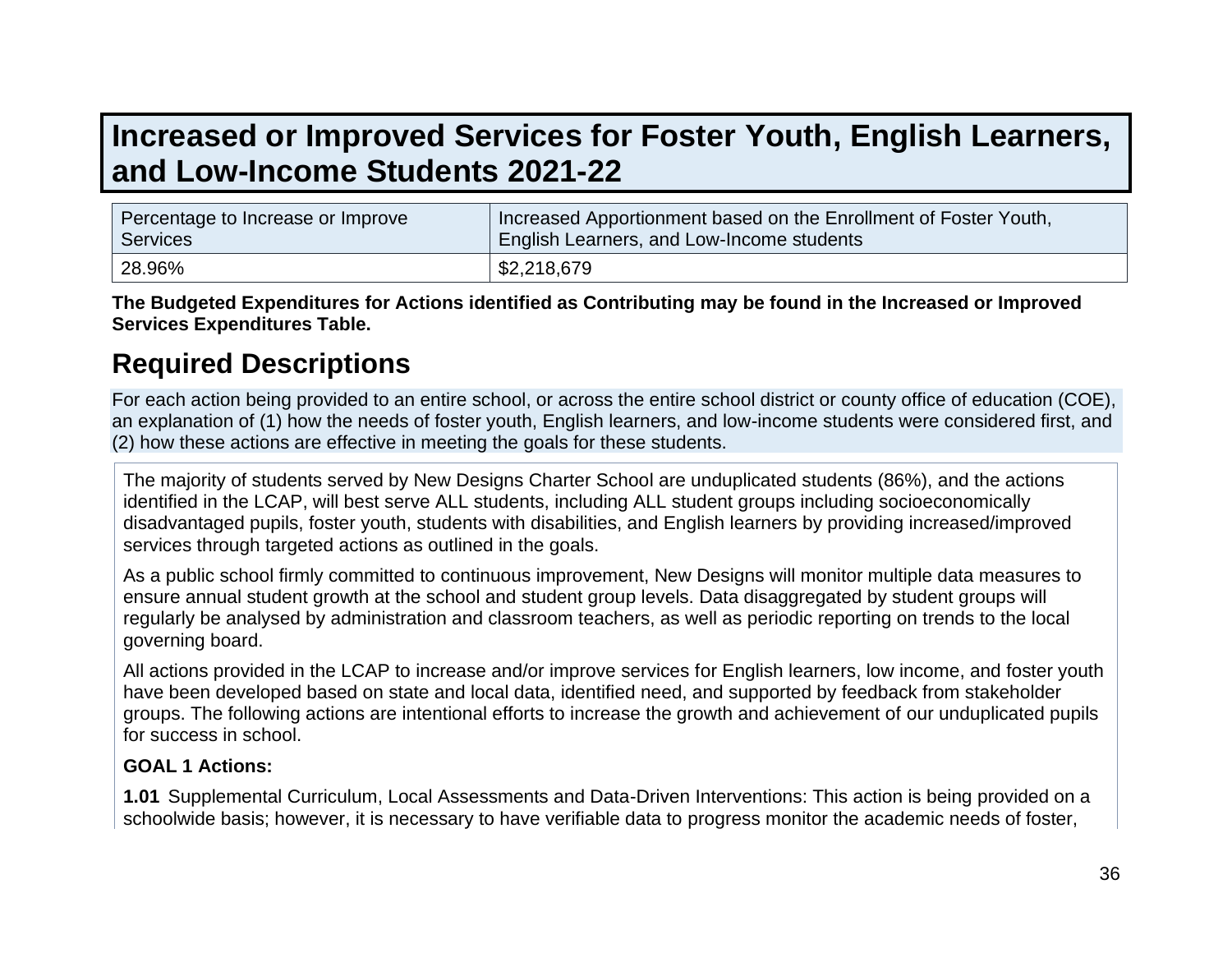English learners, and our low-income populations. We regularly disaggregate local assessment data to determine the most effective interventions to address students' academic needs in meeting standards. Our data have consistently identified English Learners, foster youth and low-income students being in the lower academic performance ranks in core subjects. These three subgroups comprise about 86% of our student population and CAASPP boot camps help provide intensified and targeted training to boost their performance.

**1.02** Positive School Climate for Students This action is being provided on a schoolwide basis to provide baseline data and information critical to serving English Learners, foster youth, and low-income students who have consistently fallen in the Tiers that need intervention. Also, providing the actions on a schoolwide basis serves to increase their overall efficiency and effectiveness.

**1.03** After school tutoring – This action is provided on a schoolwide basis; however, our data has revealed that most benefit is for English Learners, foster youth and low-income students who predominantly compose the after-school tutoring group. We regularly disaggregate local assessment and statewide data to determine the most effective interventions to address students' academic needs in meeting standards.

**1.04** Enrichment & Engagement Opportunities for Students - while this action is schoolwide, foster youth, low-income learners and English Learners derive most benefit and they have a predominant presence in the central activities for enrichment and engagement .

**1.05** Advisory Courses - while this action is schoolwide, foster youth, low-income learners and English Learners derive most benefit as they have a predominant presence in school and require the direction and guidance the programs and activities in Advisory offer.

**1.06** Course access and college/career readiness - This action is being provided on a schoolwide basis; however, we regularly review our courses and gather performance data, disaggregate the data to determine the most effective interventions to address English Learners, foster youth and low-income students' academic needs in meeting standards and necessary levels of college and career preparedness.

**1.07** Student Mental Health and Social-Emotional Well-Being - This action is being provided on a schoolwide basis; however, special focus is given to the needs of low-income students, foster youth, and English Learners, who are the most vulnerable subgroups that are negatively impacted in most given circumstances and especially now during the pandemic. It provides access to counselling as well as a variety of resources to support the students' well-being.

**GOAL 2 Actions**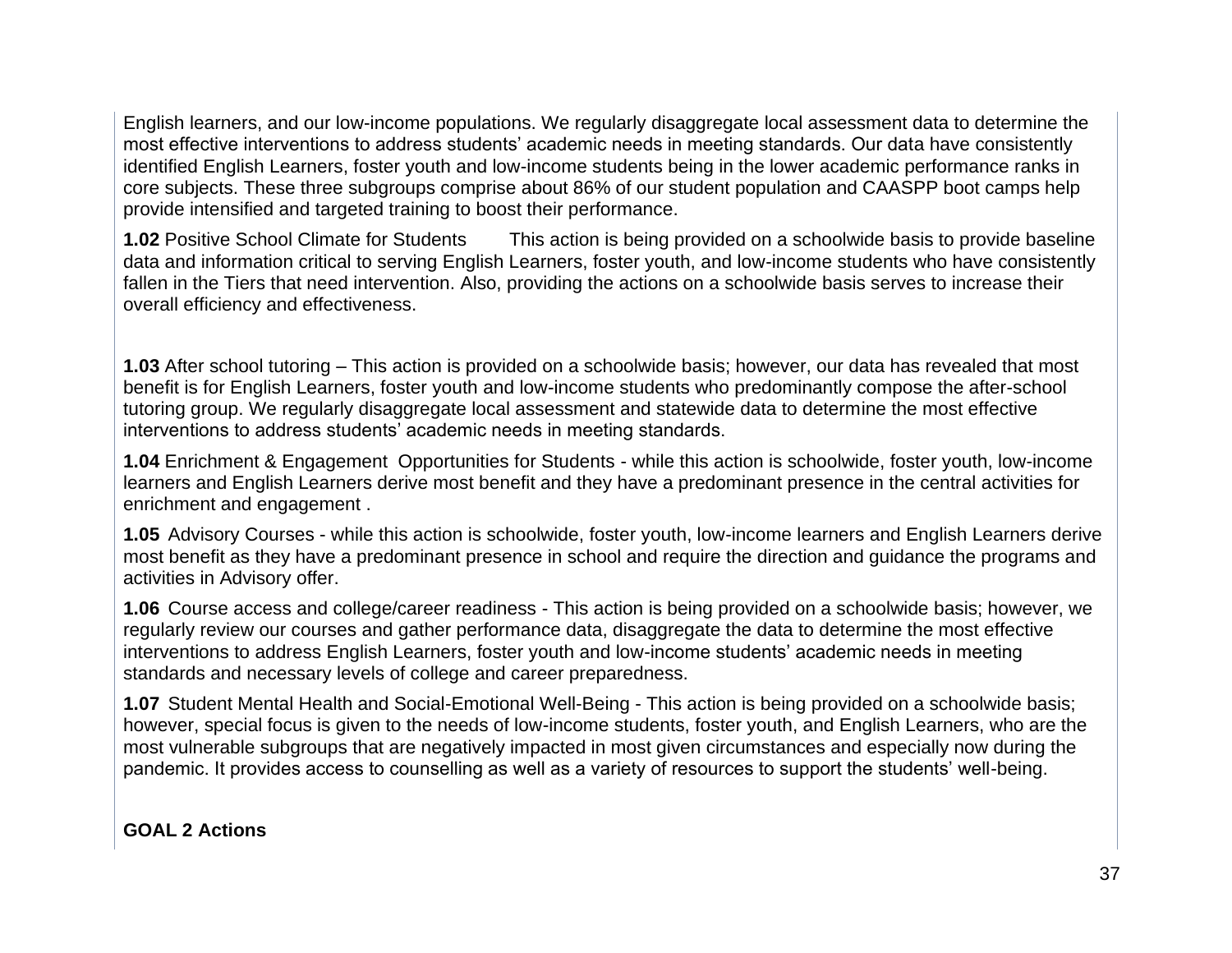**2.01** Certificated Staff - These actions and services are developed and designed to increase or improve services for our English Learners, low-income students, and foster youth. They are provided on a schoolwide basis to increase their overall efficiency and effectiveness.

**2.02** Classified Office Staff - These actions and services are developed and designed to increase or improve services for our English Learners, low-income students, and foster youth. They are provided on a schoolwide basis to increase their overall efficiency and effectiveness.

**2.03** Classified Instructional Aides - These actions and services are developed and designed to increase or improve services for our English Learners, low-income students, and foster youth. They are provided on a schoolwide basis to increase their overall efficiency and effectiveness.

**2.04** Core Curriculum: Software Licenses and software Upgrades, New Purchases - These actions and services are developed and designed to increase or improve services for our English Learners, low-income students, and foster youth. They are provided on a schoolwide basis to increase their overall efficiency and effectiveness.

**2.05** Staff Professional Development (internal & external) - These actions and services are developed and designed to increase or improve services for our English Learners, low-income students, and foster youth. They are provided on a schoolwide basis to increase their overall efficiency and effectiveness.

**2.07** Facility Lease & Maintenance - These actions and services are developed and designed to increase or improve services for our English Learners, low-income students, and foster youth. They are provided on a schoolwide basis to increase their overall efficiency and effectiveness.

**2.09** Technology & Tech Infrastructure - These actions and services are developed and designed to increase or improve services for our English Learners, low-income students, and foster youth. They are provided on a schoolwide basis to increase their overall efficiency and effectiveness.

#### **GOAL 3 Actions**

**3.01** Monthly Coffee with the Principal – This action is designed to meet the identified needs of English Learners, lowincome students, and foster youth by providing their parents ongoing communication and opportunities to get involved.

**3.02** Bimonthly Parent Trainings - This action is designed to meet the identified needs of English Learners, low-income students, and foster youth by providing their parents with training and ongoing communication and opportunities to get involved.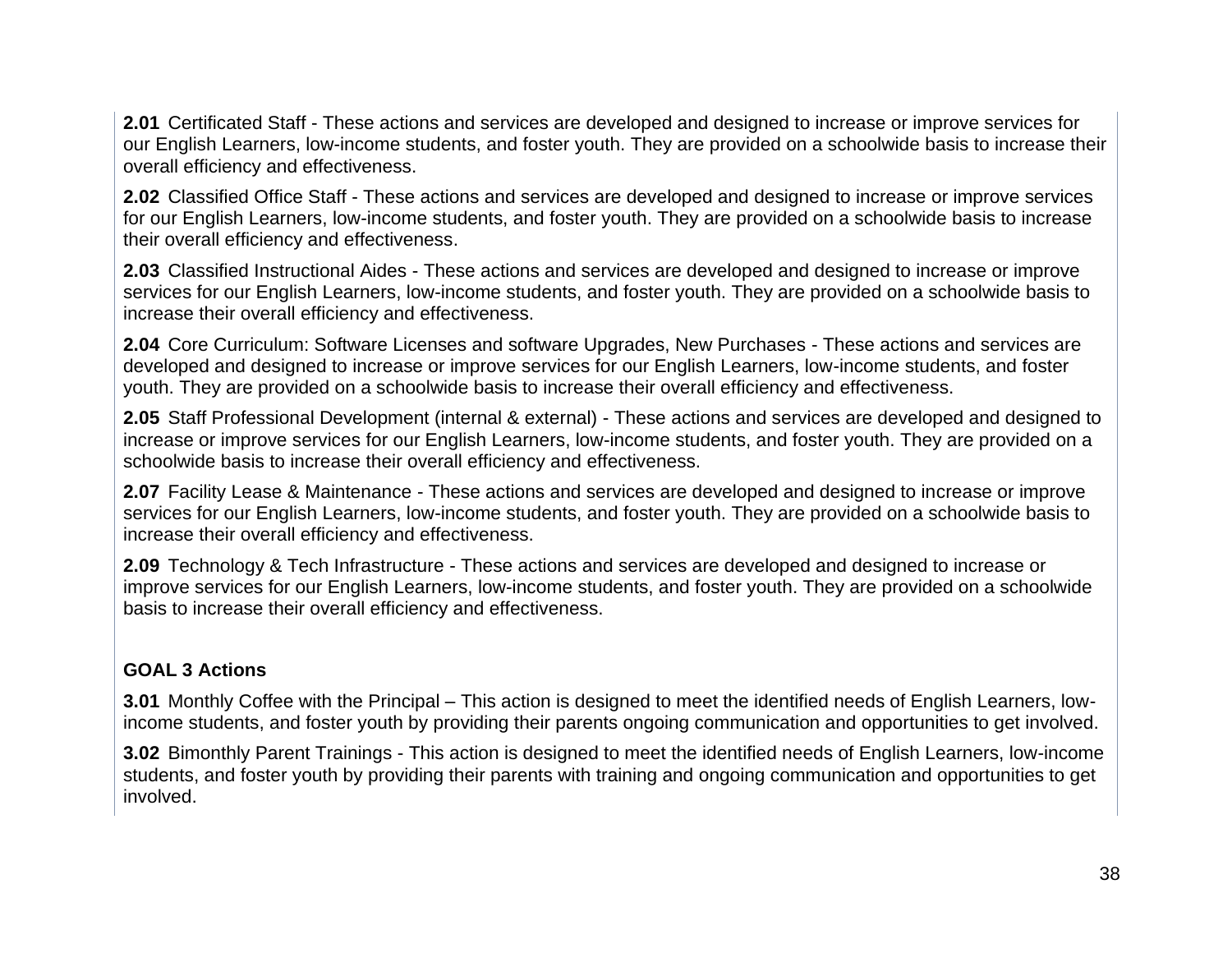**3.03** Parent Recognition Activities - This action is designed to meet the identified needs of English Learners, lowincome students, and foster youth by providing their parents with training and ongoing communication and opportunities to get involved and recognised as part of the school's community.

A description of how services for foster youth, English learners, and low-income students are being increased or improved by the percentage required.

Data monitoring, stakeholder feedback, and data-driven decision-making lie at the heart of the local Control Funding Formula (LCFF) to improve outcomes for students belonging to the most vulnerable student groups. New Designs' minimum proportionality to increase/improve services to unduplicated pupils is approximately 28.96%, or equivalent to \$2,218,679. With approximately 8 out of every 10 students meeting the definition of "unduplicated", the most effective use of funds in the NDCSUP budget and LCAP is to apply funds on a schoolwide basis when considering increased/improved services, except where the needs of a particular student group are highly specific as is the case with low income, foster youth and English learners.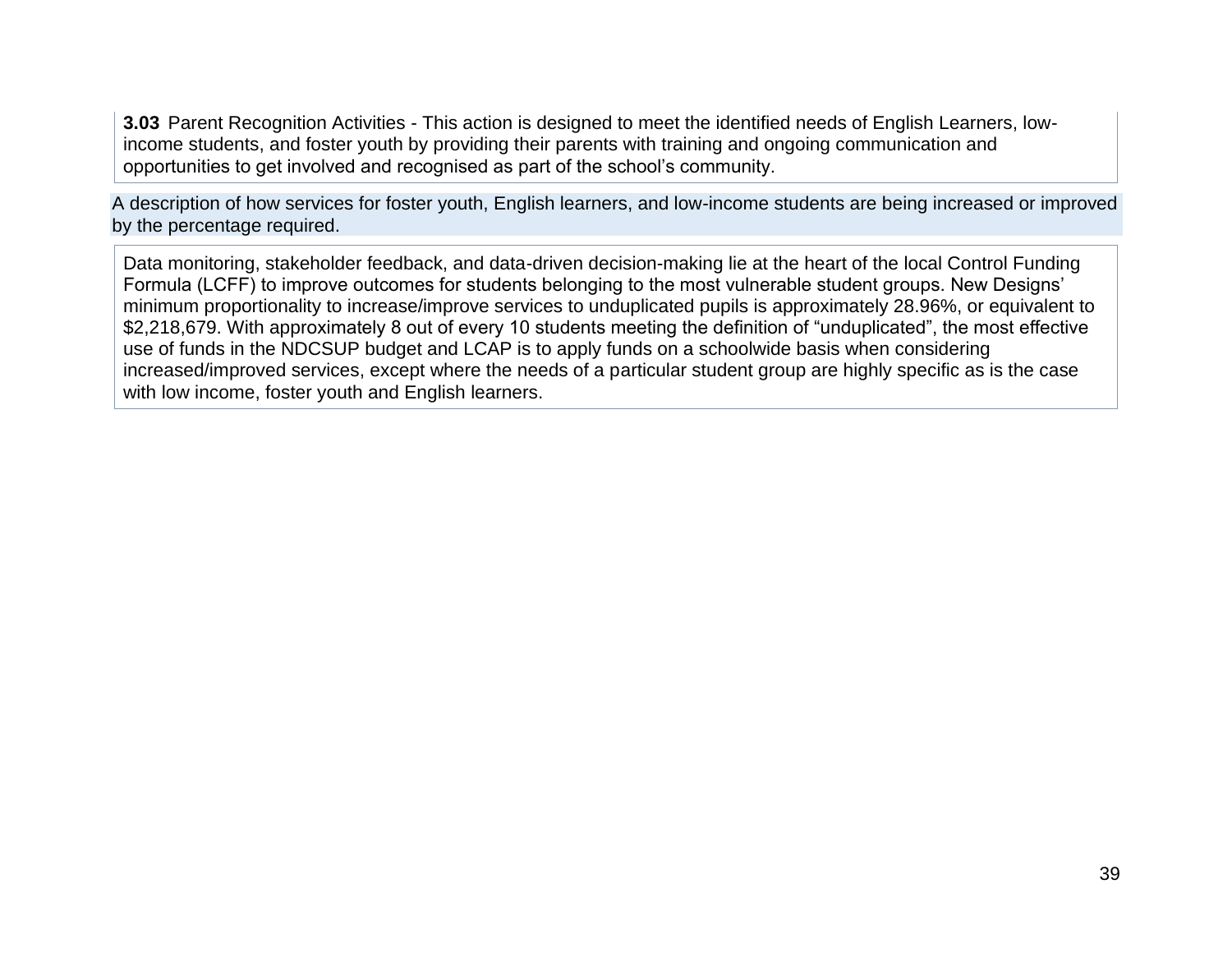## **Instructions**

[Plan Summary](#page-25-0)

[Stakeholder Engagement](#page-28-0)

[Goals and Actions](#page-29-0)

[Increased or Improved Services for Foster Youth, English Learners, and Low-](#page-33-0)[Income Students](#page-33-0)

*For additional questions or technical assistance related to the completion of the LCAP template, please contact the local COE, or the California Department of Education's (CDE's) Local Agency Systems Support Office by phone at 916- 319-0809 or by email at [lcff@cde.ca.gov.](mailto:lcff@cde.ca.gov)*

## **Introduction and Instructions**

The Local Control Funding Formula (LCFF) requires LEAs to engage their local stakeholders in an annual planning process to evaluate their progress within eight state priority areas encompassing all statutory metrics (COEs have ten state priorities). LEAs document the results of this planning process in the Local Control and Accountability Plan (LCAP) using the template adopted by the State Board of Education.

The LCAP development process serves three distinct, but related functions:

- **Comprehensive Strategic Planning:** The process of developing and annually updating the LCAP supports comprehensive strategic planning (California *Education Code* [*EC*] 52064(e)(1)). Strategic planning that is comprehensive connects budgetary decisions to teaching and learning performance data. Local educational agencies (LEAs) should continually evaluate the hard choices they make about the use of limited resources to meet student and community needs to ensure opportunities and outcomes are improved for all students.
- **Meaningful Stakeholder Engagement:** The LCAP development process should result in an LCAP that reflects decisions made through meaningful stakeholder engagement (*EC* 52064(e)(1)). Local stakeholders possess valuable perspectives and insights about an LEA's programs and services. Effective strategic planning will incorporate these perspectives and insights in order to identify potential goals and actions to be included in the LCAP.
- **Accountability and Compliance:** The LCAP serves an important accountability function because aspects of the LCAP template require LEAs to show that they have complied with various requirements specified in the LCFF statutes and regulations, most notably: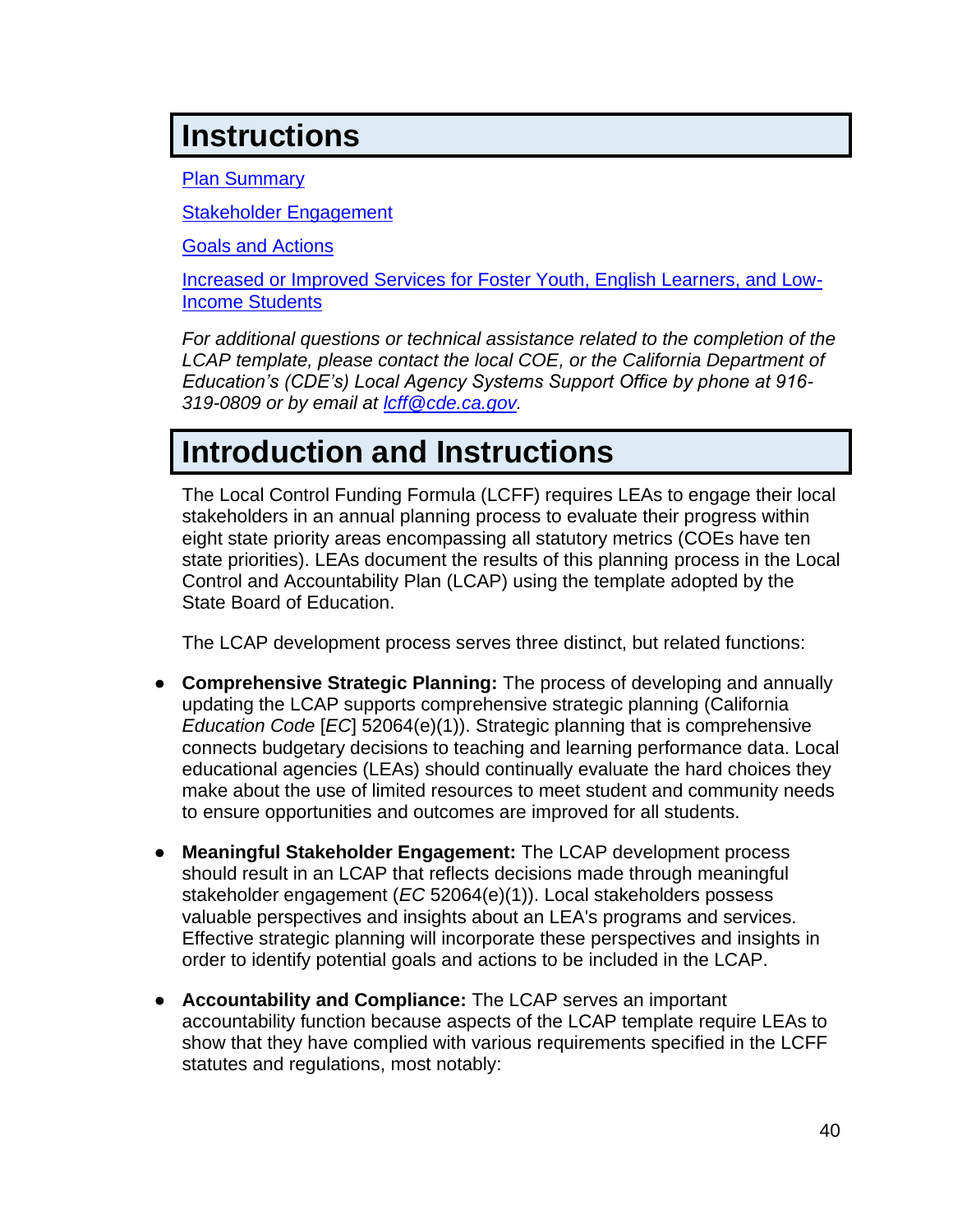- $\circ$  Demonstrating that LEAs are increasing or improving services for foster youth, English learners, and low-income students in proportion to the amount of additional funding those students generate under LCFF (*EC* 52064(b)(4-6)).
- o Establishing goals, supported by actions and related expenditures, that address the statutory priority areas and statutory metrics (EC 52064(b)(1) & (2)).
- o Annually reviewing and updating the LCAP to reflect progress toward the goals (*EC* 52064(b)(7)).

The LCAP template, like each LEA's final adopted LCAP, is a document, not a process. LEAs must use the template to memorialize the outcome of their LCAP development process, which should: (a) reflect comprehensive strategic planning (b) through meaningful engagement with stakeholders that (c) meets legal requirements, as reflected in the final adopted LCAP. The sections included within the LCAP template do not and cannot reflect the full development process, just as the LCAP template itself is not intended as a stakeholder engagement tool.

If a county superintendent of schools has jurisdiction over a single school district, the county board of education and the governing board of the school district may adopt and file for review and approval a single LCAP consistent with the requirements in *EC* sections 52060, 52062, 52066, 52068, and 52070. The LCAP must clearly articulate to which entity's budget (school district or county superintendent of schools) all budgeted and actual expenditures are aligned.

The revised LCAP template for the 2021–22, 2022–23, and 2023–24 school years reflects statutory changes made through Assembly Bill 1840 (Committee on Budget), Chapter 243, Statutes of 2018. These statutory changes enhance transparency regarding expenditures on actions included in the LCAP, including actions that contribute to meeting the requirement to increase or improve services for foster youth, English learners, and low-income students, and to streamline the information presented within the LCAP to make adopted LCAPs more accessible for stakeholders and the public.

At its most basic, the adopted LCAP should attempt to distill not just what the LEA is doing, but also allow stakeholders to understand why, and whether those strategies are leading to improved opportunities and outcomes for students. LEAs are strongly encouraged to use language and a level of detail in their adopted LCAPs intended to be meaningful and accessible for the LEA's diverse stakeholders and the broader public.

In developing and finalizing the LCAP for adoption, LEAs are encouraged to keep the following overarching frame at the forefront of the strategic planning and stakeholder engagement functions: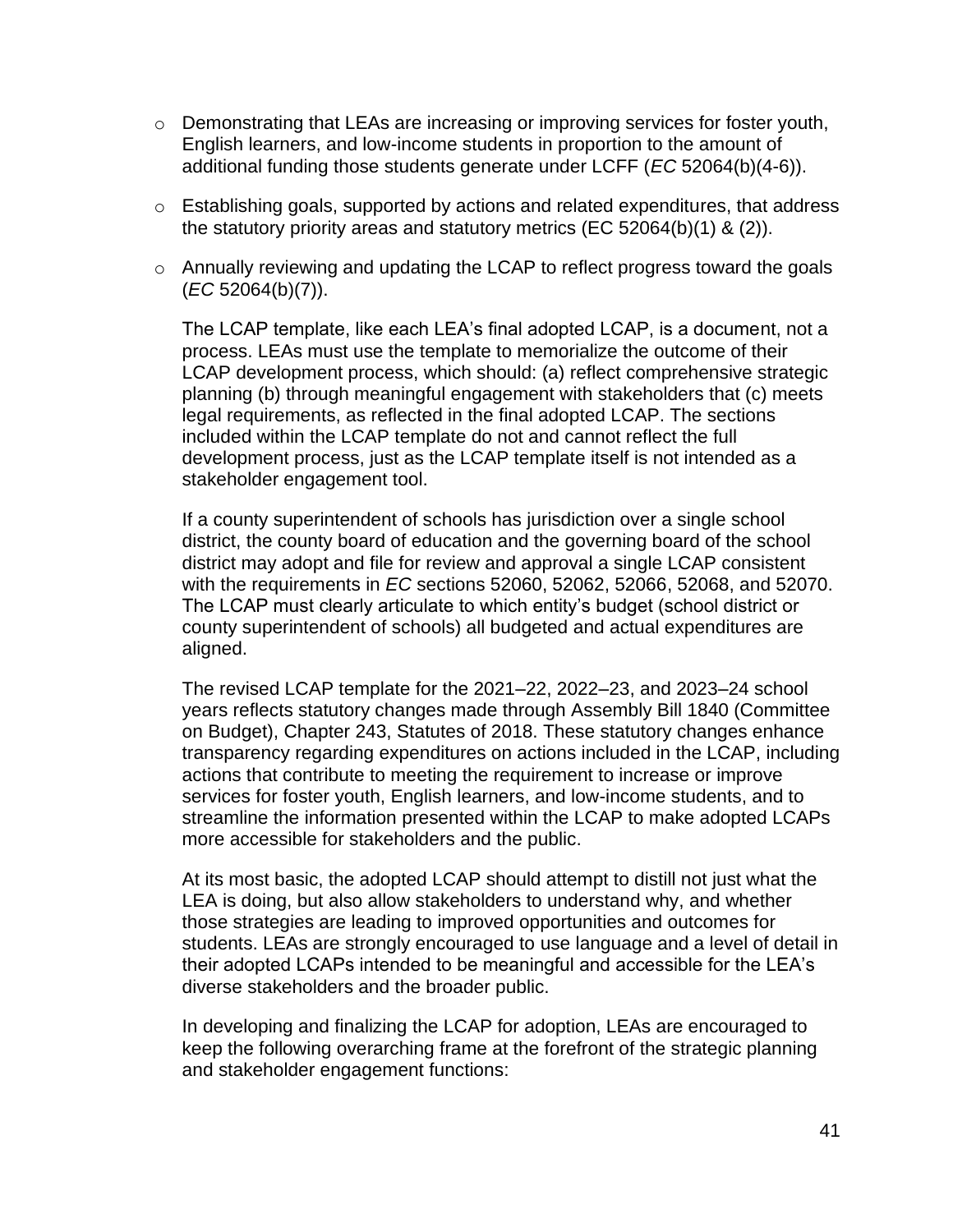Given present performance across the state priorities and on indicators in the California School Dashboard, how is the LEA using its budgetary resources to respond to student and community needs, and address any performance gaps, including by meeting its obligation to increase or improve services for foster youth, English learners, and low-income students?

LEAs are encouraged to focus on a set of metrics or a set of actions that the LEA believes, based on input gathered from stakeholders, research, and experience, will have the biggest impact on behalf of its students.

These instructions address the requirements for each section of the LCAP, but may include information about effective practices when developing the LCAP and completing the LCAP itself. Additionally, information is included at the beginning of each section emphasizing the purpose that each section serves.

## **Plan Summary**

### **Purpose**

A well-developed Plan Summary section provides a meaningful context for the LCAP. This section provides information about an LEA's community as well as relevant information about student needs and performance. In order to provide a meaningful context for the rest of the LCAP, the content of this section should be clearly and meaningfully related to the content included in the subsequent sections of the LCAP.

## **Requirements and Instructions**

*General Information* – Briefly describe the students and community. For example, information about an LEA in terms of geography, enrollment, or employment, the number and size of specific schools, recent community challenges, and other such information as an LEA wishes to include can enable a reader to more fully understand an LEA's LCAP.

*Reflections: Successes* – Based on a review of performance on the state indicators and local performance indicators included in the Dashboard, progress toward LCAP goals, local self-assessment tools, stakeholder input, and any other information, what progress is the LEA most proud of and how does the LEA plan to maintain or build upon that success? This may include identifying specific examples of how past increases or improvements in services for foster youth, English learners, and low-income students have led to improved performance for these students.

*Reflections: Identified Need* – Referring to the Dashboard, identify: (a) any state indicator for which overall performance was in the "Red" or "Orange" performance category or any local indicator where the LEA received a "Not Met" or "Not Met for Two or More Years" rating AND (b) any state indicator for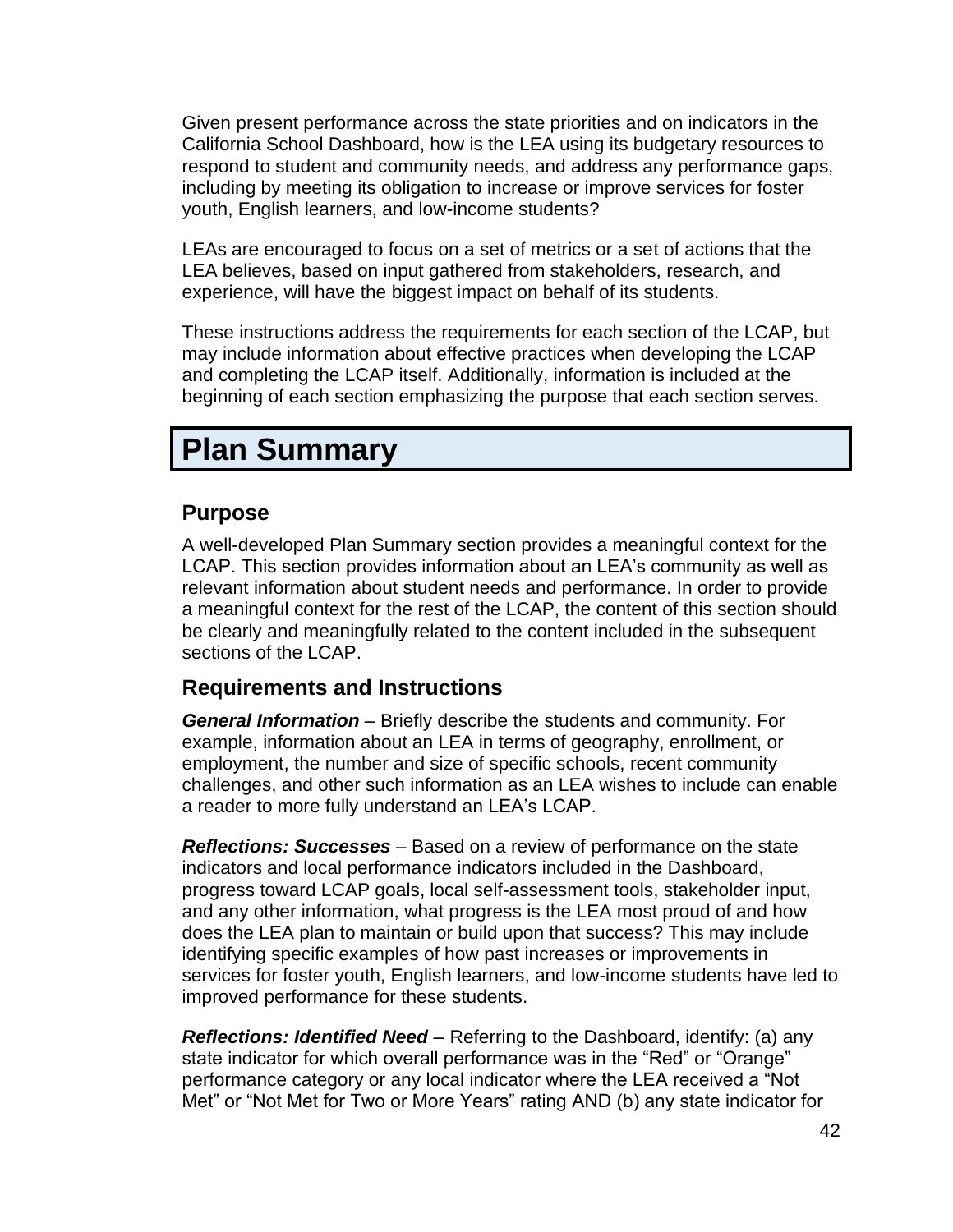which performance for any student group was two or more performance levels below the "all student*"* performance. What steps is the LEA planning to take to address these areas of low performance and performance gaps? Other needs may be identified using locally collected data including data collected to inform the self-reflection tools and reporting local indicators on the Dashboard.

*LCAP Highlights* – Identify and briefly summarize the key features of this year's LCAP.

**Comprehensive Support and Improvement** – An LEA with a school or schools identified for comprehensive support and improvement (CSI) under the Every Student Succeeds Act must respond to the following prompts:

- **Schools Identified**: Identify the schools within the LEA that have been identified for CSI.
- **Support for Identified Schools**: Describe how the LEA has or will support the identified schools in developing CSI plans that included a school-level needs assessment, evidence-based interventions, and the identification of any resource inequities to be addressed through the implementation of the CSI plan.
- **Monitoring and Evaluating Effectiveness**: Describe how the LEA will monitor and evaluate the implementation and effectiveness of the CSI plan to support student and school improvement.

## **Stakeholder Engagement**

## **Purpose**

Significant and purposeful engagement of parents, students, educators, and other stakeholders, including those representing the student groups identified by LCFF, is critical to the development of the LCAP and the budget process. Consistent with statute, such stakeholder engagement should support comprehensive strategic planning, accountability, and improvement across the state priorities and locally identified priorities (*EC* 52064(e)(1)). Stakeholder engagement is an ongoing, annual process.

This section is designed to reflect how stakeholder engagement influenced the decisions reflected in the adopted LCAP. The goal is to allow stakeholders that participated in the LCAP development process and the broader public understand how the LEA engaged stakeholders and the impact of that engagement. LEAs are encouraged to keep this goal in the forefront when completing this section.

Statute and regulations specify the stakeholder groups that school districts and COEs must consult when developing the LCAP: teachers, principals,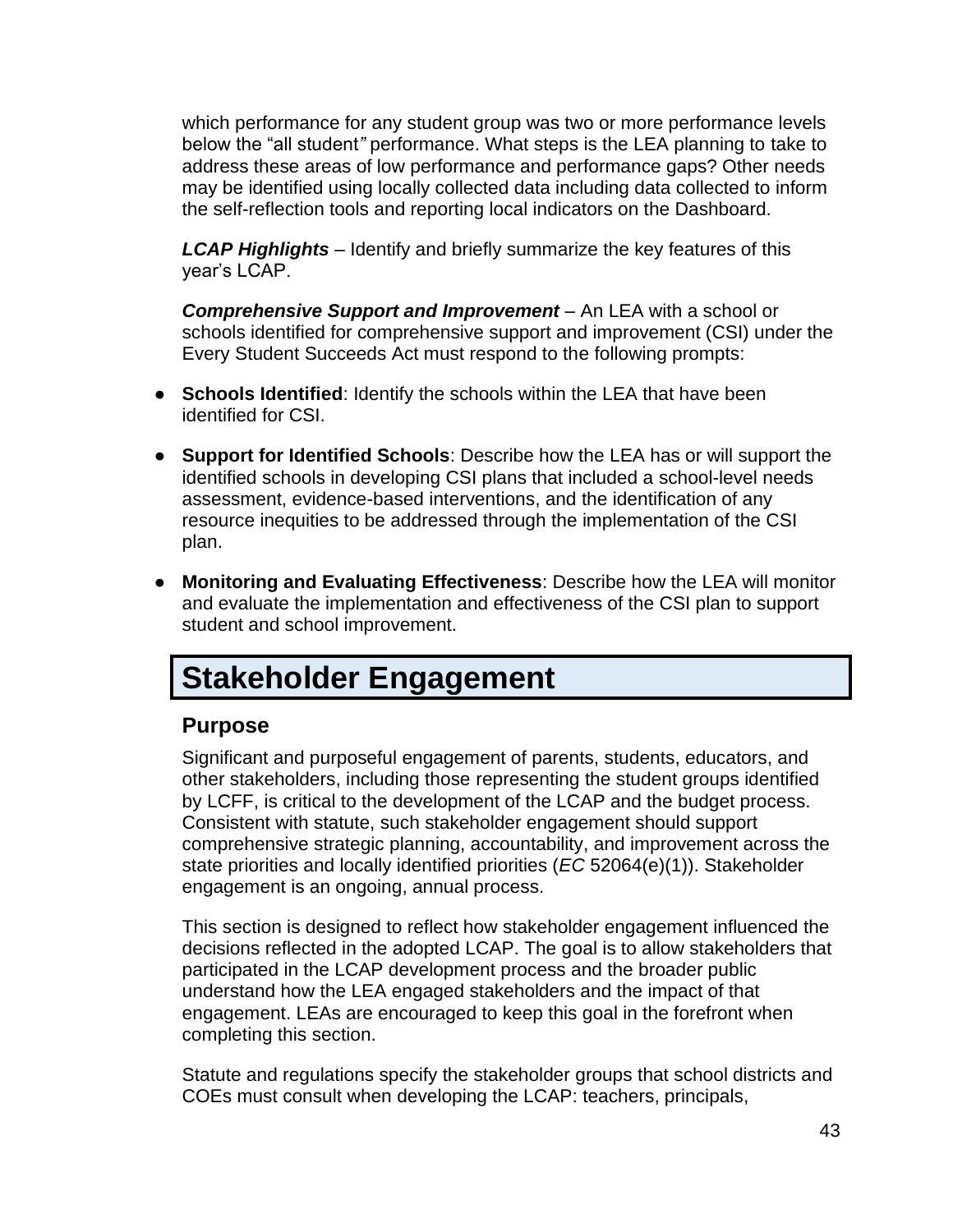administrators, other school personnel, local bargaining units of the LEA, parents, and students. Before adopting the LCAP, school districts and COEs must share it with the Parent Advisory Committee and, if applicable, to its English Learner Parent Advisory Committee. The superintendent is required by statute to respond in writing to the comments received from these committees. School districts and COEs must also consult with the special education local plan area administrator(s) when developing the LCAP. Statute requires charter schools to consult with teachers, principals, administrators, other school personnel, parents, and students in developing the LCAP. The LCAP should also be shared with, and LEAs should request input from, schoolsite-level advisory groups, as applicable (e.g., schoolsite councils, English Learner Advisory Councils, student advisory groups, etc.), to facilitate alignment between schoolsite and district-level goals and actions.

Information and resources that support effective stakeholder engagement, define student consultation, and provide the requirements for advisory group composition, can be found under Resources on the following web page of the CDE's website: [https://www.cde.ca.gov/re/lc/.](https://www.cde.ca.gov/re/lc/)

### **Requirements and Instructions**

Below is an excerpt from the 2018–19 *Guide for Annual Audits of K–12 Local Education Agencies and State Compliance Reporting*, which is provided to highlight the legal requirements for stakeholder engagement in the LCAP development process:

#### **Local Control and Accountability Plan:**

For county offices of education and school districts only, verify the LEA:

- a) Presented the local control and accountability plan to the parent advisory committee in accordance with Education Code section 52062(a)(1) or 52068(a)(1), as appropriate.
- b) If applicable, presented the local control and accountability plan to the English learner parent advisory committee, in accordance with Education Code section 52062(a)(2) or 52068(a)(2), as appropriate.
- c) Notified members of the public of the opportunity to submit comments regarding specific actions and expenditures proposed to be included in the local control and accountability plan in accordance with Education Code section 52062(a)(3) or 52068(a)(3), as appropriate.
- d) Held at least one public hearing in accordance with Education Code section 52062(b)(1) or 52068(b)(1), as appropriate.
- e) Adopted the local control and accountability plan in a public meeting in accordance with Education Code section 52062(b)(2) or 52068(b)(2), as appropriate.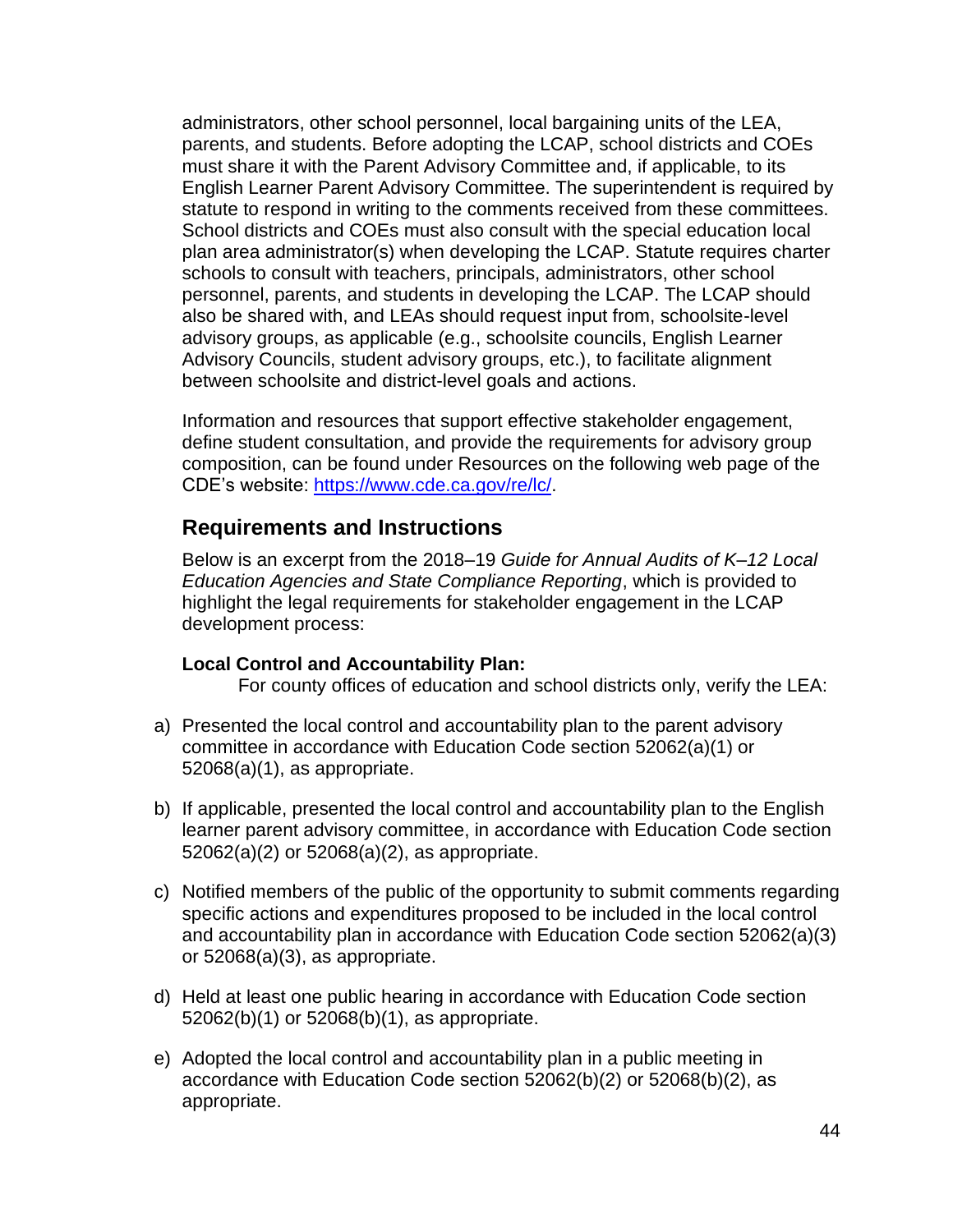**Prompt 1**: "A summary of the stakeholder process and how the stakeholder engagement was considered before finalizing the LCAP."

Describe the stakeholder engagement process used by the LEA to involve stakeholders in the development of the LCAP, including, at a minimum, describing how the LEA met its obligation to consult with all statutorily required stakeholder groups as applicable to the type of LEA. A sufficient response to this prompt must include general information about the timeline of the process and meetings or other engagement strategies with stakeholders. A response may also include information about an LEA's philosophical approach to stakeholder engagement.

**Prompt 2**: "A summary of the feedback provided by specific stakeholder groups."

Describe and summarize the stakeholder feedback provided by specific stakeholders. A sufficient response to this prompt will indicate ideas, trends, or inputs that emerged from an analysis of the feedback received from stakeholders.

**Prompt 3**: "A description of the aspects of the LCAP that were influenced by specific stakeholder input."

A sufficient response to this prompt will provide stakeholders and the public clear, specific information about how the stakeholder engagement process influenced the development of the LCAP. The response must describe aspects of the LCAP that were influenced by or developed in response to the stakeholder feedback described in response to Prompt 2. This may include a description of how the LEA prioritized stakeholder requests within the context of the budgetary resources available or otherwise prioritized areas of focus within the LCAP. For the purposes of this prompt, "aspects" of an LCAP that may have been influenced by stakeholder input can include, but are not necessarily limited to:

- Inclusion of a goal or decision to pursue a Focus Goal (as described below)
- Inclusion of metrics other than the statutorily required metrics
- Determination of the desired outcome on one or more metrics
- Inclusion of performance by one or more student groups in the Measuring and Reporting Results subsection
- Inclusion of action(s) or a group of actions
- Elimination of action(s) or group of actions
- Changes to the level of proposed expenditures for one or more actions
- Inclusion of action(s) as contributing to increased or improved services for unduplicated services
- Determination of effectiveness of the specific actions to achieve the goal
- Determination of material differences in expenditures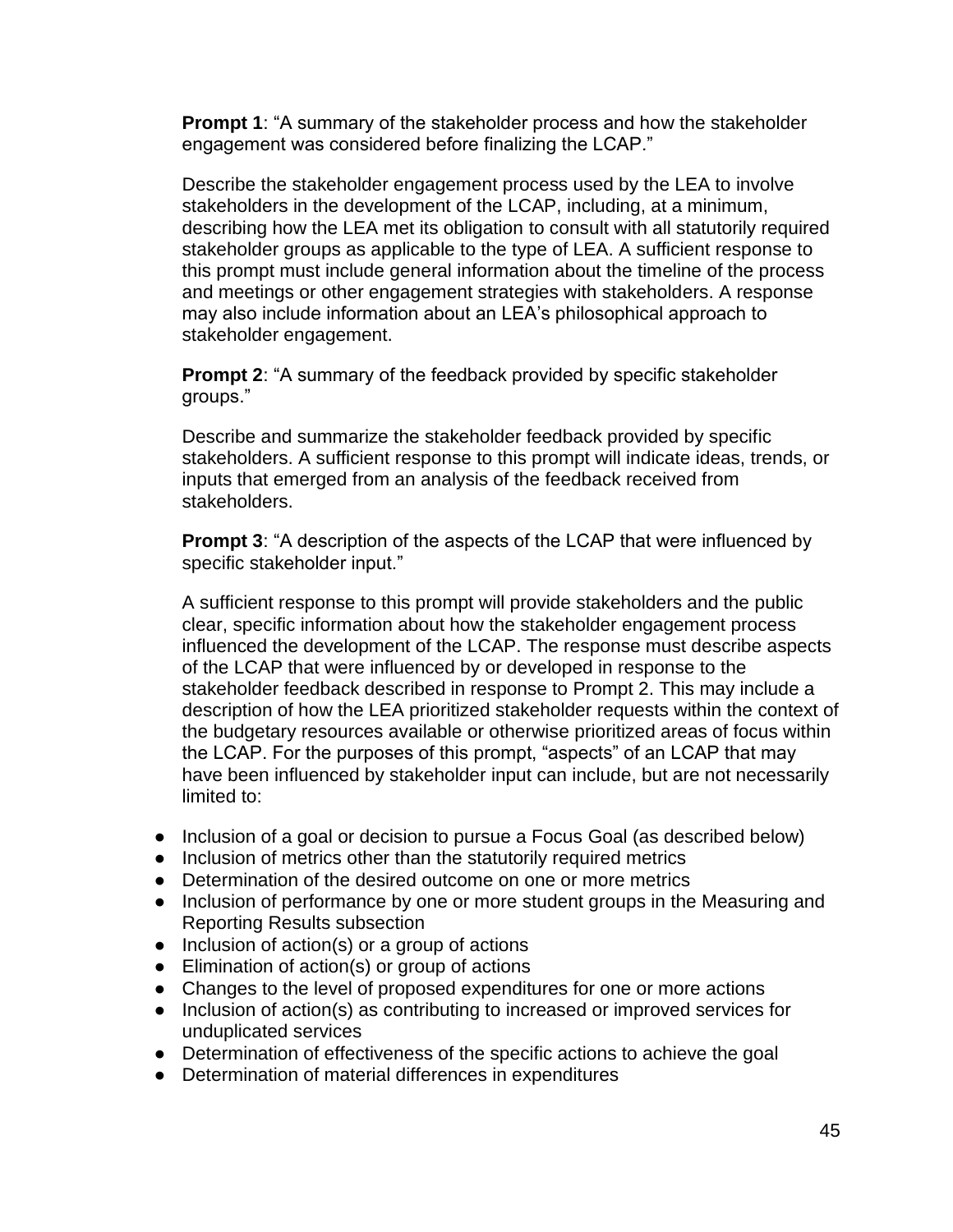- Determination of changes made to a goal for the ensuing LCAP year based on the annual update process
- Determination of challenges or successes in the implementation of actions

# **Goals and Actions**

## **Purpose**

Well-developed goals will clearly communicate to stakeholders what the LEA plans to accomplish, what the LEA plans to do in order to accomplish the goal, and how the LEA will know when it has accomplished the goal. A goal statement, associated metrics and expected outcomes, and the actions included in the goal should be in alignment. The explanation for why the LEA included a goal is an opportunity for LEAs to clearly communicate to stakeholders and the public why, among the various strengths and areas for improvement highlighted by performance data and strategies and actions that could be pursued, the LEA decided to pursue this goal, and the related metrics, expected outcomes, actions, and expenditures.

A well-developed goal can be focused on the performance relative to a metric or metrics for all students, a specific student group(s), narrowing performance gaps, or implementing programs or strategies expected to impact outcomes. LEAs should assess the performance of their student groups when developing goals and the related actions to achieve such goals.

## **Requirements and Instructions**

LEAs should prioritize the goals, specific actions, and related expenditures included within the LCAP within one or more state priorities. LEAs should consider performance on the state and local indicators, including their locally collected and reported data for the local indicators that are included in the Dashboard in determining whether and how to prioritize its goals within the LCAP.

In order to support prioritization of goals, the LCAP template provides LEAs with the option of developing three different kinds of goals:

- Focus Goal: A Focus Goal is relatively more concentrated in scope and may focus on a fewer number of metrics to measure improvement. A Focus Goal statement will be time bound and make clear how the goal is to be measured.
- Broad Goal: A Broad Goal is relatively less concentrated in its scope and may focus on improving performance across a wide range of metrics.
- Maintenance of Progress Goal: A Maintenance of Progress Goal includes actions that may be ongoing without significant changes and allows an LEA to track performance on any metrics not addressed in the other goals of the LCAP.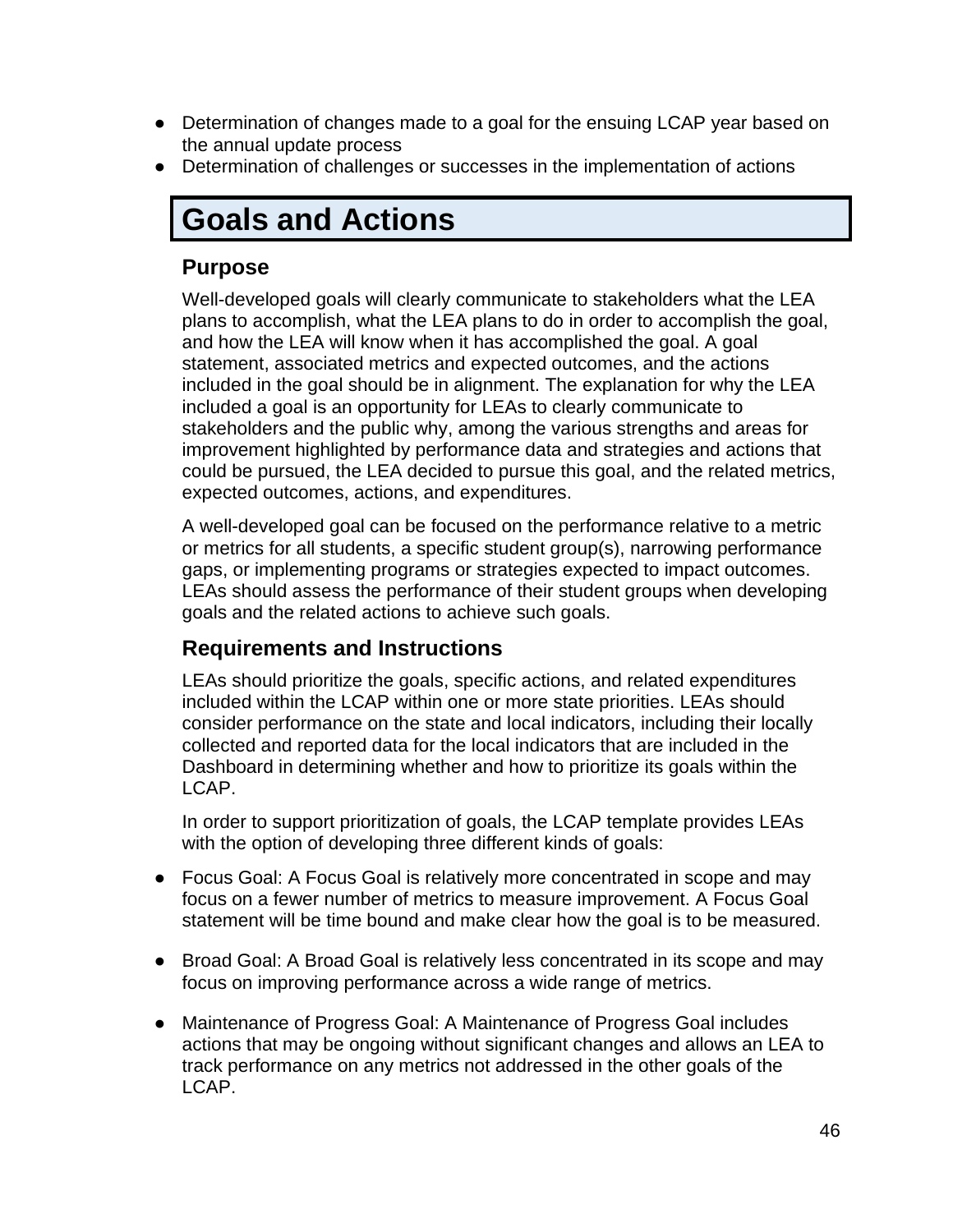At a minimum, the LCAP must address all LCFF priorities and associated metrics.

#### *Focus Goal(s)*

**Goal Description:** The description provided for a Focus Goal must be specific, measurable, and time bound. An LEA develops a Focus Goal to address areas of need that may require or benefit from a more specific and data intensive approach. The Focus Goal can explicitly reference the metric(s) by which achievement of the goal will be measured and the time frame according to which the LEA expects to achieve the goal.

**Explanation of why the LEA has developed this goal:** Explain why the LEA has chosen to prioritize this goal. An explanation must be based on Dashboard data or other locally collected data. LEAs must describe how the LEA identified this goal for focused attention, including relevant consultation with stakeholders. LEAs are encouraged to promote transparency and understanding around the decision to pursue a focus goal.

#### *Broad Goal*

**Goal Description:** Describe what the LEA plans to achieve through the actions included in the goal. The description of a broad goal will be clearly aligned with the expected measurable outcomes included for the goal. The goal description organizes the actions and expected outcomes in a cohesive and consistent manner. A goal description is specific enough to be measurable in either quantitative or qualitative terms. A broad goal is not as specific as a focus goal. While it is specific enough to be measurable, there are many different metrics for measuring progress toward the goal.

**Explanation of why the LEA has developed this goal:** Explain why the LEA developed this goal and how the actions and metrics grouped together will help achieve the goal.

#### *Maintenance of Progress Goal*

**Goal Description:** Describe how the LEA intends to maintain the progress made in the LCFF State Priorities not addressed by the other goals in the LCAP. Use this type of goal to address the state priorities and applicable metrics not addressed within the other goals in the LCAP. The state priorities and metrics to be addressed in this section are those for which the LEA, in consultation with stakeholders, has determined to maintain actions and monitor progress while focusing implementation efforts on the actions covered by other goals in the LCAP.

**Explanation of why the LEA has developed this goal**: Explain how the actions will sustain the progress exemplified by the related metrics.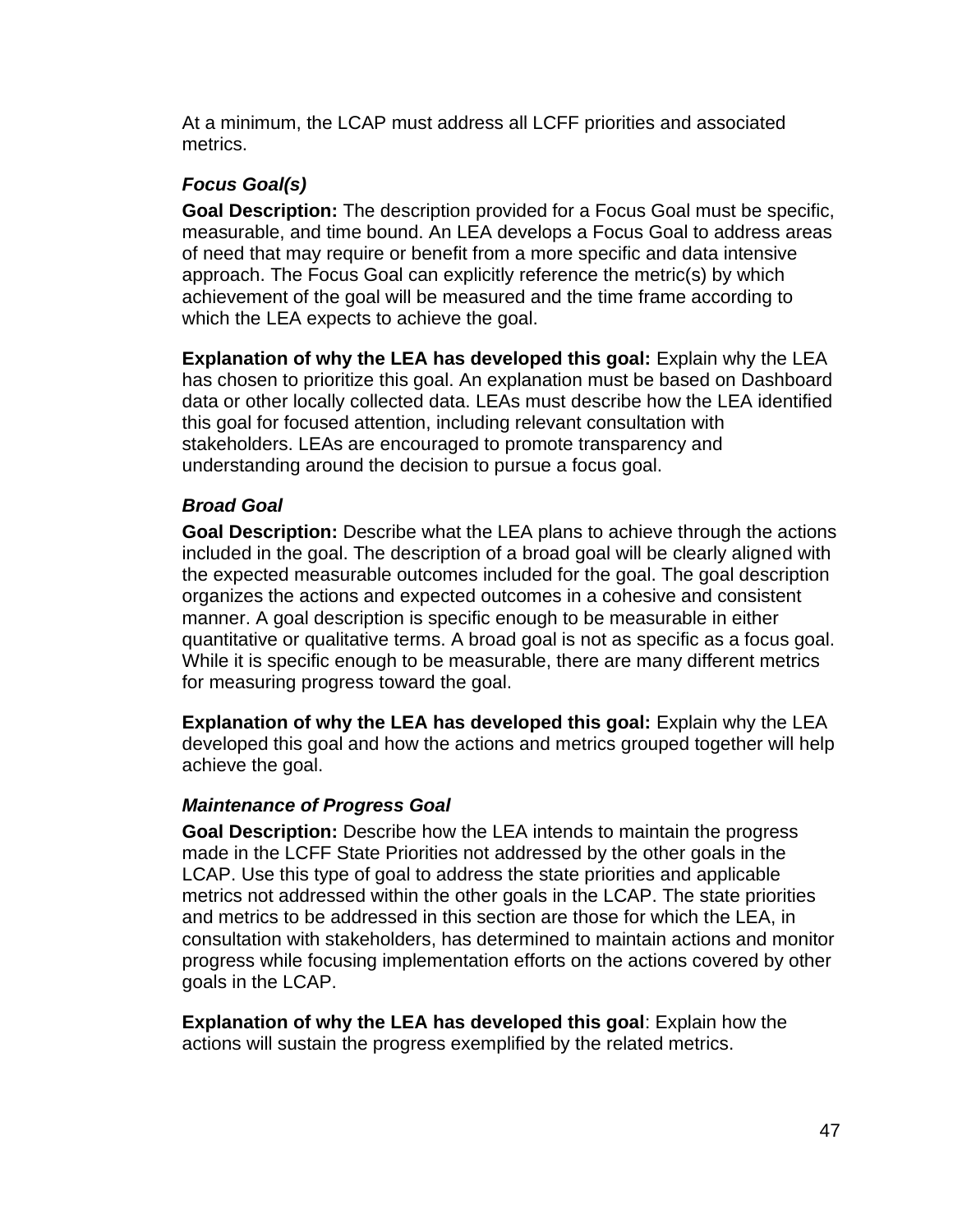#### *Measuring and Reporting Results:*

For each LCAP year, identify the metric(s) that the LEA will use to track progress toward the expected outcomes. LEAs are encouraged to identify metrics for specific student groups, as appropriate, including expected outcomes that would reflect narrowing of any existing performance gaps.

Include in the baseline column the most recent data associated with this metric available at the time of adoption of the LCAP for the first year of the three-year plan. LEAs may use data as reported on the 2019 Dashboard for the baseline of a metric only if that data represents the most recent available (e.g. high school graduation rate).

Using the most recent data available may involve reviewing data the LEA is preparing for submission to the California Longitudinal Pupil Achievement Data System (CALPADS) or data that the LEA has recently submitted to CALPADS. Because final 2020–2021 outcomes on some metrics may not be computable at the time the 2021–24 LCAP is adopted (e.g. graduation rate, suspension rate), the most recent data available may include a point in time calculation taken each year on the same date for comparability purposes.

The baseline data shall remain unchanged throughout the three-year LCAP.

Complete the table as follows:

- **Metric**: Indicate how progress is being measured using a metric.
- **Baseline**: Enter the baseline when completing the LCAP for 2021–22. As described above, the baseline is the most recent data associated with a metric. Indicate the school year to which the data applies, consistent with the instructions above.
- **Year 1 Outcome**: When completing the LCAP for 2022–23, enter the most recent data available. Indicate the school year to which the data applies, consistent with the instructions above.
- **Year 2 Outcome**: When completing the LCAP for 2023–24, enter the most recent data available. Indicate the school year to which the data applies, consistent with the instructions above.
- **Year 3 Outcome**: When completing the LCAP for 2024–25, enter the most recent data available. Indicate the school year to which the data applies, consistent with the instructions above. The 2024–25 LCAP will be the first year in the next three-year cycle. Completing this column will be part of the Annual Update for that year.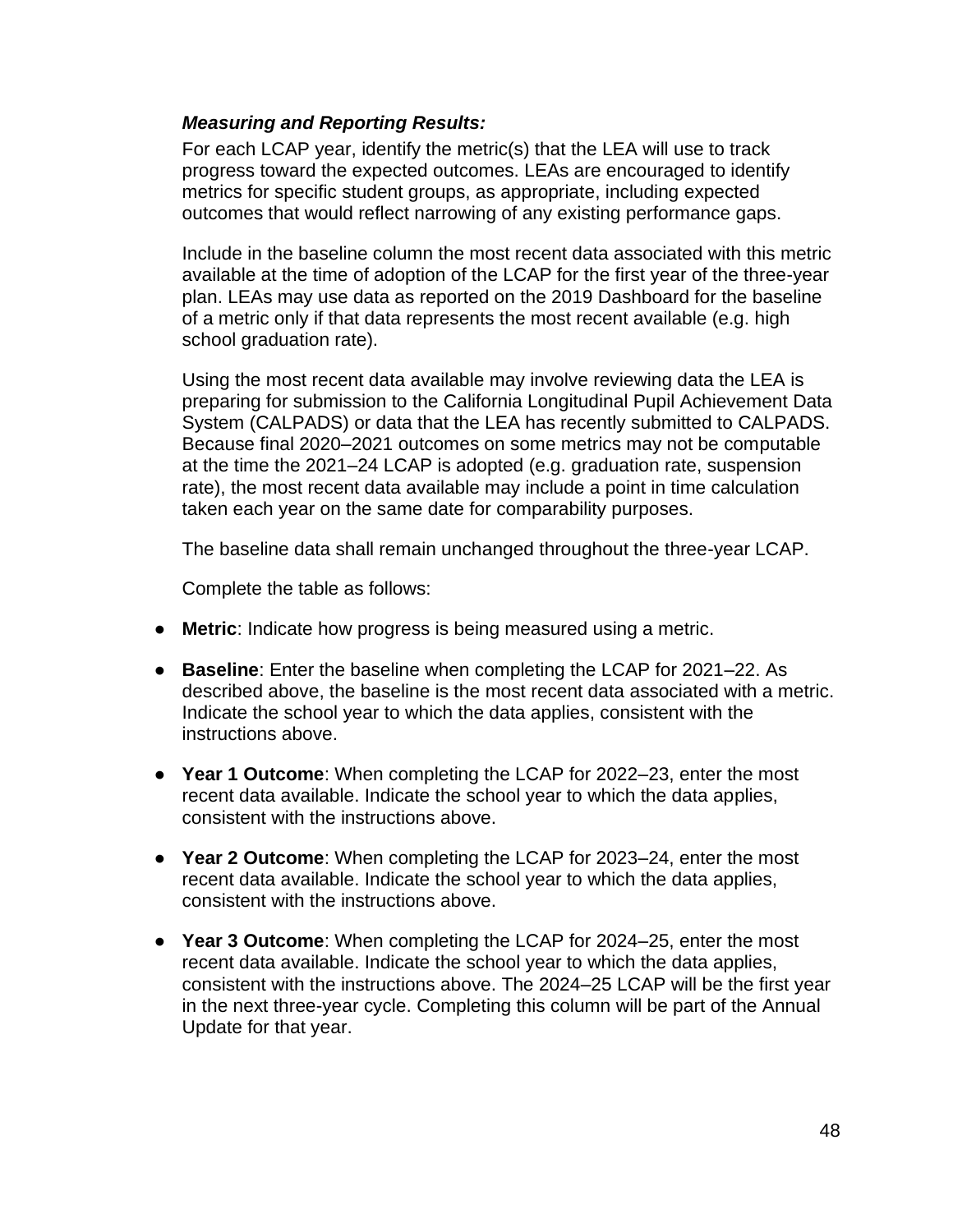● **Desired Outcome for 2023-24**: When completing the first year of the LCAP, enter the desired outcome for the relevant metric the LEA expects to achieve by the end of the 2023–24 LCAP year.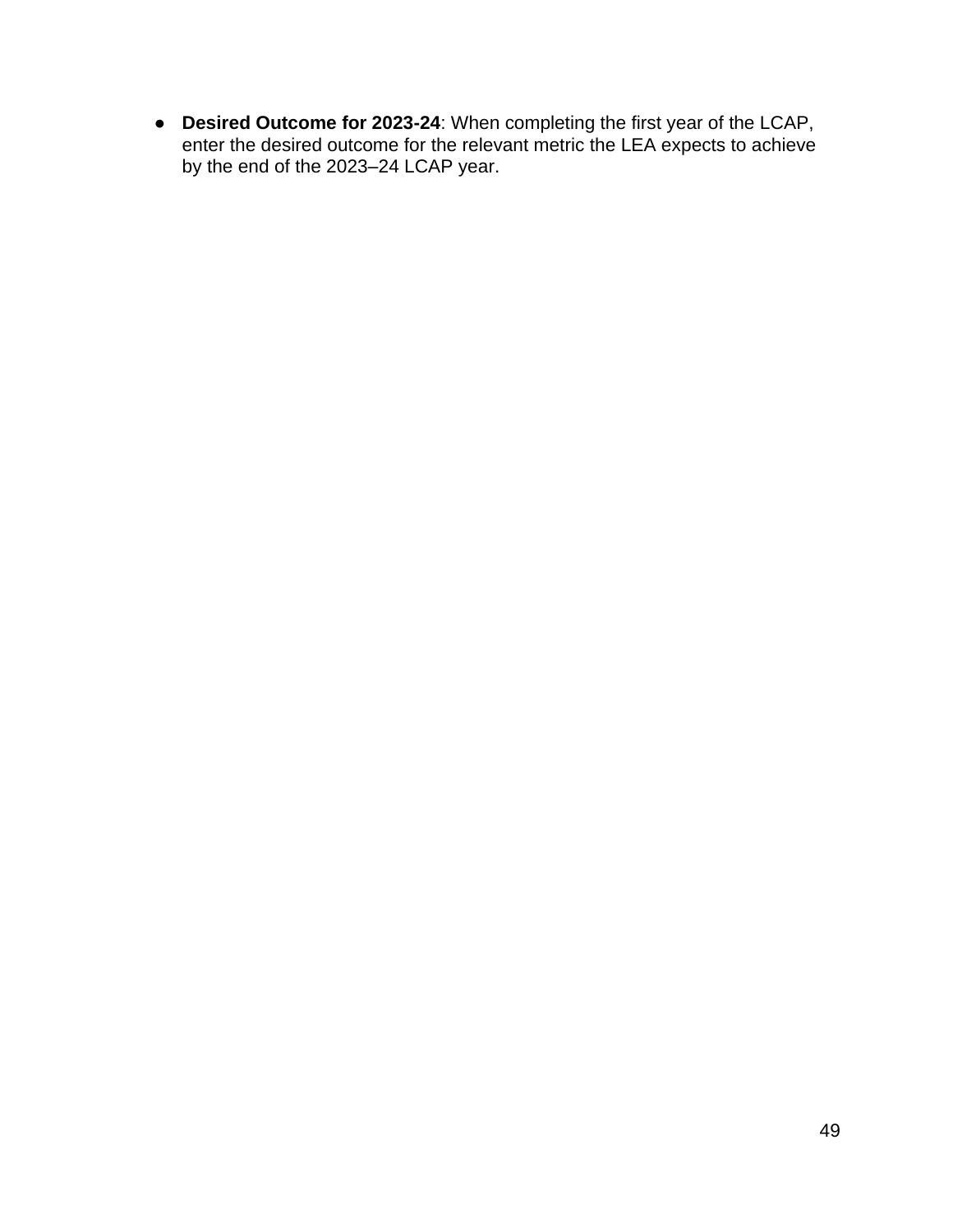Timeline for completing the "**Measuring and Reporting Results**" part of the Goal.

| <b>Metric</b>                                                                                  | <b>Baseline</b>                                                                         | Year 1<br>Outcome                                                                                                     | Year <sub>2</sub><br>Outcome                                                                                                 | Year <sub>3</sub><br>Outcome                                                                                            | <b>Desired</b><br>Outcome<br>for Year 3<br>$(2023 - 24)$                                  |
|------------------------------------------------------------------------------------------------|-----------------------------------------------------------------------------------------|-----------------------------------------------------------------------------------------------------------------------|------------------------------------------------------------------------------------------------------------------------------|-------------------------------------------------------------------------------------------------------------------------|-------------------------------------------------------------------------------------------|
| Enter<br>information in<br>this box when<br>completing the<br><b>LCAP</b> for<br>$2021 - 22$ . | Enter<br>information in<br>this box when<br>completing<br>the LCAP for<br>$2021 - 22$ . | Enter<br>information in<br>this box when<br>completing<br>the LCAP for<br>$2022 - 23$ .<br>Leave blank<br>until then. | Enter<br>information in<br>this box when<br>completing the<br><b>LCAP</b> for<br>$2023 - 24$ .<br>Leave blank<br>until then. | Enter<br>information in<br>this box when<br>completing the<br><b>LCAP</b> for<br>2024-25.<br>Leave blank<br>until then. | Enter<br>information<br>in this box<br>when<br>completing<br>the LCAP<br>for 2021-<br>22. |

The metrics may be quantitative or qualitative; but at minimum, an LEA's LCAP must include goals that are measured using all of the applicable metrics for the related state priorities, in each LCAP year as applicable to the type of LEA. To the extent a state priority does not specify one or more metrics (e.g., implementation of state academic content and performance standards), the LEA must identify a metric to use within the LCAP. For these state priorities, LEAs are encouraged to use metrics based on or reported through the relevant self-reflection tool for local indicators within the Dashboard.

*Actions*: Enter the action number. Provide a short title for the action. This title will also appear in the expenditure tables. Provide a description of the action. Enter the total amount of expenditures associated with this action. Budgeted expenditures from specific fund sources will be provided in the summary expenditure tables. Indicate whether the action contributes to meeting the increase or improved services requirement as described in the Increased or Improved Services section using a "Y" for Yes or an "N" for No. (Note: for each such action offered on an LEA-wide or schoolwide basis, the LEA will need to provide additional information in the Increased or Improved Summary Section to address the requirements in *California Code of Regulations*, Title 5 [5 *CCR*] Section 15496(b) in the Increased or Improved Services Section of the LCAP).

*Actions for English Learners:* School districts, COEs, and charter schools that have a numerically significant English learner student subgroup must include specific actions in the LCAP related to, at a minimum, the language acquisition programs, as defined in *EC* Section 306, provided to students and professional development activities specific to English learners.

*Actions for Foster Youth*: School districts, COEs, and charter schools that have a numerically significant Foster Youth student subgroup are encouraged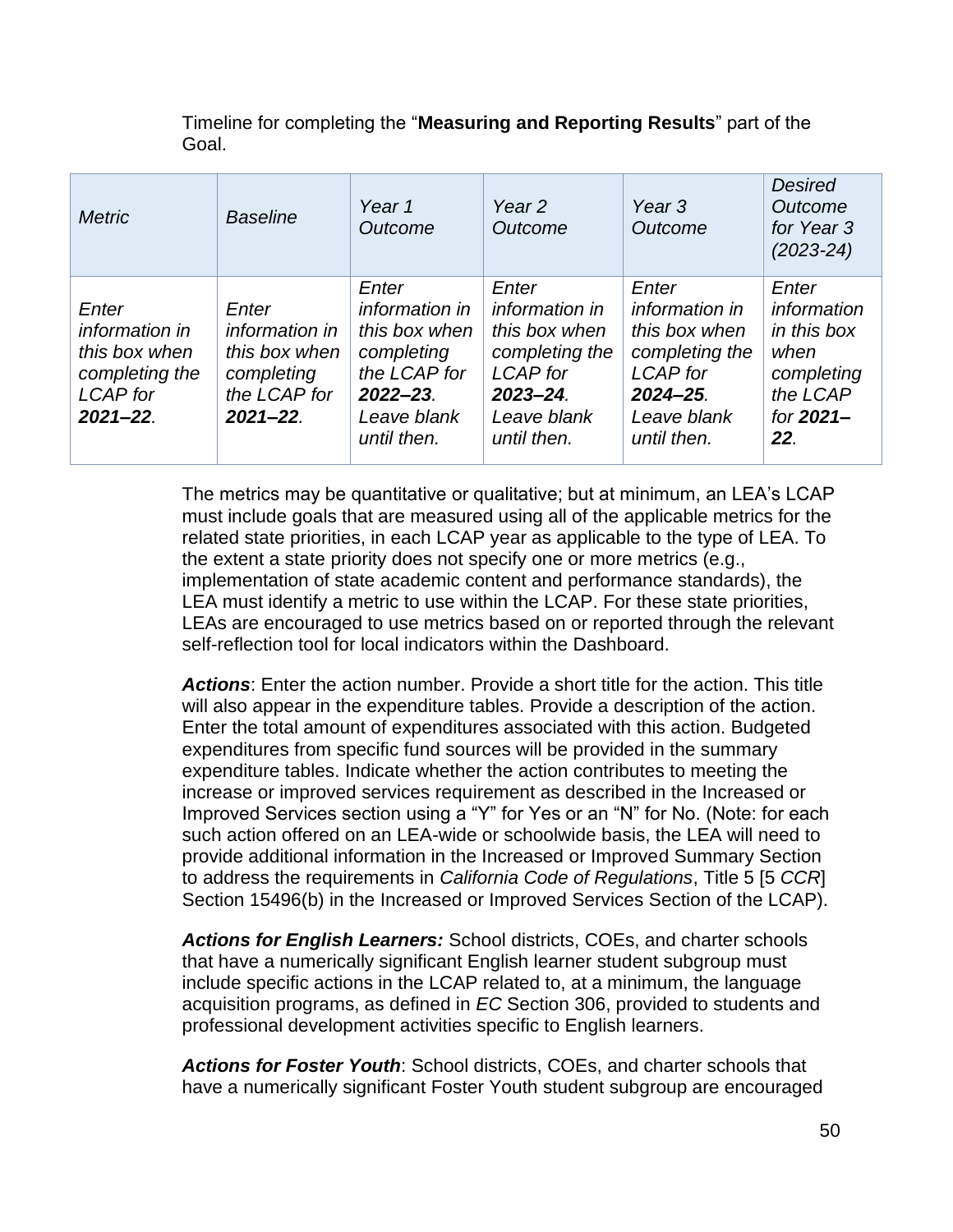to include specific actions in the LCAP designed to meet needs specific to Foster Youth students.

#### *Goal Analysis:*

Enter the LCAP Year

Using actual annual measurable outcome data, including data from the Dashboard, analyze whether the planned actions were effective in achieving the goal. Respond to the prompts as instructed.

- Describe the overall implementation of the actions to achieve the articulated goal. Include a discussion of relevant challenges and successes experienced with the implementation process. This must include any instance where the LEA did not implement a planned action or implemented a planned action in a manner that differs substantively from how it was described in the adopted LCAP.
- Explain material differences between Budgeted Expenditures and Estimated Actual Expenditures. Minor variances in expenditures do not need to be addressed, and a dollar-for-dollar accounting is not required.
- Describe the effectiveness of the specific actions to achieve the articulated goal as measured by the LEA. In some cases, not all actions in a goal will be intended to improve performance on all of the metrics associated with the goal. When responding to this prompt, LEAs may assess the effectiveness of a single action or group of actions within the goal in the context of performance on a single metric or group of specific metrics within the goal that are applicable to the action(s). Grouping actions with metrics will allow for more robust analysis of whether the strategy the LEA is using to impact a specified set of metrics is working and increase transparency for stakeholders. LEAs are encouraged to use such an approach when goals include multiple actions and metrics that are not closely associated.
- Describe any changes made to this goal, expected outcomes, metrics, or actions to achieve this goal as a result of this analysis and analysis of the data provided in the Dashboard or other local data, as applicable.

## **Increased or Improved Services for Foster Youth, English Learners, and Low-Income Students**

## **Purpose**

A well-written Increased or Improved Services section provides stakeholders with a comprehensive description, within a single dedicated section, of how an LEA plans to increase or improved services for its unduplicated students as compared to all students and how LEA-wide or schoolwide actions identified for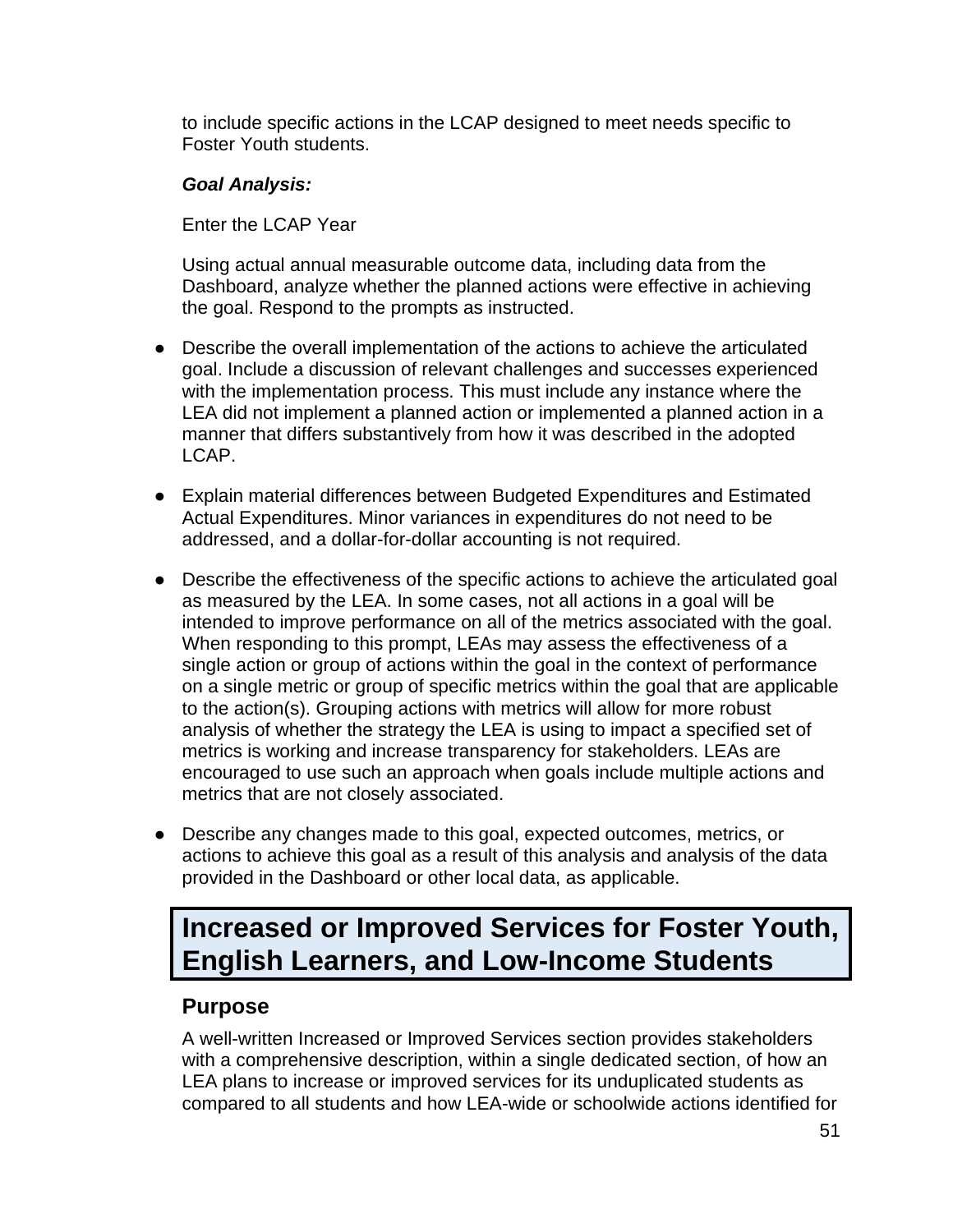this purpose meet regulatory requirements. Descriptions provided should include sufficient detail yet be sufficiently succinct to promote a broader understanding of stakeholders to facilitate their ability to provide input. An LEA's description in this section must align with the actions included in the Goals and Actions section as contributing.

### **Requirements and Instructions**

This section must be completed for each LCAP year.

When developing the LCAP in year 2 or year 3, copy the "Increased or Improved Services" section and enter the appropriate LCAP year. Using the copy of the section, complete the section as required for the relevant LCAP year. Retain all prior year sections for each of the three years within the LCAP.

**Percentage to Increase or Improve Services:** Identify the percentage by which services for unduplicated pupils must be increased or improved as compared to the services provided to all students in the LCAP year as calculated pursuant to 5 *CCR* Section 15496(a)(7).

*Increased Apportionment based on the enrollment of Foster Youth, English Learners, and Low-Income Students:* Specify the estimate of the amount of funds apportioned on the basis of the number and concentration of unduplicated pupils for the LCAP year.

#### *Required Descriptions:*

**For each action being provided to an entire school, or across the entire school district or county office of education (COE), an explanation of (1) how the needs of foster youth, English learners, and low-income students were considered first, and (2) how these actions are effective in meeting the goals for these students.**

For each action included in the Goals and Actions section as contributing to the increased or improved services requirement for unduplicated pupils and provided on an LEA-wide or schoolwide basis, the LEA must include an explanation consistent with 5 *CCR* Section 15496(b). For any such actions continued into the 2021–24 LCAP from the 2017–2020 LCAP, the LEA must determine whether or not the action was effective as expected, and this determination must reflect evidence of outcome data or actual implementation to date.

**Principally Directed and Effective:** An LEA demonstrates how an action is principally directed towards and effective in meeting the LEA's goals for unduplicated students when the LEA explains how:

● It considers the needs, conditions, or circumstances of its unduplicated pupils;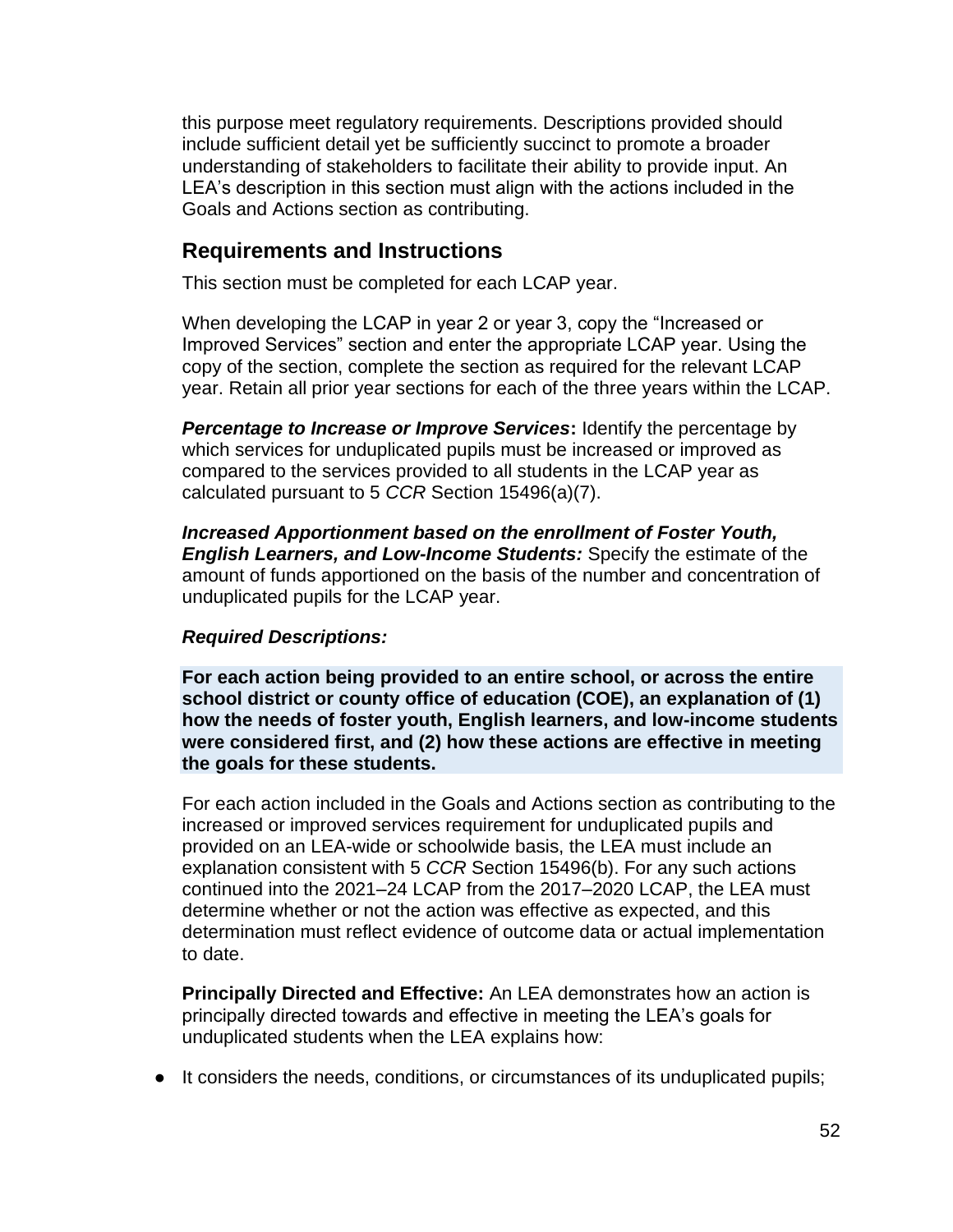- $\bullet$  The action, or aspect(s) of the action (including, for example, its design, content, methods, or location), is based on these considerations; and
- The action is intended to help achieve an expected measurable outcome of the associated goal.

As such, the response provided in this section may rely on a needs assessment of unduplicated students.

Conclusory statements that a service will help achieve an expected outcome for the goal, without an explicit connection or further explanation as to how, are not sufficient. Further, simply stating that an LEA has a high enrollment percentage of a specific student group or groups does not meet the increase or improve services standard because enrolling students is not the same as serving students.

For example, if an LEA determines that low-income students have a significantly lower attendance rate than the attendance rate for all students, it might justify LEA-wide or schoolwide actions to address this area of need in the following way:

After assessing the needs, conditions, and circumstances of our low-income students, we learned that the attendance rate of our low-income students is 7% lower than the attendance rate for all students. (Needs, Conditions, Circumstances [Principally Directed])

In order to address this condition of our low-income students, we will develop and implement a new attendance program that is designed to address some of the major causes of absenteeism, including lack of reliable transportation and food, as well as a school climate that does not emphasize the importance of attendance. Goal N, Actions X, Y, and Z provide additional transportation and nutritional resources as well as a districtwide educational campaign on the benefits of high attendance rates. (Contributing Action(s))

These actions are being provided on an LEA-wide basis and we expect/hope that all students with less than a 100% attendance rate will benefit. However, because of the significantly lower attendance rate of low-income students, and because the actions meet needs most associated with the chronic stresses and experiences of a socio-economically disadvantaged status, we expect that the attendance rate for our low-income students will increase significantly more than the average attendance rate of all other students. (Measurable Outcomes [Effective In])

**COEs and Charter Schools**: Describe how actions included as contributing to meeting the increased or improved services requirement on an LEA-wide basis are principally directed to and effective in meeting its goals for unduplicated pupils in the state and any local priorities as described above. In the case of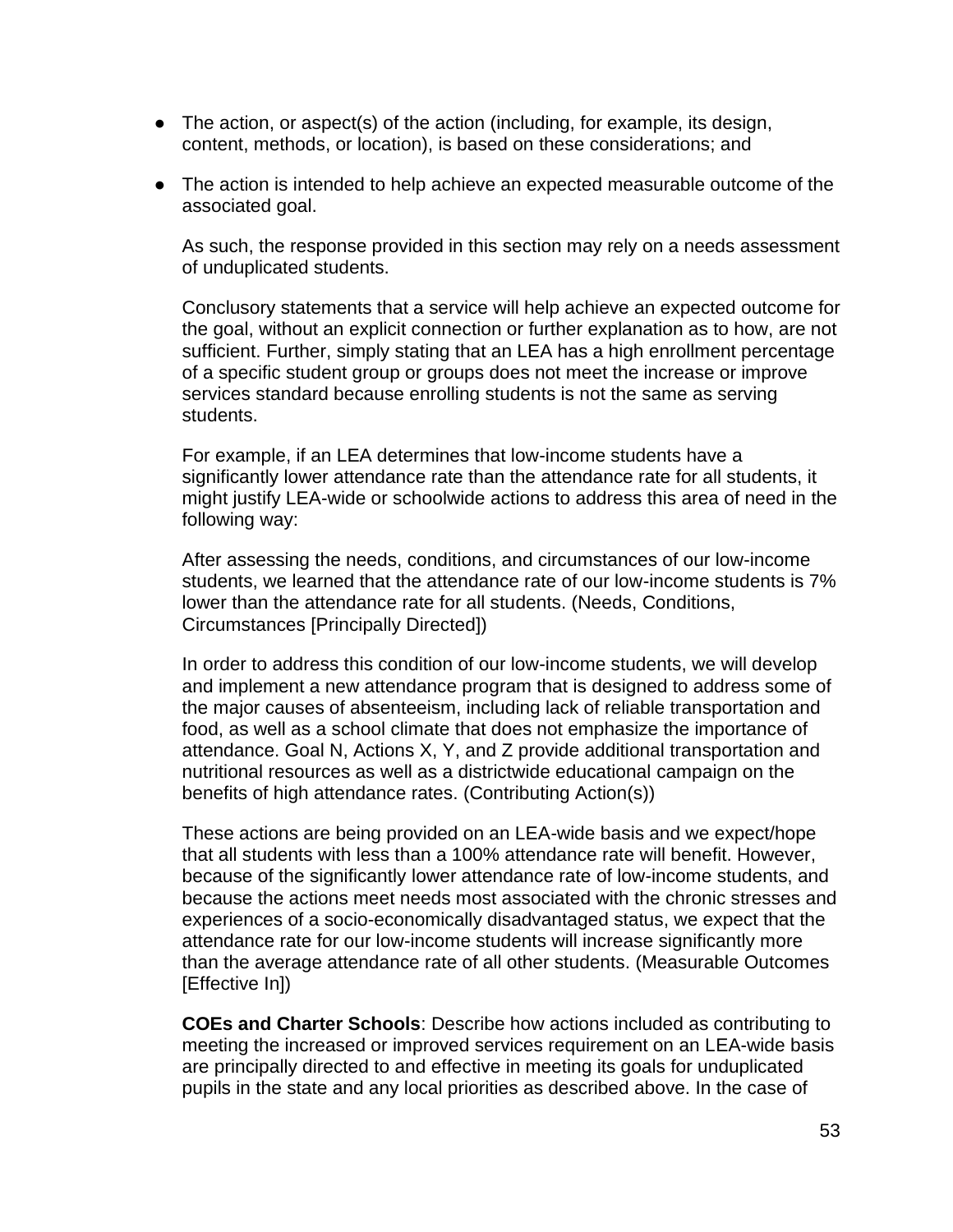COEs and charter schools, schoolwide and LEA-wide are considered to be synonymous.

## **For School Districts Only:**

#### **Actions Provided on an LEA-Wide Basis:**

*Unduplicated Percentage > 55%:* For school districts with an unduplicated pupil percentage of 55% or more, describe how these actions are principally directed to and effective in meeting its goals for unduplicated pupils in the state and any local priorities as described above.

*Unduplicated Percentage < 55%:* For school districts with an unduplicated pupil percentage of less than 55%, describe how these actions are principally directed to and effective in meeting its goals for unduplicated pupils in the state and any local priorities. Also describe how the actions **are the most effective use of the funds** to meet these goals for its unduplicated pupils. Provide the basis for this determination, including any alternatives considered, supporting research, experience, or educational theory.

#### **Actions Provided on a Schoolwide Basis:**

School Districts must identify in the description those actions being funded and provided on a schoolwide basis, and include the required description supporting the use of the funds on a schoolwide basis.

**For schools with 40% or more enrollment of unduplicated pupils:** Describe how these actions are principally directed to and effective in meeting its goals for its unduplicated pupils in the state and any local priorities.

**For school districts expending funds on a schoolwide basis at a school with less than 40% enrollment of unduplicated pupils:** Describe how these actions are principally directed to and how the actions are the most effective use of the funds to meet its goals for foster youth, English learners, and lowincome students in the state and any local priorities.

#### **"A description of how services for foster youth, English learners, and low-income students are being increased or improved by the percentage required."**

Consistent with the requirements of 5 *CCR* Section 15496, describe how services provided for unduplicated pupils are increased or improved by at least the percentage calculated as compared to the services provided for all students in the LCAP year. To improve services means to grow services in quality and to increase services means to grow services in quantity. Services are increased or improved by those actions in the LCAP that are included in the Goals and Actions section as contributing to the increased or improved services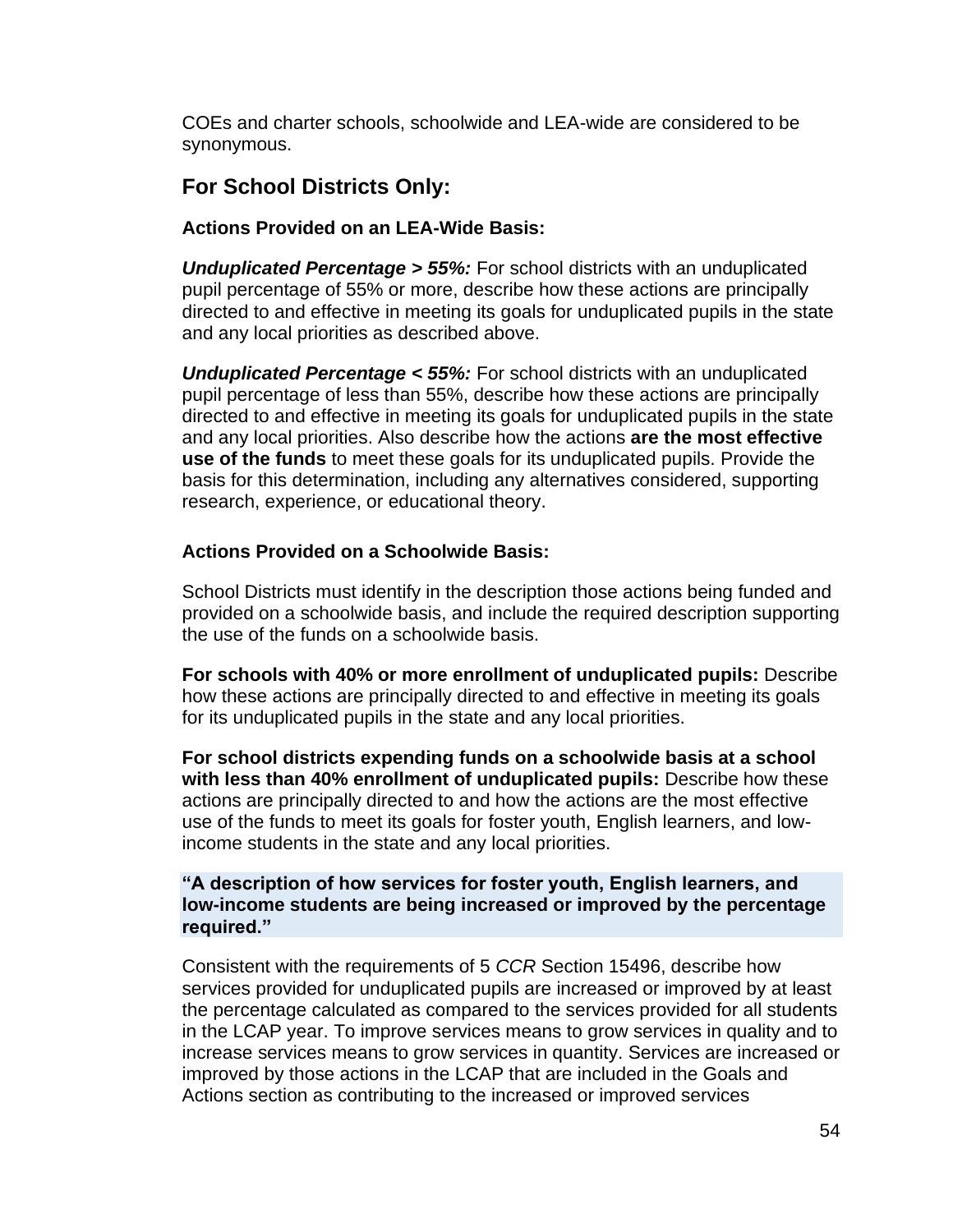requirement. This description must address how these action(s) are expected to result in the required proportional increase or improvement in services for unduplicated pupils as compared to the services the LEA provides to all students for the relevant LCAP year.

# **Expenditure Tables**

Complete the Data Entry table for each action in the LCAP. The information entered into this table will automatically populate the other Expenditure Tables. All information is entered into the Data Entry table. Do not enter data into the other tables.

The following expenditure tables are required to be included in the LCAP as adopted by the local governing board or governing body:

- Table 1: Actions
- Table 2: Total Expenditures
- Table 3: Contributing Expenditures
- Table 4: Annual Update Expenditures

The Data Entry table may be included in the LCAP as adopted by the local governing board or governing body, but is not required to be included.

In the Data Entry table, provide the following information for each action in the LCAP for the relevant LCAP year:

- **Goal #**: Enter the LCAP Goal number for the action.
- **Action #**: Enter the action's number as indicated in the LCAP Goal.
- **Action Title**: Provide a title of the action.
- **Student Group(s)**: Indicate the student group or groups who will be the primary beneficiary of the action by entering "All", or by entering a specific student group or groups.
- **Increased / Improved**: Type "Yes" if the action **is** included as contributing to meeting the increased or improved services; OR, type "No" if the action is **not** included as contributing to meeting the increased or improved services.
- If "Yes" is entered into the Contributing column, then complete the following columns:
- o **Scope**: The scope of an action may be LEA-wide (i.e. districtwide, countywide, or charterwide), schoolwide, or limited. An action that is LEA-wide in scope